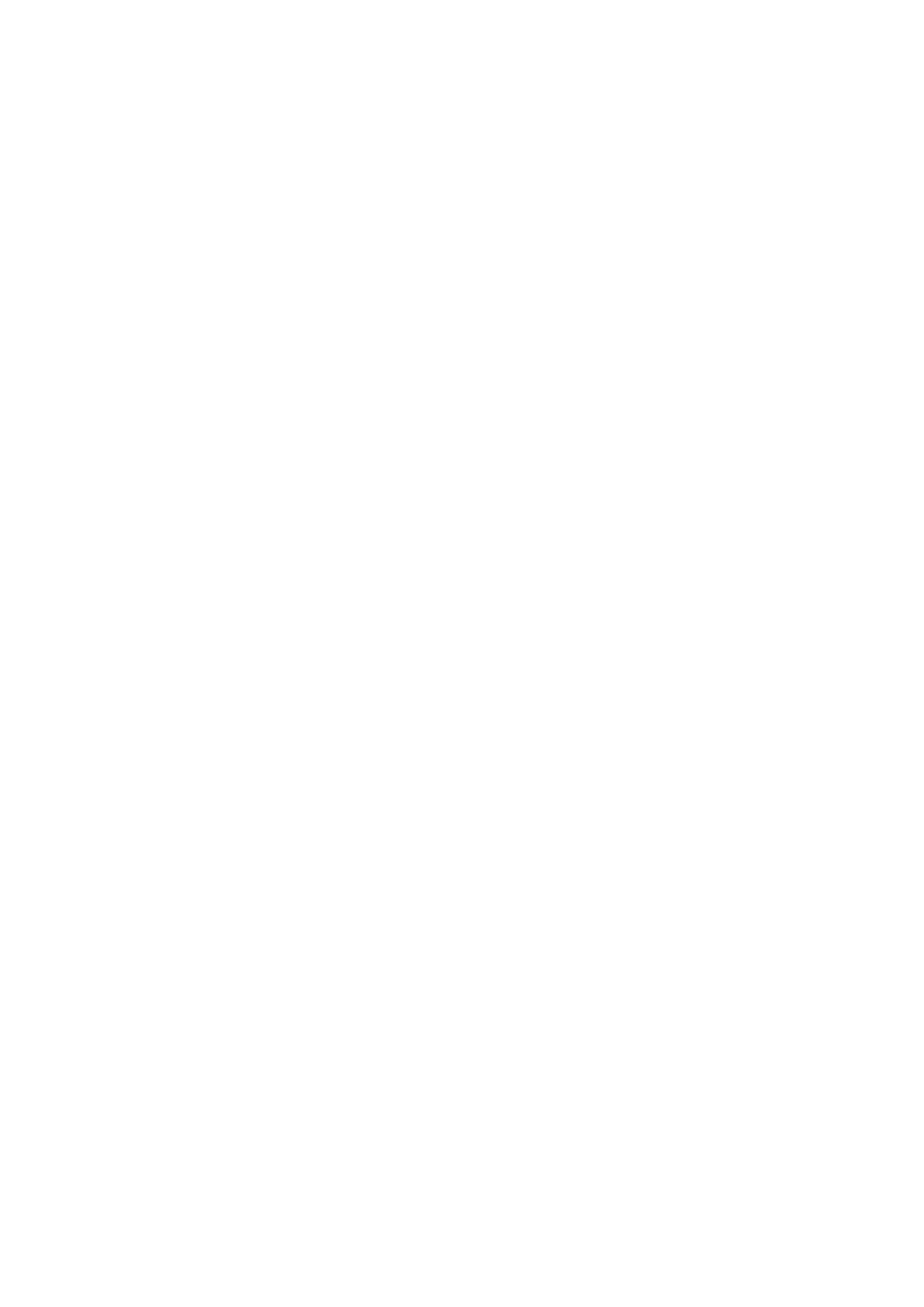#### Eidesstattliche Erklärung

Ich erkläre hiermit, dass ich die vorliegende Diplomarbeit selbständig verfasst und keine anderen als die angegebenen Quellen und Hilfsmittel verwendet habe.

Karlsruhe, den 25. April 2012

Oertel, David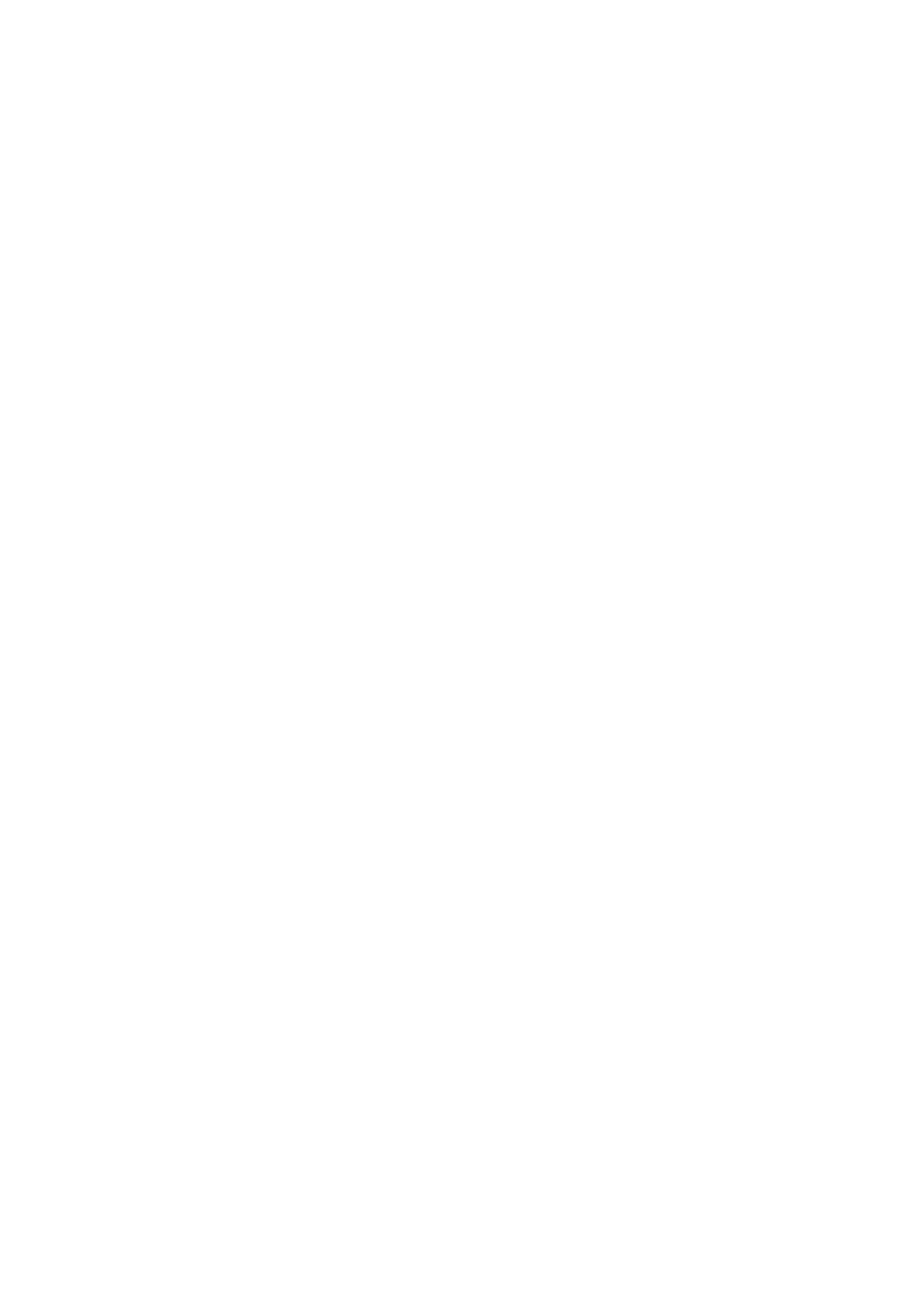#### Abstract

This thesis examines the computational complexity of transmission network expansion planning which is defined as follows. Given a transmission grid of generators and consumers (nodes) connected by transmission lines (edges) with certain flow capacities, where should new lines be added at minimum cost such that all given capacity constraints are fulfilled? In its original mixed-integer non-linear programming formulation this is NP-hard since it contains the subproblem Steiner trees, the minimum cost connection of an initially unconnected set of both mandatory and optional nodes. By using electrical network theory is is shown why NP-hardness still holds when this subproblem is omitted by considering (highly) connected networks only and focussing on the satisfaction of the flow constraints. This refers to the more realistic case of extending a long working transmission grid for increased future demand. It will be achieved by showing that this case is computationally equivalent to 3-SAT, the classic satisfiability of Boolean formulas.

Additionally, is is evaluated how much effort in computation and implementation is really necessary to solve realistic scenarios in practice. The original mathematical formulation is evaluated by using an appropriate state-of-the-art mixed-integer non-linear programming solver that can guarantee to find a global solution.

#### Zusammenfassung

In dieser Diplomarbeit wird die algorithmische Komplexität von transmission network expansion planning untersucht, was folgendermaßen definiert ist. Gegeben ein Hochspannungs-Netz aus Erzeugern und Verbrauchern (abstrahiert als Knoten), die durch Stromleitungen (Kanten) verbunden sind: An welchen Stellen sollen mit möglichst geringen Kosten neue Leitungen eingefügt werden, sodass vorgegebene maximale Belastungen der Leitungen nicht überschritten werden? Dieses Problem ist in der ursprünglichen Formulierung als mixed-integer non-linear program NP-schwer, da es als Untermenge das Steinerbaumproblem enthählt, die kostengünstigste Verbindung von zunächst unverbundenen obligatorischen und optionalen Knoten. Durch Gebrauch der Theroie über elektrische Netzwerke wird gezeigt, warum das Problem weiterhin NP-schwer ist, wenn die Unterklasse von Steinerbäumen ignoriert wird, indem nur (hochgradig) zusammenhängende Graphen betrachtet werden und der Fokus auf die Einhaltung der maximalen Kantenbelastung gelegt wird. Diese Einschränkung spiegelt den realistischeren Fall wieder, wenn ein lange existierendes Hochspannungsnetz wegen eines steigenden zukunftigen Strombedarfs erweitert wer- ¨ den muss. Die algorithmische Schwierigkeit wird bewiesen, indem gezeigt wird, dass dieses Problem algorithmisch äquivalent zu 3-SAT ist, der klassischen Erfüllbarkeit von Boole'schen Formeln.

Darüberhinaus wird untersucht, wie viel Aufwand für Berechnung und Implementierung wirklich nötig ist, um realistische Szenarios in der Praxis zu lösen. Die ursprüngliche mathematische Formulierung wird dazu durch einen zeitgemäßen Optimierer für mixed integer non-linear programs ausgewertet, welcher in der Lage ist, garantiert globale Optima für jene Problemklasse zu finden.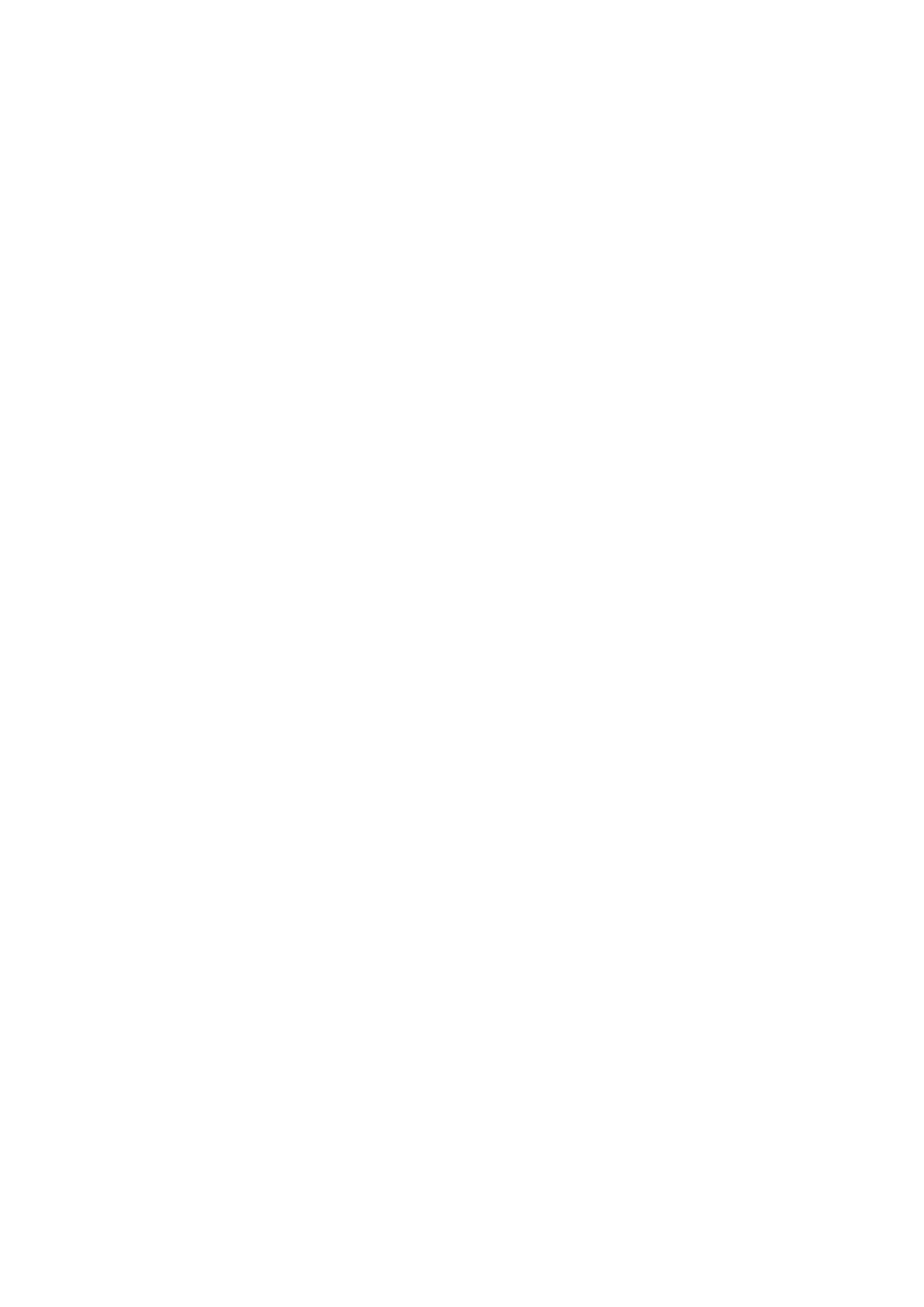#### Acknowledgements

I would like to thank my advisor Prof. R. Ravi from CMU for his continuous support, supervision and suggestions, Prof. Wagner and Dr. Ignaz Rutters from KIT for initiation and mentoring of this work, Jay Apt from CMU for valuable references, Arne Lüllmann from Fraunhofer ISI for the topic suggestion, Michael Poss from VUB/ULB for making the test data available, Dr. Matthias Oertel for initial support in electrical engineering, the NEOS project and interACT with the Baden-Württemberg Stipendium for funding this work through a scholarship program with CMU.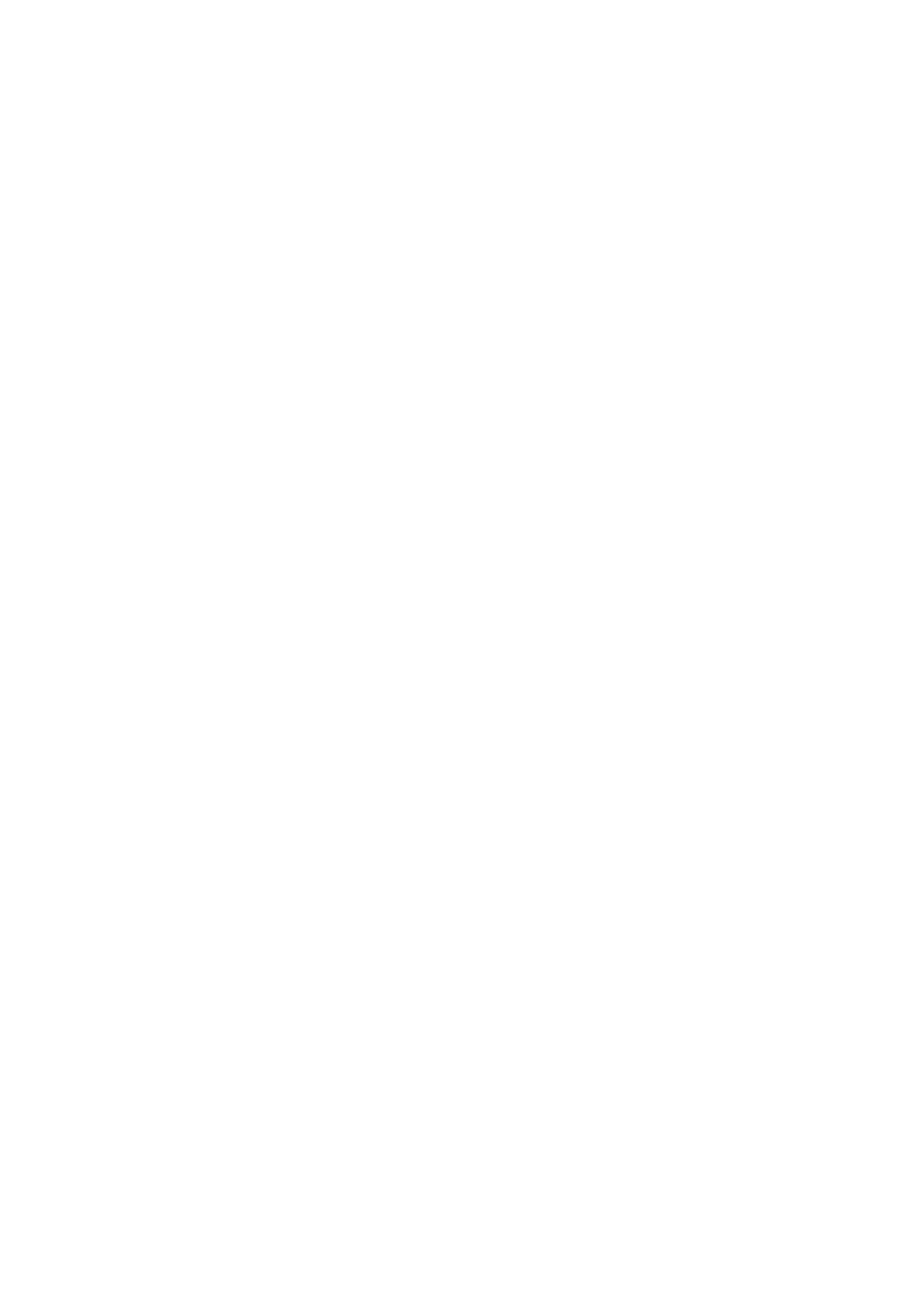## **Contents**

|                 | 1. Introduction                                                              | $\mathbf{1}$   |
|-----------------|------------------------------------------------------------------------------|----------------|
|                 |                                                                              | $\overline{2}$ |
|                 |                                                                              | 3              |
|                 | 2. Electrical Networks and TNEP                                              | 5              |
| 2.1.            |                                                                              | $\overline{5}$ |
| 2.2.            |                                                                              | 6              |
|                 |                                                                              | 8              |
| 2.3.            |                                                                              | 9              |
| 2.4.            |                                                                              | 12             |
|                 | 2.4.1.                                                                       | 12             |
|                 | 2.4.2.                                                                       | 14             |
| 2.5.            | Transmission Network Expansion Planning (TNEP) $\ldots \ldots \ldots \ldots$ | 16             |
|                 |                                                                              | 18             |
|                 | 3. Complexity of TNEP                                                        | 21             |
| $3.1$ .         | Basic Ideas                                                                  | 21             |
|                 |                                                                              | 24             |
| 3.3.            |                                                                              | 28             |
| 3.4.            |                                                                              | 30             |
|                 | 4. Evaluation                                                                | 39             |
|                 |                                                                              | 40             |
|                 | 4.2. BARON and the NEOS server                                               | 40             |
|                 |                                                                              | 41             |
| 4.3.            |                                                                              | 42             |
|                 | 4.3.1.                                                                       | 43             |
|                 | 4.3.2.                                                                       | 44             |
|                 | Brazil South<br>4.3.3.                                                       | 44             |
|                 | 4.3.4.                                                                       | 45             |
|                 |                                                                              | 45             |
|                 | 5. Conclusion                                                                | 47             |
|                 |                                                                              | 48             |
|                 | <b>Bibliography</b>                                                          | 49             |
|                 |                                                                              |                |
| <b>Appendix</b> |                                                                              | 53             |
| A.              | Code: Reduction 3-SAT to TNEP $\ldots \ldots \ldots \ldots \ldots \ldots$    | 53             |
| <b>B.</b>       |                                                                              | 60             |
| C.              |                                                                              | 68             |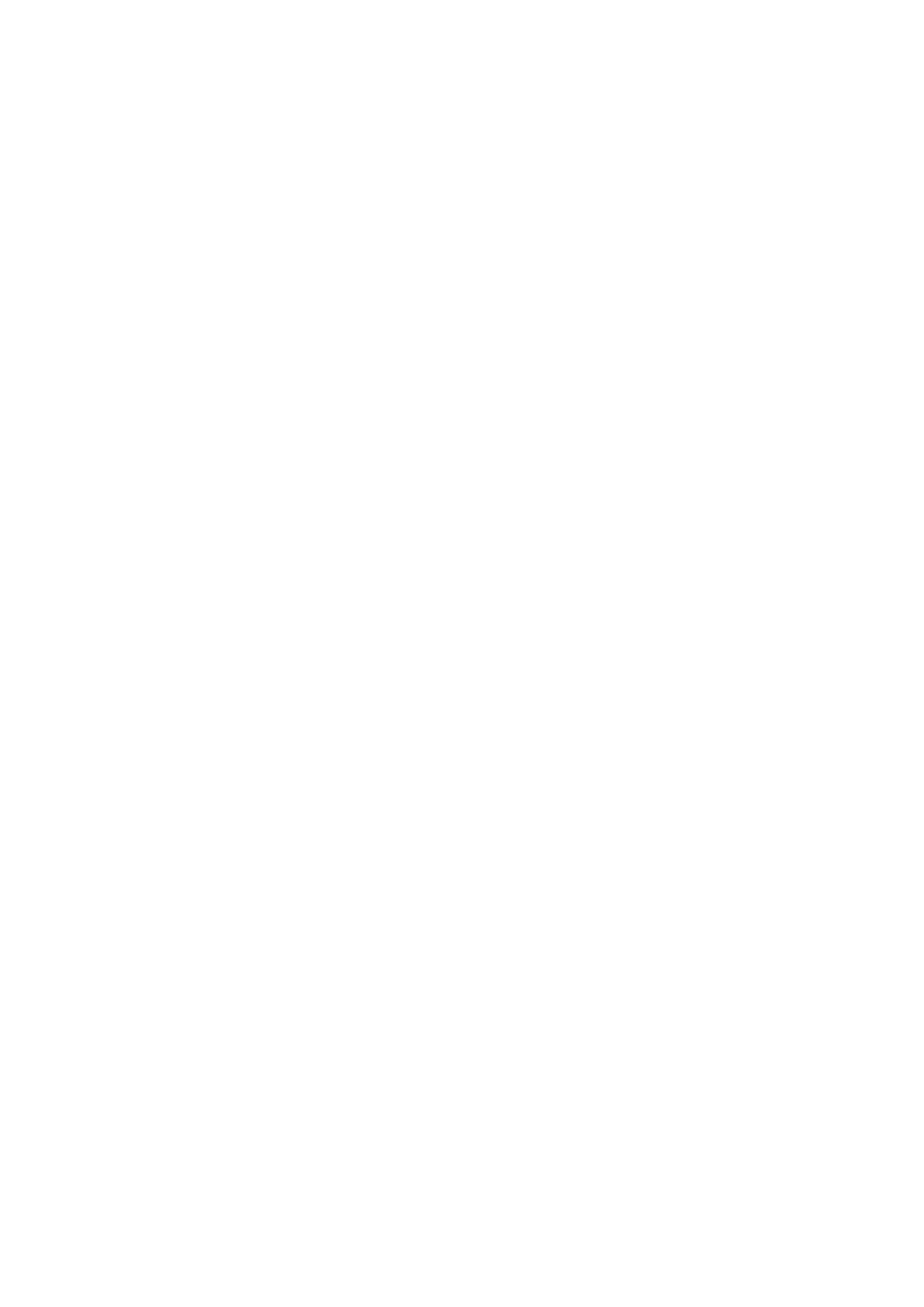# List of Figures

| 2.1. |                                                                                                          |    |
|------|----------------------------------------------------------------------------------------------------------|----|
| 2.2. |                                                                                                          |    |
| 2.3. | Example of an electrical network $\dots \dots \dots \dots \dots \dots \dots \dots \dots \dots \dots$ 7   |    |
| 2.4. | Voltage potentials and resulting currents (rounded) $\ldots \ldots \ldots \ldots$                        | 10 |
| 2.5. | Network with three symmetric nodes $v_1, v_2, v_3, \ldots, \ldots, \ldots, \ldots$                       | 13 |
| 2.6. | Two nodes of same potential $v_1, v_2$ (not symmetric by Def. 7)                                         | 15 |
| 2.7. |                                                                                                          | 17 |
| 2.8. | Solution to Garver's network $\dots \dots \dots \dots \dots \dots \dots \dots \dots \dots$               | 18 |
|      |                                                                                                          | 20 |
|      | 2.10. Figure 2.9 after adding an edge $\ldots \ldots \ldots \ldots \ldots \ldots \ldots \ldots \ldots$   | 20 |
| 3.1. | Redirecting current to $t_C$ via $v_2 \ldots \ldots \ldots \ldots \ldots \ldots \ldots \ldots \ldots 22$ |    |
| 3.2. |                                                                                                          |    |
| 3.3. |                                                                                                          |    |
| 3.4. | Crossing circuits, edge directions follow currents direction                                             | 24 |
| 3.5. |                                                                                                          | 25 |
| 3.6. | Specification: conductances for clause-block $j \ldots \ldots \ldots \ldots \ldots$                      | 26 |
| 3.7. |                                                                                                          | 29 |
|      | 4.1. NP-hardness of WR model from the NR model $\ldots \ldots \ldots \ldots \ldots$ 40                   |    |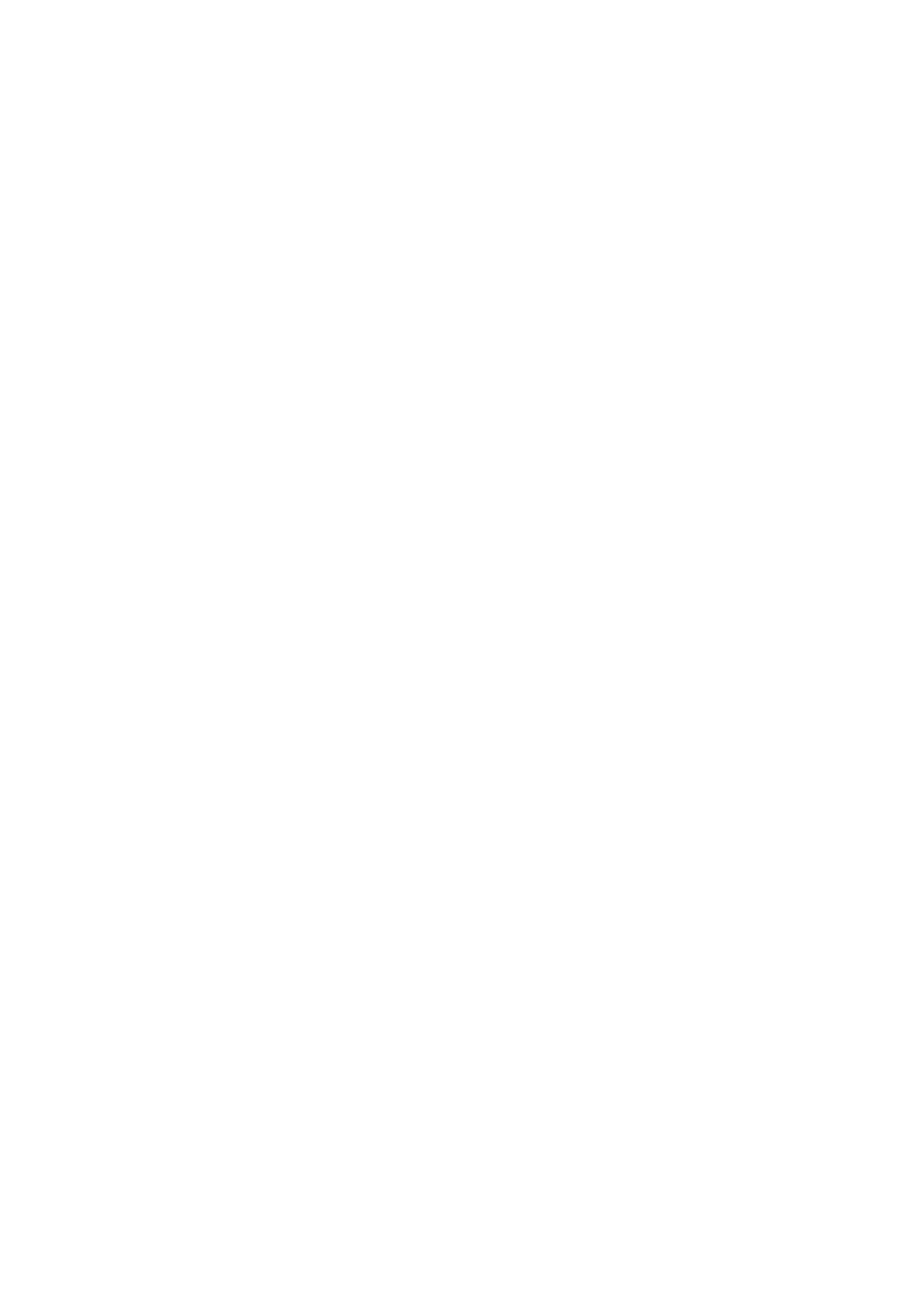## <span id="page-12-0"></span>1. Introduction

Power generation and transmission is one of the most important issues of electrical engineering today. It features many challenges on each level of abstraction, from physical/technical details to mathematical backgrounds, see [\[WW96\]](#page-62-0) or [\[vM06\]](#page-61-0). One of its most important aspects is the so-called Transmission Network Expansion Planning (TNEP). The aim of TNEP is to enhance an existing (electrical) transmission network such as to meet the requirements of future (increased) power demands. This may involve the installation of new power plants as well as the installation of new transmission lines at possibly low cost. By installing new transmission lines (edges) the goal is to redirect the power in such a way that certain constraints are fulfilled. One of those is the constraint to not have a particular edge transport too much power, as it may overheat otherwise. The problem arises mostly when the total supply of power in a transmission grid is increased, e.g. when a new power plant is installed to meet a rising total demand. Like most related works, this work assumes the power plants and consumers (nodes and demands/supplies) to be given externally and focuses on the installation of new transmission lines in order to meet thermal constraints. TNEP has been widely researched for years, related work can be found in Chapter [4.](#page-50-0) In this work, an abstract simplified version of TNEP is considered. In [\[RMGH02\]](#page-61-1) this is presented as the  $DC<sup>1</sup>$  $DC<sup>1</sup>$  $DC<sup>1</sup>$  system.

In the major part of this work, this model is examined in terms of theoretical computational complexity. In [\[MPS10\]](#page-61-2) it is shown that TNEP is NP-hard due to its subproblem of Steiner trees, i.e. connecting a set of (initially unconnected) terminal and optional nodes at minimal cost. In the following sections however, it is analyzed if NP-hardness of TNEP still holds when this subproblem is omitted by demanding the graph to be connected in the beginning, which reflects the problem of enhancing a transmission grid that has already been working for years. As will be shown in Chapter [3,](#page-32-0) this still yields an NP-hard problem. In fact, it will even be shown that TNEP is NP-complete.

In Chapter [2,](#page-16-0) electrical networks are introduced and the mathematical formulation of TNEP is given. As will be seen, the theory on electrical networks as found in [\[Bol98\]](#page-60-1) can be used to examine the computational complexity of TNEP in the DC system formulation in Chapter [3.](#page-32-0) It will be shown that NP-hardness still holds for connected graphs by using a polynomial-time reduction of 3-SAT to TNEP.

Given the theoretical computational complexity of TNEP, in Chapter [4](#page-50-0) it is then evaluated how much effort in implementation and computation is really necessary in practice

<span id="page-12-1"></span><sup>1</sup>direct current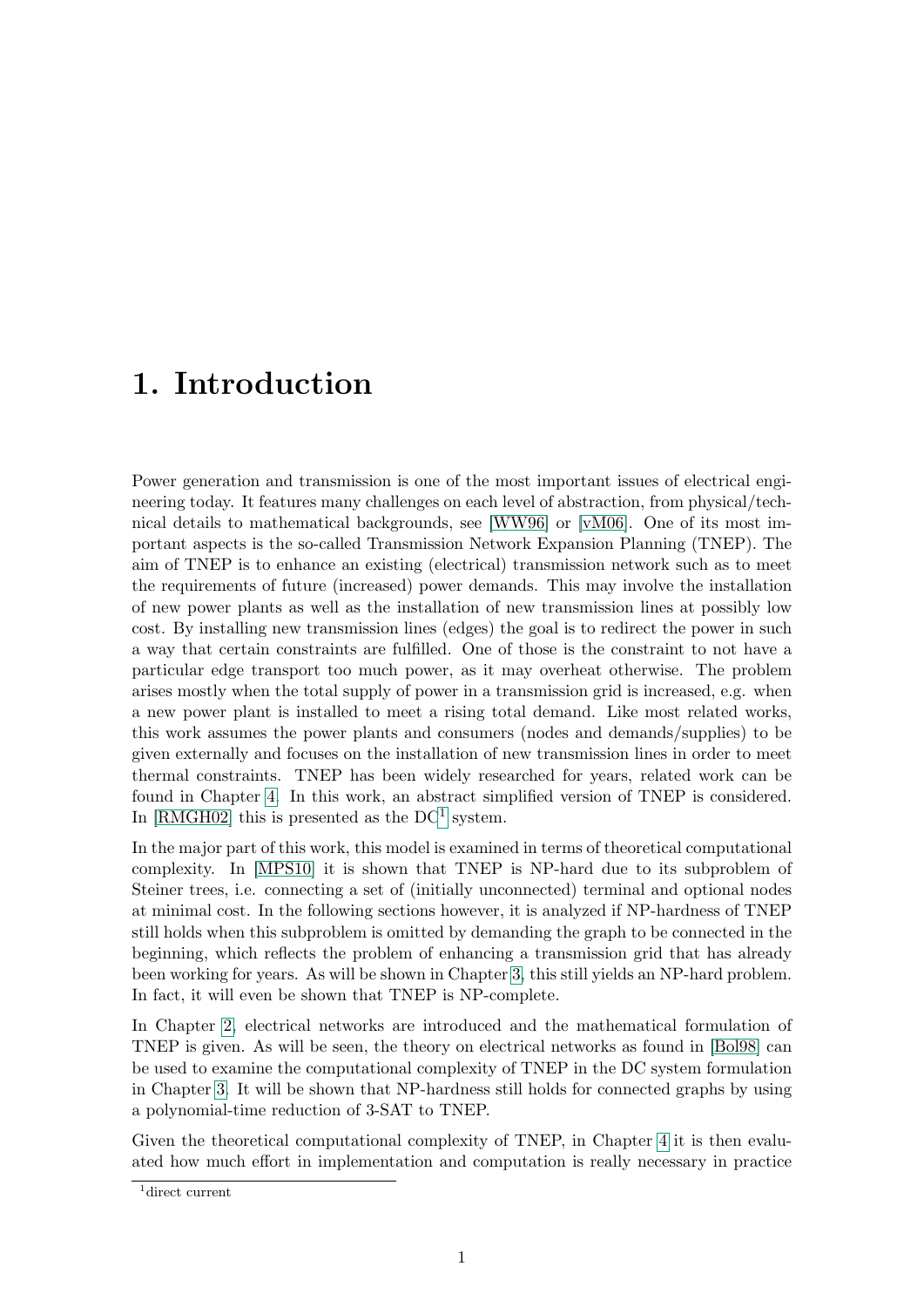to solve realistic TNEP scenarios. Many related works on TNEP feature sophisticated optimization and approximation techniques with possibly elaborate implementation cost. These techniques are mostly designed to find an approximate solution or a local optimum in order to reduce computation time. In contrast to that, in Chapter [4](#page-50-0) it is examined how well the original mixed-integer non-linear programming (MINLP) formulation of TNEP can be solved by a general state-of-the-art MINLP solver that can guarantee to find a global optimum. This was done in order to see up to which point a rather small implementation effort combined with the long term "experience" of a general-purpose solver is sufficient to solve TNEP optimally and at which input sizes more sophisticated optimization techniques are inevitable to solve/approximate TNEP in a tolerable amount of time.

The original TNEP model was implemented in the General Algebraic Modelling System (GAMS) and evaluated by the Network-Enabled Optimization System (NEOS) using the Branch-and-Reduce Optimization Navigator (BARON). The evaluation was performed for some standard test cases which were also used in [\[MPS10\]](#page-61-2).

#### <span id="page-13-0"></span>1.1. Prerequisites

This work assumes knowledge of basic graph theory as found in [\[Die06\]](#page-60-2), basic knowledge of boolean (3-SAT) formulas where an extensive introduction can be found in the first chapters of [\[Weg87\]](#page-62-1). Moreover, it is required to be roughly familiar with the fundamental complexity classes  $P$  and  $NP$  and the big-O-notation of which a thorough description can be found in [\[CLRS01\]](#page-60-3) for example. For details concerning the physical background of electrical transmission grids see [\[vM06\]](#page-61-0).

Table [1.1](#page-13-1) provides an overview for the notations used throughout this work.

| name                                                           | description                                                       |
|----------------------------------------------------------------|-------------------------------------------------------------------|
| $G\,$                                                          | an (electrical) network                                           |
| V                                                              | set of nodes from $G$                                             |
| E                                                              | set of undirected edges (or connections) between nodes V          |
| $\vec{E}$                                                      | $E$ with an arbitrary (but fixed) orientation                     |
| $\boldsymbol{n}$                                               | number of nodes, $ V $                                            |
| $\mathfrak{c}$                                                 | $E \to \mathbb{R}_{>0}$ conductance of the edges                  |
| $\boldsymbol{b}$                                               | $\in \mathbb{R}^n$ supply vector                                  |
| L                                                              | Laplacian matrix of an electrical network                         |
| $\mathcal{p}$                                                  | $\in \mathbb{R}^n$ voltage potentials for a network               |
| $\boldsymbol{x}$                                               | $: \vec{E} \to \mathbb{R}$ an electrical current                  |
|                                                                | current from node i to j w.r.t x                                  |
| $\begin{array}{c} x_{ij}\\ n_{ij}^{(0)}\\ \vec{n} \end{array}$ | the initial number of edges between nodes $i$ and $j$             |
|                                                                | : $V^2 \rightarrow \mathbb{N}$ number of edges between node pairs |
| $n_{ij}$                                                       | the number of edges between nodes i and j w.r.t. $\vec{n}$        |
|                                                                | the maximum number of edges between $i$ and $j$                   |
| $\bar{n}_{ij} \newline \hspace*{1em} c_{ij}^{(0)}$             | the conductance of each $(i, j)$ -edge                            |
| $w_{ij}$                                                       | the cost of each $(i, j)$ -edge added                             |
| $\boldsymbol{F}$                                               | a 3-SAT formula                                                   |
| $C_i$                                                          | a clause in $F$                                                   |
| $\boldsymbol{m}$                                               | number of clauses in $F$                                          |
| $\boldsymbol{k}$                                               | number of variables in $F$                                        |

<span id="page-13-1"></span>Table 1.1.: notation overview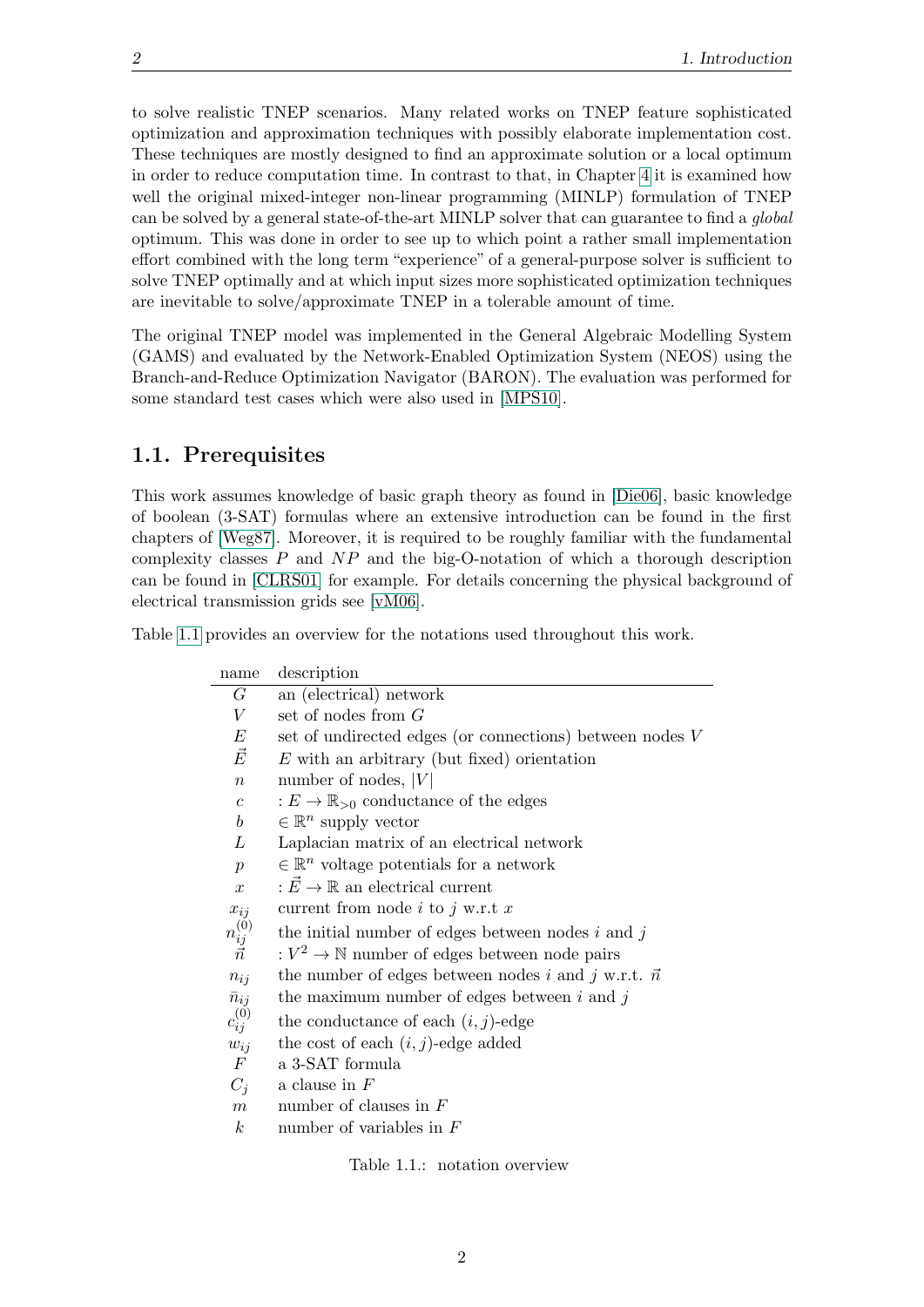#### <span id="page-14-0"></span>1.2. Matlab and Scilab

For the analysis, both Matlab and Scilab have been used to prove the complexity of TNEP. Scilab is a free open source software for numerical computations. The syntax is very similar to the syntax used in Matlab although the scope of functionality of Scilab is generally smaller than the one of Matlab, as of the submission date of this work. Scilab is available at [\[Sci11\]](#page-61-3). For this work, Scilab version 5.2.1 has been used. Matlab, including licenses, is available at [\[MAT11\]](#page-61-4). For this work, version 2011b (7.13.0.564) has been used, together with the Matlab Symbolic Math Toolbox.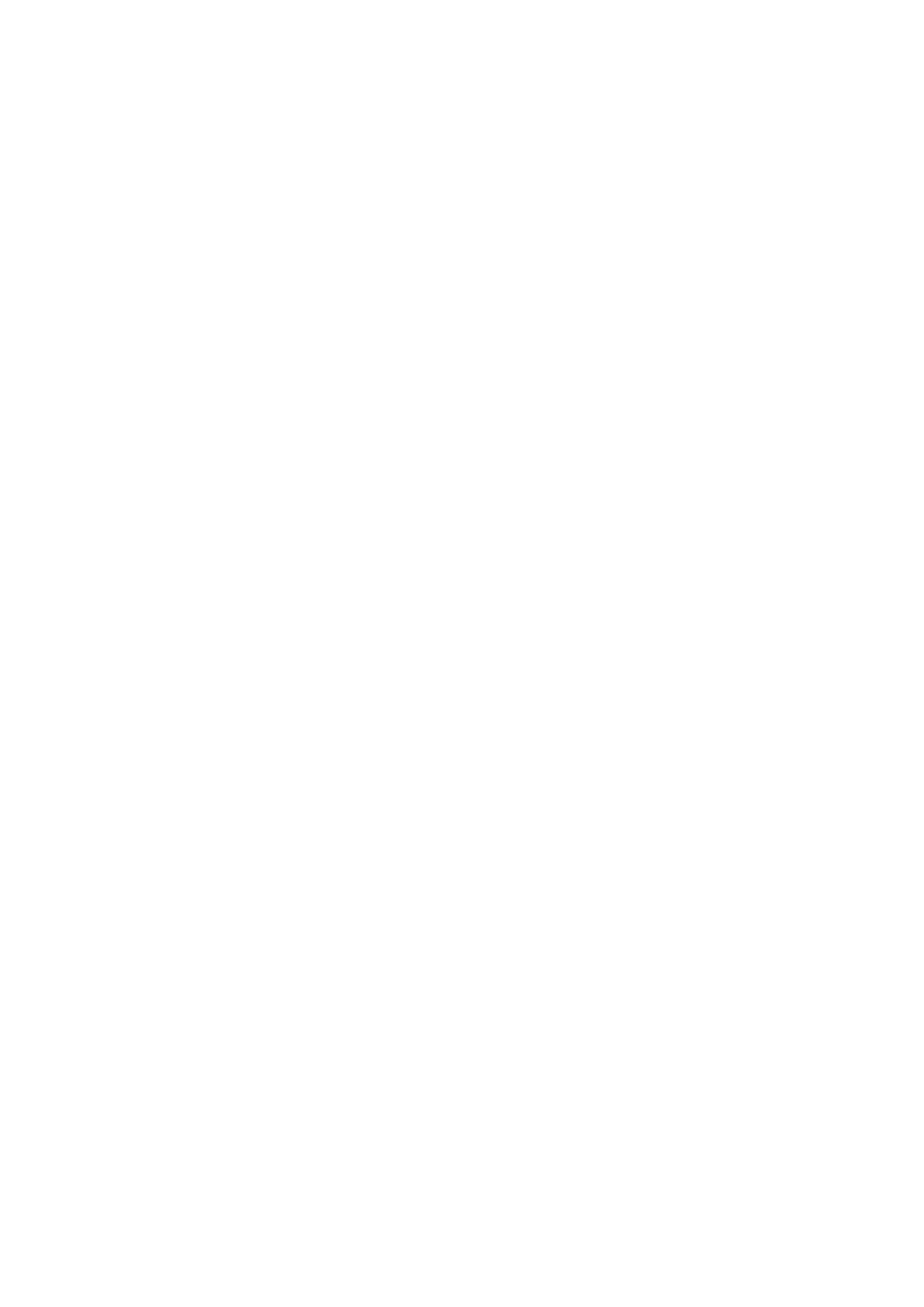### <span id="page-16-0"></span>2. Electrical Networks and TNEP

Electrical networks offer a (theoretical) framework that can be used to formulate and analyse TNEP. At first, the definitions and properties of electrical networks will be given. Afterwards they will be used to formally introduce TNEP.

#### <span id="page-16-1"></span>2.1. Introduction

Electrical networks are suitable to model real-world electrical transmission systems. The model used in this work corresponds with the one used in [\[Bol98\]](#page-60-1) for mostly theoretical issues. A graph representing an electrical networks is described by a set of electrical devices (e.g. generators and consumers, modelled as nodes) that are connected by wires to carry current between the nodes in order to meet demands and supplies of the connected devices. This model omits engineering details like thermal dependencies of the wire's resistances (temperature is assumed to be constant) and assumes the current to be directed rather than alternating, where the latter is common in most electrical transmission grids. Nevertheless, this model is widely used to approximate stationary processes that occur in (high voltage) transmission grids. For physical and engineering details, see [\[WW96\]](#page-62-0) for example. Related works concerning TNEP in practice are listed in Chapter [4.](#page-50-0)

Classical transportation networks are a common model of various applications related to transferring certain amounts of a (dimensionless) entity  $f$  (e.g. water, natural gas, packages) per second from one node to another. In these applications one is usually able to direct the flow of this entity very accurately - provided one respects the physical constraints of the pipes/edges which are usually modelled by an upper bound (capacity, pipe's diameter) of f passing the edge.

**Example 1.** A classical transportation network is shown in Figure [2.1.](#page-17-1) The node s denotes the source and t denotes the sink. The edges are labelled by a tuple  $(f_e, \bar{f}_e)$  representing the flow  $f_e$  on the edge and the maximum flow (capacity)  $\bar{f}_e$ . Furthermore, this example shows a max-flow of value 7.

At first glance, electrical networks are also transportation networks with energy being the transported entity. However, there is one major difference between electrical and classical transportation networks: Though flow conservation, Kirchhoff 's Current law, does hold in both types of networks, Kirchhoff 's Potential law in general only holds in electrical networks making the energy flow uniquely dependant of conductances and supplies in the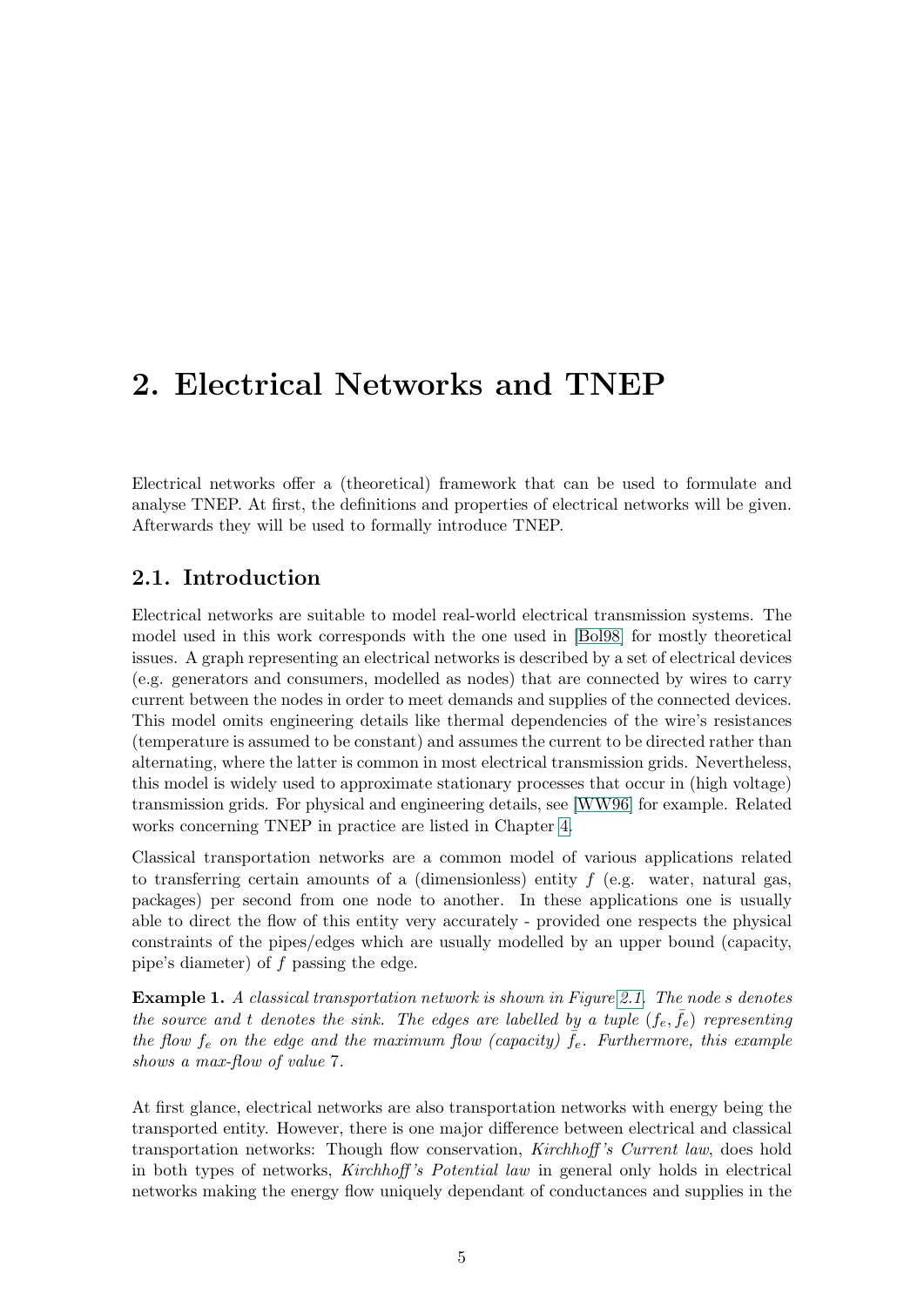

<span id="page-17-1"></span>Figure 2.1.: A classical transportation network

network, ignoring possibly desired edge capacities. This property leads to a whole variety of (mathematical) problems in the engineering of energy transmission networks.

Before introducing the model, here are a few common notations from graph theory similar to those in [\[BE05\]](#page-60-4).

For an (undirected) graph  $G = (V, E)$ , denote the following (for  $v \in V$ ):

- adjacent edges  $E(v) = \{e \in E \mid e \text{ is incident to } v\}$
- neighbourhood  $\Gamma(v) = \{w \in V \mid w \text{ and } v \text{ share an edge}\}\$
- node pairs  $V^2 := \{ \{v, w\} \mid v, w \in V, v \neq w \}$

All considered graphs are supposed to be free of loops and they usually have to be at least 1-connected (if not mentioned otherwise).

Example 2. Figure [2.2](#page-17-2) provides an example of a general undirected graph. With the notation above:

$$
E(v_1) = \{e_1, e_6, e_7\}
$$
  
\n
$$
\Gamma(v_4) = \{v_2, v_3, v_5\}
$$
  
\n
$$
V^2 = \{\{v_1, v_2\}, \{v_1, v_3\}, \{v_1, v_4\}, \{v_1, v_5\}, \{v_1, v_6\}, \{v_2, v_3\}, \{v_2, v_4\}, \{v_2, v_5\}, \{v_2, v_6\}, \{v_3, v_4\}, \{v_3, v_5\}, \{v_3, v_6\}, \{v_4, v_5\}, \{v_4, v_6\}, \{v_5, v_6\}\}
$$



<span id="page-17-2"></span>Figure 2.2.: General undirected network

#### <span id="page-17-0"></span>2.2. Basic Definitions

The definition of an electrical network used throughout this work is basically the same as the one from [\[Bol98\]](#page-60-1).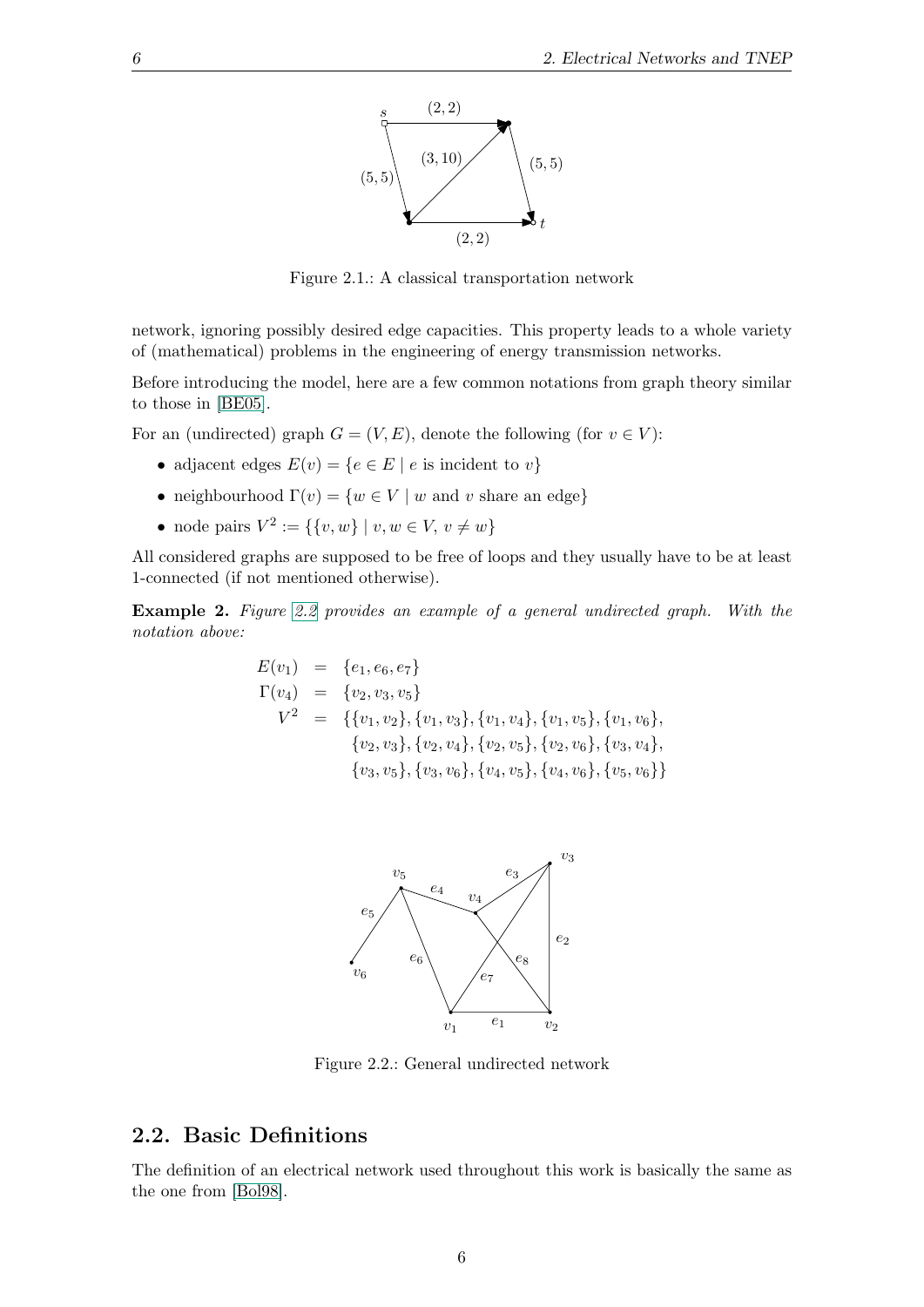**Definition 1** (Electrical Network). A (classical) electrical network  $G = ((V, E), c, b)$  is an undirected, loop-free (multi)-graph  $(V, E)$  with weight function  $c : E \to \mathbb{R}_{>0}$  called the conductance and a vector  $b \in \mathbb{R}^n$  with  $\sum_i b_i = 0$  called supply-vector, where  $n = |V|$ .

Each entry of b corresponds to the supply/demand of exactly one node in  $V$ , denoted by  $b(v)$  for short. A vertex v with  $b(v) > 0$  is called a *source* and a vertex v with  $b(v) < 0$ is called a sink. They correspond to current entering and leaving the network. Unless mentioned otherwise, it is always required that  $\sum_{i\in V} b(i) = 0$ , so that current is neither "created" nor "destroyed" within the network.

**Remark 1** (Notation). Throughout this work, the different types of nodes are drawn in the following way

- $\Box$  boxes denote sources  $(b_v > 0)$ <br>o circles denote sinks  $(b_v < 0)$
- circles denote sinks  $(b_v < 0)$
- filled dots denote other nodes  $(b_v = 0)$

<span id="page-18-1"></span>Example 3 (Electrical Network). A small example of an electrical network can be seen in Figure [2.3.](#page-18-0) Supplies are notated in square brackets:  $[+i]$  or  $[-i]$ , where the notation is omitted for nodes of 0 supply. The weights of edges denote the conductances c. This example features one source  $v_s$  and two sinks  $v_{t_1}$  and  $v_{t_2}$ .



<span id="page-18-0"></span>Figure 2.3.: Example of an electrical network

Though G itself is undirected, one should always imagine  $G$  to have an arbitrary but fixed *orientation* of its edges E, call this orientation  $\vec{E}$ . For any edge  $\vec{e} \in \vec{E}$  being incident to two nodes  $v_1, v_2$  with orientation from  $v_1$  to  $v_2$ , call  $h(\vec{e}) = v_1$  the head (initial vertex) and  $t(\vec{e}) = v_2$  the tail (end vertex) of  $\vec{e}$ .

**Definition 2.** Let  $v \in V$  from  $G = (V, E)$  with a fixed orientation of edges  $\vec{E}$ , then call:  $E^-(v) := \{\vec{e} \in \vec{E} \mid t(\vec{e}) = v\}$  the incoming edges of v.  $E^+(v) := \{\vec{e} \in \vec{E} \mid h(\vec{e}) = v\}$  the outgoing edges of v.

The following definition substantiates both of Kirchhoff's laws one of which was already mentioned in section [2.1.](#page-16-1) Kirchhoff's current law (KCL) also holds for classical transportation networks and signifies that the transported entity (i.e., energy/charges) must be conserved at all nodes except for the sources and sinks, where according to the supply-vector an amount of the entity enters (positive value) or leaves (negative value) the network.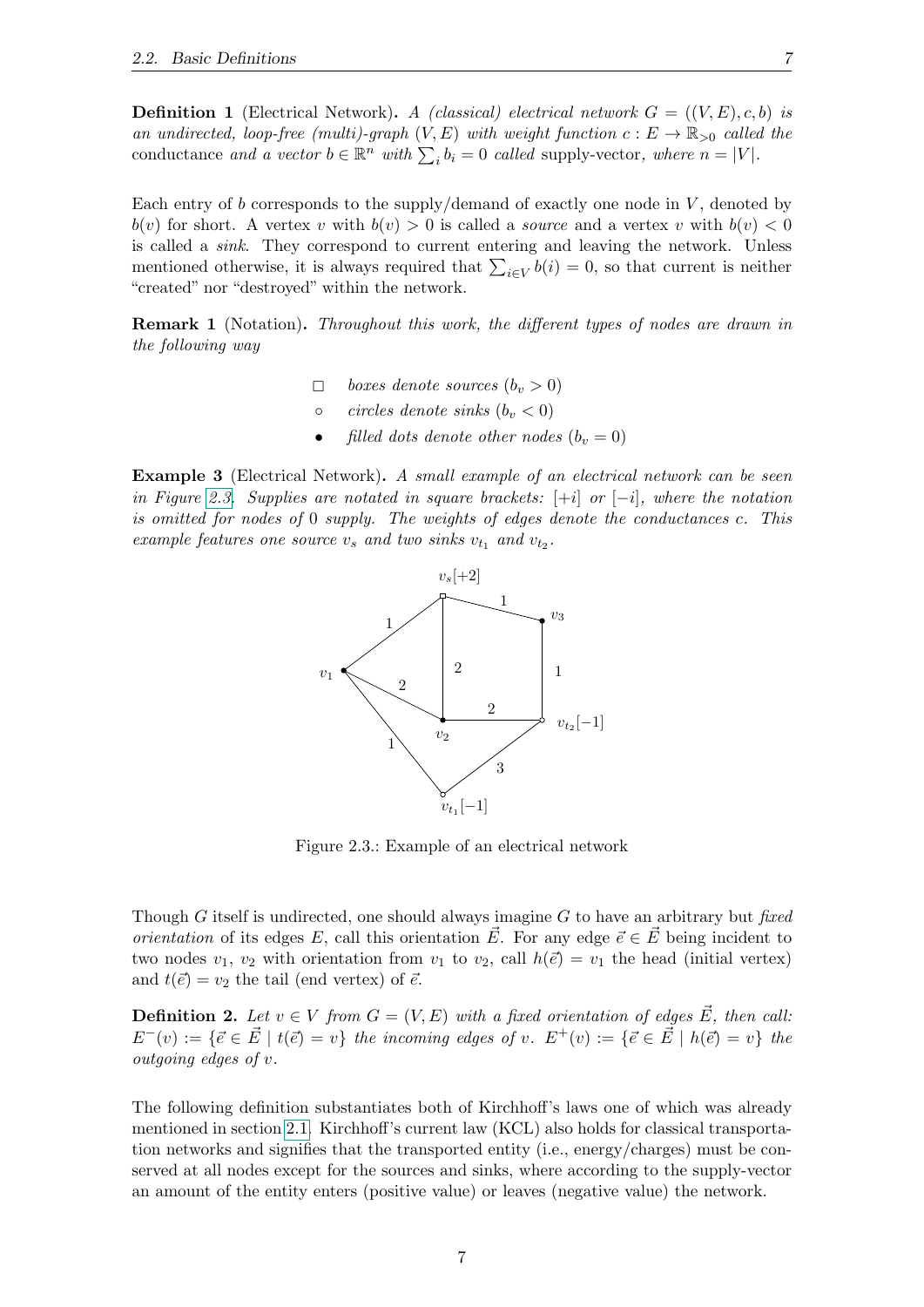**Definition 3** (Kirchhoff's laws). An (electrical) current x on an electrical network  $G =$  $((V, E), c, b)$  is a vector  $x : \overrightarrow{E} \to \mathbb{R}$  that obeys both

• Kirchhoff's current law (KCL): for any  $v \in V$  it holds

<span id="page-19-2"></span>
$$
b(v) + \sum_{\vec{e} \in E^+(v)} x(\vec{e}) = \sum_{\vec{e} \in E^-(v)} x(\vec{e})
$$
\n(2.1)

• Kirchhoff's potential law (KPL): for any (undirected) cycle  $K = (e_1, e_2, \ldots, e_k)$  it holds

$$
\sum_{i=1}^{k} \frac{x_K(\vec{e_i})}{c(e_i)} = 0,
$$
\n(2.2)

where 
$$
x_K(\vec{e}_i) := \begin{cases} x(\vec{e}_i), & \text{if } K(e_i) \equiv \vec{e}_i \\ -x(\vec{e}_i), & \text{otherwise} \end{cases}
$$
 (for  $e_i \in K$ )

See example [5](#page-21-1) for an illustration of an electrical current which uses the same network as shown in Figure [2.3.](#page-18-0)

#### <span id="page-19-0"></span>2.2.1. Merging parallel Edges

Since in general multi-graphs are considered here, parallel edges are allowed. For the sake of simplicity one can map any electrical network to a corresponding simple graph by combining parallel edges to one single edge using the basic laws of physics. For two adjacent vertices  $i, j \in V$  denote the combined single edge by  $\{i, j\}$  (or  $(i, j)$  if direction matters) and its combined conductance by  $c(i, j)$  or  $c_{ij}$ . The current on  $(i, j)$  is denoted by  $x(i, j)$  or  $x_{ij}$  and always refers to the actual current from i to j, thus  $x_{ij} = -x_{ji}$ .

**Remark 2.** For  $i, j \in V$  with  $i \in \Gamma(j)$  call the combination of all edges between i and j the connection from i to j or conn $(i, j)$  for short:

$$
\operatorname{conn}(i,j) \quad := \quad \{ e \in E \mid e \in E(i) \cap E(j) \}
$$

If the network is considered to have all parallel edges combined to connections, then the connections are also denoted by E for short.

If not mentioned otherwise, a connection is treated like a regular edge following the rules above. When a direction of all edges is needed, it is assumed that also the combined edges (=connections) receive an arbitrary but fixed direction.

Basic physics for  $i, j \in V$  tells us that the combined conductance of parallel edges is just the sum of the individual conductances and it may also be verified for this model, see [\[Bol98\]](#page-60-1) for details:

$$
c(i,j) := c_{ij} := \sum_{e \in E(i) \cap E(j)} c(e)
$$

Analogously, the combined current is just the sum of the individual currents directed from  $i$  to  $j$ :

$$
x(i,j) := x_{ij} := \sum_{\vec{e} \in E^+(i) \cap E^-(j)} x(\vec{e}) - \sum_{\vec{e} \in E^-(i) \cap E^+(j)} x(\vec{e})
$$

<span id="page-19-1"></span><sup>&</sup>lt;sup>1</sup>that means: if the (implied) direction of  $e_i$  in K coincides with the direction of  $\vec{e}_i$  (the arbitrary direction of  $e_i$  in  $E$ )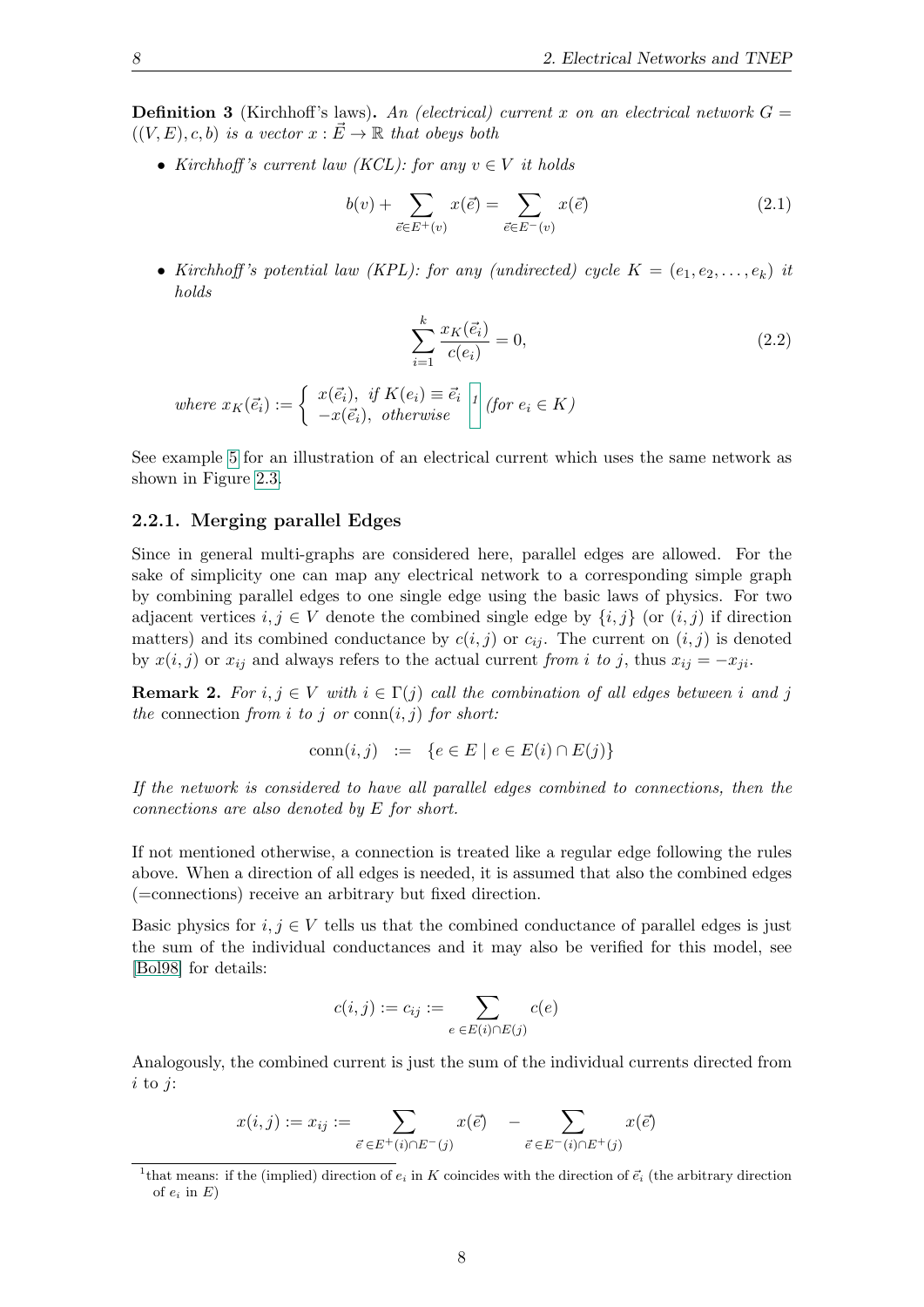**Definition 4** (Merging nodes). For an electrical network  $G = ((V, E), c)$  and  $e \in E$  denote by:

- $G e$  the network that is obtained by deleting e from G
- $G/e$  the network that is obtained by contracting e (that is: merge the end-vertices of e and remove possibly arising loops)

#### <span id="page-20-0"></span>2.3. Basic Properties

An electrical current that obeys KPL only (and not necessarily KCL, because it usually violates the supply-vector) can be obtained by assigning every node of V a voltage potential  $p: V \to \mathbb{R}$  and using Ohm's law to define a current. That is:  $U \cdot c = I$  for a voltage potential difference  $U$ , conductance  $c$  and a current  $I$ .

<span id="page-20-1"></span>**Corollary 1** (Electrical current by Ohm's law). For any potential  $p: V \to \mathbb{R}$ , Ohm's law defines an electrical current on G by the equation:

<span id="page-20-3"></span>
$$
x_{ij} = (p_i - p_j) \cdot c_{ij} \quad \forall (i, j) \in \vec{E}
$$
\n
$$
(2.3)
$$

if and only if (iff) one sets the supply-vector b according to KCL (Equation [2.1\)](#page-19-2). In particular, any such p obeys KPL.

*Proof.* sketch: For any cycle K with respective node potentials  $p$ , that is

$$
K = (e_1, e_2, \dots, e_k), \quad p = (p_1, p_2, \dots, p_k, p_1)
$$

which leads to a telescoping series

$$
\sum_{i=1}^{k} \frac{x_K(\vec{e_i})}{c(e_i)} = \sum_{i=1}^{k} (p_i - p_{i+1})
$$
  
=  $p_1 - p_1 = 0$ 

Thus, any potential obeys KPL. The other part follows immediately from the definition of KCL.  $\Box$ 

On the other hand, given a supply-vector  $b$  a proper electrical current obeying both KCL and KPL can be found by using the Laplacian matrix of  $G$ . For that, identify each node uniquely with a fixed number between 1 and  $n$ , so V is represented by its indices  $V = \{1, 2, \ldots, n\}.$ 

<span id="page-20-2"></span>**Definition 5** (Laplacian matrix). The Laplacian matrix  $L \in \mathbb{R}^{n \times n}$  of an electrical network  $G = ((V, E), c)$  with  $|V| = n$  is defined as

$$
L_{ij} := \begin{cases} \sum_{k \in \Gamma(i)} c_{ik}, & \text{if } i = j \\ -c_{ij}, & \text{if } i \in \Gamma(j) \text{ (and } i \neq j) \\ 0, & \text{otherwise} \end{cases} \tag{2.4}
$$

**Example 4** (Laplacian matrix). Table [2.1](#page-21-2) shows the Laplacian matrix of the network seen in Figure [2.3.](#page-18-0)

Note that if  $D$  is the diagonal degree matrix of  $G$  and  $A$  is the adjacency matrix (both weighted with the conductances of the edges instead of the mere degrees), then  $L = D - A$ .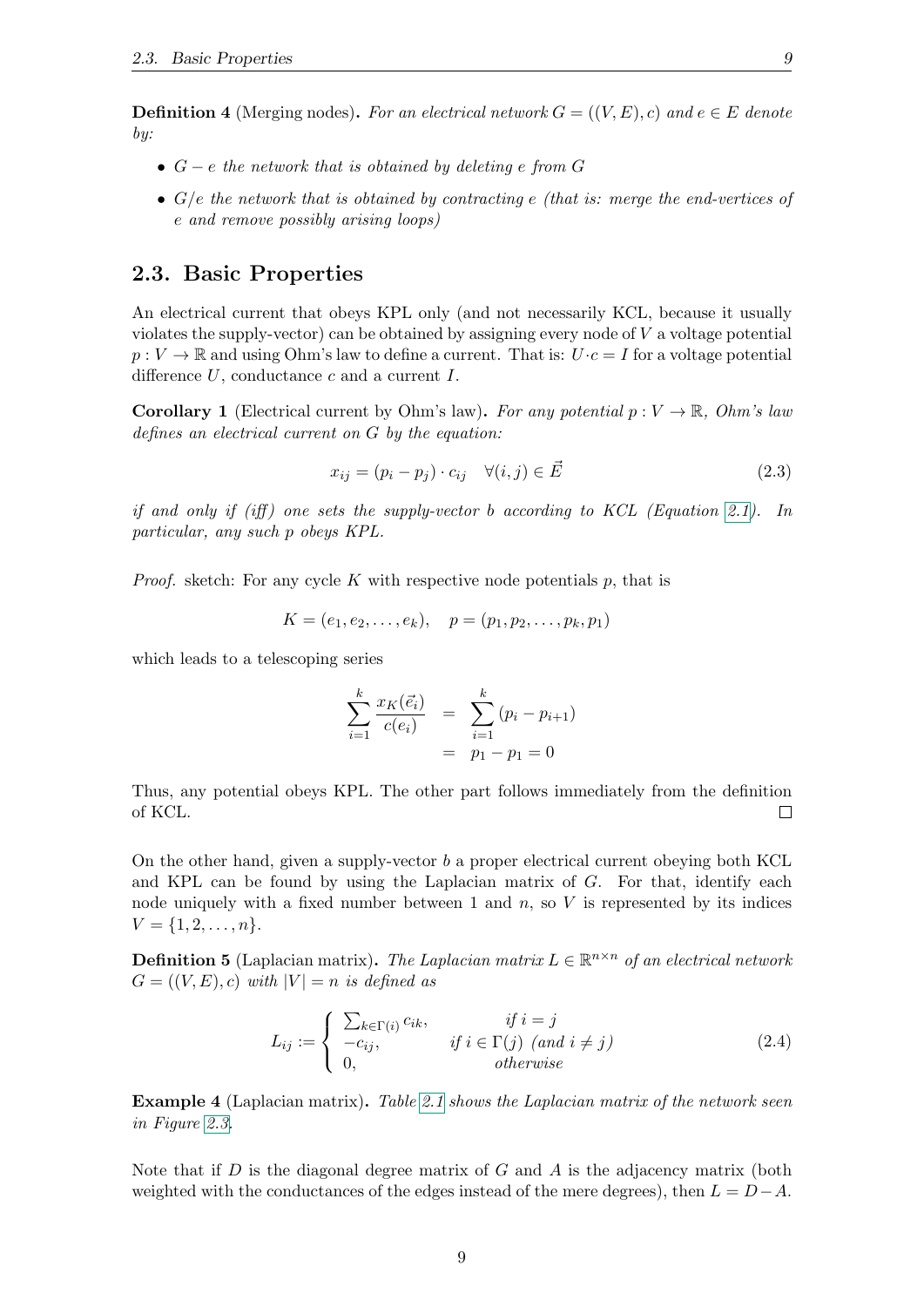|                | $v_s$    | $v_{t_1}$                                       | $v_s$ | $v_1$ | $v_2$                      | $v_{\mathcal{R}}$ |
|----------------|----------|-------------------------------------------------|-------|-------|----------------------------|-------------------|
| $v_{s}$        | 4        |                                                 |       |       | $0 \t 0 \t -1 \t -2 \t -1$ |                   |
| $v_{t}$        | $\Omega$ |                                                 |       |       | $4 -3 -1 0 0$              |                   |
| $v_{to}$       |          | $0 \t -3 \t 6 \t 0 \t -2 \t -1$                 |       |       |                            |                   |
| $v_1$          |          | $-1$ $-1$ 0                                     |       |       | $4 -2$                     | 0                 |
| v <sub>2</sub> |          | $-2$ 0 $-2$ $-2$                                |       |       | 6                          | 0                 |
| $v_3$          |          | $\begin{vmatrix} -1 & 0 & -1 & 0 \end{vmatrix}$ |       |       | 0                          |                   |

<span id="page-21-2"></span>Table 2.1.: Laplacian matrix of the network in Figure [2.3](#page-18-0)

**Theorem 1.** For an electrical network  $G = ((V, E), c)$  one can find a proper electrical  $current x$  given a supply-vector b by solving the linear equation

<span id="page-21-3"></span>
$$
L \cdot p = b \tag{2.5}
$$

and defining an electrical current x by Ohm's law  $x_{ij} = (p_i - p_j) \cdot c_{ij}$  for all  $(i, j) \in \vec{E}$ .

*Proof.* sketch: According to Corollary [1](#page-20-1) p obeys KPL and, by that, so does x. By rearranging, each line of Equation [2.5](#page-21-3) represents exactly KCL. Since there is one such equation for each node in  $V, x$  obeys KCL. Hence,  $x$  is an electrical current.  $\Box$ 

<span id="page-21-1"></span>Example 5. Using the electrical network of example [3](#page-18-1) and Figure [2.3,](#page-18-0) Figure [2.4](#page-21-0) shows a proper electrical current on the network (values rounded). Round brackets behind the node names denote voltage potentials. The labels on the edges denote currents with respect to the (arbitrarily chosen) direction of the edges which can be seen by the arrow heads. In



<span id="page-21-0"></span>Figure 2.4.: Voltage potentials and resulting currents (rounded)

this example, according to Corollary [2](#page-21-4) the node  $v_{t_1}$  was chosen to have a 0 potential.

Remark 3. Call a vector p solving Equation [2.5](#page-21-3) a (valid) voltage potential with respect to b.

Recall that the graph is assumed to be at least 1-connected. Otherwise the following is valid for the graph's connectivity components.

<span id="page-21-4"></span>**Corollary 2** (Uniqueness). Given an arbitrary (1-connected) electrical network  $G =$  $((V, E), c)$ . For each supply-vector  $b \left( \sum_{i \in V} b(i) = 0 \right)$  it holds:

• there is exactly one distribution of currents x satisfying both KPL and KCL.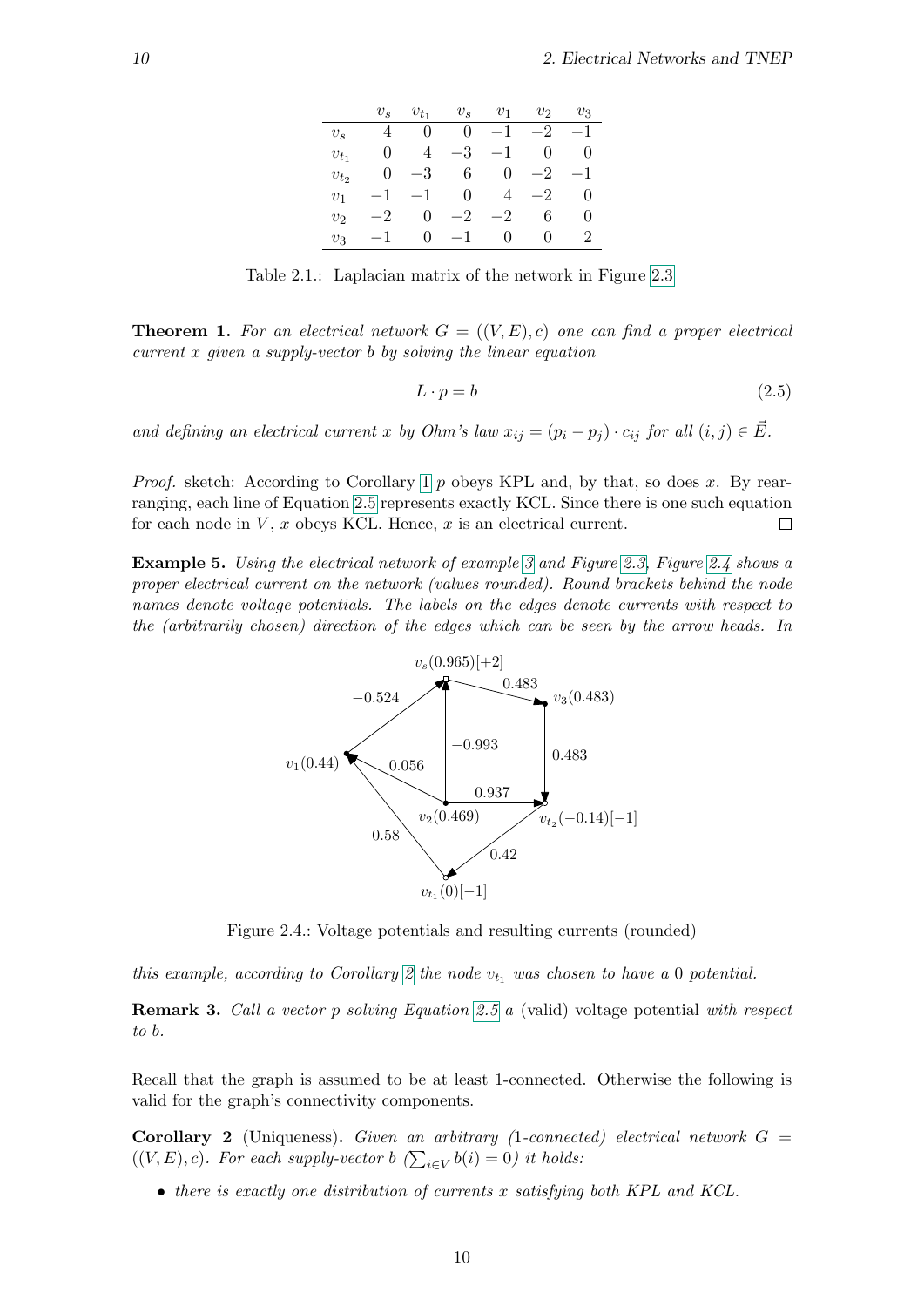- p solves Equation [2.5,](#page-21-3) iff  $(=if and only if)$   $p' = p + d \cdot (1, \ldots, 1)^T$  also solves the equation for all  $d \in \mathbb{R}$
- when fixing one component of p, the equation  $L \cdot p = b$  has exactly one solution.

The proof follows from  $(1, \ldots, 1)^T \in \text{ker}(L)$  and from the 1-connectivity of  $(V, E)$ . For details see [\[Big93\]](#page-60-5).

**Observation 1** (principle of superposition). Electrical currents follow the principle of superposition. That is: Given an electrical network  $G = ((V, E), c)$  and supply vectors  $\vec{b}_1, \ldots, \vec{b}_\kappa{}^2$  $\vec{b}_1, \ldots, \vec{b}_\kappa{}^2$  with respective electrical currents  $\vec{x}_1, \ldots, \vec{x}_\kappa$  on G, then the (weighted) sum of currents  $x := \sum_{i=1}^{\kappa} \alpha_i \vec{x}_i$  serves as the (unique) electrical current of  $b = \sum_{i=1}^{\kappa} \alpha_i \vec{b}_i$ , where  $\alpha_i \in \mathbb{R}$ .

This observation follows immediately from voltage potentials  $p_i$  associated with the  $\vec{x}_i$ and the linear Equation [2.5.](#page-21-3) Thus, the total current can be found by finding currents for reduced single-source-single-target networks, where all other sources and sinks of the original graph are treated as nodes with zero supply. When multiple pairs  $(s_i, t_j)$  of sources and sinks are chosen as a partition of the total supply, the total current is the sum of the single currents from  $s_i$  to  $t_j$ .

**Definition 6** (Energy of a network). The total energy of an electrical network  $G =$  $((V, E), c, b)$  with current x is defined as

<span id="page-22-2"></span>
$$
E(x) = \sum_{\vec{e} \in \vec{E}} \frac{x(\vec{e})^2}{c(e)} \tag{2.6}
$$

$$
= \sum_{(i,j)=\vec{e}\in\vec{E}} (p_i - p_j)^2 \cdot c(e) \tag{2.7}
$$

$$
= \sum_{(i,j)=\vec{e}\in\vec{E}} (p_i - p_j) \cdot x(\vec{e}) \tag{2.8}
$$

$$
(2.9)
$$

Given the physical background, the term *power* instead of *energy* would be more appropriate here, but it does not matter in this context. The measured energy/power is related to the dissipated power within the network. See [\[vM06\]](#page-61-0) for details of dissipated power.

The following Theorem states that electrical currents are distributed in such a way that the total energy of the network is minimized.

<span id="page-22-1"></span>**Theorem 2** (Thomson's principle). Let  $G = ((V, E), c, b)$  be an electrical network (so especially  $\sum_{v} b_v = 0$ ). For any flow x satisfying KCL (and not necessarily KPL) consider the energy function

$$
E(x) = \sum_{\vec{e} \in \vec{E}} \frac{x(\vec{e})^2}{c(e)}
$$

There is such a flow x that minimizes  $E(x)$ . This x also satisfies KPL, so it is an electrical current.

The proof of Theorem [2](#page-22-1) can be found in [\[Bol98\]](#page-60-1), chapter IX.1.

<span id="page-22-0"></span><sup>&</sup>lt;sup>2</sup>so especially  $\sum_{v \in V} \vec{b}_i(v) = 0$  for  $i = 1, \ldots, \kappa$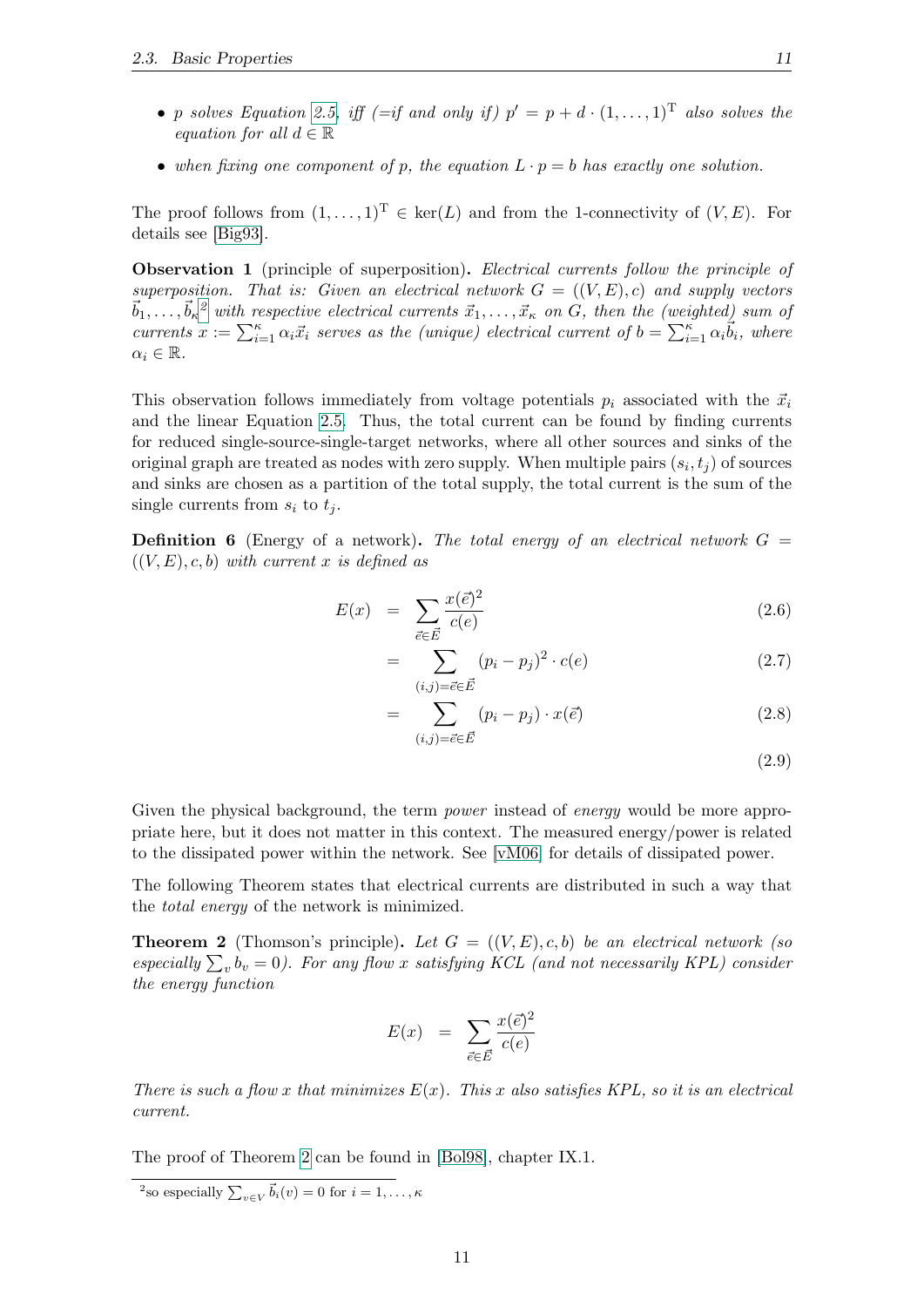#### <span id="page-23-0"></span>2.4. Advanced Properties

Symmetry of the network is often used for both analysis and simplification, see for example [\[BB09\]](#page-60-6). Symmetry allows to short-cut and identify two formerly distinct nodes for the sake of simplicity. In the following paragraphs, these techniques are demonstrated and proven for the model used so far.

#### <span id="page-23-1"></span>2.4.1. Symmetry

Assume for now that parallel edges are combined to one single edge by adding their conductances.

<span id="page-23-2"></span>**Definition 7** (Symmetry). For an electrical network  $G = ((V, E), c, b)$ , two nodes  $v_1, v_2 \in$ V are called symmetric iff there exists a permutation  $\pi : (V, E) \to (V, E)$  of nodes and connections (with  $\pi(V) = V$  and  $\pi(E) = E$ ) such that for each connection  $\{v, w\} \in E$ :

<span id="page-23-4"></span> $\pi(v_1) = v_2$  (2.10)

$$
\pi(v_2) = v_1 \tag{2.11}
$$

$$
\pi(\{v, w\}) = \{\pi(v), \pi(w)\}\tag{2.12}
$$

$$
c(v, w) = c(\pi(v), \pi(w))
$$
\n(2.13)

$$
b(v) = b(\pi(v)) \quad \forall v \in V \tag{2.14}
$$

Thus, the two nodes play similar roles within the networks.

**Example 6** (Node symmetry). Figure [2.5](#page-24-0) shows a network where the nodes  $v_1, v_2, v_3$  are symmetric by Definition [7.](#page-23-2) Conductances are given within round brackets. A permutation  $\pi$  that shows the symmetry of node  $v_1$  and  $v_2$  is given by simply switching the appearance of  $v_1$  and  $v_2$  in each element of the network:

$$
\pi((v_1, v_2, v_3)) := (v_2, v_1, v_3)
$$
  
\n
$$
\pi((e_{s,v_1}, e_{s,v_2})) := (e_{s,v_2}, e_{s,v_1})
$$
  
\n
$$
\pi((e_{v_1,v_3}, e_{v_2,v_3})) := (e_{v_2,v_3}, e_{v_1,v_3})
$$
  
\n
$$
\pi((e_{v_1,t}, e_{v_2,t})) := (e_{v_2,t}, e_{v_1,t})
$$
  
\n
$$
\pi \equiv id \text{ for all other nodes and edges}
$$

The symmetry of  $v_1$  to  $v_3$  and  $v_2$  to  $v_3$  can be shown in the same way.

Definition [7](#page-23-2) provides the following lemma using the Laplacian matrix  $L$  of  $G$ .

<span id="page-23-5"></span>**Lemma 1.** For two symmetric nodes  $v_1, v_2 \in V$  there exists a permutation matrix  $Q \in$  $\{0,1\}^{n \times n}$  that permutes  $v_1$  and  $v_2$  and for which it holds:

<span id="page-23-3"></span>
$$
Q \cdot L \cdot Q^{\mathrm{T}} = L \tag{2.15}
$$

*Proof.* The symmetry from [7](#page-23-2) gives a (not necessarily unique) permutation  $\pi \in \text{perm}(n)$ that instantly defines a permutation matrix  $Q = Q(\pi)$  of the nodes by using the node ordering  $v_1, \ldots, v_n$  of the Laplacian matrix L. The only thing that needs to be shown now is that this Q satisfies Equation [2.15.](#page-23-3) Recall the following property of permutation matrices: For  $A \in \mathbb{R}^{n \times n}$  with  $a_i$  being the rows of A, Q multiplied from the left permutes the rows of A, such that  $Q \cdot A = A'$  with  $a'_i = a_{\pi(j)}$ . Simultaneously,  $Q^T$  multiplied to a matrix A from the right will permute A's columns in the fashion of  $\pi$ . With  $L = (\lambda_{i,j})_{i=1,\dots,n}$ ,  $i=1,\dots,n$ .

$$
Q \cdot L \cdot Q^{T} = (Q \cdot L) \cdot Q^{T}
$$

$$
= (\lambda_{\pi(i),j})_{i,j} \cdot Q^{T} = (\lambda_{\pi(i),\pi(j)})_{i,j}
$$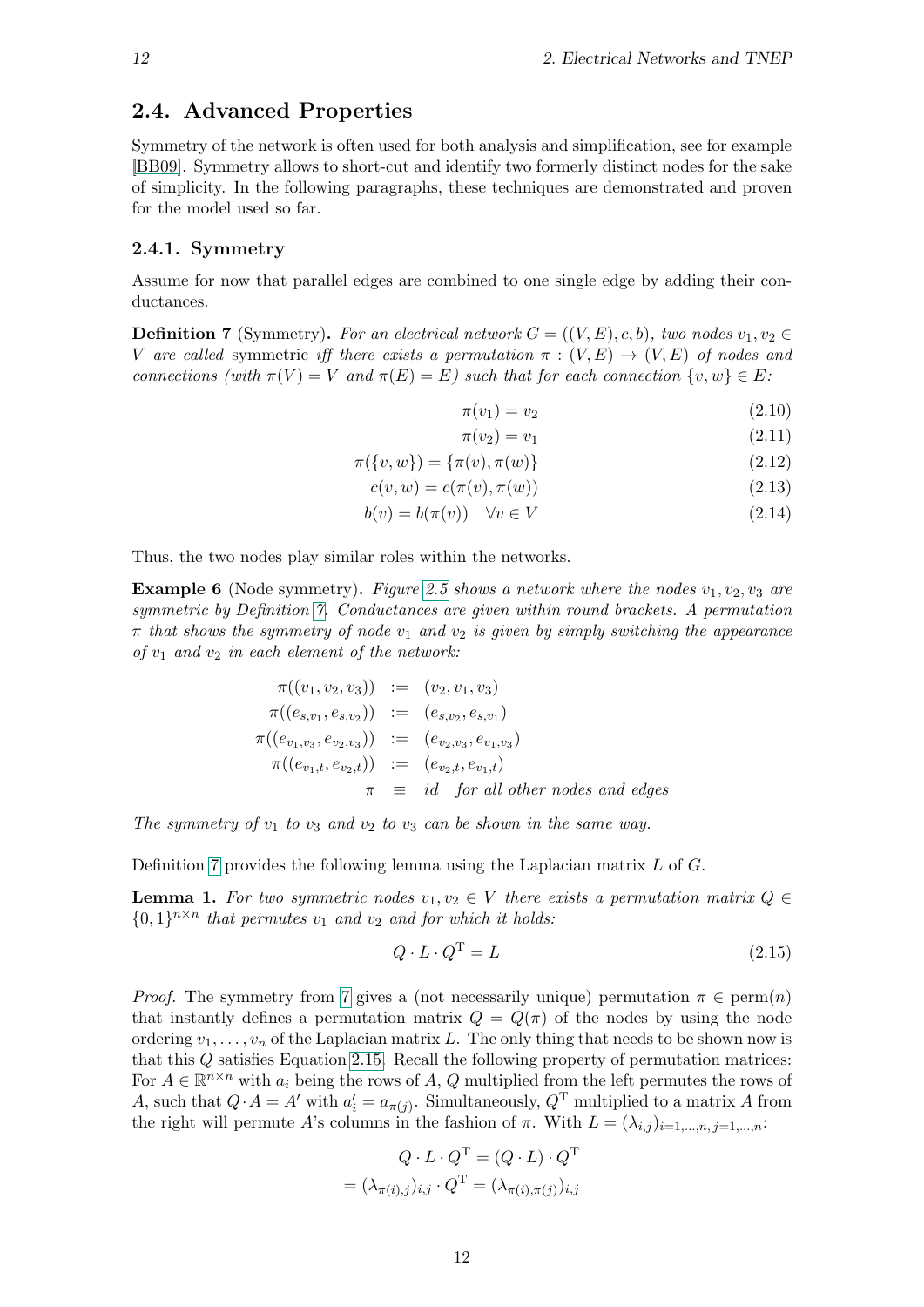

<span id="page-24-0"></span>Figure 2.5.: Network with three symmetric nodes  $v_1, v_2, v_3$ 

(I) Now let  $i, j \in \{1, \ldots, n\}$  with  $i \neq j$ . By Definition [5,](#page-20-2) it holds:

$$
\lambda_{i,j} = -c_{i,j}
$$
\n
$$
\Rightarrow \quad -c_{\pi(i)\pi(j)} = -c_{ij}
$$
\n
$$
\Rightarrow \quad \lambda_{\pi(i),\pi(j)} = \lambda_{i,j}
$$

 $(II)$  For  $i = j$  it holds:

$$
\lambda_{i,i} = \sum_{\kappa=1,\kappa \neq i}^{n} c_{i,\kappa} = -\sum_{\kappa=1,\kappa \neq i}^{n} \lambda_{i\kappa}
$$
\n
$$
\stackrel{(I)}{=} -\sum_{\kappa=1,\kappa \neq i}^{n} \lambda_{\pi(i)\pi(\kappa)} = -\sum_{\kappa=1,\kappa \neq \pi(i)}^{n} \lambda_{\pi(i)\kappa}
$$
\nDef. 
$$
\lambda_{\pi(i)\pi(i)}
$$

Thus, from (I) and (II) follows the claim  $Q \cdot L \cdot Q^{T} = L$  for the  $Q = Q(\pi)$  as defined above. above.

Notice that Lemma [1](#page-23-5) can solely be proven by using a permutation of nodes that obeys Equation [2.12](#page-23-4) and [2.13.](#page-23-4) The other properties from Definition [7](#page-23-2) are only needed to deduce the following.

**Corollary 3.** If nodes  $v_1, v_2 \in V$  are symmetric, then they have the same voltage potential  $p_{v_1} = p_{v_2}$  in any solution to KCL and KPL, Equation [2.5.](#page-21-3)

*Proof.* Due to symmetry, Lemma [1](#page-23-5) gives a permutation matrix  $Q$  for which Equation [2.15](#page-23-3) holds. Let p solve the equation  $L \cdot p = b$ . Denote the voltage potentials of  $v_1, v_2$  (w.r.t. p) by  $p_{v_1}, p_{v_2}$ . Then:

$$
L \cdot p = b
$$
  
\n
$$
\stackrel{2.15}{\Rightarrow} Q \cdot L \cdot Q^{T} \cdot p = b
$$
  
\n
$$
\Rightarrow Q^{T} \cdot Q \cdot L \cdot Q^{T} p = Q^{T} \cdot b
$$
  
\n
$$
\Rightarrow L \cdot p' = b' \quad \text{(for } p' = Q^{T} p, b' = Q^{T} \cdot b)
$$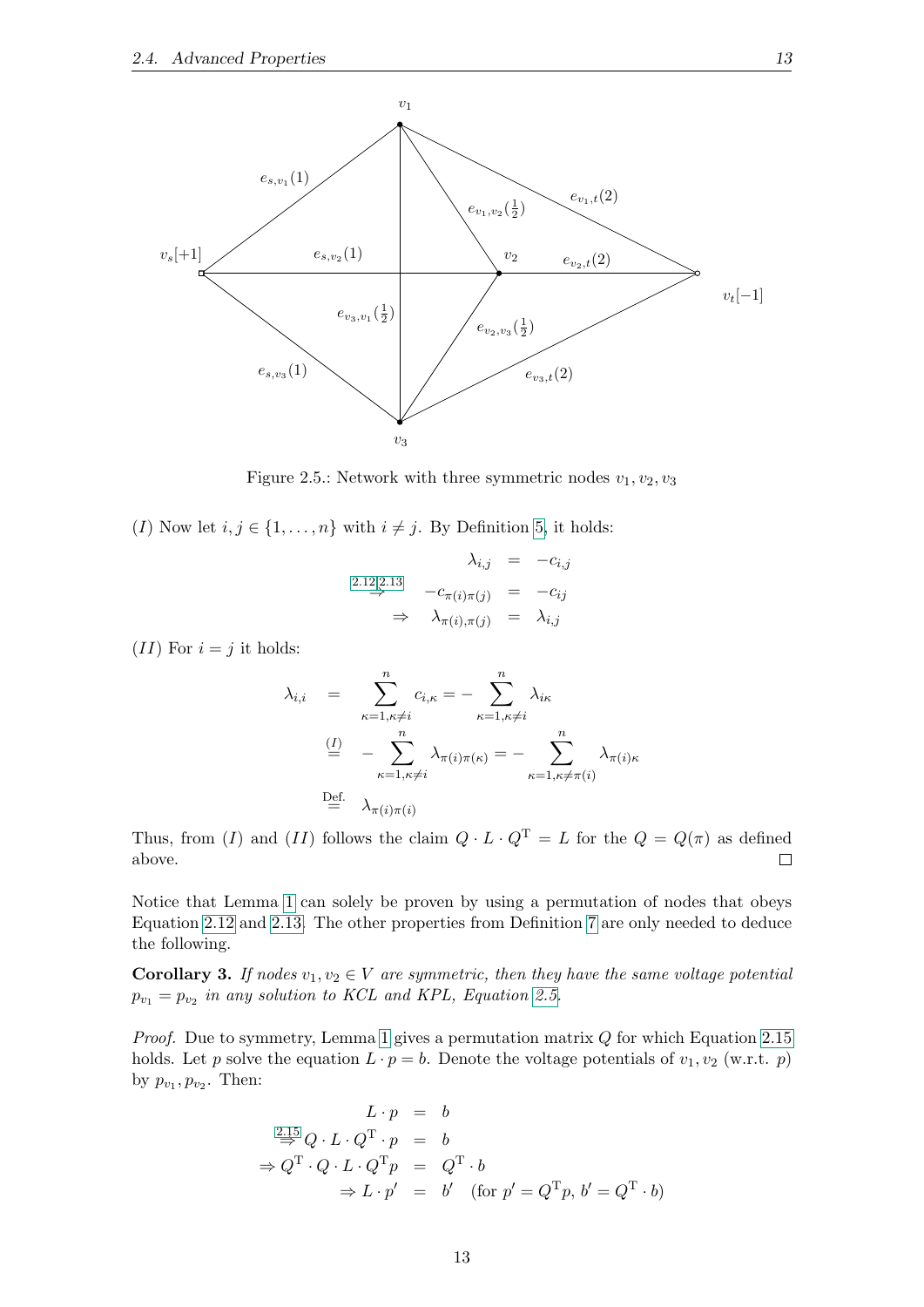Moreover Equation [2.14](#page-23-4) yields:

$$
Q \cdot b = b \quad \Rightarrow \quad b = Q^{\mathrm{T}} \cdot b \quad \Rightarrow \quad b' = b
$$

Since p' also solves the equation  $Lp = b$ , by Corollary [2](#page-21-4) it follows that  $p' = p + d \cdot (1, \ldots, 1)^T$ for a constant  $d \in \mathbb{R}$ . Together with  $Q \cdot d \cdot (1, \ldots, 1)^{\mathrm{T}} = d \cdot (1, \ldots, 1)^{\mathrm{T}}$ , this yields:

$$
p' = p + d \cdot (1, \dots, 1)^{\mathrm{T}}
$$
  
\n
$$
\Rightarrow Q \cdot p' = Q \cdot p + d \cdot Q \cdot (1, \dots, 1)^{\mathrm{T}}
$$
  
\n
$$
\Rightarrow p = Q \cdot p + d \cdot (1, \dots, 1)^{\mathrm{T}}
$$
  
\n
$$
\Rightarrow p_i = p_{\pi(i)} + d \text{ for } i = 1, \dots, n
$$
  
\n
$$
\Rightarrow \sum_{i=1}^{n} p_i = \sum_{i=1}^{n} p_{\pi(i)} + n \cdot d
$$
  
\n
$$
\Rightarrow d = 0
$$
  
\n
$$
\Rightarrow p = p'.
$$

So it especially holds that  $p_{v_1} = p_{\pi(v_1)} = p_{v_2}$ . Since p was an arbitrary solution of Equation [2.5,](#page-21-3) the claim follows immediately.  $\Box$ 

#### <span id="page-25-0"></span>2.4.2. Merging Nodes

From a physical point of view, if two nodes  $v_1, v_2$  of an electrical network share the same voltage potential  $p_{v_1} = p_{v_2}$ , they can be short-cut by a wire of arbitrary conductance which on the one hand will not have any current running through it (following Ohm's law (Equation [2.3\)](#page-20-3)  $x_{v_1,v_2} = c_{v_1,v_2} \cdot (p_{v_1} - p_{v_2}) = 0$ ) and on the other hand will not change the currents within the rest of the network.

<span id="page-25-2"></span>**Lemma 2** (Nodes of equal potential). Let  $G = ((V, E), c, b)$  be an electrical network with a valid voltage potential p. Let  $v_1, v_2 \in V$  have the same potential  $p_{v_1} = p_{v_2}$ . Then by adding an edge  $e_{v_1,v_2}$  of arbitrary conductance between  $v_1$  and  $v_2$ , the valid voltage potential (and thus the currents) on G will be the same<sup>[3](#page-25-1)</sup> as without the edge.

The following example illustrates the lemma.

**Example 7.** Figure [2.6](#page-26-0) shows an example of two nodes  $v_1, v_2$  having the same potential although they are not symmetric in the sense of Definition [7](#page-23-2) since the adjacent edges of  $v_1$  can not be mapped to the adjacent edges of  $v_2$  without violating Equation [2.13.](#page-23-4) The dashed line hints to an edges that can be inserted without any effect on the currents. (Node potentials are again denoted by round brackets behind the node names whereas edge labels denote conductance and current  $(c, x_{ij})$ ).

*Proof of Lemma [2.](#page-25-2)* Let  $G_0$  be the original network and  $G_1$  the one with an edge  $e_{v_1,v_2}$ inserted. Further, let  $\hat{p}$  and  $\tilde{p}$  be valid voltage potentials on  $G_0$  and  $G_1$  respectively. Let  $\hat{p}_{v_1} = \hat{p}_{v_2}$  and assume now, that  $\tilde{p}_{v_1} \neq \tilde{p}_{v_2}$ . By Equation [2.7,](#page-22-2) we get for the energy  $E_{G_i}$ :

$$
\widehat{p} \in \argmin_{p} E_{G_0}(p) \quad \text{and } \widetilde{p} \in \argmin_{p} E_{G_1}(p)
$$

and by Thomson's principle (Theorem [2\)](#page-22-1):

$$
E_{G_1}(p) = \sum_{(i,j)=\vec{e}\in \vec{E}_1} (p_i - p_j)^2 \cdot c(e)
$$
  
= 
$$
\sum_{(i,j)=\vec{e}\in \vec{E}_0} (p_i - p_j)^2 \cdot c(e) + (p_{v_1} - p_{v_2})^2 \cdot c(e_{v_1,v_2})
$$
  
= 
$$
E_{G_0}(p) + (p_{v_1} - p_{v_2})^2 \cdot c(e_{v_1,v_2})
$$

<span id="page-25-1"></span><sup>3</sup>up to an additive constant as in Corollary [2](#page-21-4)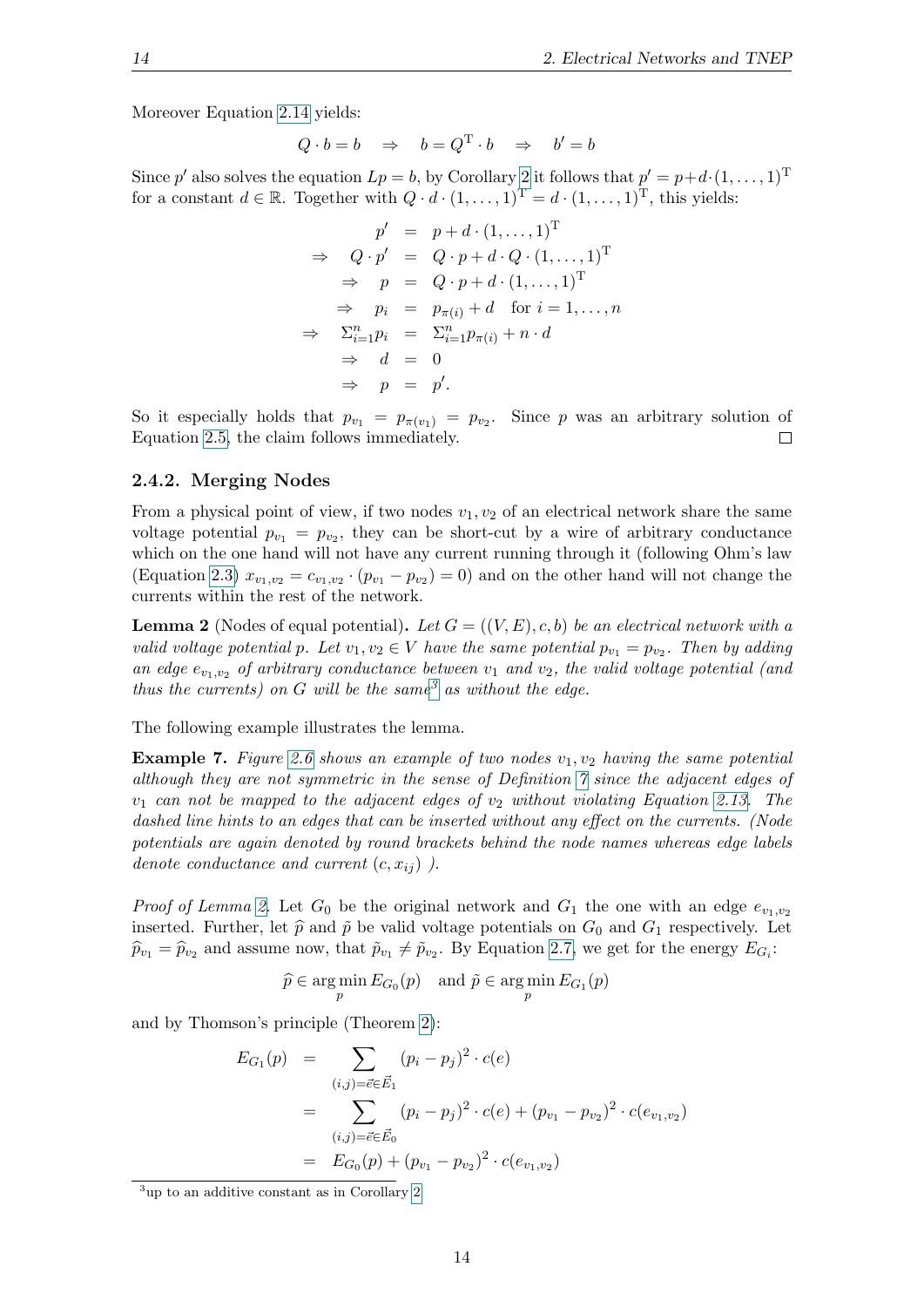

<span id="page-26-0"></span>Figure 2.6.: Two nodes of same potential  $v_1, v_2$  (not symmetric by Def. [7\)](#page-23-2)

Since due to Equation [2.3](#page-20-3)  $\hat{p}$  also defines a voltage potential following both KCL and KPL on  $G_1$ , we may assume that  $\min_p E_{G_1}(p) \leq \min_p E_{G_0}(p)$ . Thus:

$$
E_{G_0}(\tilde{p}) + (\tilde{p}_{v_1} - \tilde{p}_{v_2})^2 \cdot c(e_{v_1, v_2}) = E_{G_1}(\tilde{p})
$$
  
=  $\min_p E_{G_1}(p) \le \min_p E_{G_0}(p) = E_{G_0}(\tilde{p})$   
 $\tilde{p}_{v_1} \neq \tilde{p}_{v_2}$   $E_{G_0}(\tilde{p}) < E_{G_0}(\tilde{p})$ 

Which contradicts the prerequisite that  $\hat{p} \in \arg \min_{p} E_{G_0}(p)$ , thus the assumption is false and the original claim follows:  $\tilde{p}_{v_1} = \tilde{p}_{v_2}$ .  $\Box$ 

Since nodes of equal potential can be connected without changing the currents in the network, one can virtually connect these nodes by an edge of infinite conductance merging the nodes to one single node, as the next Theorem will show.

**Theorem 3** (Identifying and merging nodes). For  $G = ((V, E), c, b)$  with a valid voltage potential p let  $v_1, v_2 \in V$  have the same potentials  $p_{v_1} = p_{v_2}$ . Let  $\tilde{G} = G / \{v_1, v_2\}$  be the network obtained by merging  $v_1$  and  $v_2$  to a node called  $\tilde{v}$ . Then p instantly defines a valid voltage potential on  $\tilde{G}$  by  $\tilde{p}_v := \begin{cases} p_v, & \text{if } v \neq \tilde{v} \\ v, & \text{if } v = \tilde{v} \end{cases}$  $p_{v_1}, \quad \text{if } v = \tilde{v}$ 

Proof. The theorem follows by Thomson's principle, theorem [2,](#page-22-1) by which the total energy of G is

$$
E_G(x) = \sum_{\vec{e} \in \vec{E}} \frac{x(\vec{e})^2}{c(e)} \tag{2.16}
$$

$$
= \sum_{\vec{e} \in \vec{E} \setminus (\vec{E}(v_1) \cap \vec{E}(v_2))} \frac{x(\vec{e})^2}{c(e)} + \sum_{\vec{e} \in (\vec{E}(v_1) \cap \vec{E}(v_2))} \frac{x(\vec{e})^2}{c(e)} \tag{2.17}
$$

Since  $p_{v_1} = p_{v_2}$  it follows that  $x(\vec{e}) = 0$  for all  $\vec{e} \in \vec{E}(v_1) \cap \vec{E}(v_2)$ . Hence both G and  $\tilde{G}$ have the same total energy which would immediately lead to a contradiction of Thomson's principle if  $p$  did not contribute a valid voltage potential on  $G$ .  $\Box$ 

The previous results describe powerful techniques that are widely used among electrical engineers in order to simplify and analyse electrical circuits. The theorems stated here justify mathematically the use of these techniques within electrical networks as they were defined in this chapter. This will be useful in the following sections.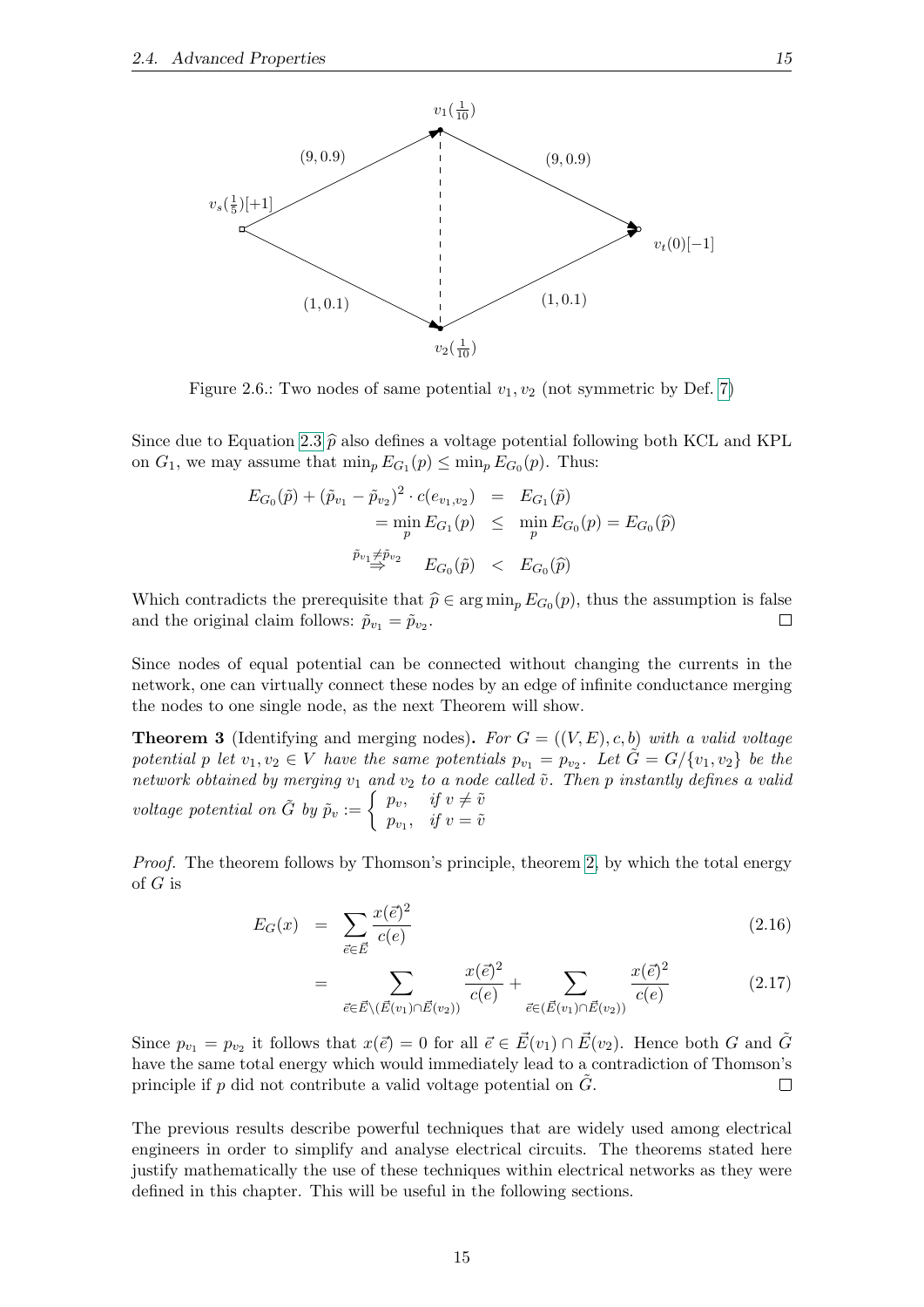#### <span id="page-27-0"></span>2.5. Transmission Network Expansion Planning (TNEP)

As already mentioned in the Introduction, Chapter [1,](#page-12-0) TNEP examines the problem of adding new transmission lines in order to maintain a reliable operating network at a possibly low investment cost. The problem arises especially from an increased future power demand. The reliability constrains considered here are thermal constraints (capacities) exclusively. A comprehensive introduction to power generation and transmission can be found in [\[vM06\]](#page-61-0). This book is especially useful for non-professionals in the field of electrical engineering with an academic background.

TNEP in real world applications needs to take into account a lot of technical and mathematical considerations that go beyond the scope of this work. However, as can be seen in the papers cited in Chapter [4,](#page-50-0) the model presented here is the one of most frequently used abstractions in TNEP research.

Consider a simplified version of TNEP in which every edge is supposed to carry at most a certain amount of current<sup>[4](#page-27-1)</sup>.

<span id="page-27-3"></span>**Definition 8** (TNEP Scenario). Let  $(V, b)$  be a set of nodes and a supply-vector together with a function  $N: V^2 \longrightarrow (\mathbb{N}_0 \times \mathbb{N}_0 \times \mathbb{R}_{>0} \times \mathbb{R}_{>0}), \{i, j\} \mapsto (n_{ij}^{(0)}, \bar{n}_{ij}, c_{ij}^{(0)}, w_{ij})^5$  $N: V^2 \longrightarrow (\mathbb{N}_0 \times \mathbb{N}_0 \times \mathbb{R}_{>0} \times \mathbb{R}_{>0}), \{i, j\} \mapsto (n_{ij}^{(0)}, \bar{n}_{ij}, c_{ij}^{(0)}, w_{ij})^5$  denoting for each pair  $\{i, j\}$  of nodes:

- $\bullet$   $n_{ij}^{(0)}$  the initial number of edges between i and j
- $\bar{n}_{ij}$  the maximum number of edges between i and j  $(n_{ij}^{(0)} \leq \bar{n}_{ij})$
- $\bullet \hspace{0.1cm} c_{ij}^{(0)} \hspace{0.1cm} the \hspace{0.1cm} conductance \hspace{0.1cm} of \hspace{0.1cm} each \hspace{0.1cm} (i, j)\text{-}edge$
- $w_{ij}$  the cost of each  $(i, j)$ -edge added

A TNEP Scenario is a tuple  $G = (V, b, N, \bar{f})$  with  $\bar{f}: V^2 \longrightarrow \mathbb{R}_{>0}$  denoting an upper bound on the current per edge.

This model assumes all edges of each connection to have the same conductance  $c_{ij}^{(0)}$ .

**Example 8** (Garver's network). An example of a TNEP scenario is shown in Figure [2.7.](#page-28-0) This network was initially introduced to TNEP in [\[Gar70\]](#page-60-7). The corresponding data is available in [\[RMGH02\]](#page-61-1). The connection data according to Definition [8](#page-27-3) is given in Ta-ble [2.2.](#page-28-1) Notice that this example contains an initially isolated node  $v_6$ .

<span id="page-27-4"></span>**Definition 9** (TNEP instance). Given a TNEP Scenario  $G = (V, b, N, \bar{f})$  as in Defini-tion [8,](#page-27-3) a vector  $\vec{n}$  :  $V^2 \longrightarrow \mathbb{N}_0$  is called a TNEP instance of G iff  $\vec{n}$  defines a valid set of edges for each  $\{i, j\} \in V^2$ , that is iff:

$$
n_{ij}^{(0)} \le n_{ij} \le \bar{n}_{ij}
$$
\n(2.18)

Furthermore, define the  $cost_G(\vec{n})$  of an instance  $\vec{n}$  as the number of added edges times the cost per edge, that is:

$$
cost_G(\vec{n}) = \sum_{\{i,j\} \in V^2} (n_{ij} - n_{ij}^{(0)}) \cdot w_{ij}
$$
\n(2.19)

<span id="page-27-1"></span><sup>&</sup>lt;sup>4</sup>the physical quantities appearing in the real TNEP are different, but the equations and constraints are the same within this model

<span id="page-27-2"></span><sup>&</sup>lt;sup>5</sup>Notice that by this definition  $n_{ij}^{(0)} = n_{ji}^{(0)}$ ,  $\bar{n}_{ij} = \bar{n}_{ji}$  etc.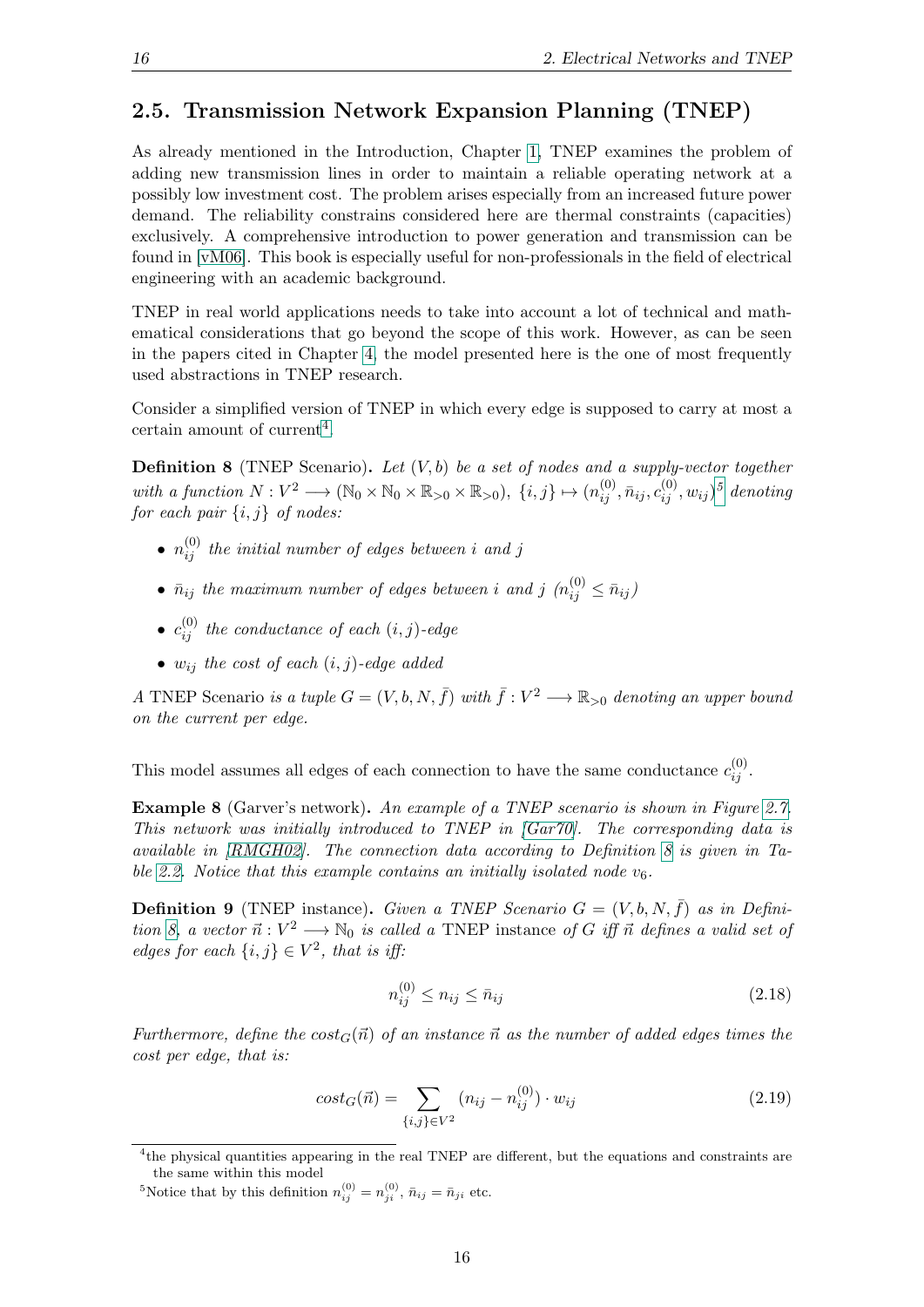

Figure 2.7.: Initial set-up of Garver's network

<span id="page-28-0"></span>

| $\footnotesize i$ | $\dot{j}$      | 1<br>$rac{1}{c_{ij}^{(0)}}$ | $\bar{f}_{ij}$ | $w_{ij}$ | $n_{ij}^{\left(0\right)}$ | $\bar{n}_{ij}$ |
|-------------------|----------------|-----------------------------|----------------|----------|---------------------------|----------------|
| $\mathbf{1}$      | $\overline{2}$ | 0.40                        | 100            | 40       | 1                         | $\overline{5}$ |
| $\mathbf{1}$      | $\overline{4}$ | 0.60                        | 80             | 60       | $\mathbf 1$               | $\overline{5}$ |
| 1                 | $\overline{5}$ | 0.20                        | 100            | 20       | $\mathbf 1$               | $\overline{5}$ |
| $\overline{2}$    | 3              | 0.20                        | 100            | 20       | $\mathbf 1$               | $\overline{5}$ |
| $\overline{2}$    | 4              | 0.40                        | 100            | 40       | $\mathbf 1$               | $\bf 5$        |
| 3                 | $\overline{5}$ | 0.20                        | 100            | 20       | $\mathbf 1$               | $\overline{5}$ |
| $\mathbf{1}$      | 3              | 0.38                        | 100            | 38       | $\overline{0}$            | $\overline{4}$ |
| $\mathbf{1}$      | 6              | 0.68                        | 70             | 68       | $\boldsymbol{0}$          | $\overline{4}$ |
| $\overline{2}$    | $\overline{5}$ | 0.31                        | 100            | 31       | $\overline{0}$            | $\overline{4}$ |
| $\overline{2}$    | 6              | 0.30                        | 100            | 30       | $\overline{0}$            | $\overline{4}$ |
| 3                 | 4              | 0.59                        | 82             | 59       | $\overline{0}$            | 4              |
| 3                 | 6              | 0.48                        | 100            | 48       | $\boldsymbol{0}$          | $\overline{4}$ |
| $\overline{4}$    | $\overline{5}$ | 0.63                        | 75             | 63       | $\overline{0}$            | $\overline{4}$ |
| $\overline{4}$    | 6              | 0.30                        | 100            | 30       | $\overline{0}$            | 4              |
| $\overline{5}$    | 6              | 0.61                        | 78             | 61       | $\overline{0}$            | $\overline{4}$ |

<span id="page-28-1"></span>Table 2.2.: Connection data of Garver's network

**Definition 10** (TNEP Solution). Given a TNEP Scenario  $G = (V, b, N, \bar{f})$  and a TNEP instance  $\vec{n}$  as in Definition [9,](#page-27-4) call  $\vec{n}$  a TNEP Solution iff for a valid voltage potential p on G, it holds for all  $\{i, j\} \in V^2$ 

<span id="page-28-3"></span>
$$
|(p_i - p_j)| \cdot (n_{ij} \cdot c_{ij}^{(0)}) \le n_{ij} \bar{f}_{ij}
$$
\n(2.20)

Thus, a TNEP solution is an instance which fulfils a set of given constraints on the maximum currents (power) running through the edges.

**Example 9.** Garver's network (Figure [2.7\)](#page-28-0) can be solved by the instance shown in Figure [2.8.](#page-29-1) Added edges are denoted by dashed lines. With the connection alignment of Table [2.2,](#page-28-1) this corresponds to a vector  $\vec{n} = (1, 1, 1, 1, 1, 1, 2, 0, 0, 0, 4, 0, 0, 0, 2, 0)$  with 7 edges added at total a cost of 200.

<span id="page-28-2"></span>In the following the "natural" mathematical problems arising from the scenario of Definition [8](#page-27-3) are stated.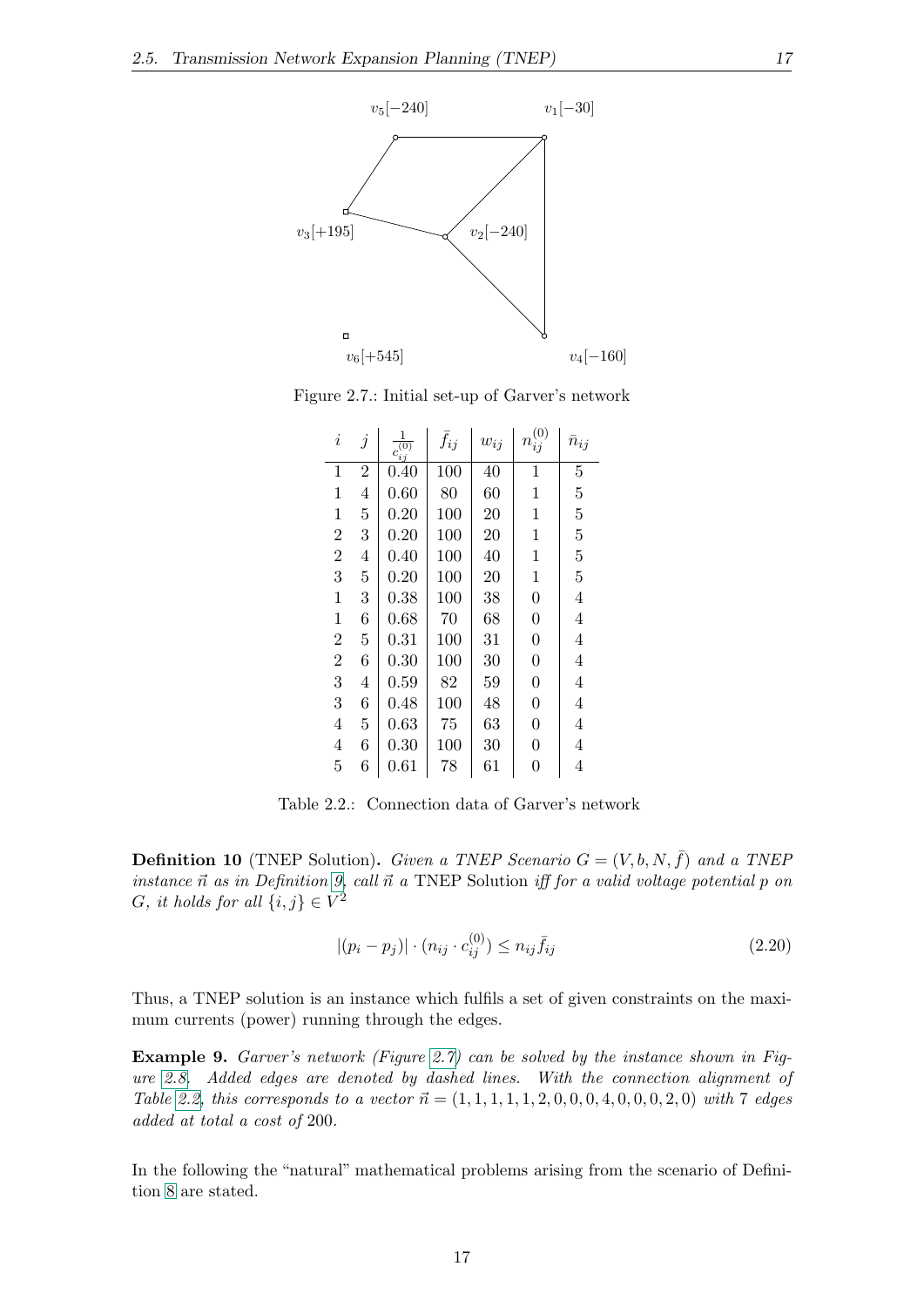

<span id="page-29-1"></span>Figure 2.8.: Solution to Garver's network

**Definition 11** (TNEP problems). For each TNEP Scenario  $G = (V, b, N, \bar{f})$  as in Definition [8](#page-27-3) denote by

- Decision problem: Is there a (TNEP) solution  $\vec{n}$  to G with  $cost_G(\vec{n}) \leq k$
- Optimization problem: Which solution  $\vec{n}$  has minimal cost

Lemma 3. The decision problem of Definition [11](#page-28-2) is in NP.

*Proof.* Given a vector  $\vec{n}$  and a cost k one can compute all the necessary steps to check if  $\vec{n}$  is a solution of certain cost in deterministic polynomial time. In particular,

- 1. checking if  $\vec{n}$  is an instance:  $n_{ij}^{(0)} \le n_{ij} \le \bar{n}_{ij}$  takes  $O(|V|^2)$  steps,
- 2. checking if  $cost_G(\vec{n}) \leq k$  takes  $O(|V|^2)$  steps,
- 3. computing the Laplacian matrix takes  $O(|V|^2)$  steps,
- 4. solving for p takes  $O(|V|^3)$  steps and
- 5. checking the current constraints [2.20](#page-28-3) by Ohm's law takes  $O(|V|^2)$  steps.

#### <span id="page-29-0"></span>2.5.1. Non-monotonic behaviour

This section provides some more observations that will help to examine the complexity of TNEP.

**Lemma 4.** Consider an electrical network  $G = ((V, E), c)$  with supply b, with sources  $S \subset V$  and sinks  $T \subset V$  (b<sub>i</sub> = 0 for all other nodes). Let p solve the equation  $L \cdot p = b$ , then the total energy of the network sums up to:

<span id="page-29-2"></span>
$$
E(p) = \sum_{s \in S} p_s \cdot b_s + \sum_{t \in T} p_t \cdot b_t \tag{2.21}
$$

 $\Box$ 

The proof is just a generalization of a similar lemma in [\[Bol98\]](#page-60-1).

Let us consider a single-source-single-sink electrical network  $G = ((V, E), c)$  with unique source s and unique sink t and supply b. For simplicity, let's fix the voltage potential  $p_t$ of t to  $p_t = 0$ .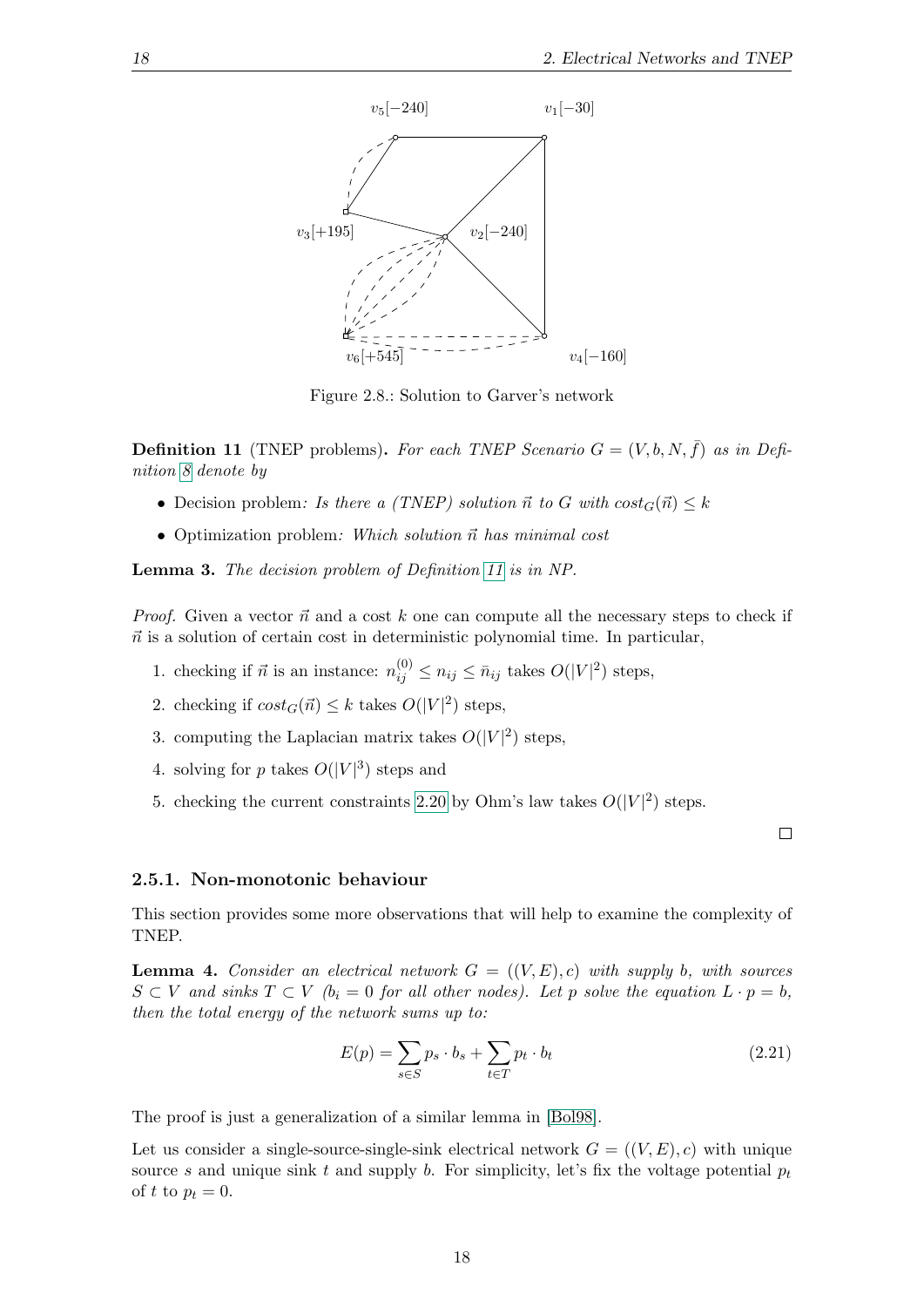**Lemma 5** (min and max potential). For the voltage potential p defining the currents in G according to b, it holds:

$$
p_s = \max_{i \in V} \{p_i\}
$$

$$
p_t = \min_{i \in V} \{p_i\}
$$

*Proof.* Assume there is a node  $v \in V$  with  $p_v > p_s$ . Without restriction, assume  $p_v =$  $\max_{i \in V} \{p_i\}$  and v has at least one neighbouring node with smaller potential<sup>[6](#page-30-0)</sup>. Then KCL provides:  $\sum_{w \in \Gamma(v)} (p_v - p_w)c_{vw} > 0$  since  $p_v \ge p_w$  for all neighbours and  $p_v > p_w$  for at least one neighbour. Thus,  $v$  itself is a source, contradicting the assumption. The second part of the proof uses the other direction.

By Rayleigh's principle of monotonicity (see [\[Bol98\]](#page-60-1)), the effective conductance does not decrease if conductance in the network is increased or added. Thus, by Thomson's principle it holds:

<span id="page-30-1"></span>**Lemma 6.** Let  $G = ((V, E), c)$  be an electrical network and let  $\widehat{G} = ((V, E), \widehat{c})$  be the same network on which one arbitrary connection has more conductance, i.e.  $c_{ij} < \hat{c}_{ij}$  for one pair  $i, j \in V$  and  $c_{xy} = \hat{c}_{xy}$  for all  $\{x, y\} \neq \{i, j\}$ . For a fixed supply b and corresponding current x on G and  $\hat{x}$  on  $\hat{G}$ , it holds:

$$
E(x) \ge E(\hat{x})\tag{2.22}
$$

$$
E(x) > E(\hat{x}) \iff x_{ij} \neq \hat{x}_{ij}
$$
\n
$$
(2.23)
$$

The proof of this follows from a variation of [\[Bol98\]](#page-60-1) Theorem 2 in chapter IX.1, page 300. Using Equation [2.21](#page-29-2) for a fixed  $b_t = b_s$  (single-source-single-sink) leads to the following.

**Corollary 4.** In the setting of lemma [6](#page-30-1) with fixed  $p_t = 0 = \hat{p}_t$  (single-source-single-sink) it holds:

$$
p_s \ge \widehat{p}_s \tag{2.24}
$$

$$
p_s > \hat{p}_s \iff x_{ij} \neq \hat{x}_{ij} \tag{2.25}
$$

Thus, for every added edge, the voltage potential of the source will drop if the newly added edge is run through by current.

Since  $p_s \geq p_i \geq p_t = 0$ , it may seem as if all voltage potentials tend to decrease componentwise. However, this is not true in general, illustrated by the following example.

**Example 10** (Non-monotonicity). Figure [2.9](#page-31-0) shows a network with potentials and currents before adding a new edge (i.e., increasing the conductance) between  $v_1$  and  $v_2$ .

Figure [2.10](#page-31-1) shows the same network after adding an edge. Note the following things:

- the voltage potential of  $v_2$  has increased<sup>[7](#page-30-2)</sup> from  $\frac{1}{2}$  to  $\frac{6}{11}$
- the (absolute) current from  $v_2$  to  $v_t$  has increased from  $\frac{1}{2}$  to  $\frac{6}{11}$
- the voltage potential of  $p_s$  has decreased from  $\frac{3}{2}$  to  $\frac{15}{11}$

Thus, also the (absolute) currents on edges do not necessarily decrease monotonically by adding new edges. Moreover, the total energy of the network has also decreased from  $\frac{3}{2}$  to  $\frac{15}{11}$ .

<span id="page-30-0"></span><sup>6</sup> otherwise the graph can not be 1-connected

<span id="page-30-2"></span><sup>&</sup>lt;sup>7</sup> compared to the minimum potential  $p_t = 0$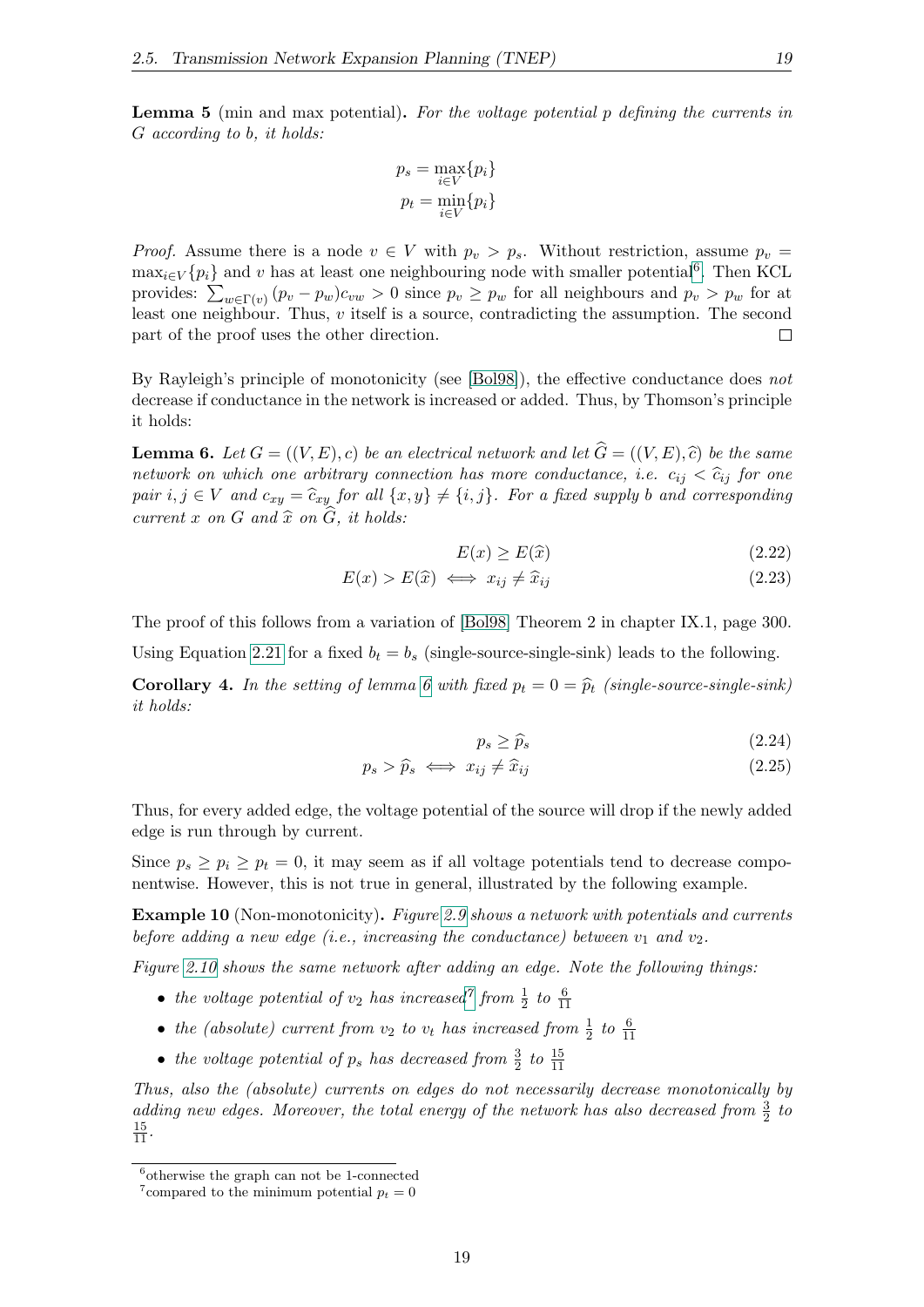

<span id="page-31-0"></span>Figure 2.9.: Network before adding an edge



<span id="page-31-1"></span>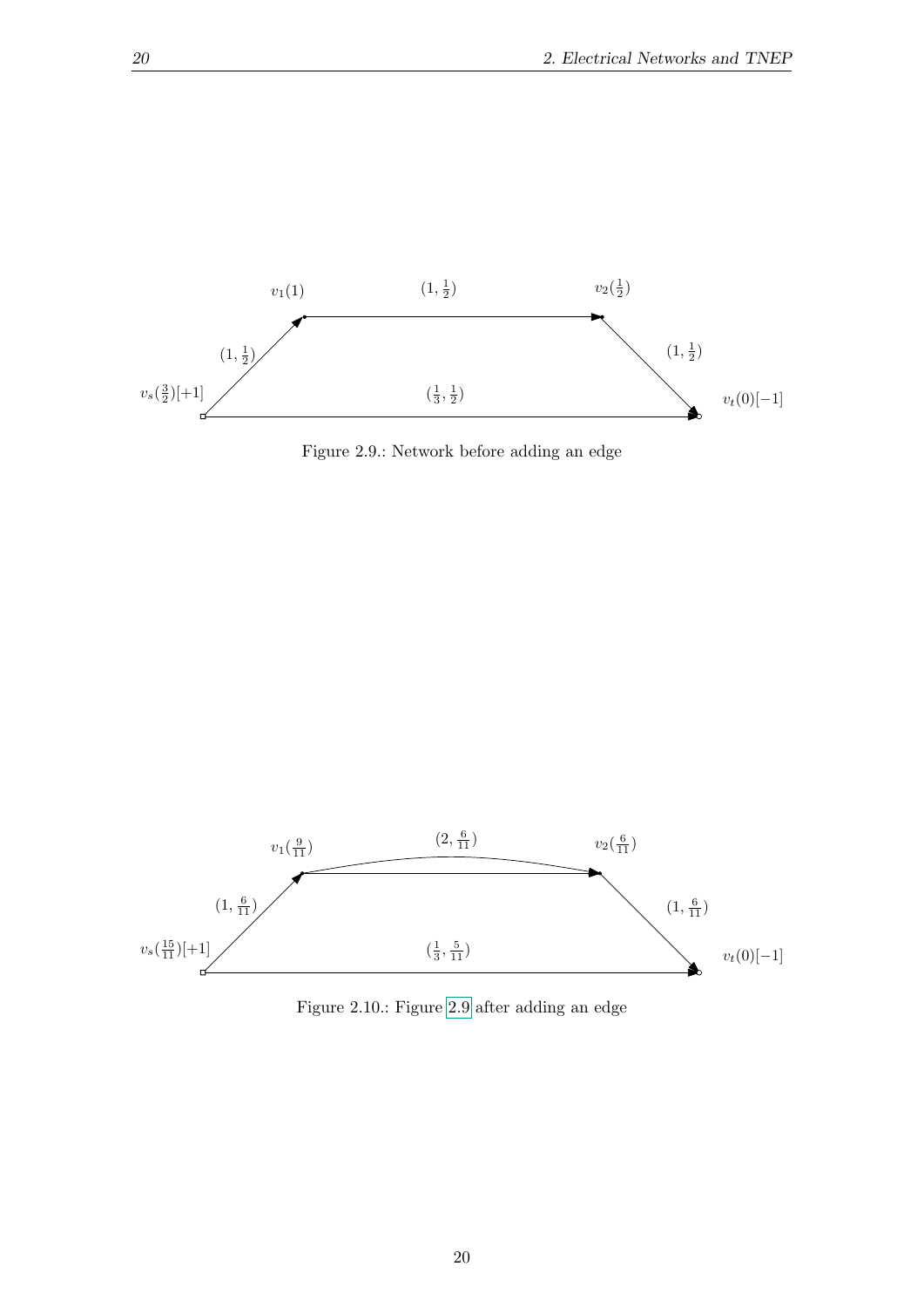### <span id="page-32-0"></span>3. Complexity of TNEP

In [\[MPS10\]](#page-61-2) TNEP is shown to be NP-hard by reducing Steiner trees to TNEP. This is done by taking a Steiner tree instance and defining a TNEP Scenario by assigning all terminal nodes a power-supply and assigning all edges that can be inserted a (trivial) current constraint. The solution to the TNEP instance is then achieved on behalf of having to connect the entire network (with edges of summed minimum weight) in order to fulfil the supply of each terminal node  $(b_v \neq 0)$ . Thus, TNEP contains the NP-hard subproblem of Steiner trees. However, this does not immediately involve the original aim of relieving edges by enhancing the network, i.e., obeying current constraints on the edges. So it should be examined, if NP-hardness still holds when the subproblem of connecting the terminal nodes is omitted, e.g., by demanding the network to be sufficiently connected in the first place.

This section examines the complexity of TNEP for rather realistic scenarios by assuming the networks to be at least [1](#page-32-2)-connected<sup>1</sup>, such that all prerequisites to the power/current supplies are already fulfilled in advance. This refers to the case when an existing power grid has been operating for years but needs to be enhanced now to meet an increased demand and supply in the future.

As we will see by the end of this chapter, the restriction to "realistic" scenarios (highly connected graphs) of TNEP is NP-complete. This will be shown by a polynomial-time reduction of 3-SAT to TNEP.

#### <span id="page-32-1"></span>3.1. Basic Ideas

As seen in the previous sections, electrical network may behave in a somewhat non-intuitive non-monotonic fashion that makes it difficult to predict the results of adding certain edges with respect to the TNEP problem. Since symmetry as in Definition [7](#page-23-2) provides a powerful tool to analyse and simplify electrical networks, it is most convenient to use a highly symmetrical and thus predictable network that can be dealt with by these methods.

Given a boolean formula, we find a bijective mapping between satisfying a formula by setting literals and reducing the (absolute) current on an edge by adding new edges. This reduction from 3-SAT to TNEP is achieved using two key steps

• translate "satisfaction of a 3-SAT formula" to "obeying current-constraints"

<span id="page-32-2"></span><sup>&</sup>lt;sup>1</sup>the network used in the analysis is in fact 2-connected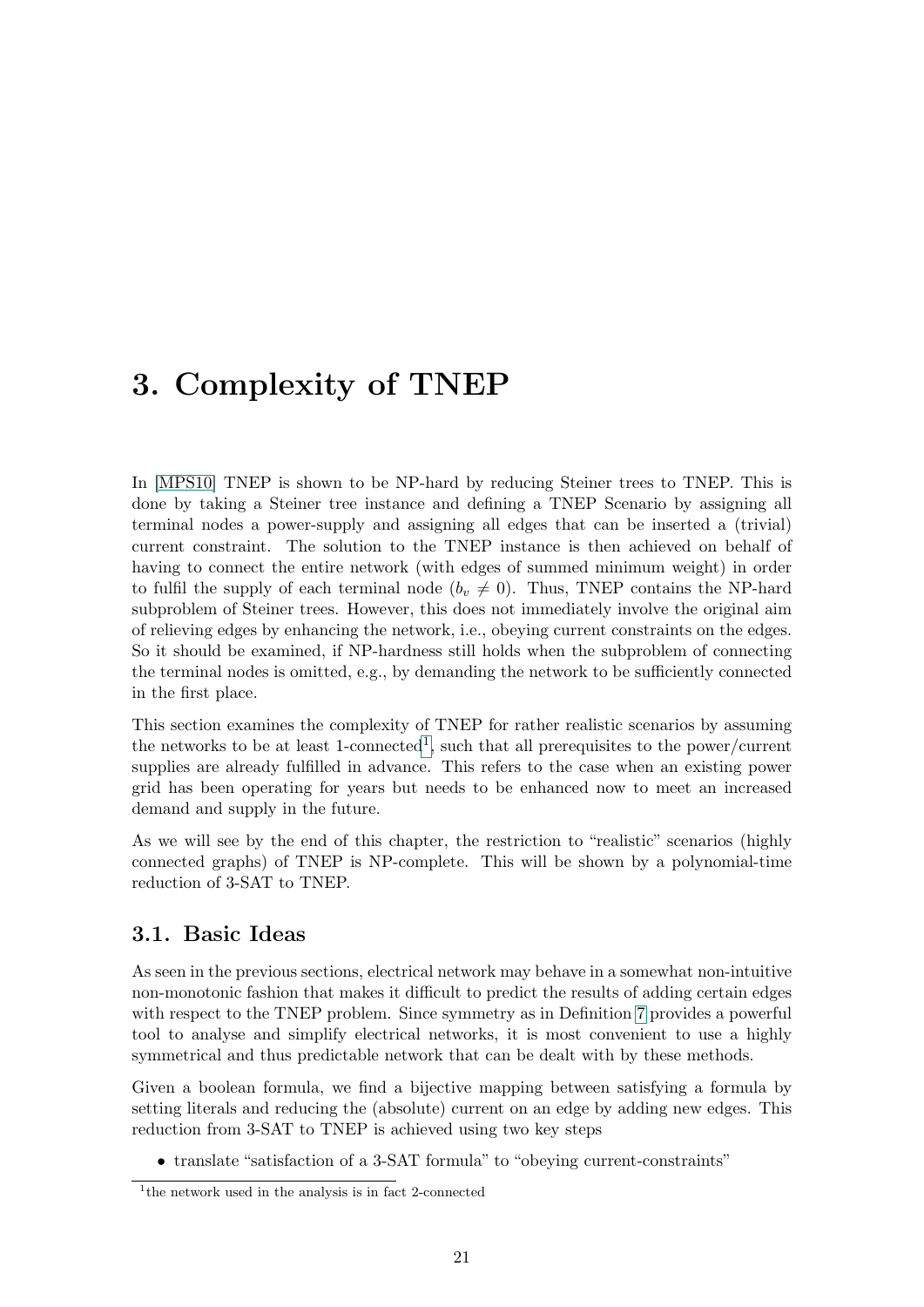• translate "setting boolean variable exclusively to true or false" to "adding one of two possible edges exclusively"

One idea to achieve the first of these steps is illustrated by Figure [3.1:](#page-33-0) current entering the network in  $s_C$  via  $e_1$  into node  $v_1$  is running to the sink node  $t_C$  via two paths - via the direct route  $e_2$  and via an alternate path over  $e_3$  and  $e_4$  using  $v_2$ . If one enhances the alternate path by increasing its conductance (i.e. adding the dashed edge and not allowing addition of any other edge), by Thomson's principle more current will run over that alternate path, which will eventually reduce the current on  $e_2$ . This leads to the



<span id="page-33-0"></span>Figure 3.1.: Redirecting current to  $t_C$  via  $v_2$ 

following observation:

**Observation 2.** In Figure [3.1:](#page-33-0) by identifying the adding of the dashed edge with setting a boolean variable to true or false and by identifying the satisfaction of a clause with requiring the current on  $e_2$  to go under a certain limit, it is possible to achieve the first step of the mapping from 3-SAT to TNEP.

Continuing with Figure [3.1,](#page-33-0) each node of the type of  $T_C$  together with the edge  $e_2$  shall be called a *clause-block* and may represent a clause of a formula. For that,  $t<sub>C</sub>$  is connected to nodes that represent the *associated literals* ( $x_i$  or  $\neg x_i$  etc.), such that when one or more of the literals is activated (i.e., an edge is added), the clause benefits of this by receiving more current via the edge connected to the literal than via  $e_2$ , so a certain constraint on  $e_2$  is obeyed.

To achieve the second step of the bijection, it is necessary to model the exclusive choice of setting boolean variables  $x_i$  to either true or false. So far, adding an edge only corresponds to activating a certain literal so it could be possible to enhance both of the connections that correspond to  $x_i$  and to  $\neg x_i$ . It has to be made sure that the one excludes the other. Since the general TNEP scenario does not allow restrictions like "add at most k edges in total but only 1 edge in this sub-graph", the restriction needs to be made at the level of current constraints.

This can be done by the construction seen in Figure [3.2:](#page-34-0) Only the dashed edges are allowed to be added. Adding an edge at the connection  $e_{x_i}$  or  $e_{\neg x_i}$ , the variable is assumed to be set to true or false, respectively. A current is running from  $s_v$  to  $t_v$ . Depending on the number of edges inserted  $(0, 1 \text{ or } 2)$ , the current will favour  $e_1$  over  $e_2$  to reach  $t_v$ . Now the maximum currents on these edges  $e_1$  and  $e_2$  must be set in such a way that the constraint on  $e_2$  is violated iff no edge has been inserted and the constraint on  $e_1$  is violated iff two (ore even more) edges were inserted.

**Observation 3.** Figure [3.2](#page-34-0) illustrates how it is possible to map the exclusive choice of setting  $x_i$  to either true or false by using current constraints on a pair of edges.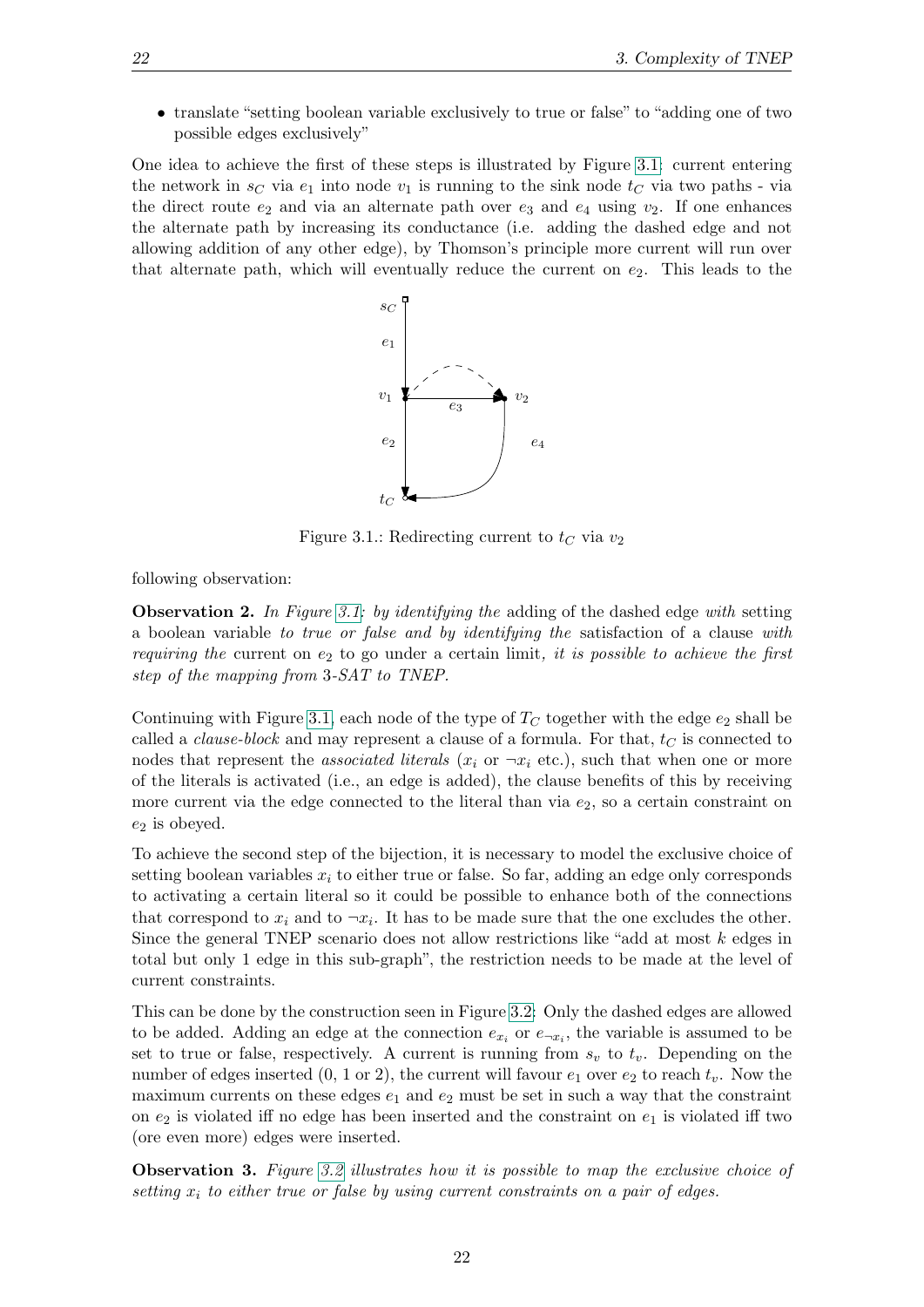

<span id="page-34-0"></span>Figure 3.2.: Modelling an exclusive choice of literals

Moreover, this construction is able to enforce at least one of the two options, so a third option of not enhancing either connection (which may correspond to a "don't care" state) is excluded.

However, as will be shown later, it is more convenient to combine all subgraphs corresponding to boolean variables with each other, as shown in Figure [3.3.](#page-34-1) Here, the constraints



<span id="page-34-1"></span>Figure 3.3.: Combined variable-blocks for  $k = 3$  variables

on the edges  $e_i$  are simply to carry at most  $\frac{1}{k}$  of current, where k is the total number of variables. Each subgraph consisting of six nodes associated with a boolean variable will be called variable-block or variable-cell. That way, the constraints on  $e_1, \ldots, e_k$  work like a symmetry sensor: the constraints are fulfilled iff each variable-cell has the same amount of added edges (all  $0, 1$  or 2), where there can only be k edges added in total. In the case of Figure [3.3](#page-34-1) where the variable-blocks are not connected to clause-blocks etc., the analysis of the network can be achieved by intuitively combining edges in series and in parallel.

The ideas from Figures [3.1](#page-33-0), [3.2](#page-34-0) and [3.3](#page-34-1) can be merged into a single electrical network

23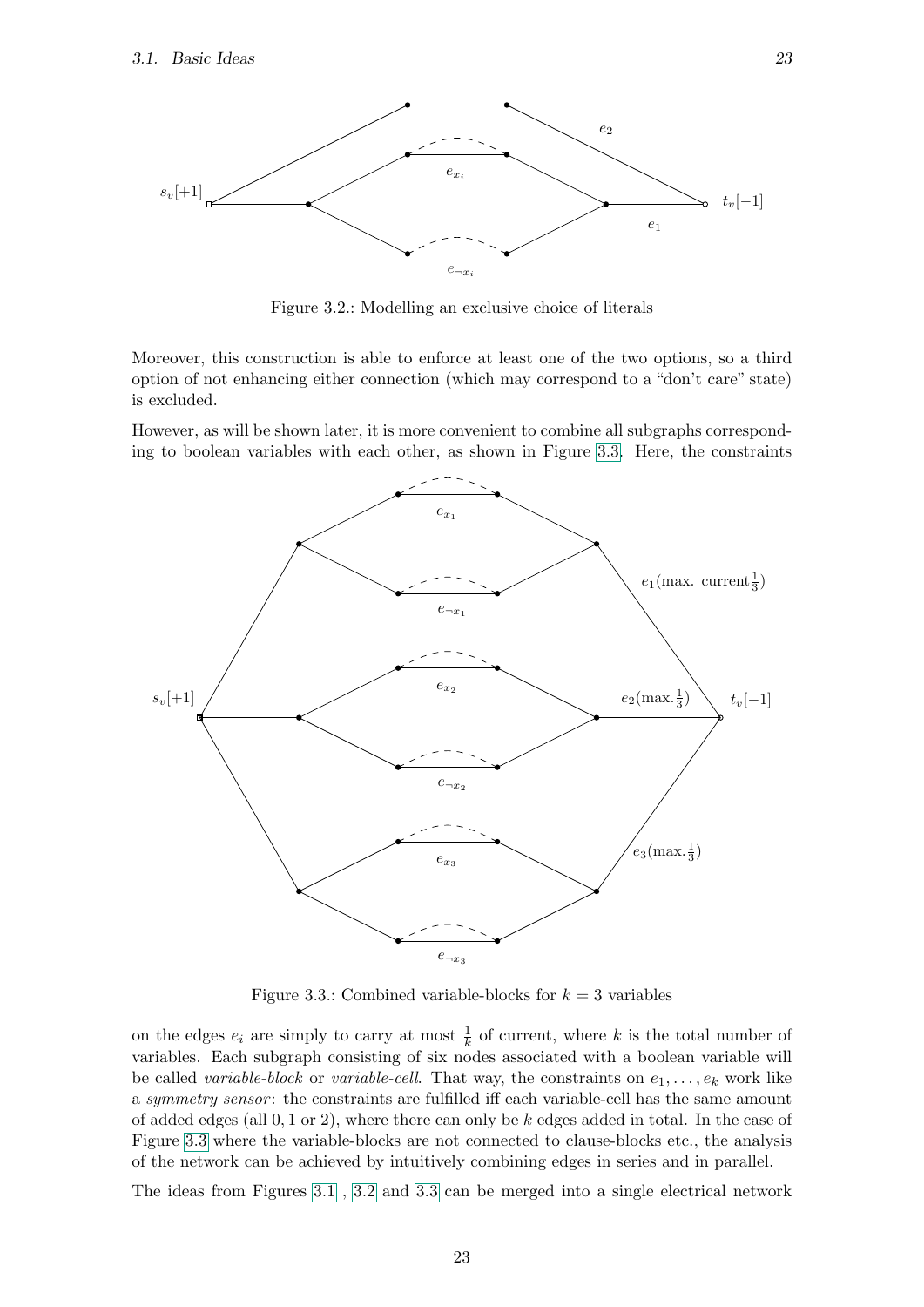featuring two currents "crossing" each other: A current running from "top to bottom" that supplies the clause-blocks and another current running from "left to right" that supplies the variable-cells. Both currents will – in parallel – benefit from adding new edges in



<span id="page-35-1"></span>Figure 3.4.: Crossing circuits, edge directions follow currents direction

the manner described above. This idea and the exact mapping from 3-SAT to TNEP are explained in the following section together with Figure [3.4.](#page-35-1)

Given 3-SAT formula  $F$  with  $k$  variables in total, the Laplacian matrix  $L$  of the corresponding TNEP scenario will take all  $8\binom{k}{3}$  $S<sub>3</sub>$ ) clauses into account that can be built out of k variables. However, only the clause-blocks corresponding to F will be given the constraints on the maximum currents (on edge  $e_2$  in Figure [3.1\)](#page-33-0). By this exhaustive construction the network becomes highly symmetric and predictable and the analysis is only dependent on  $k$ .

#### <span id="page-35-0"></span>3.2. Reduction procedure

The complete transformation of a boolean formula to a TNEP scenario is achieved by the procedure following Table [3.1](#page-35-2) which contains an overview of the node names used.

| Name                      | Description                                            | supply |
|---------------------------|--------------------------------------------------------|--------|
| $s_C$                     | (super)-source for all clause blocks                   |        |
| $s_v$                     | source for all variable blocks                         | $[+1]$ |
| $t_v$                     | sink for all variable blocks                           |        |
| $v_{x_i}^{(1)}$           | first node of variable-cell $i$                        | [0]    |
|                           |                                                        | [0]    |
| $v_{x_i}^{(6)}$           | last node of variable-cell $i$                         | [0]    |
| $v_z$                     | interconnect-node from variable-cells to clause-blocks | [0]    |
|                           | first node of clause-block $j$                         | [0]    |
| $\frac{v_{C_j}}{t_{C_j}}$ | second node (sink) of clause-block $j$                 |        |

<span id="page-35-2"></span>Table 3.1.: Node names of 3-SAT to TNEP scenario

Let a formula  $F$  be given in 3-SAT conjunctive normal form (CNF). One may assume without loss of generality that each clause contains exactly three variables. Otherwise simplify clauses like  $x_j \vee x_i \vee x_i$  to  $x_j \vee x_i$  if necessary and inflate them artificially until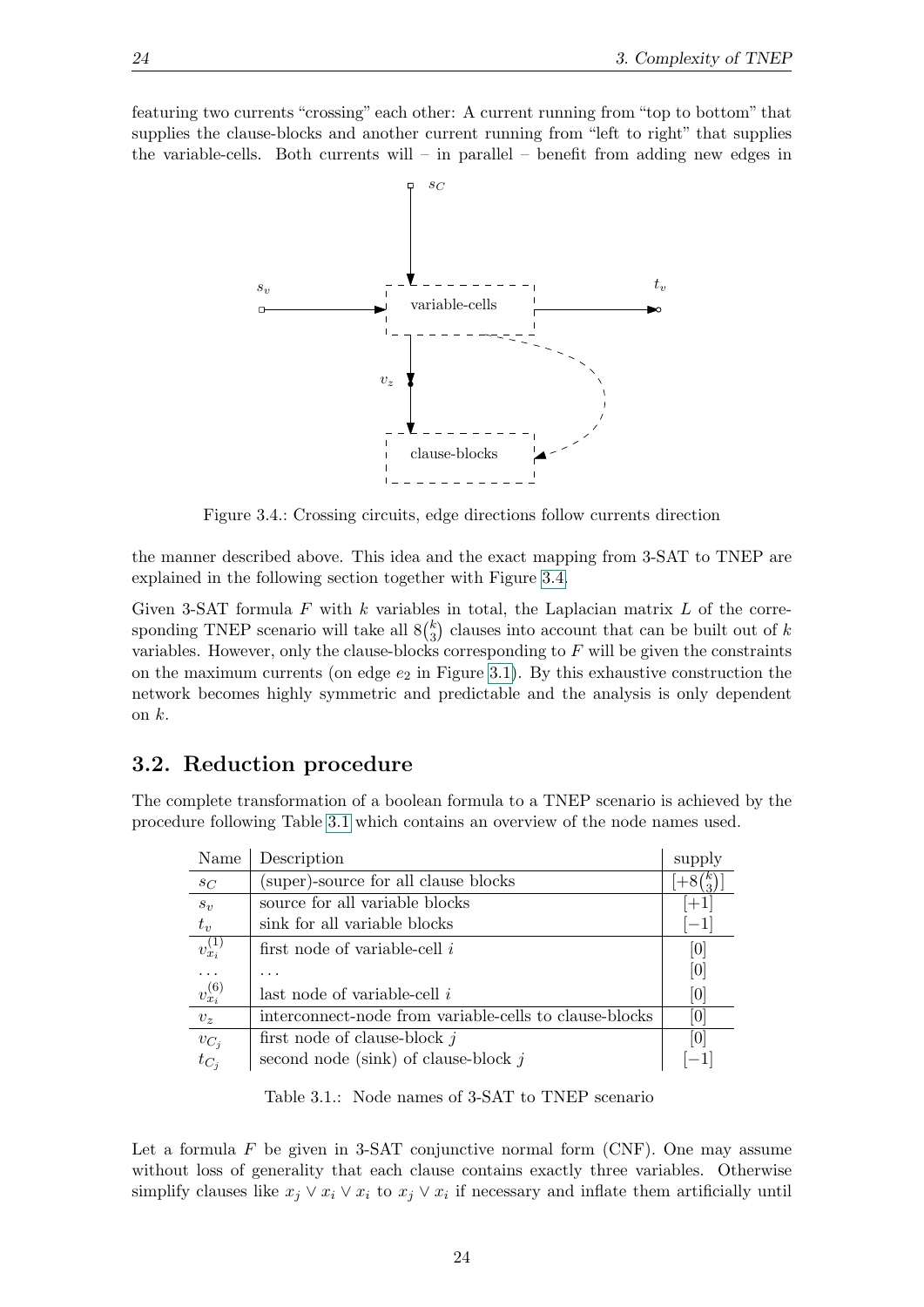they contain exactly three variables. For example, the clause  $x_j \vee x_i$  could be inflated to  $(x_j \vee x_i \vee x_{k_1})$  together with the clauses  $(\neg x_{k_1} \vee x_{k_2} \vee x_{k_3})$ ,  $(\neg x_{k_1} \vee x_{k_2} \vee \neg x_{k_3})$ ,  $(\neg x_{k_1} \vee \neg x_{k_3})$  $\neg x_{k_2} \lor x_{k_3}$  and  $(\neg x_{k_1} \lor \neg x_{k_2} \lor \neg x_{k_3})$  where  $x_{k_1}, x_{k_2}, x_{k_3}$  denote new, unused variables. The latter clauses are just to make sure  $x_{k_1}$  is bound to be set as "false", thus to original clause is only satisfied if  $x_j$  or  $x_i$  is set as "true".

Trivial clauses like  $x_i \vee x_i \vee \neg x_i$  which are equivalent to 1 can be ignored.

After making sure each clause contains exactly three variables, the four meta-nodes are created:

$$
s_C
$$
 (the super-source)  
\n
$$
s_v
$$
  $t_v$  (variable-source and -sink)  
\n $v_z$  (the interconnect-node)

See Table [3.1](#page-35-0) for a quick explanation.

Following the previous section, the general purpose of these nodes can be seen in Fig-ure [3.4:](#page-35-1) A (large) current is introduced on the "top" from  $s_C$  and carried "down" via the variable-cells towards the clause-blocks by passing the interconnect-node  $v<sub>z</sub>$  or the alternative dashed route. Another (smaller) current enters from the "left"  $(s_v)$  and is carried towards the "right" to  $t_v$  mostly via the variable-cells. Following these directions, the two currents are said to cross each other here. This idea is justified by the principle of superposition explained in Observation [1.](#page-22-0)



<span id="page-36-0"></span>Figure 3.5.: Specification: conductances for variable-cell  $i$ 

After having created the four meta- or helper-nodes  $s_C, s_v, t_v, v_z$ , for each boolean variable  $x_i$  in F one variable-cell is created. The specific conductances can be seen in Figure [3.5.](#page-36-0) Node  $v_{x_i}^{(1)}$  of the variable-cell i is connected to the variable-source  $s_v$  and  $v_{x_i}^{(6)}$  is connected to the variable-sink  $t_v$ . After that, each cell is connected to the both  $s_C$  and  $v_z$  via the nodes  $v_{x_i}^{(2)}$  and  $v_{x_i}^{(4)}$ . The low-conductance parts of the variable-cell are supposed to restrict the effect of clause-currents running from the enhanced-part to the non-enhanced part of the variable-cell. It works like a barrier which the clause-currents will avoid. On the opposite side, the variable-current has "no other choice" than to use these low-conductance connections to run to the variable-sink. The illustration may be helpful when applying the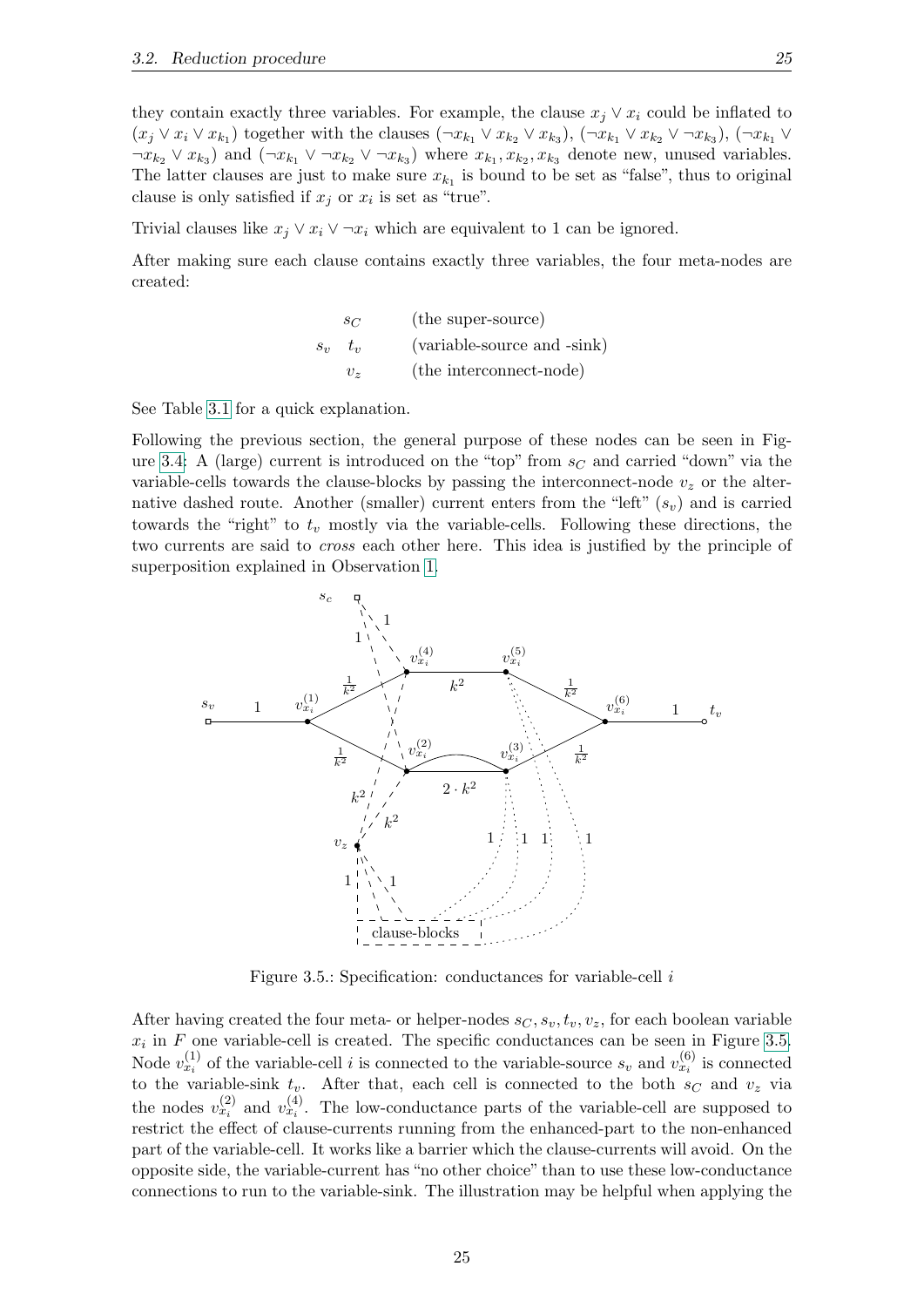principle of superposition: consider the total current to be composed by the variable-source and -sink on the one hand and the clause-source and clause-sinks on the other hand. Then the clause-currents will avoid taking a detour via the low-conductance connections as it requires a lot of (dissipated) energy to pass these edges.



<span id="page-37-0"></span>Figure 3.6.: Specification: conductances for clause-block j

Then, the clause-blocks are taken care of. For each 3-SAT formula containing  $k \geq 3$ variables, there are at most

$$
|C_{\text{tot}}(k)| = 2^3 \cdot \binom{k}{3} = \frac{4}{3}k(k-1)(k-2)
$$
 (3.1)

total clauses that can be build from  $k$  variables containing exactly 3 variables each. Each of these clauses will be considered in the resulting network. Notice that since only 3-SAT formulas are considered here, the total number of clauses built from  $k$  variables is still polynomial in k. For each clause  $C_j = \{(\neg)x_{j_1}, (\neg)x_{j_2}, (\neg)x_{j_3}\} \in C_{\text{tot}}(k)$  a clause-block according to Figure [3.6](#page-37-0) is created. The clause's sink  $t_{C_j}$  is connected to the variable-cells according to the literals in  $C_j$ : if  $\neg x_{j_\theta} \in C_j$  then  $t_{C_j}$  is connected to  $v_{x_{j_\theta}}^{(3)}$  otherwise if  $x_{j_\theta} \in C_j$  it is connected to  $v_{x_{j_\theta}}^{(5)}$  (for  $\theta = 1, 2, 3$ ).

Algorithm [1](#page-38-0) describes the transformation in Pseudo-Code.

An implementation of Algorithm [1](#page-38-0) in Scilab/Matlab can be found in the Appendix.

In order to receive a proper TNEP scenario, the data  $(L, b)$  received from Algorithm [1](#page-38-0) needs to be enriched (informally) in the following way, summarized by Definition [12.](#page-39-0) Only the connections  $e_{x_i}$  and  $e_{\neg x_i}$  may be enhanced. This is done by an edge of conductance  $k^2$  and there is only one such edge allowed for each connection  $e_{(\neg)x_i}$ . This way, each assignment  $\alpha$  of the boolean variables can be translated into a unique set of edges to add at the variable-cells (according to which literal is activated). Additionally, all edges connected to  $t_v$  get the current constraint  $\bar{f}_v = \frac{1}{k}$  $\frac{1}{k}$ . This is supposed make sure that invalid assigning of both (or none of the) literals of a variable will cause at least one of the current constraints to fail, so only "real" variable assignments are possible.

At last, the current constraint  $\bar{f}_C$  for the connection  $e_C = \{v_{C_j}, t_{C_j}\}$  of the clause-blocks must be determined. Obeying these represents the satisfaction of a clause. It will be shown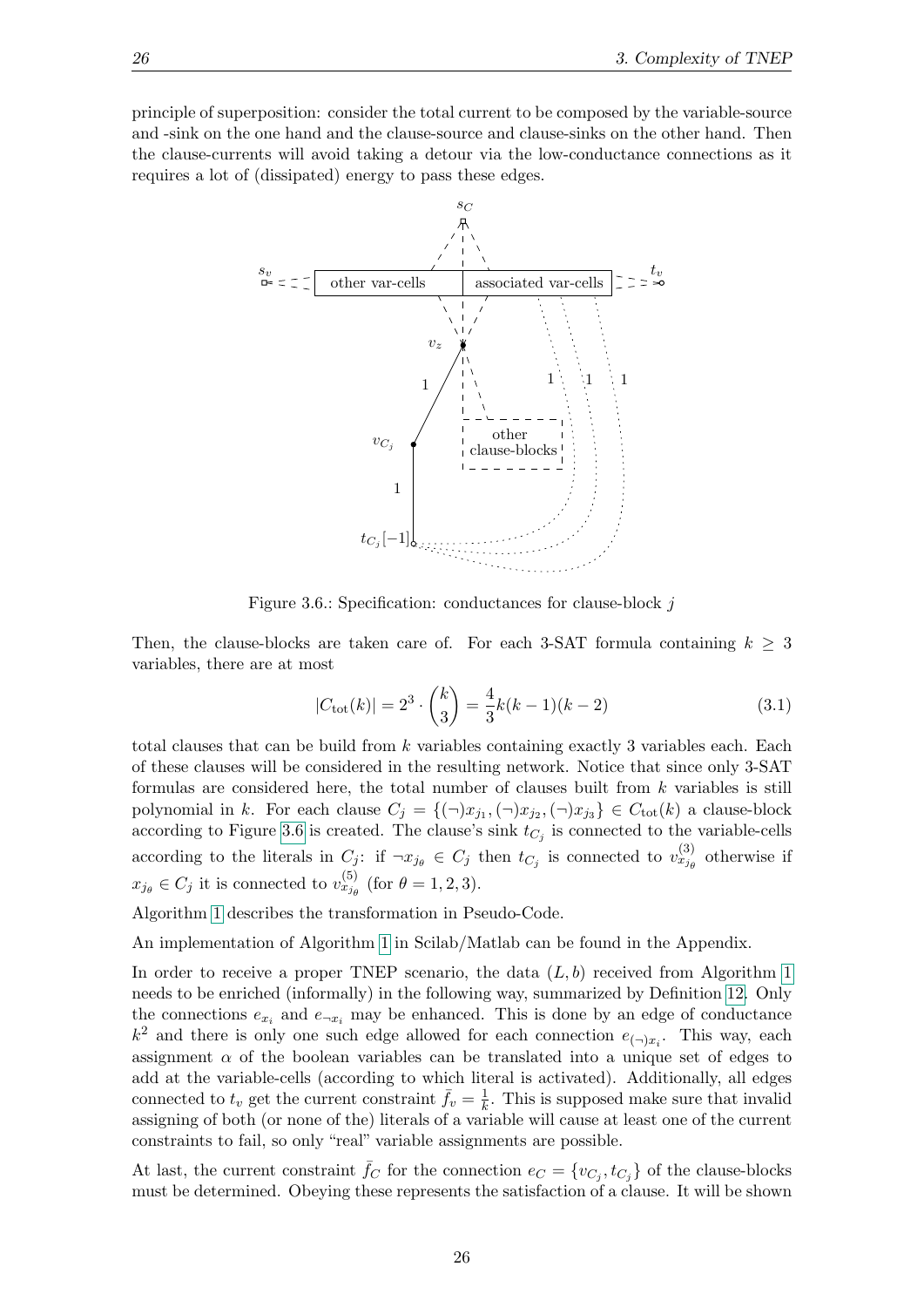#### Algorithm 1: 3-SAT-to-TNEP-scenario( $A$ )

<span id="page-38-4"></span><span id="page-38-3"></span><span id="page-38-2"></span><span id="page-38-1"></span><span id="page-38-0"></span>Data: 3-SAT formula matrix A **Result:** Laplacian matrix  $L$  and supply vector  $b$  of corresponding TNEP 1  $k \leftarrow \#$  columns(A);<br>
2  $m \leftarrow \# \text{ rows}(A)$ ;<br>
2  $m \leftarrow \# \text{ rows}(A)$ ;<br>
2  $m \leftarrow \# \text{ rows}(A)$ ;  $/*$  number of important clauses \*/<br> $/*$  number of nodes \*/  $3 \ n \leftarrow 1 + 2 + 6 \cdot k + 1 + 2 \cdot |C_{\text{tot}}(k)|$ ; 4  $V \leftarrow (v_1, \ldots, v_n)$  sorted dummy nodes; 5  $E \leftarrow \emptyset$  initial edges; 6  $G \leftarrow (V, E)$  initial graph;<br>7  $v_1 \leftarrow s_c$ ;  $7 \t v_1 \leftarrow s_c ;$ <br>  $8 \t v_2 \leftarrow s_v ;$ <br>  $\qquad \qquad \qquad$  /\* super-source \*/<br>  $\qquad \qquad$  /\* variable-block-source \*/  $8 \t v_2 \leftarrow s_v ;$ <br>  $9 \t v_2 \leftarrow t_v ;$ <br>  $9 \t v_2 \leftarrow t_v ;$ <br>  $\frac{1}{2}$ <br>  $\frac{1}{2}$ <br>  $\frac{1}{2}$ <br>  $\frac{1}{2}$ <br>  $\frac{1}{2}$ <br>  $\frac{1}{2}$ <br>  $\frac{1}{2}$ <br>  $\frac{1}{2}$ <br>  $\frac{1}{2}$ <br>  $\frac{1}{2}$ <br>  $\frac{1}{2}$ <br>  $\frac{1}{2}$ <br>  $\frac{1}{2}$ <br>  $\frac{1}{2}$ <br>  $\frac{1}{2}$ <br>  $\frac{1}{2}$ /\* variable-block-sink \*/ 10 for  $i = 1, ..., k$  do 11  $\theta \leftarrow 4 + 6(i - 1);$ 12  $(v_{\theta}, \ldots, v_{\theta+5}) \leftarrow$  nodes of variable-block *i*; 13 connect  $(v_{\theta}, \ldots, v_{\theta+5})$  according to Figure [3.5](#page-36-0);  $\overset{(1)}{x_i}$  to  $v_{x_i}^{(6)}$  \*/ 14 Connect variable-block i to  $s_c, s_v, t_v;$ 15 end 16  $v_{4+6k} \leftarrow t_v$ ;  $\hspace{1cm}$  /\* create interconnect-node  $v_z$  \*/ 17 Connect  $v_z$  to variable-blocks; 18  $j \leftarrow 0;$ 19 foreach  $C \in C_{\text{tot}}(k)$  do<br>20  $\vert j \leftarrow j+1;$ 20  $\begin{array}{|c|c|} \hline j \leftarrow j + 1; \ \hline 21 & \theta \leftarrow 5 + 6k \end{array}$ 21  $\begin{array}{c} \theta \leftarrow 5 + 6k + 2(j - 1); \\ \text{22} \end{array}$ <br>  $(v_{\theta}, v_{\theta+1}) \leftarrow \text{nodes of } v$  $(v_{\theta}, v_{\theta+1}) \leftarrow$  nodes of variable-block j; 23 connect  $v_{C_j}$  to interconnect-node  $v_z$ ; 24 foreach  $x_i \in C$  do **25** connect  $t_{C_j}$  to  $v_{x_i}^{(5)}$ /\* unnegated branch of variable-cell  $i$  \*/ 26 end 27 foreach  $\neg x_i \in C$  do **28** connect  $t_{C_j}$  to  $v_{x_i}^{(3)}$ /\* negated branch of variable-cell  $i$  \*/ 29 end 30 end 31  $L \leftarrow$  Laplacian matrix of created G; 32 Switch clause-blocks corresponding to  $A$  to the first  $m$  blocks in  $L$ ; 33 Set b according to Table [3.1;](#page-35-0) 34 return  $L, b$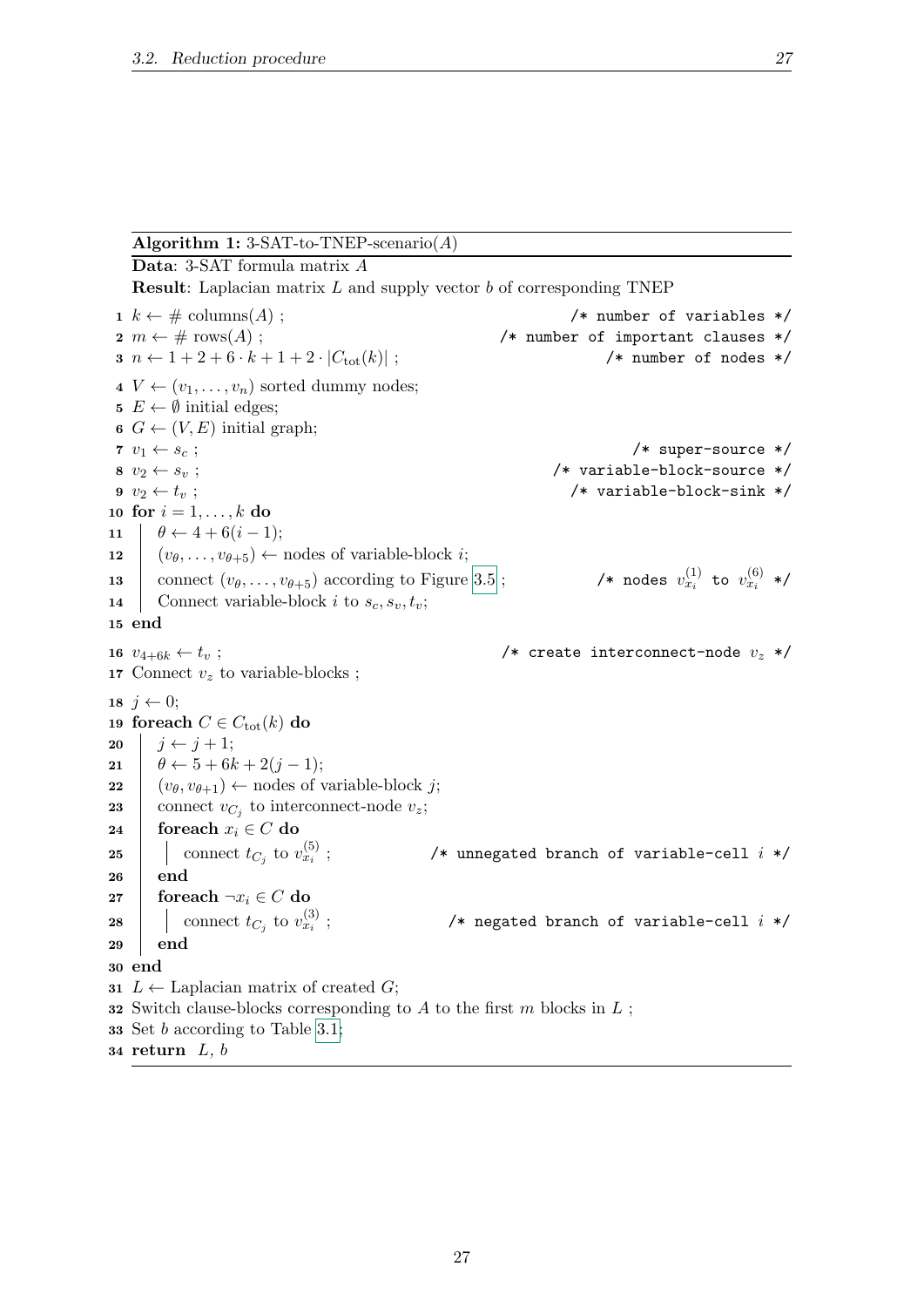later, that determining a proper  $\bar{f}_C$  can be done by plugging in an arbitrary assignment of variables, computing the resulting current  $x$  and examining the values as follows. Define

> $x_{v_C}^{(0)}$  $\begin{array}{rcl} \n\mathbf{w}_{C}, & := & x_{v_{C_j}, t_{C_j}} \n\end{array}$ for any  $j$  with 0 enhanced literals connected  $x_{v_C}^{(1)}$  $\begin{array}{rcl} \n^{(1)}_{v_C,t_C} & := & x_{v_{C_j},t_{C_j}} \n\end{array}$ for any  $j$  with 1 enhanced literal connected

and set the constraint

<span id="page-39-2"></span>
$$
\bar{f}_C := \frac{x_{v_C, t_C}^{(1)} + x_{v_C, t_C}^{(0)}}{2} \tag{3.2}
$$

This constraint makes use of a monotonic behaviour of the clause-currents<sup>[2](#page-39-1)</sup>: the more connected literals are activated by the respective assignment, the lower the clause-current will be. This and the fact that  $\bar{f}_C$  is well defined will be formally shown later by Proposi-tion [4.](#page-46-0) The constraint  $f_C$  has to be set on the clauses associated with the original formula  $F$  only. All other clause-blocks do not receive a constraint as it is not important if they are satisfied.

<span id="page-39-0"></span>Definition 12 (3-SAT to TNEP scenario). The TNEP scenario associated with the given 3-SAT scenario A with k variables is defined by  $(L, b)$  from Algorithm [1](#page-38-0) and the following:

- 1. at most one edge can be added to each connection  $(v_{x_i}^{(2)}, v_{x_i}^{(3)})$  (negated literal) and  $(v_{x_i}^{(4)}, v_{x_i}^{(5)})$  (unnegated literal) for  $i = 1, \ldots, k$ .
- 2. No other edges are allowed to be added.
- 3. each added edge has conductance  $c = k^2$  and cost  $w = 1$ .
- <span id="page-39-4"></span>4. all edges connected to  $t_v$  get the current constraint  $\bar{f}_v = \frac{1}{k}$  $\frac{1}{k}$ .
- <span id="page-39-5"></span>5. all clause-blocks corresponding to clauses from the given 3-SAT scenario A receive the current constraint  $\bar{f}_C$  from Equation [3.2](#page-39-2) <sup>[3](#page-39-3)</sup>.

The associated decision question is:

Is there a set of edges with cost  $\leq k$  that fulfils all current constraints? [\(4](#page-39-4) and [5](#page-39-5) in enumeration above)

This section is followed by some examples after which the correctness of the reduction will be proved.

### 3.3. Examples

In order to adapt a more intuitive approach to the transformation, this will provide an example of the complete transformation for a given 3-SAT formula F to a TNEP scenario.

Example 11 (Formula to be transformed). Consider the 3-SAT formula

$$
F = (\neg x_1 \lor \neg x_2 \lor x_3) \land (\neg x_1 \lor x_2 \lor \neg x_3) \land (x_1 \lor \neg x_2 \lor x_3)
$$

with  $k = 3$  variables. The input for Algorithm [1](#page-38-0) is the matrix

$$
A = \left( \begin{array}{rrr} -1 & -1 & 1 \\ -1 & 1 & -1 \\ 1 & -1 & 1 \end{array} \right)
$$

<span id="page-39-1"></span><sup>&</sup>lt;sup>2</sup>that is: the current from  $v_{C_j}$  to  $t_{C_j}$ 

<span id="page-39-3"></span><sup>&</sup>lt;sup>3</sup>those are the first  $m$  clause-blocks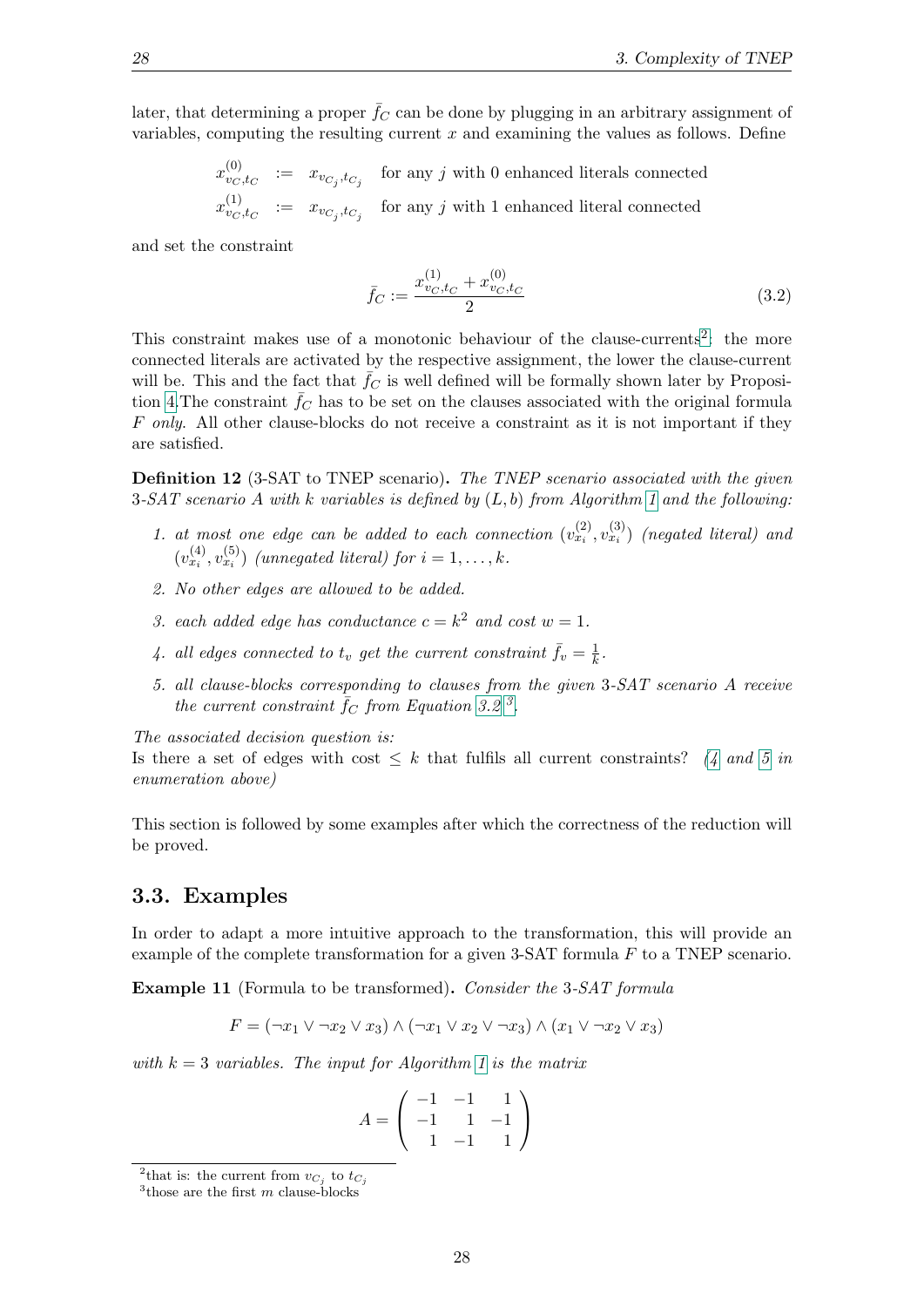For  $k = 3$  variables it holds that there are  $|C_{\text{tot}}(3)| = 2^3 \cdot \binom{3}{3}$  $\binom{3}{3}$  = 8 total clauses that can be built. Thus, Algorithm [1](#page-38-0) delivers an electrical network that consists of

- 1 super-source  $s_c$
- 1 variable-source  $s_v$  and 1 variable-sink  $t_v$
- 3 variable-blocks with 6 nodes each
- 1 interconnection-node  $v_z$
- 8 clause-blocks with 2 nodes each



<span id="page-40-0"></span>Figure 3.7.: transformation for  $k = 3$  variables

Making up for  $3 + 3 \cdot 6 + 1 + 2 \cdot 8 = 38$  nodes in total. The complete resulting network can be seen in Figure [3.7.](#page-40-0) The plane of variable-cells from Figure [3.3](#page-34-0) can be seen in the upper part of the figure and the clause-blocks are in the lower part. The dashed lines represent the connections from the clause-blocks to the respective literals appearing in the clauses. Neither the rearrangement of the clauses nor the conductances are displayed in the figure.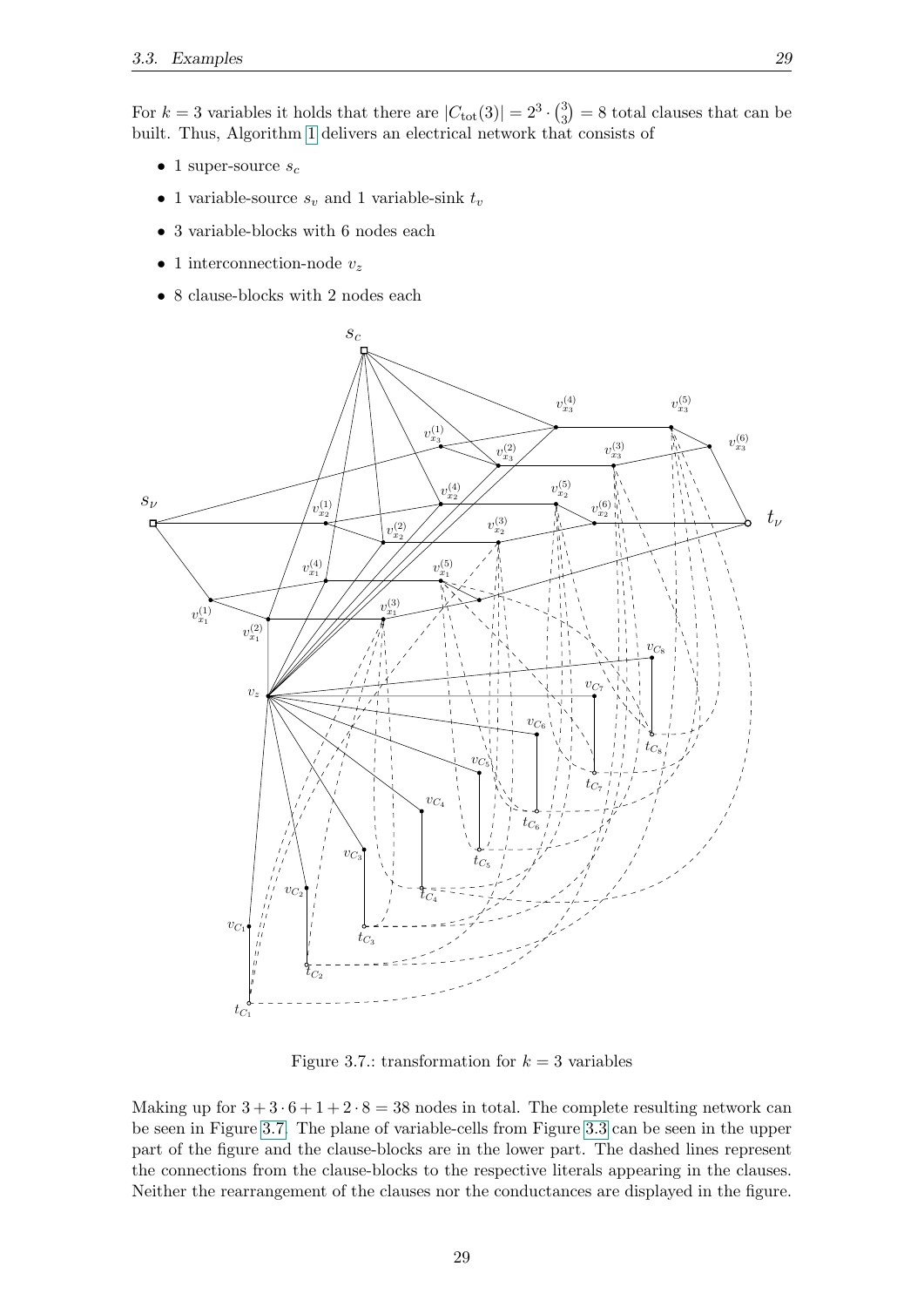The clauses from formula F correspond to  $C_2, C_3$  and  $C_6$  within the figure. Thus, those are the only clause-blocks which are given current-constraints. To find out the the specific constants according to Equation [3.2,](#page-39-2) one can arbitrarily plug in the assignment  $\alpha =$  $(-1, -1, -1)$  assigning each variable the value "false". After enhancing the connections  $(v_{e_{x_a}^{(2)}, v_{e_{x_a}^{(3)}})$  ( $\theta = 1, 2, 3$ ) which correspond to  $\alpha$ , one gets the following (rounded) clausecurrents for  $C_1$  to  $C_8$ 

|  | 0.1933201   0.2033569   0.2033569   0.2133938       |  |
|--|-----------------------------------------------------|--|
|  | 0.2033569     0.2133938     0.2133938     0.2234306 |  |

This list contains four different values

0.2234306 0.2133938 0.2033569 0.1933201

that correspond to clauses with 0, 1, 2 and 3 enhanced literals connected. Thus, set

$$
\bar{f}_C := \frac{(0.2234306 + 0.2133938)}{2} = 0.2184122
$$

Moreover, the three edges connected to  $t_v$  are given the current constraint of  $\frac{1}{3}$ .<sup>[4](#page-41-0)</sup>

Remark 4. Within the implementation in the appendix the previous steps can be performed by the instructions

> $[L, b] = canonical 3SAT to TNEP(3);$  $alpha = [-1 - 1 - 1];$  $[L1, p, varCur, clauseCur] = assign VariablesNE value(L, b, alpha);$

where clauseCur will contain the clause-current for each clause-block after enhancing the edges corresponding to the assignment  $\alpha = (-1, -1, -1)$  (last argument in second function call).

As can be checked from varCur the variable-currents are all at 0.3333333. Notice that the conductance values in the implementation are slightly different than those mentioned in the previous section [3.2](#page-35-2) which is irrelevant for the general behaviour of the graph since the conductances' asymptotic classes like  $\Theta(k^{-2})$  stay the same.

As can be seen from the previous lists, the arbitrarily chosen assignment  $\alpha$  already fulfils the current-constraints given to the clause-blocks of  $C_2, C_3, C_6$  in Figure [3.7](#page-40-0) which reflects the fact that  $\alpha$  satisfies all clauses in F. In fact, in this very small example for  $k = 3$ , any assignment will violate exactly one clause, where in general the number of violated clauses is  $|C_{viol}(k, \alpha)| = {k \choose 3}$  $\frac{k}{3}$  for any  $\alpha$  (so  $\frac{1}{8}$  of the all clauses are violated in general).

### 3.4. Analysis

<span id="page-41-2"></span>Theorem 4. Definition [12](#page-39-0) describes a polynomial reduction from 3-SAT to TNEP.

<span id="page-41-1"></span>Corollary 5. TNEP is NP-complete.

Proof of Corollary [5.](#page-41-1) On the one hand, according to Lemma [3](#page-29-0) TNEP is part of the complexity class NP. On the other hand, from Theorem [4](#page-41-2) it follows that TNEP is NP-hard. From both facts follows that TNEP is NP-complete.  $\Box$ 

<span id="page-41-0"></span><sup>4</sup> to make the procedure of solving for these currents numerically more stable one would have to choose variable-currents that are slightly above the  $\frac{1}{k}$  limit. However, numerical stability is not the issue here.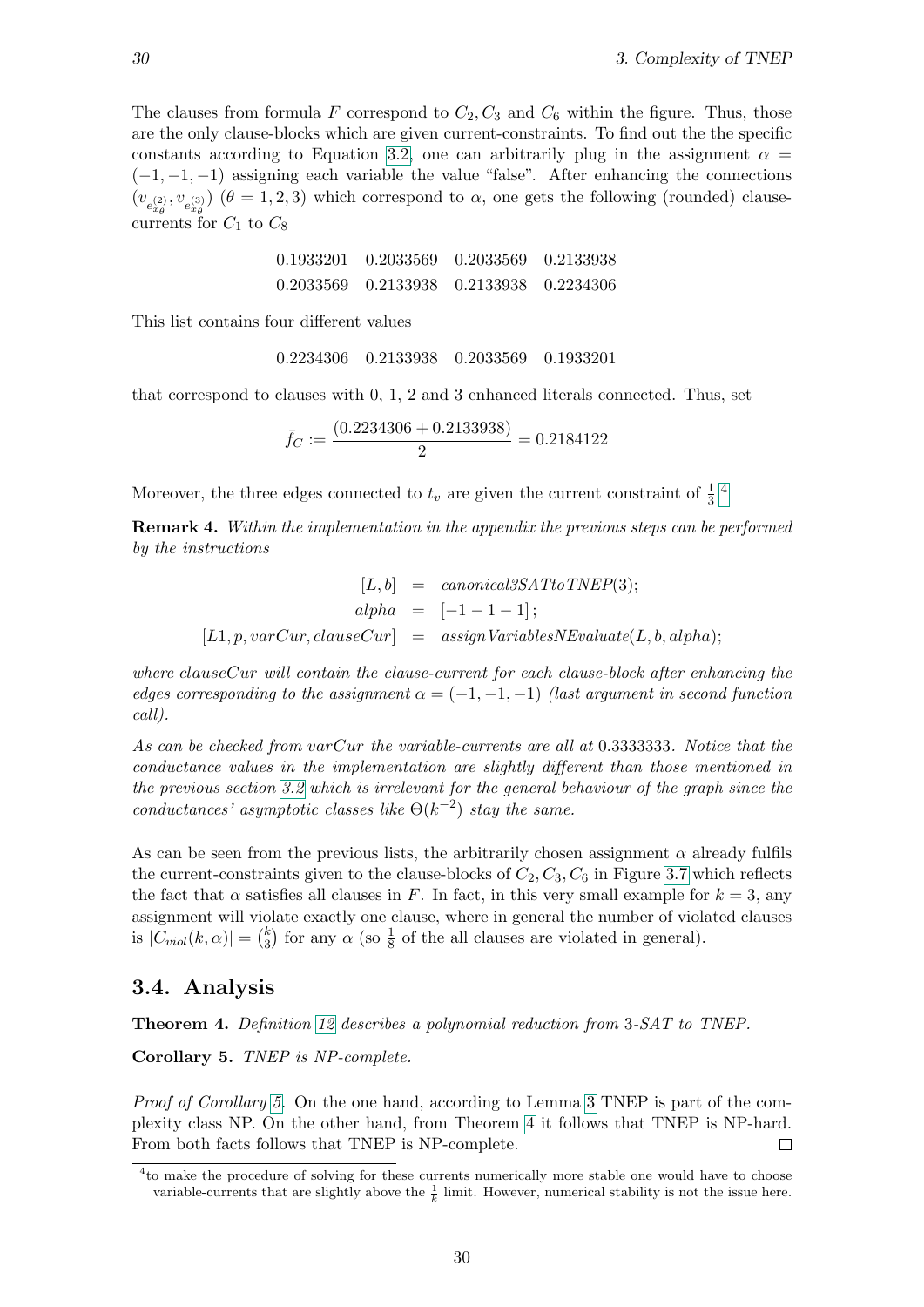To prove Theorem [4](#page-41-2) consider the following. For a TNEP scenario S given by Definition [12,](#page-39-0) define any TNEP instance  $\vec{n}$  for S to be SAT-consistent if it represents a valid assignment of the respective boolean variables  $x_1, \ldots, x_k$ . That is:  $\vec{n}$  provides exactly one additional edge for each variable-block and can thus be uniquely translated to an assignment of variables  $\alpha : \{x_1, \ldots, x_k\} \rightarrow \{-1, 1\}$ . Call  $\vec{n}$  trivial if it represents an instance without adding edges.

There will be five separate Propositions presented here in order to prove Theorem [4](#page-41-2) step by step. This will done by showing the following:

- the reduction procedure is polynomial in  $k$  (Proposition [1\)](#page-42-0),
- only SAT-consistent instances (and the trivial instance) can obey all variable-constraints  $f_v$  at once (Proposition [3\)](#page-45-0),
- in each scenario there are exactly four distinct clause-currents for all SAT-consistent instances. These currents are dependent of the number of connected enhanced literals in a monotonic way (Proposition [4\)](#page-46-0)
- the trivial instance does not obey any clause-current constraint  $\bar{f}_C$  (Proposition [5\)](#page-47-0).

For these steps, Proposition [2](#page-43-0) will make use of the symmetry in order to reduce the general case to a network of at most 38 nodes for any  $k$ . This will allow the use of a computer aided solver (Matlab) to compute the general voltage potentials symbolically.

<span id="page-42-0"></span>Proposition [1](#page-38-0). The procedure described in Algorithm 1 can be executed in time polynomial in k.

*Proof of Proposition [1.](#page-42-0)* Given a 3-SAT formula  $F = \{C_1, \ldots, C_m\}$  with k variables we may assume that  $k \leq 3m$  and  $m \leq 8{k \choose 3}$  $\binom{k}{3}$  by considering the minimum and maximum number of clauses possible. Thus, the input size  $|F|$  is in  $\Omega(k)$  and  $m \in O(\binom{k}{3})$  $S_3^{(k)}$ ) =  $O(k^3)$ , so |F| is at most in  $O(k^4)$ . It is not important which specific format F is given in. In each case, the matrix  $A = A(F) \in \{-1, 0, 1\}^{m \times k}$  representing F can be extracted in polynomial time with respect to  $|F|$  and k.

Given the matrix A, line [3](#page-38-1) of Algorithm [1](#page-38-0) defines the the number of nodes  $n$  of the network to be created, where  $n \in O(k^3)$ , so the network size is polynomial in |F| and so is the resulting Laplacian  $L \in \mathbb{R}^{n \times n}$ .

Each instruction in line [7](#page-38-2) to [29](#page-38-3) takes constant amount of time. Since the loops in these lines need to file through  $A$  when creating the variable-blocks and the clause-blocks, the total amount of time taken here sums up to at most  $O(k^4)$ .

Sorting the clauses in line [32](#page-38-4) according to their original appearance in A takes at most  $O(k^4 \log k)$  steps although the implementation does not explicitly need to perform a sorting or rearrangement of the clause-blocks.

At last, setting the supply-vector  $b \in \mathbb{R}^n$  requires  $O(n)$  steps.

Altogether extracting A and running Algorithm [1](#page-38-0) takes time and space polynomial in  $|F|$ . Here  $O(k^4 \log k)$  is a generous upper bound on the time needed and  $O(n^2) = O(k^6)$  limits the required space for  $L$  in a naive (adjacency) matrix representation, ignoring time needed to initialise and reserve space.

To complete the transformation to the desired TNEP scenario S, we need to determine the bounding constraints for S. Although Algorithm [1](#page-38-0) delivers a Laplacian matrix  $L$  for S only, the vectors as given in Definition [8](#page-27-0) can be extracted in a straightforward way: For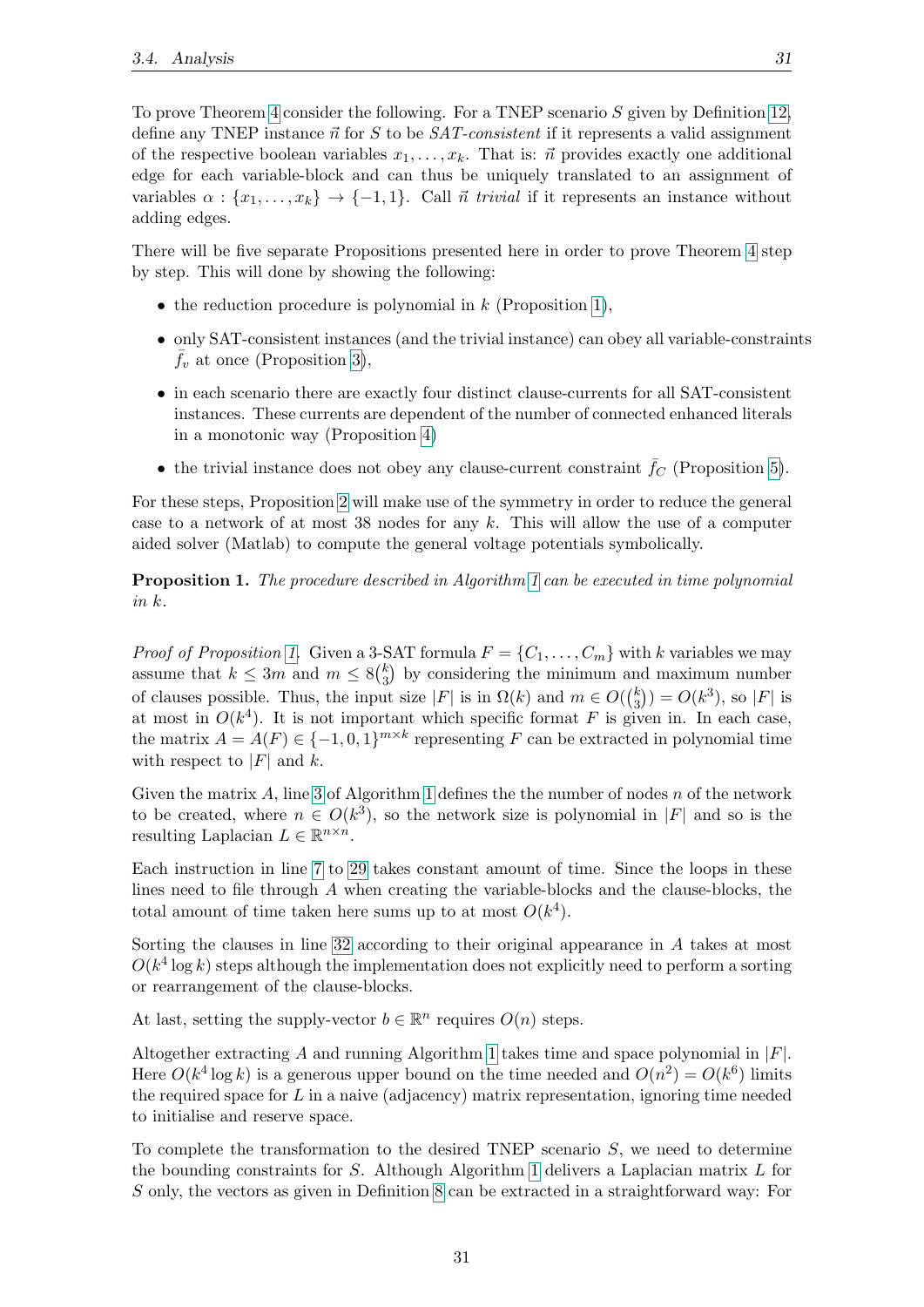each connection  $\{i, j\} \in V^2$ , set the initial number of edges  $n_{ij}^{(0)} := 1$ , the cost  $w_{ij} := 1$ and the conductance per edge  $c_{ij}^{(0)} := |L_{ij}|$ . Furthermore set

$$
\bar{n}_{ij} := \begin{cases} 2, & \text{if } \{i,j\} \in \{\{v_{x_\theta}^{(2)}, v_{x_\theta}^{(3)}\}, \{v_{x_\theta}^{(4)}, v_{x_\theta}^{(5)}\} \mid \theta = 1, \dots, k\} \\ 1, & \text{otherwise} \end{cases}
$$

This needs at most  $O(n^2)$  time.

To compute the current constraints for the clause-blocks as described in the previous sections one needs to plug in an arbitrary assignment like  $\alpha = (-1, \ldots, -1)$ . Updating L and solving the linear equation  $L \cdot p = b$  is achievable in  $O(n^3)$  steps. This provides  $f_C$  by searching for the biggest and second biggest current running through the clauseblocks which takes  $O(m)$  steps (proving this method to be well-defined will be done later in Proposition [4\)](#page-46-0). The other constraint  $\bar{f}_v = \frac{1}{k}$  $\frac{1}{k}$  for the variable-blocks can be plugged in right away. For the other edges the maximum current constraint can be omitted or set to a trivial value like  $m + 1$  which takes at most  $O(n^2)$  steps.

This concludes Proposition [1](#page-42-0) with a generous polynomial upper bound of  $O(n^3)$  on the time and  $O(n^2)$  on the space.  $\Box$ 

To continue the analysis for the variable- and clause-currents the following Proposition on symmetry needs to be proven first. Originally, given a formula  $F$  with  $k$  variables, the respective TNEP scenario given from Definition [12](#page-39-0) features a network made out of  $4 + 6 \cdot k + 2 \cdot 8 \binom{k}{3}$  $\binom{k}{3} \in O(k^3)$  nodes. Hence, the corresponding Laplacian matrix L has a size depending of k (of order  $O(k^6)$ ). As already mentioned before, the network created by Definition [12](#page-39-0) is highly symmetric in the sense of Definition [7](#page-23-0) and can consequently be drastically scaled down using Theorem [3.](#page-26-0)

<span id="page-43-0"></span>**Proposition 2** (Symmetry in 3-SAT to TNEP reduction). For each k in the network obtained by Algorithm [1](#page-38-0) all variable-cells with the same number of edges added are symmetric to each other, making up for at most 3 types of variable-cells. Similarly all clause-blocks are symmetric by the number of connections to enhanced literals, so there are at most 20 types of clause-blocks. By that the network can be reduced to a network of size at most 38.

Thus, it will be possible to perform the further analysis for a network of fixed size for any k which allows the use of computer aided solving of symbolic linear equations for the following propositions.

Proof of Proposition [2.](#page-43-0) Denote by

 $n_{\theta}$  := number of variable-cells with  $\theta$  edges added  $(\theta = 0, 1, 2)$ 

According to the number  $\theta \in \{0, 1, 2\}$  of added edges in a variable-cell i this cell is called to be of (enhancement) type 0,1 or 2 which reflect all possible cases of enhancing a particular variable-cell due to the defined boundaries. As this represents a partitioning of the variablecells, it holds

$$
k = n_0 + n_1 + n_2
$$

Now it is shown why two variable-cells  $x_1, x_2$  of same enhancement type  $\theta$  are symmetric. This is achieved by a permutation  $\pi_{\theta}$  which is set by switching the variable-cells and all clauses in which  $x_1, x_2$  are appearing. This is equivalent to switching variables by renaming them within the original formula F.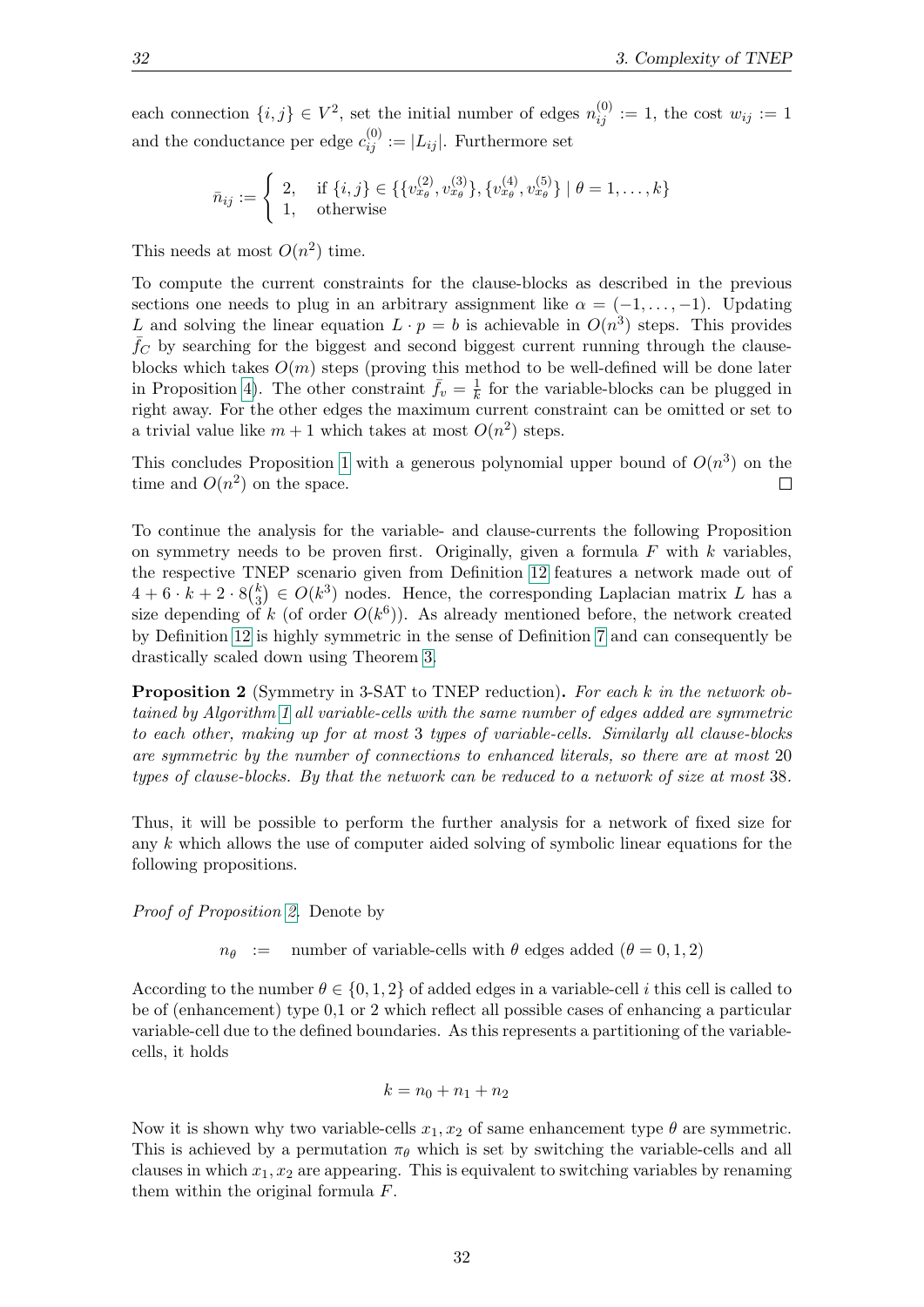Together with the notation

variable-block
$$
(x_i) := \begin{cases} (v_{x_i}^{(0)}, v_{x_i}^{(1)}, \dots, v_{x_i}^{(6)}) & \text{if } (v_{x_i}^{(2)}, v_{x_i}^{(3)}) \text{ is enhanced} \\ (v_{x_i}^{(0)}, v_{x_i}^{(1)}, v_{x_i}^{(4)}, v_{x_i}^{(5)}, v_{x_i}^{(2)}, v_{x_i}^{(3)}, v_{x_i}^{(6)}) & \text{otherwise} \end{cases}
$$

define  $\pi_{\theta}$  to be

$$
\pi_{\theta}(\text{variable-block}(x_1)) := \text{variable-block}(x_2) \tag{3.3}
$$

<span id="page-44-0"></span>
$$
\pi_{\theta}(\text{variable-block}(x_2)) := \text{variable-block}(x_1) \tag{3.4}
$$

$$
\pi_{\theta}(\text{variable-block}(x_i)) := \text{variable-block}(x_i) \text{ if } x_i \neq x_2, x_1 \tag{3.5}
$$

Furthermore, denote by  $\pi_{\theta}(x_i)$  and  $\pi_{\theta}(-x_i)$  the variables/literals on which variable-cell i is mapped to by  $\pi_{\theta}$  according the previous equations. Then for all clauses  $C_j$  map the clauseblock  $j$  to the clause-block that is defined by mapping all literals from  $C_j$  individually:

for all 
$$
C_j
$$
 = { $(\neg)x_{j_1}, (\neg)x_{j_2}, (\neg)x_{j_3}$ }  
\nand  $\widehat{C}_j$  = { $\pi_{\theta}((\neg)x_{j_1}), \pi_{\theta}((\neg)x_{j_2}), \pi_{\theta}((\neg)x_{j_3})$ }  
\n $\pi_{\theta}((v_{C_j}, t_{C_j}))$  :=  $(v_{\widehat{C}_j}, t_{\widehat{C}_j})$   
\n $\pi_{\theta}$  = *id* for all other nodes

and letting  $\pi_{\theta}$  map the connections accordingly. This defines a permutation of nodes according to Definition [7](#page-23-0) which - due to the restriction to conserve the conductances when mapping connections (Equation [2.13](#page-23-1) and [2.12\)](#page-23-1) - only works when  $x_1$  and  $x_2$  have exactly the same amount of enhanced edges. Equation [3.3](#page-44-0) and [3.4](#page-44-0) make sure that the enhanced parts are always mapped on each other. Notice that this may also include switching the role of an negated literal towards an non-negated one and vice versa.

Hence, all variable-cells of the same enhancement type are symmetric and thus have the same voltage potentials. From this follows that the respective nodes of the same potential can be merged together. Consequently, for any TNEP instance the corresponding network can be mapped to have at most three variable-cells which are scaled by the respective numbers  $n_0, n_1, n_2$ .

By a similar permutation it can be shown that there is only a fixed number of clause-types depending on how many connections to each of the three types of variable-cells they have. There are four types of connections from the clause-blocks towards the three variable-cells:

- $t =$  connections to variable-cell of type 0 (both branches)
- $t_1^+$  : = connections to non-enhanced branch of variable-cell of type 1

 $t_1^-$ 1 := connections to enhanced branch of variable-cell of type 1

 $t_2$  : connections to variable-cell of type 2 (both branches)

Two clause-blocks  $v_{C_1}, t_{C_1}$  and  $v_{C_2}, t_{C_2}$  that share the same amount of connections to each of the four connection types of the variable-blocks are symmetric by a permutation  $\pi$ . Here  $C_{\theta} = ((\neg)x_{\theta,1}, (\neg)x_{\theta,2}, (\neg)x_{\theta,3})$  for  $\theta = 1,2$  are assumed to be sorted by two keys: ascending by the amount of enhanced variable-branches in  $x_{\theta,i}$  (according to  $t_0, t_1^+, t_1^-$  and  $t_2$ ) and secondly by some arbitrary but fixed ordering of the variables (for example by the ordering in which they appear in L). Then let  $\pi$  switch both the roles of  $C_1$  and  $C_2$  and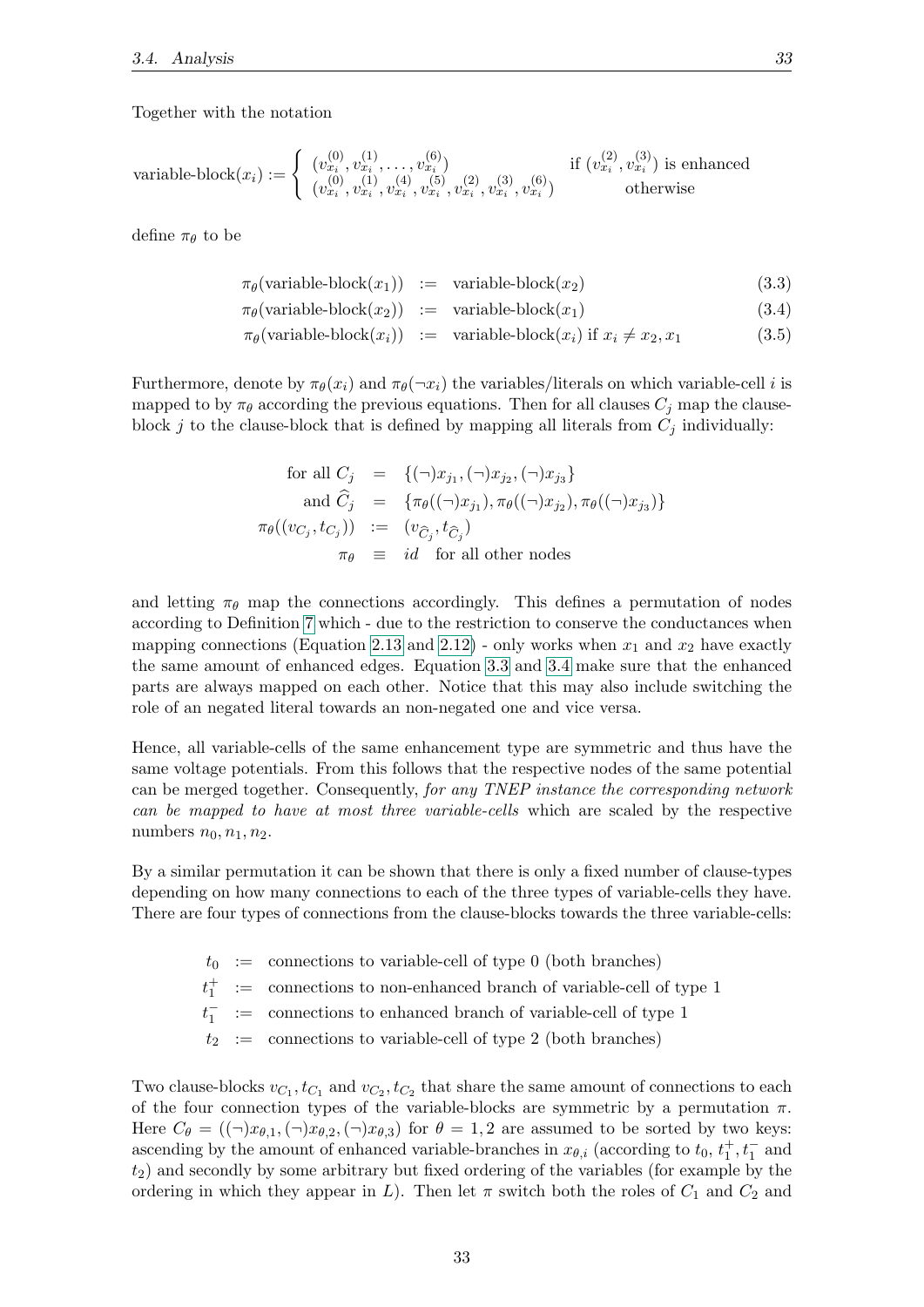the roles of its respective literal-types while leaving all other variable-blocks fixed.

for 
$$
\eta = 1, 2, 3
$$
 :  
\n $\pi(\text{variable-block}(x_{1,\eta})) := \text{variable-block}(x_{2,\eta})$   
\n $\pi(\text{variable-block}(x_{2,\eta})) := \text{variable-block}(x_{1,\eta})$   
\n $\pi(\text{variable-block}(x_i)) := \text{variable-block}(x_i) \text{ if } x_i \neq x_{2,\eta}, x_{1,\eta}$   
\nfor all  $C_j = \{(\neg)x_{j_1}, (\neg)x_{j_2}, (\neg)x_{j_3}\}$   
\nand  $\hat{C}_j = \{\pi((\neg)x_{j_1}), \pi((\neg)x_{j_2}), \pi((\neg)x_{j_3})\}$   
\n $\pi((v_{C_j}, t_{C_j})) := (v_{\hat{C}_j}, t_{\hat{C}_j})$   
\n $\pi = id \text{ for all other nodes}$ 

and letting  $\pi$  map the connections accordingly. Hence, all clause-blocks that represent clauses containing the variables  $x_{1,\eta}$  or  $x_{2,\eta}$  (for  $\eta = 1, 2, 3$ ) are swapped. All other clauseblocks remain in their original position. Notice that this explicitly means  $C_1$  and  $C_2$ are mapped on each other. Again, the map only works because the variable-cells are mapped towards blocks of equal types and conductances. Using basic combinatorics yields to  $\binom{6}{3}$  $S_3^{(6)}$  = 20 different clause-types since a total of three connections are chosen from four connection-types. With the notation above, for each clause-type  $t = (t_0, t_1^+, t_1^-, t_2)^5$  $t = (t_0, t_1^+, t_1^-, t_2)^5$  the total number of clauses  $cl(t)$  belonging to this type is

$$
cl(t) = {n_0 \choose t_0} 2^{t_0} \cdot {n_1 \choose t_1^+} {n_1 - t_1^+ \choose t_1^-} \cdot {n_2 \choose t_2} 2^{t_2}
$$

provided that the binomial expressions exist which is always the case when  $n_i \geq 3$ . Otherwise  $cl(t) = 0$  for some t leads to a smaller amount of clause-types. Now, determining the conductances of the combined edges can also be achieved by basic combinatorics. For each clause-type t the connections from  $t_{C_j}$  to the variable-cell types have the following conductances

$$
\begin{array}{ll}\n\frac{t_i}{2} \cdot cl(t) & \text{to both } v_{x_i}^{(3)} \text{ and } v_{x_i}^{(5)} \text{ for } i = 0, 2 \\
t_1^- \cdot cl(t) & \text{to } v_{x_i}^{(3)} \\
t_1^+ \cdot cl(t) & \text{to } v_{x_i}^{(5)}\n\end{array}
$$

Hence, by merging the symmetric parts using Theorem [3](#page-26-0) so far the TNEP scenario can be reduced to a network of size at most  $3 \cdot 6 + 4 + 20 \cdot 2 = 62$ . Additionally, the clauseblocks can be reduced to  $t_{C_j}$  only by merging  $\{v_z, v_{C_j}\}\$  with  $\{v_{C_j}, t_{C_j}\}\$  due to laws of series conductances. Moreover, the variable-blocks of type 0 and 2 can also be reduced by merging  $v_{x_i}^{(2)}$  with  $v_{x_i}^{(4)}$  and  $v_{x_i}^{(3)}$  with  $v_{x_i}^{(5)}$  as these nodes are symmetric within the same variable-block (by renaming and swapping the literals). That even leads to a network of size at most  $62 - 20 - 4 = 38$ .  $\Box$ 

<span id="page-45-0"></span>**Proposition 3.** A TNEP instance  $\vec{n}$  is SAT-consistent (or trivial) iff all the current constraints  $f_v$  at the variable-sink  $t_v$  are fulfilled.

All of the current-constraints at the variable-blocks are fulfilled when the blocks are symmetric which is the case for all SAT-consistent (and the trivial) TNEP instance since the variable-cells are symmetric as shown in Proposition [2.](#page-43-0) However, when they are not symmetric due to different numbers of edges added, a physical intuition indicates the current will favour those variable-blocks which are enhanced by more edges in order to reach its destination  $t_v$ . Hence in this case there will be a slightly higher current running from  $v_{x_i}^{(6)}$ to  $t_v$  for the enhanced blocks compared to the less enhanced blocks.

<span id="page-45-1"></span> ${}^{5}t_{0} + t_{1}^{+} + t_{1}^{-} + t_{2} = 3$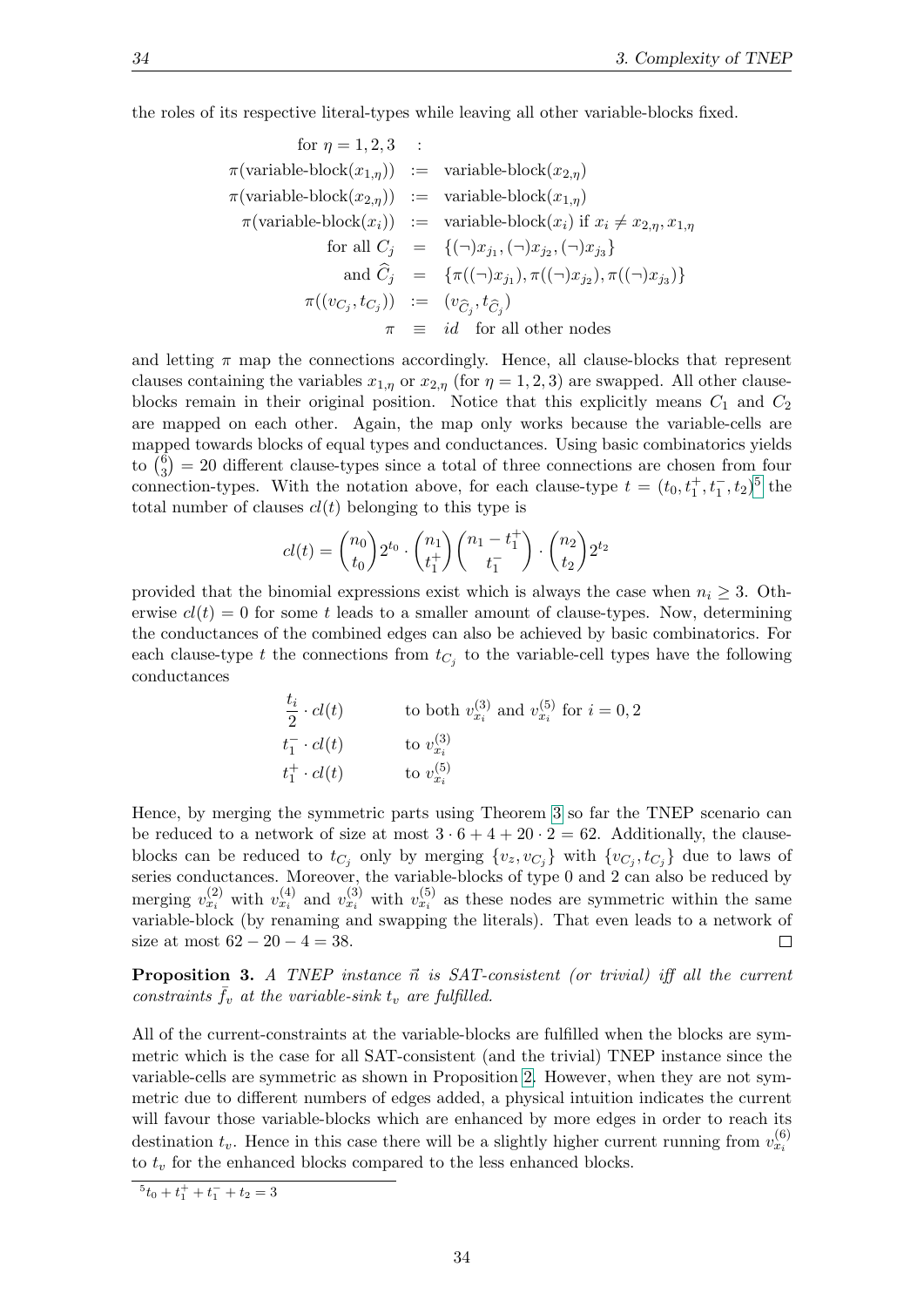Proof of Proposition [3.](#page-45-0) The corresponding system of linear equations by Equation [2.5](#page-21-0) has a fixed size (independent of k) but contains symbolic variables  $(n_0, n_1, n_2)$ . The claim can be proven by solving the linear equations using a computer-aided symbolic system solver.

The respective variable-currents were compared and simplified using Matlab. It was observed that all three variable-current types share the same denominator which allowed simplification by omitting this denominator (after checking for zero points first). Afterwards it was noted that the difference between the current running through the variable-blocks of type  $t_0, t_1, t_2$  is independent of  $n_0, n_1, n_2$  and only depends on k. Denote by  $\Delta_{i,j}$  the difference of currents between type  $i$  and  $j$ . Omitting the denominator, Matlab yielded the following expressions:

$$
\Delta_{1,0} = (7 \cdot k \cdot (k^4 + 3 \cdot k^2 + 3) \cdot (32 \cdot k^5 - 120 \cdot k^4 + 152 \cdot k^3 - 69 \cdot k^2 + 14 \cdot k + 12)
$$
  
\n
$$
\cdot (27 \cdot k^8 - 60 \cdot k^7 + 57 \cdot k^6 - 30 \cdot k^5 + 51 \cdot k^4 - 30 \cdot k^3 + 27 \cdot k^2 + 7)
$$
  
\n
$$
\cdot (44 \cdot k^8 - 66 \cdot k^7 + 212 \cdot k^6 - 286 \cdot k^5 + 369 \cdot k^4
$$
  
\n
$$
- 374 \cdot k^3 + 261 \cdot k^2 - 132 \cdot k + 45) \cdot \frac{1}{3}
$$
  
\n
$$
\Delta_{2,1} = (7 \cdot k \cdot (k^4 + 3 \cdot k^2 + 3) \cdot (32 \cdot k^5 - 120 \cdot k^4 + 152 \cdot k^3 - 69 \cdot k^2 + 14 \cdot k + 12)
$$
  
\n
$$
\cdot (44 \cdot k^8 - 90 \cdot k^7 + 84 \cdot k^6 - 30 \cdot k^5 + 65 \cdot k^4 - 30 \cdot k^3 + 27 \cdot k^2 + 7)
$$
  
\n
$$
\cdot (27 \cdot k^8 - 44 \cdot k^7 + 133 \cdot k^6 - 198 \cdot k^5 + 243 \cdot k^4
$$
  
\n
$$
- 286 \cdot k^3 + 189 \cdot k^2 - 132 \cdot k + 45) \cdot \frac{1}{3}
$$

Using Horner's scheme, it can be shown that these polynomials are greater zero for all  $k \geq 3$ . Thus, the variable-currents for the three different types have to be strictly different. Together with the fact that the sum of these currents is still exactly 1 (since the variablesink has demand 1) it follows that at least one variable-current is greater than  $\frac{1}{k}$ , so at least one current constraint at the variable-blocks is violated.

The number of clause-types is assumed to be the general number of 20 for the computations presented. This implicitly assumes the numbers of variable-blocks  $n_2, n_1, n_0$  are greater or equal 3. The other cases where at least one of these numbers is equal 0, 1 or 2 (provided  $n_1 < k$  to not allow SAT-consistency) are just specializations of this general case which are easier to solve. For the sake of space, they are omitted here.

**Remark 5.** Despite the fact that the variable-currents are theoretically different for each k, theses differences still tend to 0 for  $k \to \infty$ . Thus, for testing big instances of the transformed TNEP scenario in practice, one would have to increase the variable-current depending on k and increase the variable-current-bound accordingly in order to highlight the differences for floating point applications.

<span id="page-46-0"></span>**Proposition 4.** For each SAT-consistent instance  $\vec{n}$  there are exactly four types of clausecurrents  $x_i$  where i is the number of connected enhanced literals. They are decreasing monotonically:  $0 < x_3 < x_2 < x_1 < x_0$ .

*Proof of Proposition [4.](#page-46-0)* According to Proposition [3](#page-45-0) it is sufficient to only consider SATconsistent TNEP instances in the following. Similar to the symmetry used in Proposition [2,](#page-43-0) this yields an even smaller amount of clause-block types of which there are four now.

Two clause-blocks are symmetric if they have the same number of enhanced literal branches connected to them. Analogue to Proposition [2](#page-43-0) this number partitions the clause-blocks into four clause-block types (from 0 enhanced literals to 3). Again, due to Theorem [3](#page-26-0)

 $\Box$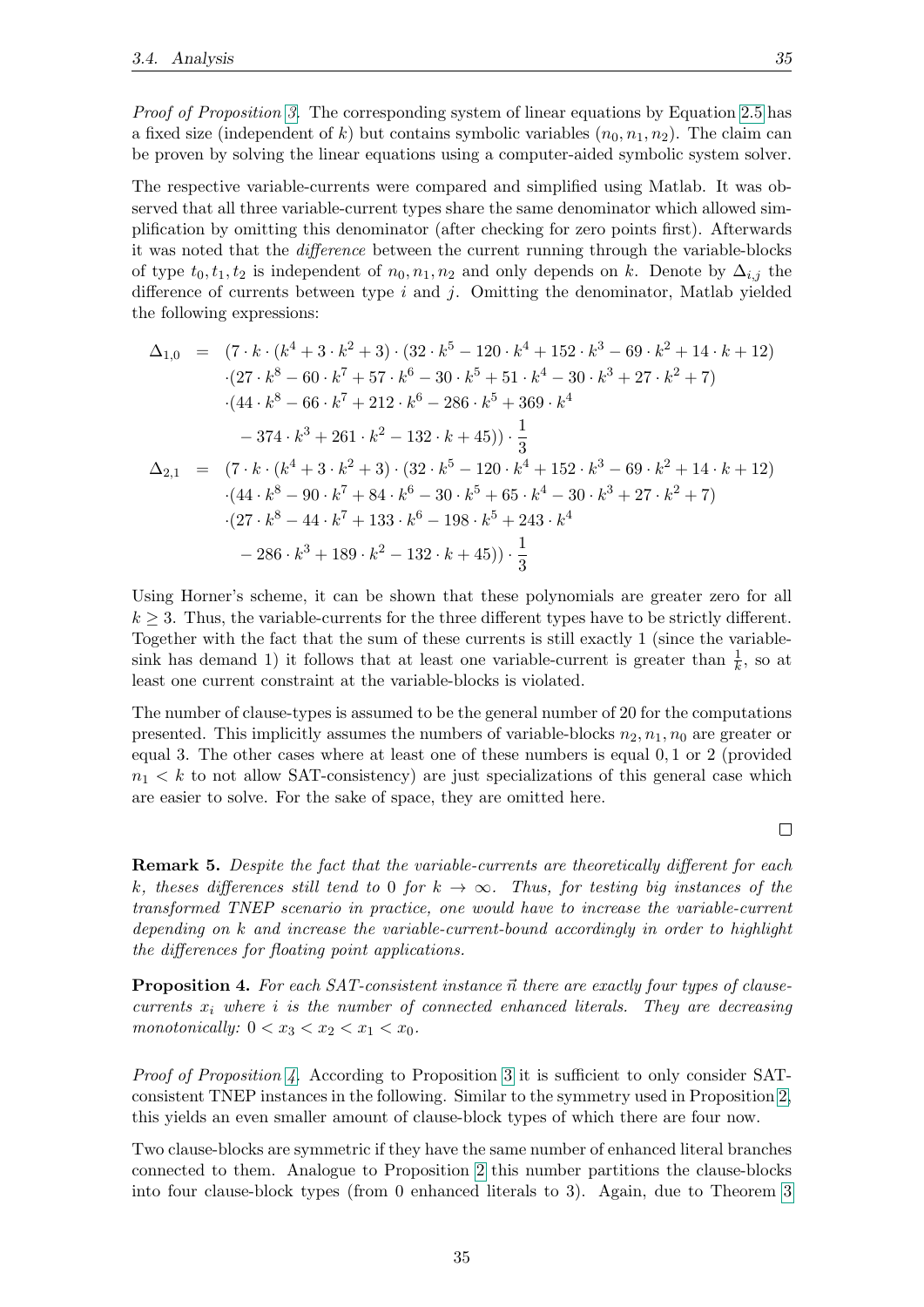all clause-blocks of the same type can be merged together. The same can be said for all variable-cells. As should be clear by Proposition [2,](#page-43-0) in the case of a SAT-consistent TNEP instance there is only one type of variable-cell left, namely the one with a single edge enhanced. By merging the nodes accordingly there is a network of at most  $4+6+4\cdot 2=18$ nodes left. Denote by  $x_0$  to  $x_3$  the respective currents that run through the four different clause-block-types (directed from  $v<sub>C</sub>$  to  $t<sub>C</sub>$ ). The only thing that needs to be shown in this context is that these currents are in fact different and greater than zero. The resulting network is small enough to let the currents be computed by a state-of-the-art symbolic equation solver. Again, Matlab was used (See the Appendix for code used).

The respective clause-currents  $x_0, \ldots, x_3$  are rational functions of k. It emerged that the differences  $\delta_i := x_i - x_{i+1}$  for  $i = 0, 1, 2$  are all equal to a function  $\delta$  independent of i, where

$$
\delta = \frac{p(k)}{q(k)}
$$
  
\n
$$
p(k) := k(k^2 + k + 1)(k^2 - k + 1)
$$
  
\n
$$
(32 \cdot k^5 - 120 \cdot k^4 + 152 \cdot k^3 - 69 \cdot k^2 + 14 \cdot k + 12)
$$
  
\n
$$
q(k) := 3(1024 \cdot k^{10} - 3204 \cdot k^9 + 4900 \cdot k^8 - 4404 \cdot k^7 + 3991 \cdot k^6
$$
  
\n
$$
-3228 \cdot k^5 + 2869 \cdot k^4 - 1410 \cdot k^3 + 757 \cdot k^2 - 210 \cdot k + 140)
$$

Both  $p(k)$  and  $q(k)$  are greater 0 for all  $k \geq 3$ . For example this can be seen easily by taking a look at Horner's scheme representation of both polynomials for  $k \geq 4$  and checking additionally for  $k = 3$ . Also Matlab finds 10 values each for which  $p(k)$  or  $q(k)$  are 0. All of these values have an Euclidian norm of less than 2 within the complex plane. Thus,  $\delta$ is greater 0 for all  $k \geq 3$  which proves that  $x_3 < x_2 < x_1 < x_0$ .

It remains to be shown that  $x_3 > 0$ . From the same Matlab computations, it emerged

$$
x_3 = 3 \cdot \frac{p_3(k)}{q(k)}
$$
  
\n
$$
p_3(k) := 224 \cdot k^{11} - 876 \cdot k^{10} + 1572 \cdot k^9 - 1455 \cdot k^8 + 999 \cdot k^7
$$
  
\n
$$
-846 \cdot k^6 + 840 \cdot k^5 - \frac{723}{2} \cdot k^4 + 168k^3 - 9 \cdot k^2 + 56 \cdot k + 21
$$

In the same fashion as before it can be seen that in fact  $x_3 > 0$  for all  $k \geq 3$ . Consequently, this proves the claim

$$
0 < x_3 < x_2 < x_1 < x_0
$$

 $\Box$ 

Proposition [4](#page-46-0) finally yields that the clause-current constraint  $\bar{f}_C = \frac{x_0+x_1}{2}$  is well defined and is fulfilled for each clause in  $F$  when the respective clause-block is connected to at least one enhanced literal. The only part which is left to prove is why the trivial instance does not obey the clause-current constraints. This is achieved by Proposition [5.](#page-47-0)

<span id="page-47-0"></span>**Proposition 5.** The trivial TNEP instance does not obey the clause-current-constraints  $f_C$ .

*Proof of Proposition [5.](#page-47-0)* For the trivial instance, the general case involving  $n_0, n_1, n_2$  can be simplified to  $n_1, n_2 = 0$  and  $n_0 = k$  which leads to an even smaller TNEP scenario. Here, there is only one single variable-block-type and also one single clause-block-type leading to a size of at most  $6 + 4 + 2 = 12$  nodes. The respective linear equations feature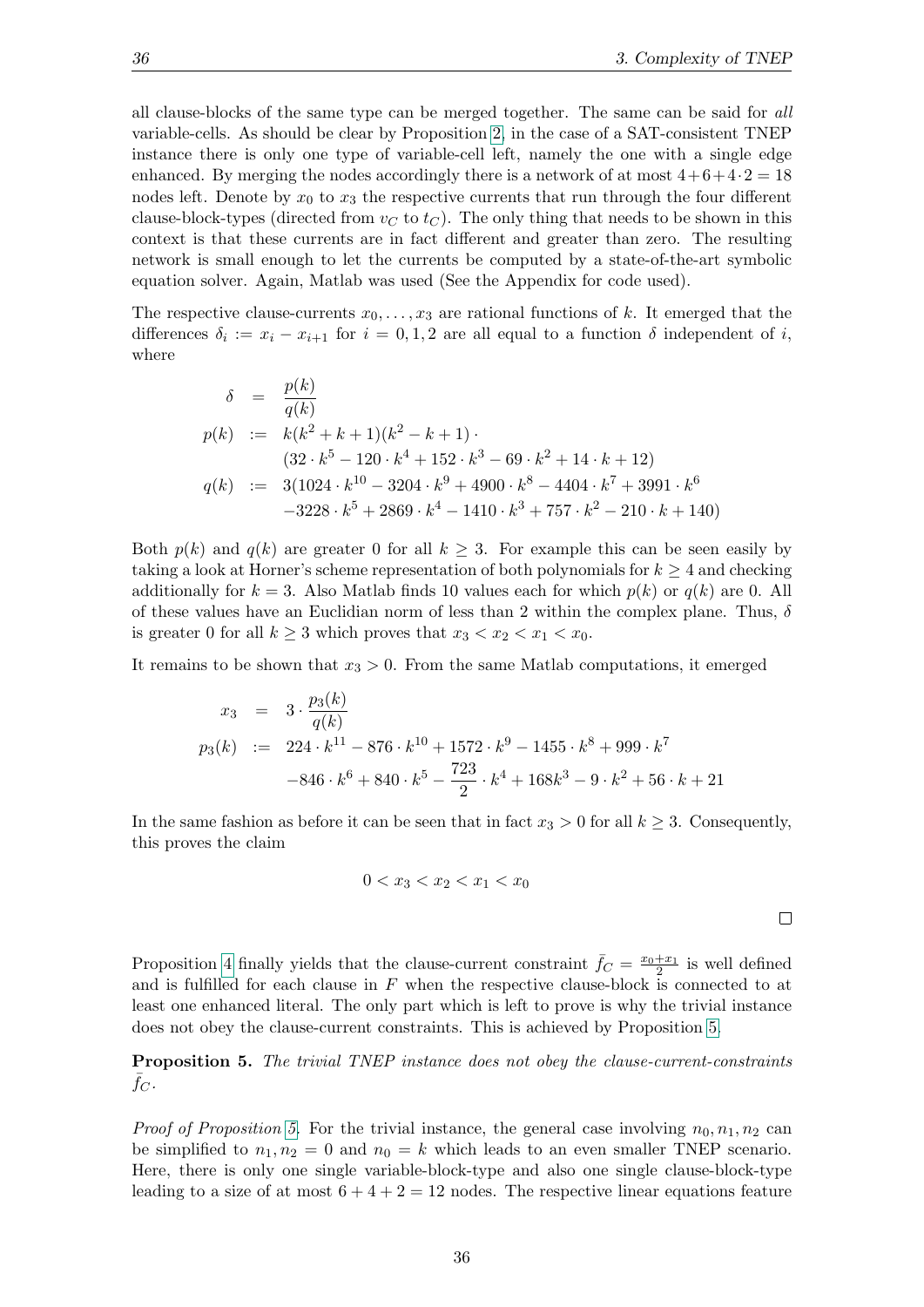$k$  as the only symbolic variable involved. The solution received for the voltage potential of  $v<sub>C</sub>$  by a computer-aided solver is a rational function of k that can be compared to the results of Proposition [4.](#page-46-0) Denote by  $x_t$  the current running through each clause-block of the trivial instance, then Matlab provided:

$$
x_t = \frac{p_t(k)}{q_t(k)}
$$
  
\n
$$
p_t(k) := (20 \cdot k) \frac{1}{11} - (30 \cdot k^2) \frac{1}{11} + \frac{3}{2}
$$
  
\n
$$
q_t(k) := (k \cdot (11 \cdot k^2 - 12 \cdot k + 8)) + \frac{3}{11}
$$

and the difference to  $x_0$  (omitting the denominator) is given by  $\delta_{t,0}$ , where

$$
\delta_{t,0} = ((32 \cdot k^5 - 120 \cdot k^4 + 152 \cdot k^3 - 69 \cdot k^2 + 14 \cdot k + 12) \n\cdot (70 \cdot k^8 - 168 \cdot k^7 + 152 \cdot k^6 - 78 \cdot k^5 + 134 \cdot k^4 - 78 \cdot k^3 + 73 \cdot k^2 + 21))
$$

which is greater zero for all  $k > 3$  which can be seen using the same technique as above. Thus, it also holds that

$$
x_0 < x_t
$$

which yields the claim.

Consequently, to solve the TNEP scenario it is always required to add at least one edge to the variable-cells. This makes sure the trivial instance can never be a solution.

All the previously proven Propositions can now be combined to prove Theorem [4.](#page-41-2)

Proof of Theorem [4.](#page-41-2) From Proposition [1](#page-42-0) to [5](#page-47-0) it follows

- Given a 3-SAT-matrix A, a corresponding TNEP scenario S can be obtained in polynomial time.
- A TNEP instance  $\vec{n}$  for S obeys the constraints  $\bar{f}_v$  iff  $\vec{n}$  is a SAT-consistent instance (or trivial).
- The trivial TNEP instance does not obey any clause-constraint  $f_C$ , hence at least one variable-cell needs to be enhanced.
- For any SAT-consistent instance  $\vec{n}$  a clause-constraint  $\bar{f}_C$  on clause-block j is fulfilled  $\iff t_{C_j}$  is connected to at least one enhanced literal node w.r.t.  $\vec{n}$ .

Thus,  $F$  is satisfiable iff there exists a solution to the respective TNEP scenario  $S$ . Hence Algorithm [1](#page-38-0) and Definition [12](#page-39-0) describe a polynomial reduction from 3-SAT to TNEP, q.e.d.  $\Box$ 

 $\Box$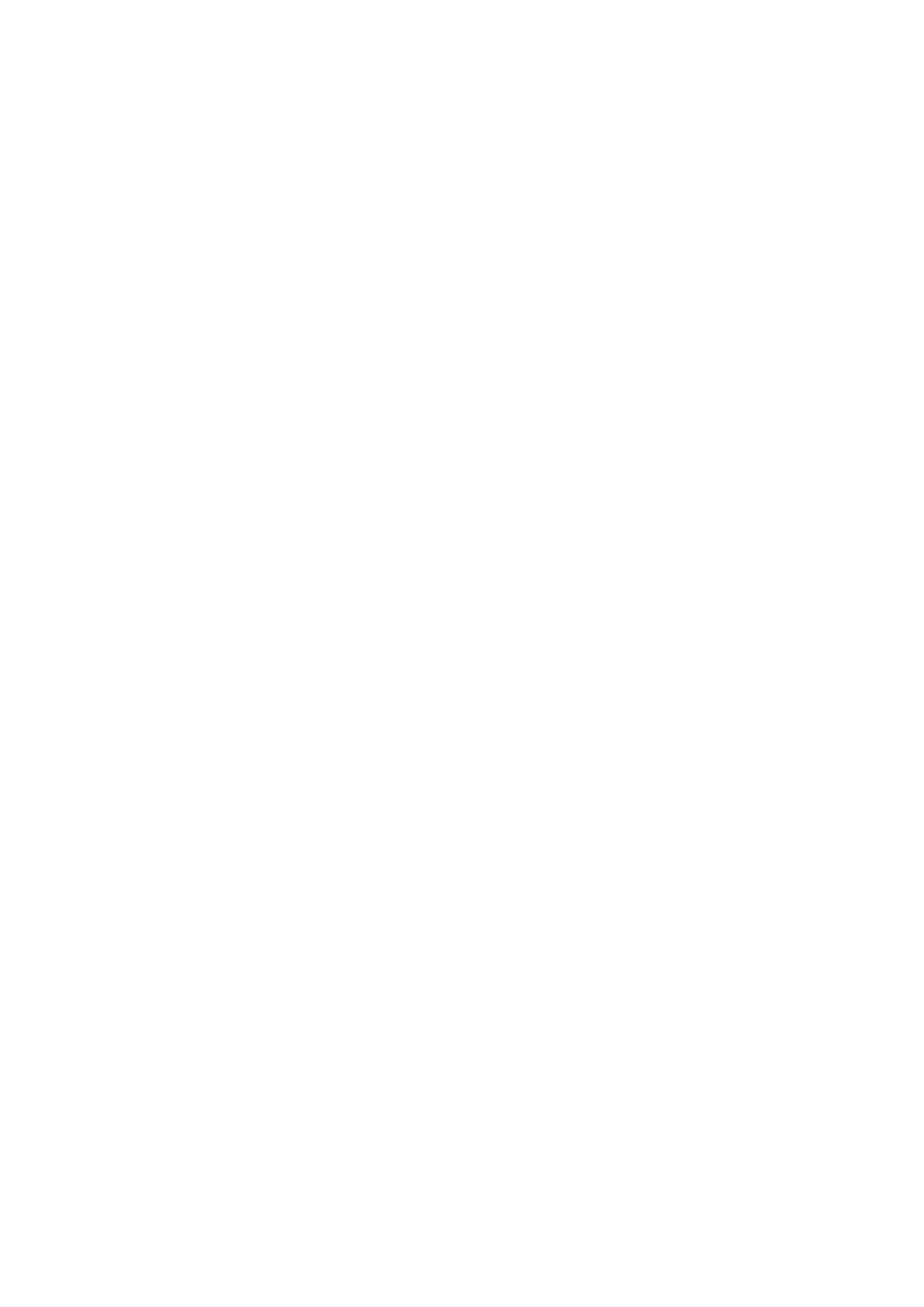## 4. Evaluation

Many approaches have been tried to deal with TNEP in practice. In its original form as presented in this work, TNEP is a Mixed Integer Non-Linear Programming (MINLP) problem. Due to the generally high computational complexity of this type of problem, it is often the case that simplified versions of TNEP are considered which include linearization and/or relaxtions. Different ways to model TNEP can be found in [\[RMGH02\]](#page-61-0) together with a set of test systems. The model used in this work is generally referred to as the DC system as in [\[RMGH02\]](#page-61-0). An overview of works on TNEP can be found in [\[LCAV03\]](#page-61-1) or [\[LNZW06\]](#page-61-2) where the latter includes considerations on regulated vs. deregulated (market) environments. Usually, the published algorithms on TNEP are classified into mathematical optimization, heuristic or meta-heuristic approaches.

A classical heuristic approach can be found in the original Garver paper [\[Gar70\]](#page-60-0). These types of algorithms usually rely on (engineering) experience to simplify the search. The downside of a low computational effort is that they may lead to poor solutions in larger networks.

Meta-heuristic approaches try to combine the benefits of both mathematical and heuristic approaches. This includes the use of Genetic Algorithms as well as Simulated Annealing [\[RGM96\]](#page-61-3) or Particle-swarm optimization [\[TCPG11\]](#page-61-4).

For the mathematical approaches, TNEP is solved by classical optimization techniques that generally use simplifications of the problem by linearizing and relaxing it so that linear programming (LP) or mixed integer linear programming (MIP) can be applied [\[AMC03\]](#page-60-1). Depending on the model chosen purely mathematical approaches tend to require a high computational effort for large networks. Usually this is done for DC systems, however [\[TH11\]](#page-61-5) for example includes the use of AC<sup>[1](#page-50-0)</sup> systems.

The big-M-notation is a typical linearization of the integer choice constraints also used widely for TNEP. A comprehensive study using big-M-notation including a survey on the quality of the results can be found in [\[MPS10\]](#page-61-6).

[\[RGR08\]](#page-61-7) uses a branch-and-bound algorithm for solving MINLP specialized for TNEP. In this evaluation however, it should be examined how well a general but highly sophisticated MINLP solver in a state-of-the-art hardware environment can deal with the original formulation of the problem without any further simplifications/relaxations of Definition [8](#page-27-0) in order to see at which input sizes the problem becomes practically infeasible with this

<span id="page-50-0"></span><sup>1</sup> alternate current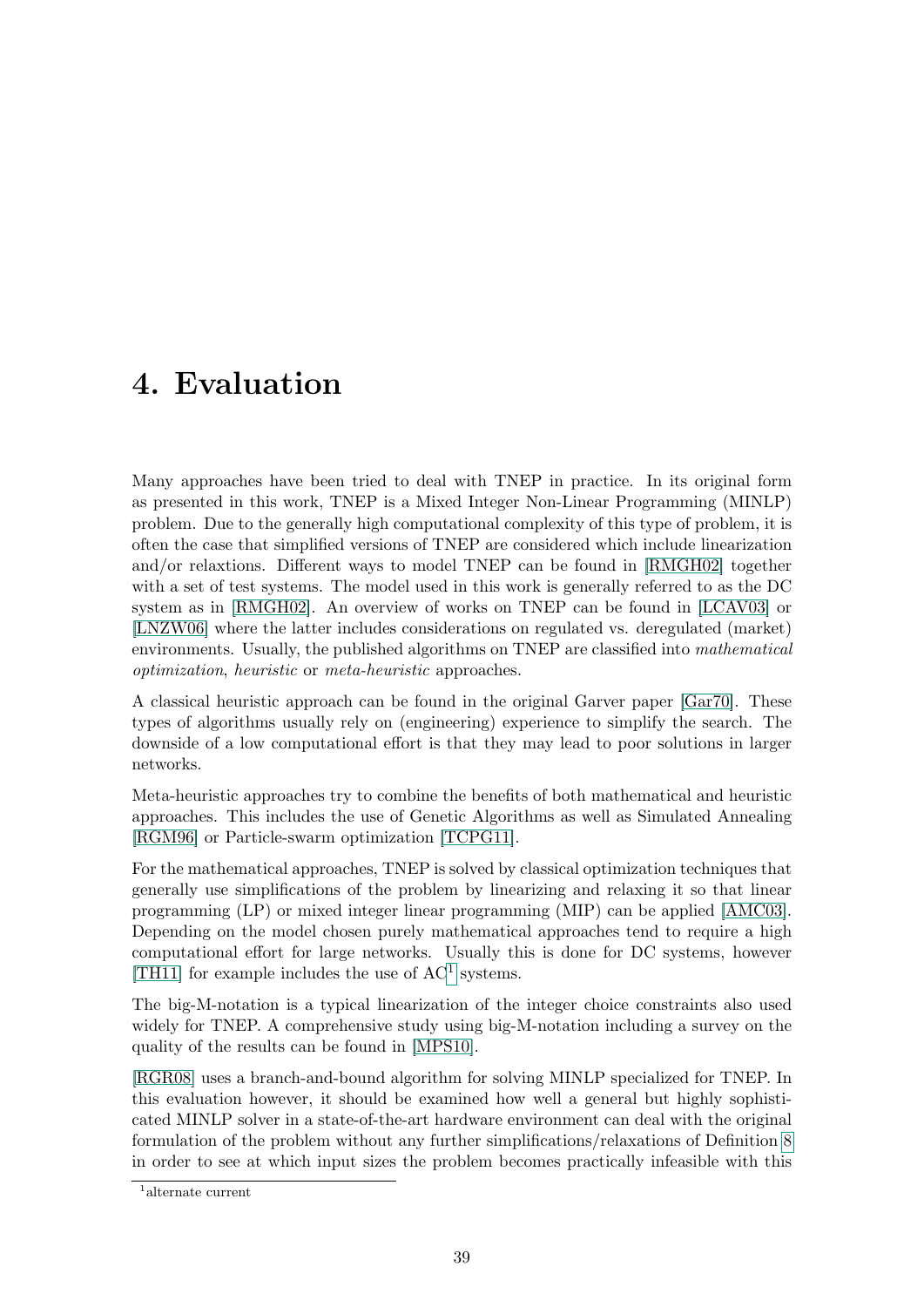approach. As shown in the previous sections, TNEP inevitably embodies the computational difficulty of NP-completeness. Thus, on the one hand it is unlikely that an efficient algorithm optimally solving all TNEP scenarios in general is ever found and on the other hand TNEP may benefit of using a generic MINLP solver which is generally designed and suitable to tackle NP-hard and NP-complete problems (among others).

Moreover, unlike in [\[RGR08\]](#page-61-7), the MINLP solver used in this work is able to guarantee that the optimum found is global.

## 4.1. Model adjustment NR/WR

The DC model considered in the previous chapters assumes the supplies to be fixed with  $\sum_i b_i = 0$ . In the literature, e.g. [\[RMGH02\]](#page-61-0), this is called a DC model without redispatch meaning it is not allowed to change the (power) supply/output of any node. It is also possible to set a maximum supply  $\bar{b}_i$  for each node with variable  $b_i$   $(0 \leq b_i \leq \bar{b}_i$  for supply nodes) where the sum of maximum supplies is being greater or equal than sum of demands. This is called a DC model with redispatch. In the following sections, the term without redispatch will be abbreviated by NR as opposed to WR for the model with redispatch.

In terms of practical computational complexity, NR is considered to be more difficult than WR which can be seen in [\[RMGH02\]](#page-61-0). WR includes the related problem of Optimal Power Flow (analysis), which can be solved efficiently even for AC systems, see [\[DT68\]](#page-60-2). This is the probable reason why computational complexity does not increase when switching from NR to WR. Nevertheless, the *theoretical* complexity of the WR model is still NP-complete which can be seen by two simple adaptions of the NP-hardness proof in chapter [3:](#page-32-0) The first option is to set trivial upper supply bounds equal to the given supply levels so each source needs to operate at its boundary supply level anyway to fulfil all demands. The second option featuring more variety is to split up the super-source into multiple nodes, let them have a supply between 0 and  $m$  and connect them to the graph via one single edge with capacity m. This way, the redispatch can be chosen freely although it does not affect the network's behaviour. This is illustrated in Figure [4.1.](#page-51-0)  $h_C$  denotes the position of the original super-source  $s_C$  which has been split up into  $s_C^1, s_C^2, s_C^3$ . Here, m denotes the total number of 3-SAT clauses for a given  $k$ .



<span id="page-51-0"></span>Figure 4.1.: NP-hardness of WR model from the NR model

The focus in this chapter will thus be on the NR model but the WR model was also tested where applicable. As will be seen for the test cases the WR model was always solved faster than the NR model.

### 4.2. BARON and the NEOS server

The Network-Enabled Optimization System (NEOS) is an internet-based client-server optimization service. It is free to use and offers a whole variety of sophisticated solvers for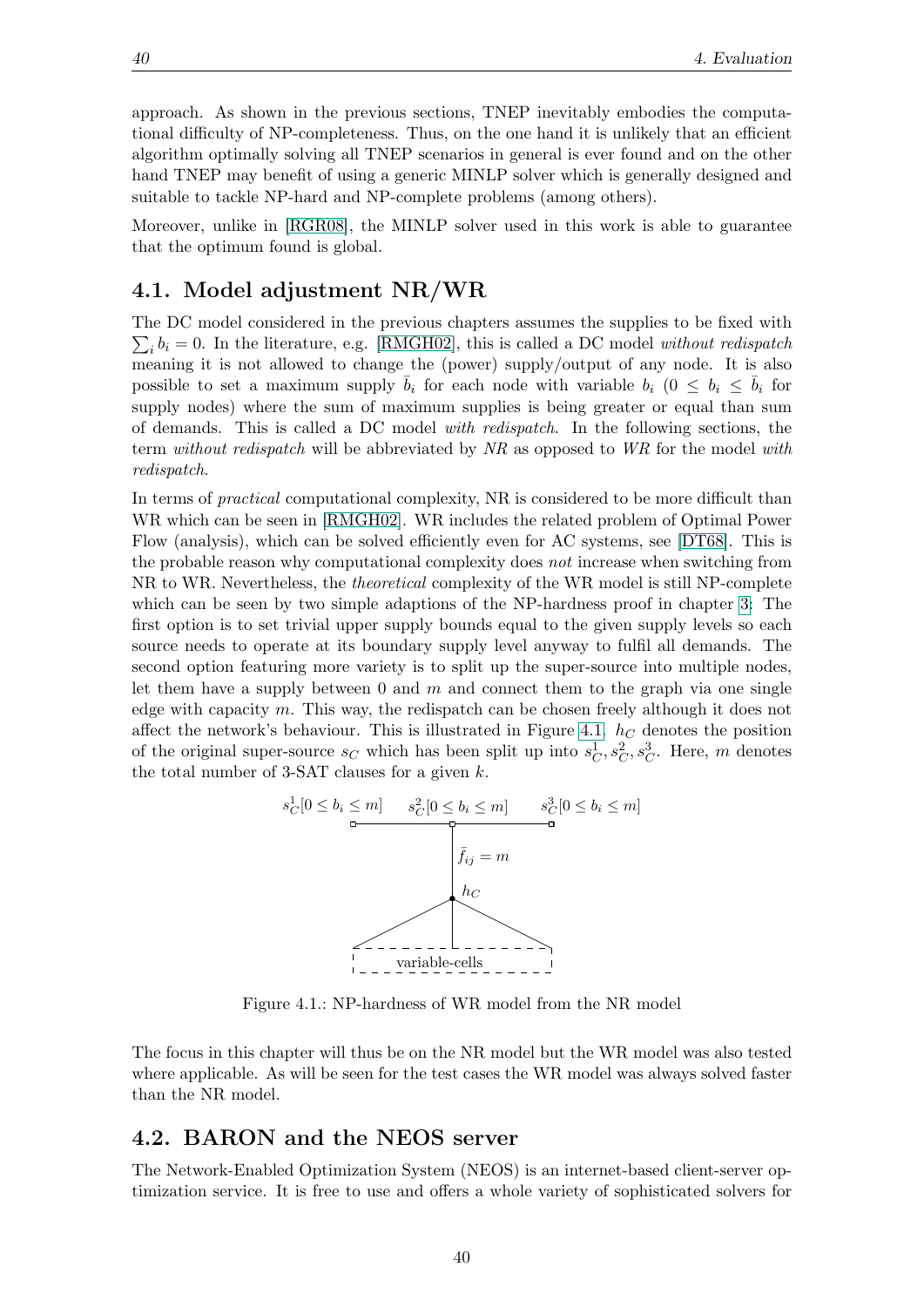mathematical optimization problems like LP, MILP, MINLP and many more. A design and implementation overview is available in [\[CMM98\]](#page-60-3) together with an administrative guide in [\[Dol01\]](#page-60-4). Further discussion on NEOS can be found in [\[PBI97\]](#page-61-8). Problem formulations are typically written using the General Algebraic Modelling System (GAMS). GAMS documentation together with an Integrated Development Environment is available at [\[gam\]](#page-60-5). The modelling language featured by GAMS is very close to typical scientific formulations used to describe mathematical (optimization) problems. Documentation and tutorials are also available at [\[gam\]](#page-60-5).

For the tests, the Branch-and-Reduce Optimization Navigator (BARON) has been used. BARON is a GAMS solver preferably designed for MINLP. A quick online documentation is also available at [\[gam\]](#page-60-5). Details on its features and illustrations of its use can be found in [\[TS02\]](#page-61-9) which was written by the BARON developers. Unlike most other MINLP solvers, BARON is capable of guaranteeing to provide a global optimum under fairly general assumptions, as stated in the BARON documentation. The most important assumption for practical use is probably that every variable and expression needs to be bounded strictly. See [4.2.1](#page-52-0) for details.

If desired by the user, BARON is suitable for finding the the best, second best, third best, etc. solution. It can also be used to search for all feasible solutions. See the BARON documentations for details.

The GAMS code used for the tests in these sections can be found in appendix [C.](#page-79-0) All tests have been performed using the NEOS-server with BARON.

#### <span id="page-52-0"></span>4.2.1. Practical Concerns

The performed tests have shown that using the NEOS-server with BARON in practice may require a little numerical "sensitivity".

Here is some practical advice that may be helpful when trying to reproduce our results:

- Define costs as integers
- Bound all variables explicitly (if necessary to the default bound of  $\pm 1000$ )
- For scaled values: feed sufficiently big mantissa to BARON
- Relieving flow bounds e.g. by  $5\%$  may compensate numerical inaccuracy

BARON allows the user to define branching priorities for use in the computation. The default value is 1 for each variable where higher values denote higher priorities <sup>[2](#page-52-1)</sup>. After some tests it emerged that a branching priority in [2, 10] for  $n_{ij}$  and leaving the others (for  $f_{ij}$  and  $p_i$ ) at 1 generally delivered promising results in terms of running time although the differences from the default setting were not too extensive and varied for different test cases. For the WR model, the branching priority of the supply  $b_i$  was mostly set to 2 acknowledging the fact that the search space is also dependent of  $b_i$  for this model.

Another important BARON option is the *relative termination tolerance*  $\epsilon_r$ . This makes BARON stop its search whenever  $U - L \leq \epsilon_r \cdot |L|$  where U is the cost of the best solution (or upper bound) found so far and  $L$  is the tightest lower bound found so far. Depending on the costs of the edges, it may be necessary to set this parameter to a smaller value than the default 0.1 in order to ensure the solution found by BARON is more likely to be a global optimum. In the test cases considered, the global optimum was always found for  $\epsilon_r \leq 0.01$  (with an exception for the Brazil South East system, see below). In addition to the relative one there is also an *absolute termination tolerance*  $\epsilon_a$  with a default value

<span id="page-52-1"></span><sup>&</sup>lt;sup>2</sup>this is the opposite in GAMS itself which may be confusing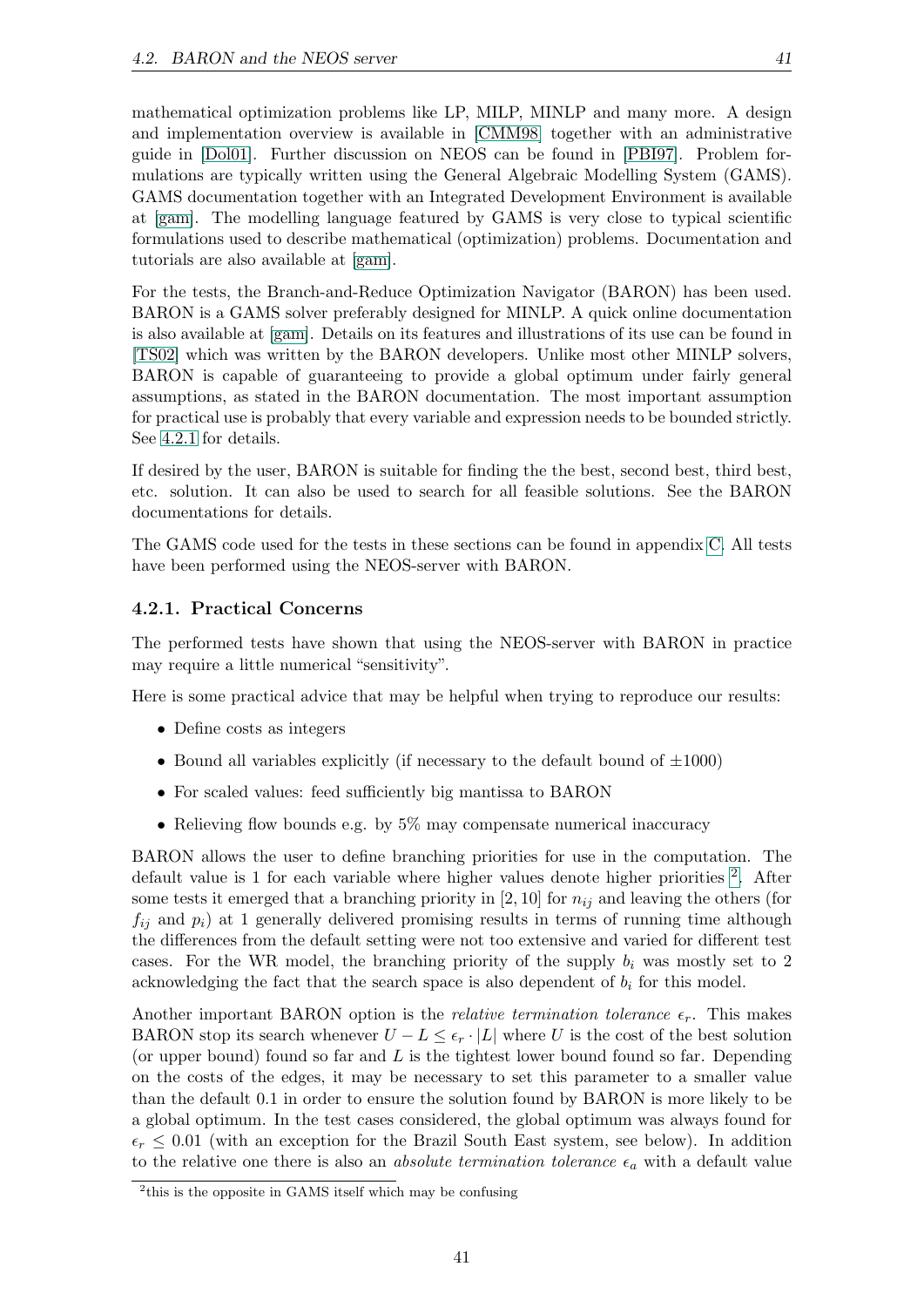of 10<sup>-9</sup>. BARON terminates if  $U - L \leq \epsilon_a$ . When integer costs are considered only, a sufficiently small  $\epsilon_r$  together with an  $\epsilon_a$  slightly smaller than 1 will always deliver a global optimum if the computation finishes in time.

#### 4.3. Test cases

The test cases considered here are the same as those in [\[MPS10\]](#page-61-6). Most of the cases are also noted in [\[RMGH02\]](#page-61-0).

| Name              |    | conn(E) | references             |
|-------------------|----|---------|------------------------|
| Garver            |    | 15      | $[RMGH02]$ , $[Gar70]$ |
| IEEE 24 bus       | 24 | 34      | [AMCO3], ([MPS10])     |
| Brazil South      | 46 | 79      | [Bin00], ([MPS10])     |
| Brazil South East | 79 | 143     | [Bin00], ([MPS10])     |

Table [4.1](#page-53-0) contains an overview of the data considered here.

<span id="page-53-0"></span>Table 4.1.: Test cases considered

In all the test cases, each connection was allowed to have at most 3 more edges independent of the number of initial edges of that connection. It is known from previous works that the optimal solution (or one of the optimal solutions) is contained in this search space for each of the test cases. These bounds were also used in [\[MPS10\]](#page-61-6). Restrictions like these are essential for the use of a global optimization routine as they determine the size of the search space. Nevertheless too strict bounds for the number of edges added may lead to sub-optimal results or even infeasible scenarios. Thus, in general this upper bound should be chosen carefully.

Theoretically, the TNEP search space  $R$  in the NR model for each scenario is the space of its (valid) instances  $\vec{n} \in \mathbb{N}_0^m$ , i.e.  $R = \{\vec{n} \mid n_{ij}^{(0)} \le n_{ij} \le \bar{n}_{ij} \quad \forall n_{ij} \in \vec{n}\}\.$  Here  $f_{ij}$  and  $p_i$ are only auxiliary variables being solely determined by  $\vec{n}$  and the fixed parameters due to  $L \cdot p = b$ , equation [2.5.](#page-21-0) This yields table [4.2](#page-53-1)

| Name              |           | search space size                    |
|-------------------|-----------|--------------------------------------|
| Garver            | $3^{15}$  | $\approx 1.43 \cdot \overline{10^7}$ |
| IEEE 24 bus       | $3^{41}$  | $\approx 3.65 \cdot 10^{19}$         |
| Brazil South      | 379       | $\approx 4.93 \cdot 10^{37}$         |
| Brazil South East | $3^{143}$ | $\approx 1.7 \cdot 10^{68}$          |

<span id="page-53-1"></span>Table 4.2.: Theoretical search space sizes

In order to enable comparability with future improved computing hardware, future BARON versions and similar branching algorithms, the pure computation time results are accompanied by a (typical) number of branch-and-reduce (BaR) iterations performed by BARON.

The relative termination tolerance  $\epsilon_r$  has a crucial influence on the runtime of BARON while at the same time increasing the probability of finding a global optimum. It was hence used as the most relevant benchmark parameter in this chapter. Additionally, tests featuring an absolute termination tolerance  $\epsilon_a$  of 0.999 (with integer costs and sufficiently small  $\epsilon_r$ ) were also performed in order to illustrate the maximum runtime needed to find a global optimum.

The solution values listed in this chapter are given in the same way as in [\[MPS10\]](#page-61-6) for comparability. Nevertheless they were actually computed after scaling all cost values to integers first.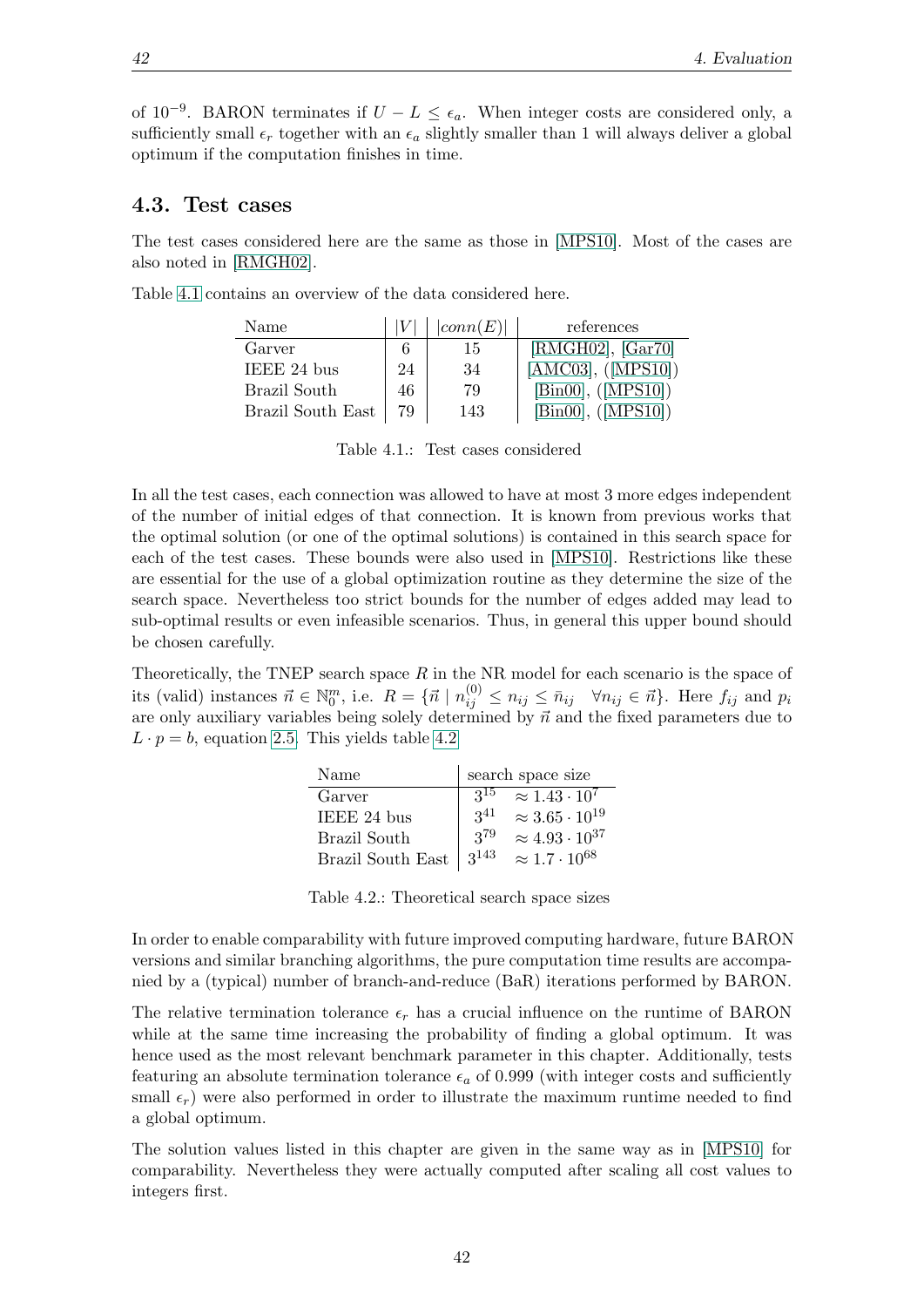#### <span id="page-54-2"></span>4.3.1. Garver

This test case has become one of the most prominent examples considered among TNEP researchers. Since it is very small and easy to solve it is only suitable for code testing and illustrating ideas. It has been used in example [8](#page-27-1) and [9](#page-28-0) as a TNEP scenario with solution.

#### NR model:

According to [\[RMGH02\]](#page-61-0) there are five optimal solutions for the NR model. In each solution there are exactly 7 edges added at a total cost of 200. However, only two of these solutions are contained in the search space considered here where there are only three edges allowed to be added for each connection. To find the other solutions, this bound would have to be increased to five edges per connection.

In the tests applied, BARON found these supposedly optimal solutions for three addable edges to be infeasible. Instead, depending on the relative termination tolerance  $\epsilon_r$  the best solutions found had a cost of 248 (for  $\epsilon_r = 0.1$ ) or 231 (for  $\epsilon_r \in \{10^{-2}, 10^{-3}\}\.$ This may be due to rounding errors in the model parameters. Nevertheless, further tests with Matlab provided that the proposed solutions for three addable edges resulted in a current that violated the capacity of the three edges added between node  $v_2$  and  $v_6$  (see Figure [2.7](#page-28-1) and [2.8\)](#page-29-1) by about 3 to 5 units per edge. However, some related works allow a small power shortage at each node that is not penalized, which may be the reason why these solutions are considered feasible there.

The optimal solution of 200 for three addable edges was only found if the flow bounds  $f_{ij}$ were relieved by 6.5%. However, for five addable edges an optimal solution at cost 200 was found indeed *without* relieving the flow bounds.

The test using  $\epsilon_a = 0.999$  also provided the same solution of cost 231 so it has to be considered the optimal solution for the Garver case using the possibly inaccurate test parameters and strict fulfilling of the current demands/supplies.

All solutions for the NR model here were computed within less than 1 second by NEOS/BARON. The number of Branch-and-Reduce (BaR) iterations performed is given in Table [4.3](#page-54-0)

|               |  | 0.1  0.01  0.001   $\epsilon_a = 0.999$ |
|---------------|--|-----------------------------------------|
| $BaR$   29 53 |  |                                         |

<span id="page-54-0"></span>Table 4.3.: Garver NR: BaR iterations

WR model:

The optimal value given in [\[RMGH02\]](#page-61-0) and [\[MPS10\]](#page-61-6) is 110. In this case, the inaccuracy of the parameters was not an issue as the optimal value was found immediately by BARON for all  $\epsilon_r \in \{10^{-1}, 10^{-2}, 10^{-3}\}\$ 

Like in the NR model all solutions were found within less than 1 second.

See Table [4.4](#page-54-1) for the number of BaR iterations.

$$
\begin{array}{c|ccccc}\n\epsilon_r & 0.1 & 0.01 & 0.001 & \epsilon_a = 0.999 \\
\hline\n\text{BaR} & 5 & 11 & 11 & 11\n\end{array}
$$

<span id="page-54-1"></span>Table 4.4.: Garver WR: BaR iterations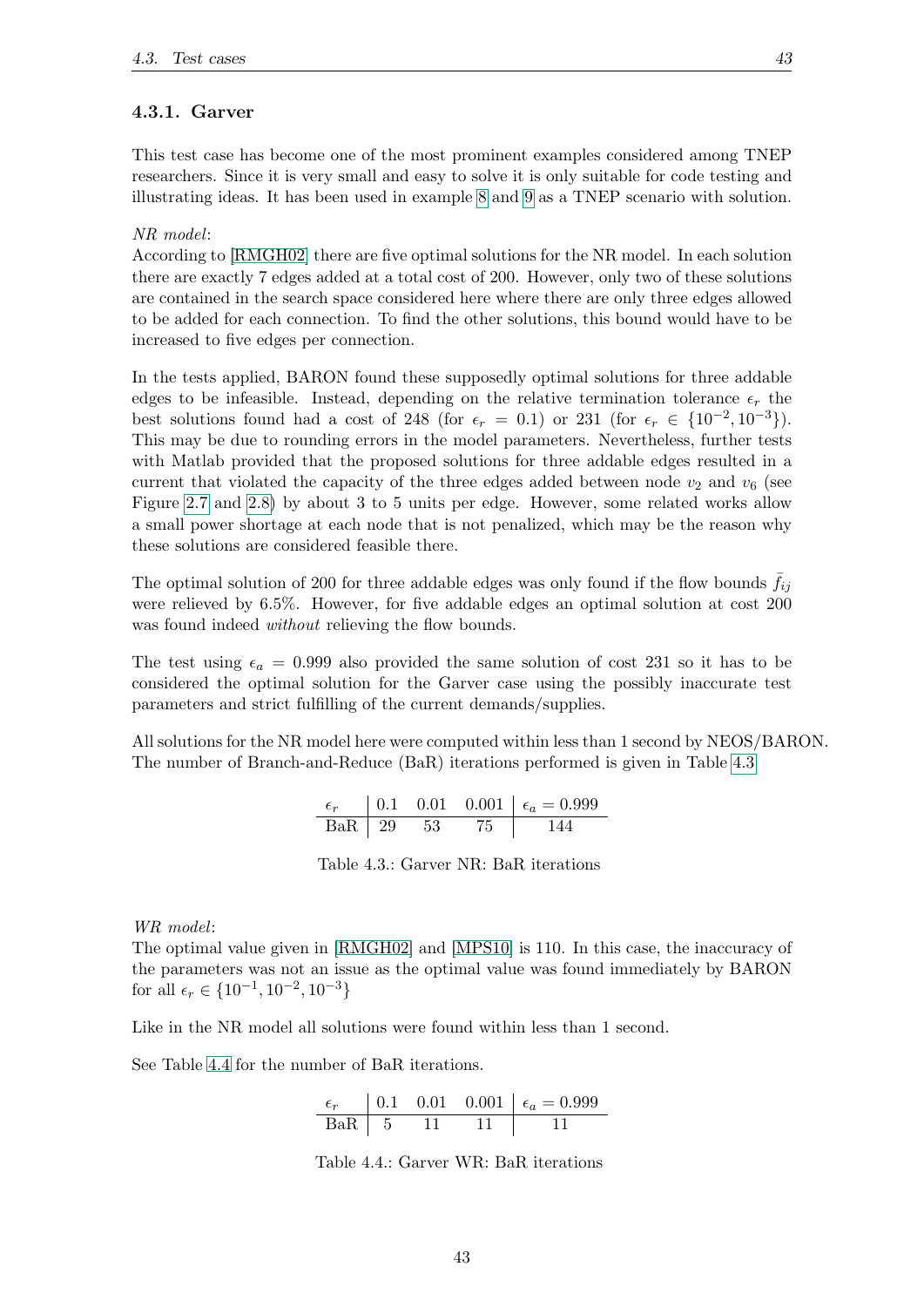#### 4.3.2. IEEE 24 bus

This is a typical test system related to electrical transmission network also suitable for questions beyond TNEP. The complete data including a topological overview can be found in  $[GWA+99]$ .

NR model

The model used for TNEP in literature is usually considered for the WR model only, thus the test for the NR model used fixed  $b_i$  in the following manner: The supply of each node was set according to its share of the maximum total supply.

The optimal solution found is of cost 310. All considered  $\epsilon_r$  found this solution. The computation times ranged from about 1.7 to 3.95 seconds for  $\epsilon_r \in \{10^{-1}, 10^{-2}, 10^{-3}\}$ . It took about 5.2 seconds for  $\epsilon_a = 0.999$ .

The number of Branch-and-Reduce (BaR) iterations performed is given in Table [4.5](#page-55-0)

| $\epsilon_r$ |  |                     | 0.1 0.01 0.001   $\epsilon_a = 0.999$ |
|--------------|--|---------------------|---------------------------------------|
|              |  | $BaR$   125 389 441 | -- 543                                |

<span id="page-55-0"></span>

| Table 4.5.: IEEE 24 NR: BaR iterations |
|----------------------------------------|
|----------------------------------------|

#### WR model

The optimal value reported in [\[MPS10\]](#page-61-6) is 152 which was found by BARON for all  $\epsilon_r$ considered here.

The computation times ranged from approx. 1 to 1.5 seconds. See Table [4.6](#page-55-1) for the number of BaR iterations.

$$
\begin{array}{c|ccccc}\n\epsilon_r & 0.1 & 0.01 & 0.001 & 0.0001 & \epsilon_a = 0.999 \\
\hline\n\text{BaR} & 103 & 229 & 175 & 183 & 151\n\end{array}
$$

<span id="page-55-1"></span>

| Table 4.6.: IEEE 24 WR: BaR iterations |
|----------------------------------------|
|----------------------------------------|

It is a bit surprising that in this case the number of BaR iterations (and total computation time) is smaller for  $\epsilon_r = 10^{-3}$ . This behaviour was confirmed by several tests for this case. It may be due to a slightly increased preprocessing time resulting in tighter initial bounds.

#### 4.3.3. Brazil South

This test case is taken from a realistic TNEP scenario. It is a medium sized network that has a few unconnected parts in it. A topological overview can be seen in  $[HMG<sup>+</sup>00]$ . This example is the first one of the ones considered which requires notable computation time.

#### NR model:

The optimal value of 154.4 reported in [\[MPS10\]](#page-61-6) was found for all  $\epsilon_r$  considered. See Table [4.7](#page-55-2) for BaR iterations and computation times.

| $\epsilon_r$ | 0.1   | 0.01     | 0.001  | $\epsilon_a = 0.999$ |
|--------------|-------|----------|--------|----------------------|
| BaR.         | 27786 | - 137627 | 157313 | 151590               |
| Time $(s)$   | -971  | 5346     | 6417   | 5936                 |

<span id="page-55-2"></span>Table 4.7.: South Brazil NR: BaR it. and computation time

#### WR model:

The optimal value of 72.87 reported in [\[MPS10\]](#page-61-6) was found for all  $\epsilon_r$  considered.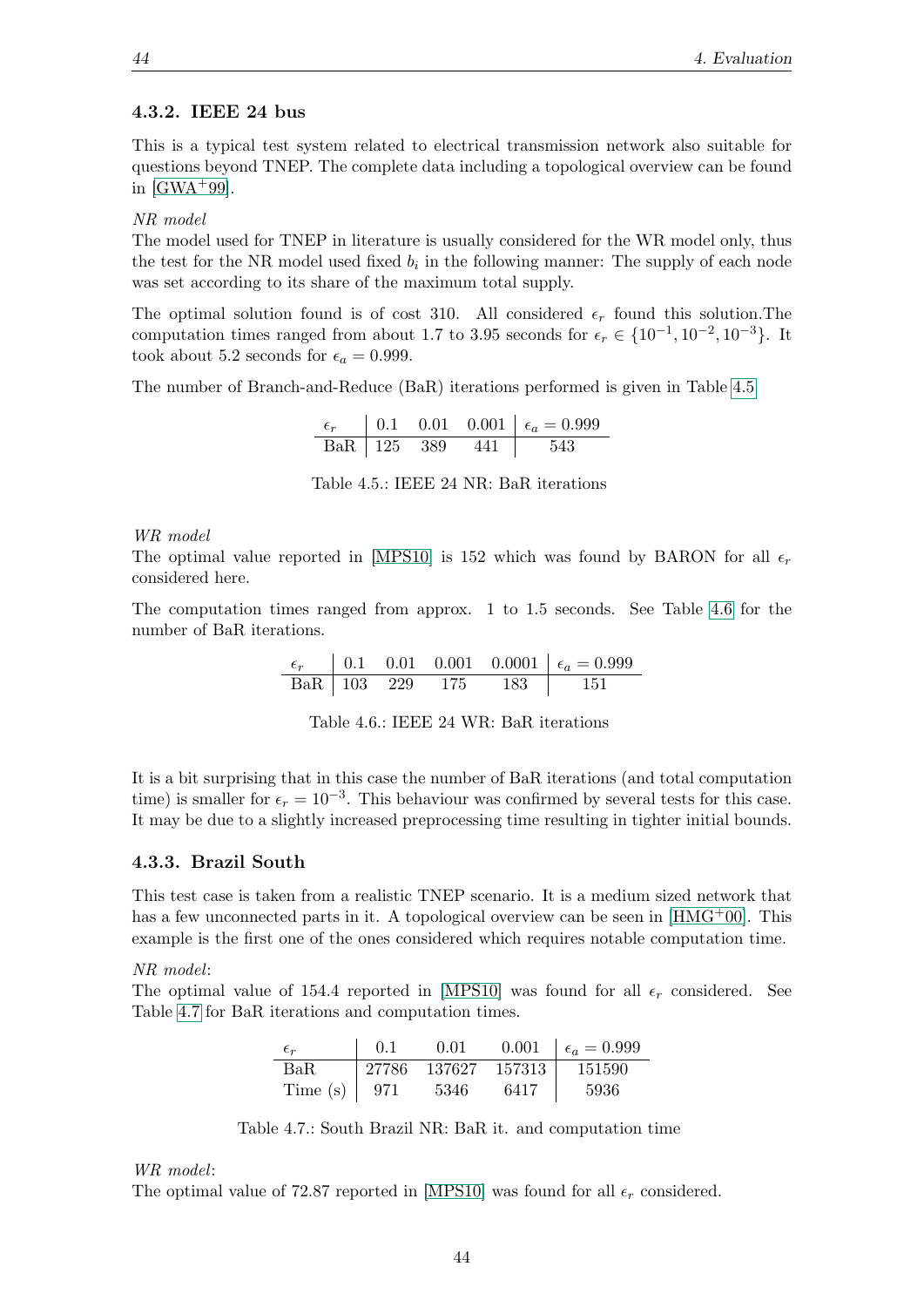$$
\begin{array}{c|ccccc}\n\epsilon_r & 0.1 & 0.01 & 0.001 & 0.0001 & \epsilon_a = 0.999 \\
\hline\n\text{BaR} & 2301 & 3187 & 2049 & 4050 & 5120\n\end{array}
$$

<span id="page-56-0"></span>Table 4.8.: South Brazil WR: BaR it.

The computations times ranged from roughly 50 to 100 seconds for  $\epsilon_r \in \{10^{-1}, 10^{-2}, 10^{-3}\}.$ For  $\epsilon_a = 0.999$  it took about 200 seconds. See Table [4.8](#page-56-0) for BaR iterations.

Just like in the 24 bus system, the BaR iterations (and computation time) decreased when switching  $\epsilon_r$  from  $10^{-2}$  to  $10^{-3}$  in a counter-intuitive way. Again, this behaviour was confirmed by multiple additional tests. However, as can be seen for  $\epsilon_r = 10^{-4}$ , further tightening of the bound results in an increased number of BaR iterations again for this case.

#### 4.3.4. Brazil South East

Like the previous one, this case is also taken from a realistic scenario.

NR model

All test cases for this system were stopped when NEOS' default runtime barrier of 8 hours was reached. The best solution found until that point had a cost of 463.3. The optimal value reported in [\[MPS10\]](#page-61-6) is at 424.8 so the best value found is roughly 9% more expensive than the optimal solution. However, as further tests have shown, this value of 463.3 is already found by BARON after approximately  $1h : 15m$ . The search space seems too large to find a better value within the remaining  $6h : 45m$ . Moreover, the solution quality worsened when starting with tighter  $\epsilon_r$  bounds.

Apart from that, it is not known, if the TNEP solution of cost 424.8 would be considered feasible by BARON within the data used in these tests. BARON typically terminated after 8 hours with a lower bound of about 276.1 so the relative gap is still at about 0.6776 as opposed to the desired  $\epsilon_r$  of at most 0.1.

See Table [4.9](#page-56-1) for BaR iterations and best solutions found after 8h of computation time.

<span id="page-56-1"></span>

| $\epsilon_r$             | (0.1) | 0.01          |        | 0.001 $\epsilon_a = 0.999$ |
|--------------------------|-------|---------------|--------|----------------------------|
| BaR.                     |       | 198334 243748 | 250893 | 175667                     |
| best found $\vert$ 463.3 |       | 505.6         | 510.3  | 498.0                      |

Table 4.9.: South Brazil NR: BaR it. and best solution found after 8h

### 4.4. Result overview

Table [4.10](#page-57-0) illustrates the typical runtime of NEOS using BARON for different relative termination tolerances  $\epsilon_r$ .

Thus, in terms of computation time, all test scenarios excluding the Brazil South East system can could be solved very efficiently. The computation times for both the Garver and the IEEE 24 bus system are so small that hundreds of these systems could be solved within minutes <sup>[3](#page-56-2)</sup>. For the medium sized Brazil South system (46 nodes) the WR model could be solved very quickly too, whereas the NR system already took considerable amounts of time to be solved with tighter termination tolerances. The South East system, however, took quite long and reached the default computation limits of NEOS. Since on the one

<span id="page-56-2"></span><sup>&</sup>lt;sup>3</sup> in this work, NEOS was used manually via a web form but it is also possible to submit data automatically using an interface called Kestrel. See NEOS documentation for details.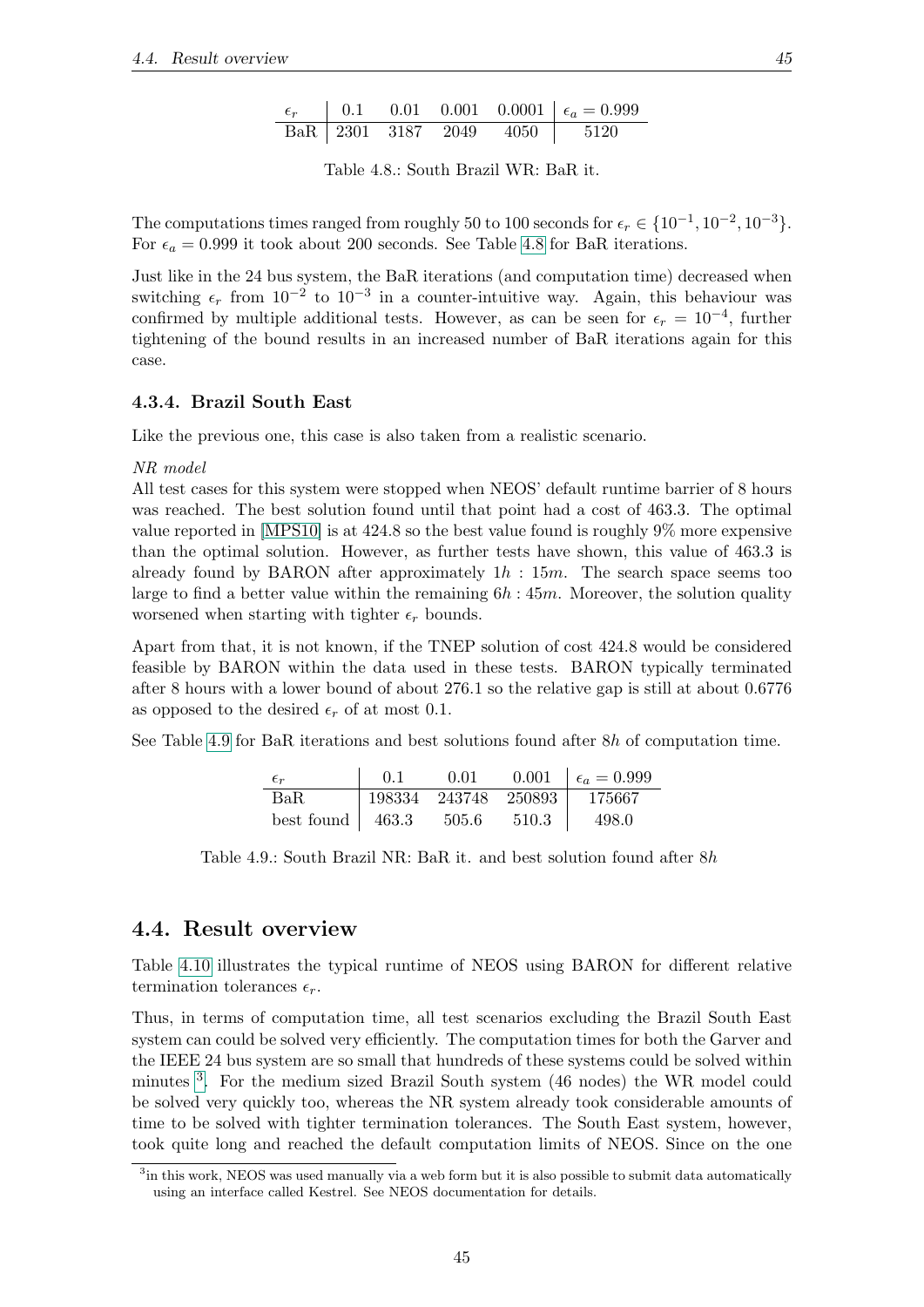|                      |            | for $\epsilon_r =$ |            | for $\epsilon_a =$ |
|----------------------|------------|--------------------|------------|--------------------|
| Name                 | 0.1        | 0.01               | 0.001      | 0.999              |
| Garver NR            | 0:00:01    | 0:00:01            | 0:00:01    | 0:00:01            |
| Garver WR            | 0:00:01    | 0:00:01            | 0:00:01    | 0:00:01            |
| IEEE 24 NR           | 0:00:02    | 0:00:04            | 0:00:04    | 0:00:05            |
| IEEE 24 WR           | 0:00:01    | 0:00:01            | 0:00:01    | 0:00:01            |
| Brazil South NR      | 0:16:12    | 1:29:07            | 1:46:58    | 1:38:56            |
| Brazil South WR      | 0:01:22    | 0:01:38            | 0:00:51    | 0:03:22            |
| Brazil South East NR | $8:00:00*$ | $8:00:00*$         | $8:00:00*$ | $8:00:00*$         |

<span id="page-57-0"></span>Table 4.10.: typical BARON runtime  $h : mm : ss$  on NEOS

hand, the planning process in real-world applications of TNEP is usually performed over a period of weeks, months or even years this computation time should still be tolerable. On the other hand, the upper and lower bound given by BARON can still provides valuable information for the planning process.

Table [4.11](#page-57-1) denotes for which  $\epsilon_r$  the optimum was found (first value in table) and for which cases  $\epsilon_r$  is small enough to ensure the solution found is *trivially* the global optimum (second value). Here, *trivially* means the termination tolerances  $\epsilon_r$  or  $\epsilon_a$  are tight enough to ensure there exists no other TNEP instance between the lowest bound and the best solution found.

|                      |                         | found/trivially global for $\epsilon_r =$ |         |            |  |
|----------------------|-------------------------|-------------------------------------------|---------|------------|--|
| Name                 | 0.1                     | 0.01                                      | 0.001   | 0.999      |  |
| Garver NR            | $n/n^{*\ast}$           | $v/n^{*\ast}$                             | $y/y^*$ | $y/y^{**}$ |  |
| Garver WR            | $\mathrm{v}/\mathrm{n}$ | $\mathrm{v}/\mathrm{n}$                   | V/V     | y/y        |  |
| IEEE 24 NR           | $\mathrm{v}/\mathrm{n}$ | $\mathrm{v}/\mathrm{n}$                   | y/y     | y/y        |  |
| IEEE 24 WR           | $\mathrm{v}/\mathrm{n}$ | $\mathrm{v}/\mathrm{n}$                   | y/y     | y/y        |  |
| Brazil South NR      | $\mathrm{v}/\mathrm{n}$ | $\mathrm{v}/\mathrm{n}$                   | y/n     | y/y        |  |
| Brazil South WR      | $\mathrm{v}/\mathrm{n}$ | $\mathrm{v}/\mathrm{n}$                   | y/n     | y/y        |  |
| Brazil South East NR | unk/n                   | n/n                                       | n/n     | n/n        |  |

<span id="page-57-1"></span>Table 4.11.: optimum found vs. proven global (trivially)  $((y)$ es,  $(n)$ o, or  $(nk)$ nown)

The asterisks  $\cdot^*$  and  $\cdot^{**}$  denote the following:

 $\rightarrow$  '\*' best solution already found after approx. 1h and 15 $min$  (for South East system)

'\*\*' referencing an optimum of 231 instead of 200, see section [4.3.1](#page-54-2)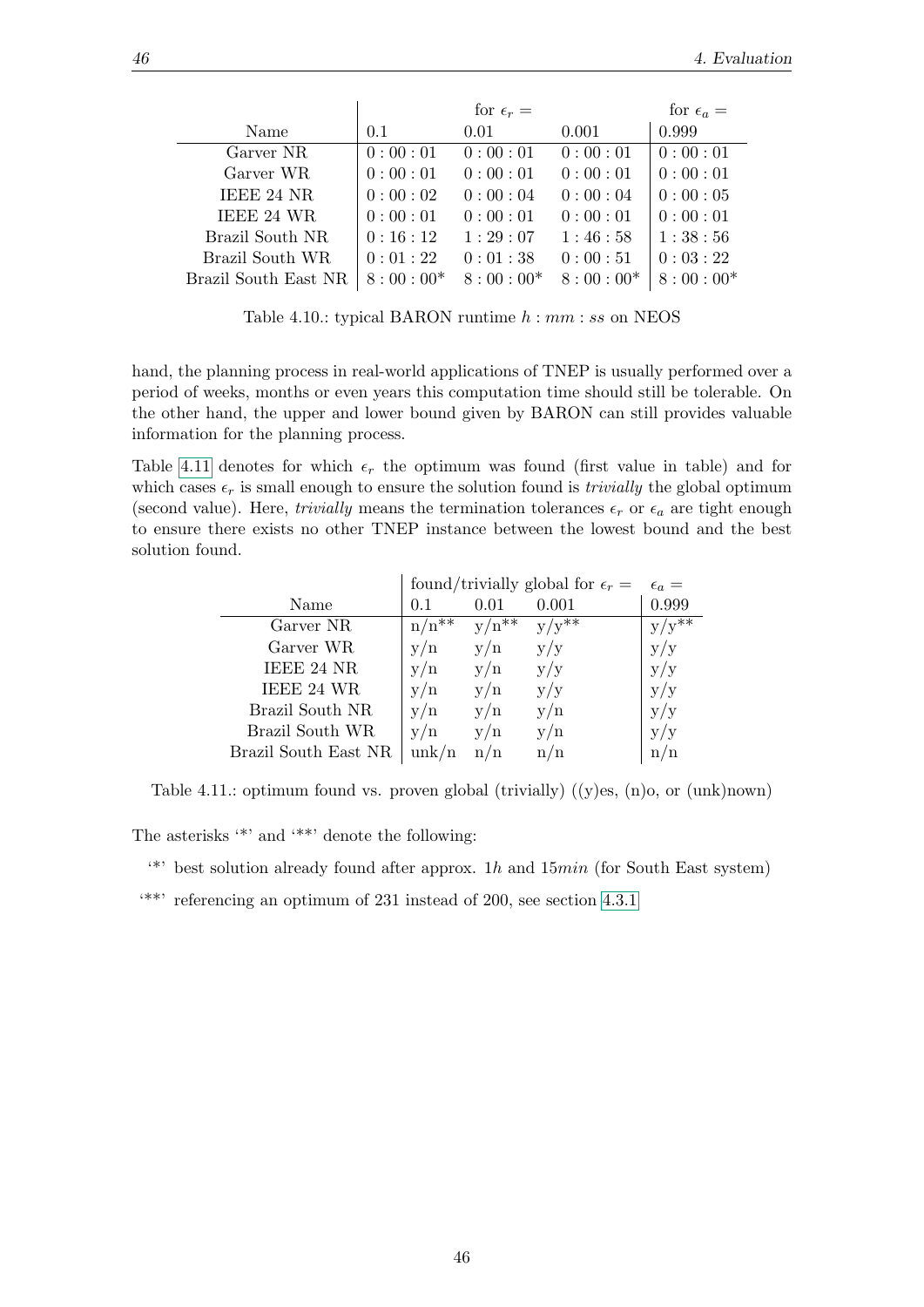# 5. Conclusion

Transmission network expansion planning, as examined in this work, deals with the question of where to add new transmission lines at minimum cost in case the network needs to be expanded for future increased power demand without violating the physical upper bounds of the power transported in each line. It has been shown in this work, that by omitting the subproblem of Steiner trees by allowing (highly) connected networks only, TNEP is still an NP-complete problem. This was achieved by a polynomial-time reduction of 3-SAT to TNEP. To achieve this it was necessary to find a map from a 3-SAT to a TNEP scenario that can transport the semantics of boolean formulas to the semantics of TNEP. The key steps were as follows:

- Identifying boolean variables with *variable-cells* where adding an edge corresponds with setting the variable to true or false,
- use of a "symmetry sensor" to ensure each variable is set to either true or false exclusively and
- identifying clauses with *clause-blocks* whose flow constraints are fulfilled if the current entering them is running via sufficiently many enhanced variable-cells.

The analysis of this construction made use of electrical network theory. This enables the simplification of the highly symmetric graphs used for the analysis by short-cutting and merging symmetric nodes, which allowed to employ Matlab for solving a fixed size system of symbolic linear equations in order to prove correctness of the described reduction procedure.

This underlines the fact that, from a computational viewpoint, TNEP must inevitably  $\frac{1}{2}$  $\frac{1}{2}$  $\frac{1}{2}$ bear a high computational effort to solve optimally – even when the NP-complete subproblem of Steiner trees is omitted. This proves why theoretically TNEP is computationally equivalent to the well known classical NP-complete problems like SAT, the travelling salesman or Knapsack. Hence, in order to solve TNEP efficiently for big scenarios, it is necessary to make use of approximations or/and specific network structures and details. For example, all solutions found for the realistic test cases considered only need a relatively small amount of additional edges (8 edges for the 24 node system, 16 edges for the 46 node system and 28 edges for the 79 nodes system; all NR model).

<span id="page-58-0"></span><sup>&</sup>lt;sup>1</sup> at least if  $P \neq NP$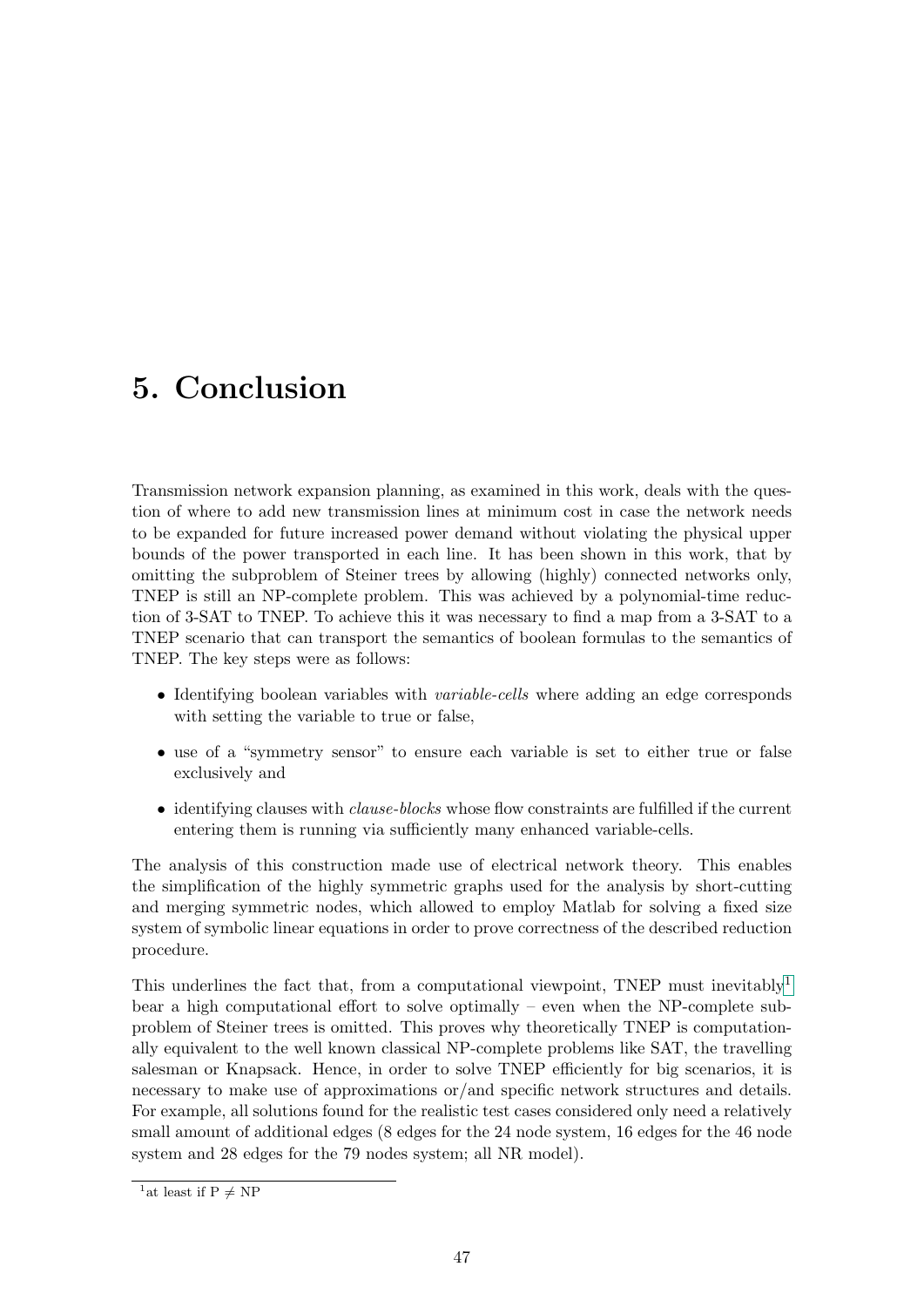In the tests executed, a general sophisticated MINLP solver suitable to prove global optima (i.e. BARON) in a state-of-the-art hardware environment (i.e. NEOS) performed generally well. In details:

- test system with 6 nodes was solved within milliseconds
- test system with 24 nodes was solved within 4 seconds or less
- test system with 46 nodes was solved within less than 100 seconds for the WR model and took about up to 100 minutes to solve the NR system when optimality had to be proven
- test system with 79 nodes was too big to prove within 8h that the optimum found was global, however a solution with 9% higher cost than the reported optimum was already found after about 75 minutes.

Thus, according to the tests, the systems that can efficiently be solved with providing a global optimum are seemingly of size somewhere between 50 and 80 nodes. For bigger systems suitable solutions may still be found, however in order to guarantee the optimum found is global, the computation time seems to become too extensive.

Moreover, it seemed that the WR models in the tests could be solved rather efficiently. Although the focus of this work was on the NR model, this illustrates one of the biggest advantages of the MINLP approach: It can be adapted very easily by performing only slight changes to the GAMS model while keeping both the solver and the environment fixed. For example, generation costs and power shortage penalties can be introduced for the WR model or even the original AC formulation can be used.

## 5.1. Future work

Electrical transmission networks are typically planar as examined in [\[RCC09\]](#page-61-11). That is, the graph can be drawn on a plane without edges intersecting. However, this is not the case for the network used to illustrate NP-hardness of TNEP. Thus it may be interesting to see if NP-hardness can also be shown for the subclass of planar networks.

In the applied research it may be favourable to integrate MINLP solvers into methods that find approximative solutions for bigger scenarios than presented here, for example to find upper and lower bounds or to find suitable starting points. Also approaches that need the use of solving smaller subproblems of a big TNEP scenario can make extensive use of the MINLP approach with high quality (or optimal) solutions of the subproblems within low computation time requiring only a small implementation effort.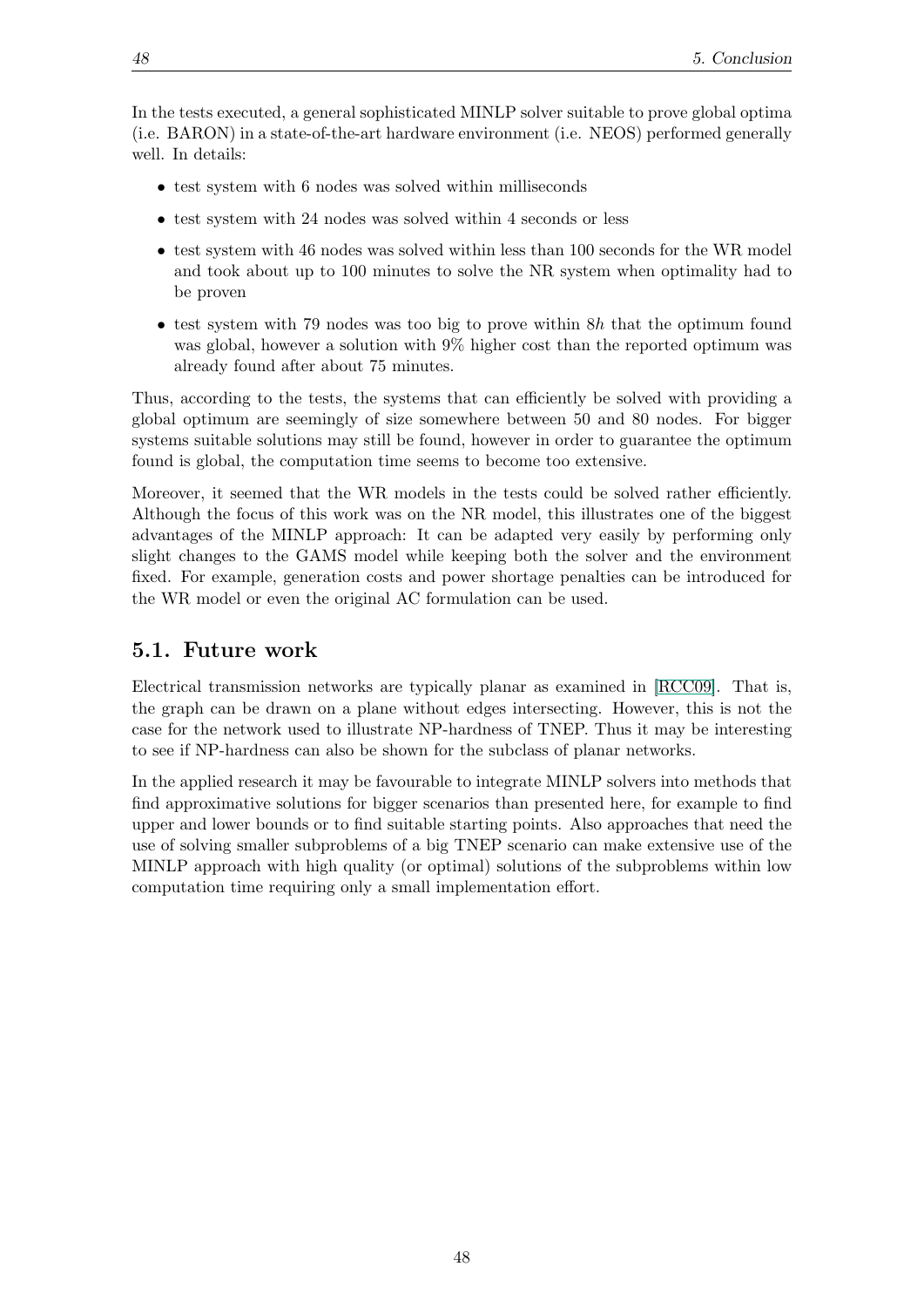## Bibliography

- <span id="page-60-1"></span>[AMC03] N. Alguacil, A. Motto, and A. Conejo, "Transmission expansion planning: a mixed-integer lp approach," Power Systems, IEEE Transactions on, vol. 18, no. 3, pp. 1070 – 1077, aug. 2003.
- [BB09] U. Bakshi and A. Bakshi, Network analysis & synthesis. Technical Publications, 2009. [Online]. Available: [http://books.google.de/books?id=](http://books.google.de/books?id=Yw9dTgZI8e8C) [Yw9dTgZI8e8C](http://books.google.de/books?id=Yw9dTgZI8e8C)
- [BE05] U. Brandes and T. Erlebach, Network Analysis Methodological Foundations. Springer, 2005.
- [Big93] N. Biggs, Algebraic graph theory, ser. Cambridge mathematical library. Cambridge University Press, 1993. [Online]. Available: [http://books.google.](http://books.google.com/books?id=6TasRmIFOxQC) [com/books?id=6TasRmIFOxQC](http://books.google.com/books?id=6TasRmIFOxQC)
- <span id="page-60-6"></span>[Bin00] S. Binato, "Optimal expansion of transmission networks by benders decomposition and cutting planes," Ph.D. dissertation, Federal University of Rio de Janeiro, 2000.
- [Bol98] B. Bollobás, *Modern Graph Theory.* Springer, 1998.
- [CLRS01] T. H. Cormen, C. E. Leiserson, R. L. Rivest, and C. Stein, Introduction to Algorithms, 2nd ed. The MIT Press, 2001.
- <span id="page-60-3"></span>[CMM98] J. Czyzyk, M. P. Mesnier, and J. J. Moré, "The neos server," IEEE Comput. Sci. Eng., vol. 5, no. 3, pp. 68–75, Jul. 1998. [Online]. Available: <http://dx.doi.org/10.1109/99.714603>
- [Die06] R. Diestel, Graph theory, ser. Graduate texts in mathematics. Springer, 2006. [Online]. Available:<http://books.google.com/books?id=aR2TMYQr2CMC>
- <span id="page-60-4"></span>[Dol01] E. D. Dolan, "Neos server 4.0 administrative guide," CoRR, vol. cs.DC/0107034, 2001.
- <span id="page-60-2"></span>[DT68] H. Dommel and W. Tinney, "Optimal power flow solutions," Power Apparatus and Systems, IEEE Transactions on, vol. PAS-87, no. 10, pp. 1866 –1876, oct. 1968.
- <span id="page-60-5"></span>[gam] [Online]. Available:<http://www.gams.com>
- <span id="page-60-0"></span>[Gar70] L. Garver, "Transmission network estimation using linear programming," Power Apparatus and Systems, IEEE Transactions on, vol. PAS-89, no. 7, pp. 1688 –1697, sept. 1970.
- <span id="page-60-7"></span>[GWA+99] C. Grigg, P. Wong, P. Albrecht, R. Allan, M. Bhavaraju, R. Billinton, Q. Chen, C. Fong, S. Haddad, S. Kuruganty, W. Li, R. Mukerji, D. Patton, N. Rau, D. Reppen, A. Schneider, M. Shahidehpour, and C. Singh, "The ieee reliability test system-1996. a report prepared by the reliability test system task force of the application of probability methods subcommittee," Power Systems, IEEE Transactions on, vol. 14, no. 3, pp. 1010 –1020, aug 1999.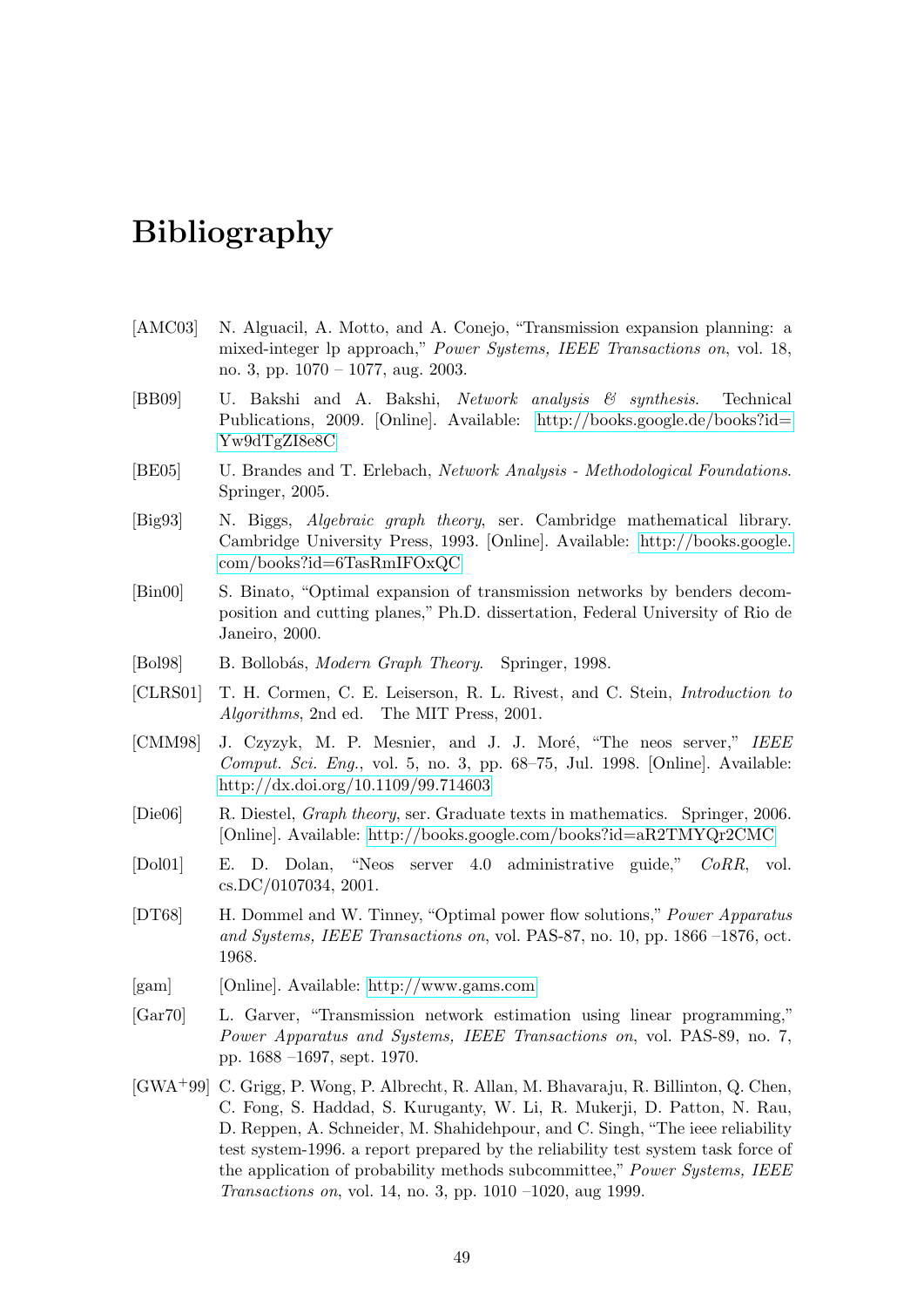- <span id="page-61-10"></span>[HMG+00] S. Haffner, A. Monticelli, A. Garcia, J. Mantovani, and R. Romero, "Branch and bound algorithm for transmission system expansion planning using a transportation model," Generation, Transmission and Distribution, IEE Proceedings-, vol. 147, no. 3, pp. 149 –156, may 2000.
- <span id="page-61-1"></span>[LCAV03] G. Latorre, R. Cruz, J. Areiza, and A. Villegas, "Classification of publications and models on transmission expansion planning," Power Systems, IEEE Transactions on, vol. 18, no. 2, pp. 938 – 946, may 2003.
- <span id="page-61-2"></span>[LNZW06] C. Lee, S. Ng, J. Zhong, and F. Wu, "Transmission expansion planning from past to future," pp. 257 –265, 29 2006-nov. 1 2006.
- [MAT11] MATLAB, version 7.13.0 (R2011b). Natick, Massachusetts: The MathWorks Inc., 2011. [Online]. Available:<http://www.mathworks.com>
- <span id="page-61-6"></span>[MPS10] L. S. Moulin, M. Poss, and C. Sagastizábal, "Transmission expansion planning with re-design," Energy Systems, vol. 1, no. 2, pp. 113–139, 2010.
- <span id="page-61-8"></span>[PBI97] M. Powell, M. Buhmann, and A. Iserles, Approximation Theory and Optimization: Tributes to M.J.D. Powell. Cambridge University Press, 1997. [Online]. Available:<http://books.google.com/books?id=IchVIe9AZk8C>
- <span id="page-61-11"></span>[RCC09] M. Rosas-Casals and B. Corominas, "Assessing european power grid reliability by means of topological measures," WIT transactions on ecology and the environment, vol. 121, pp. 527–537, 2009.
- <span id="page-61-3"></span>[RGM96] R. Romero, R. Gallego, and A. Monticelli, "Transmission system expansion planning by simulated annealing," Power Systems, IEEE Transactions on, vol. 11, no. 1, pp. 364 –369, feb 1996.
- <span id="page-61-7"></span>[RGR08] M. Rider, A. Garcia, and R. Romero, "Transmission system expansion planning by a branch-and-bound algorithm," Generation, Transmission Distribution, IET, vol. 2, no. 1, pp. 90 –99, january 2008.
- <span id="page-61-0"></span>[RMGH02] R. Romero, A. Monticelli, A. Garcia, and S. Haffner, "Test systems and mathematical models for transmission network expansion planning," Generation, Transmission and Distribution, IEE Proceedings-, vol. 149, no. 1, pp. 27 – 36, jan 2002.
- [Sci11] Scilab Consortium, "Scilab: Free and open source software for numerical computation," 2011. [Online]. Available:<http://www.scilab.org>
- <span id="page-61-4"></span>[TCPG11] S. Torres, C. Castro, R. Pringles, and W. Guaman, "Comparison of particle swarm based meta-heuristics for the electric transmission network expansion planning problem," pp.  $1 - 7$ , july 2011.
- <span id="page-61-5"></span>[TH11] J. Taylor and F. Hover, "Linear relaxations for transmission system planning," Power Systems, IEEE Transactions on, vol. 26, no. 4, pp. 2533 –2538, nov. 2011.
- <span id="page-61-9"></span>[TS02] M. Tawarmalani and N. Sahinidis, Convexification and global optimization in continuous and mixed-integer nonlinear programming: theory, algorithms, software, and applications, ser. Nonconvex optimization and its applications. Kluwer Academic Publishers, 2002. [Online]. Available: [http://books.google.](http://books.google.com/books?id=MjueCVdGZfoC) [com/books?id=MjueCVdGZfoC](http://books.google.com/books?id=MjueCVdGZfoC)
- [vM06] A. von Meier, Electric Power Systems: A Conceptual Introduction. Wiley-Interscience, 2006.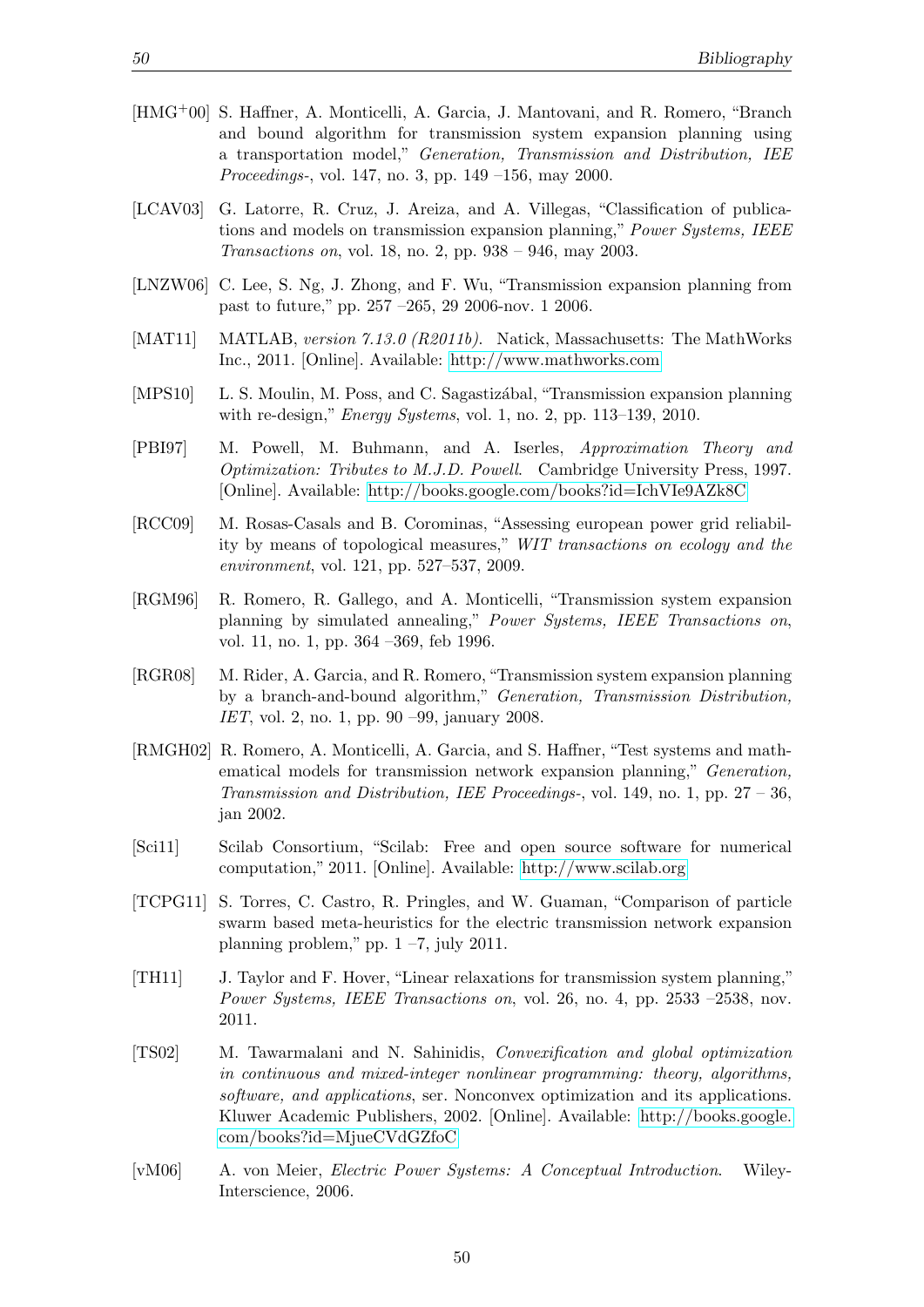[WW96] A. J. Wood and B. F. Wollenberg, Power Generation, Operation, and Control. Wiley-Interscience, Jan 1996.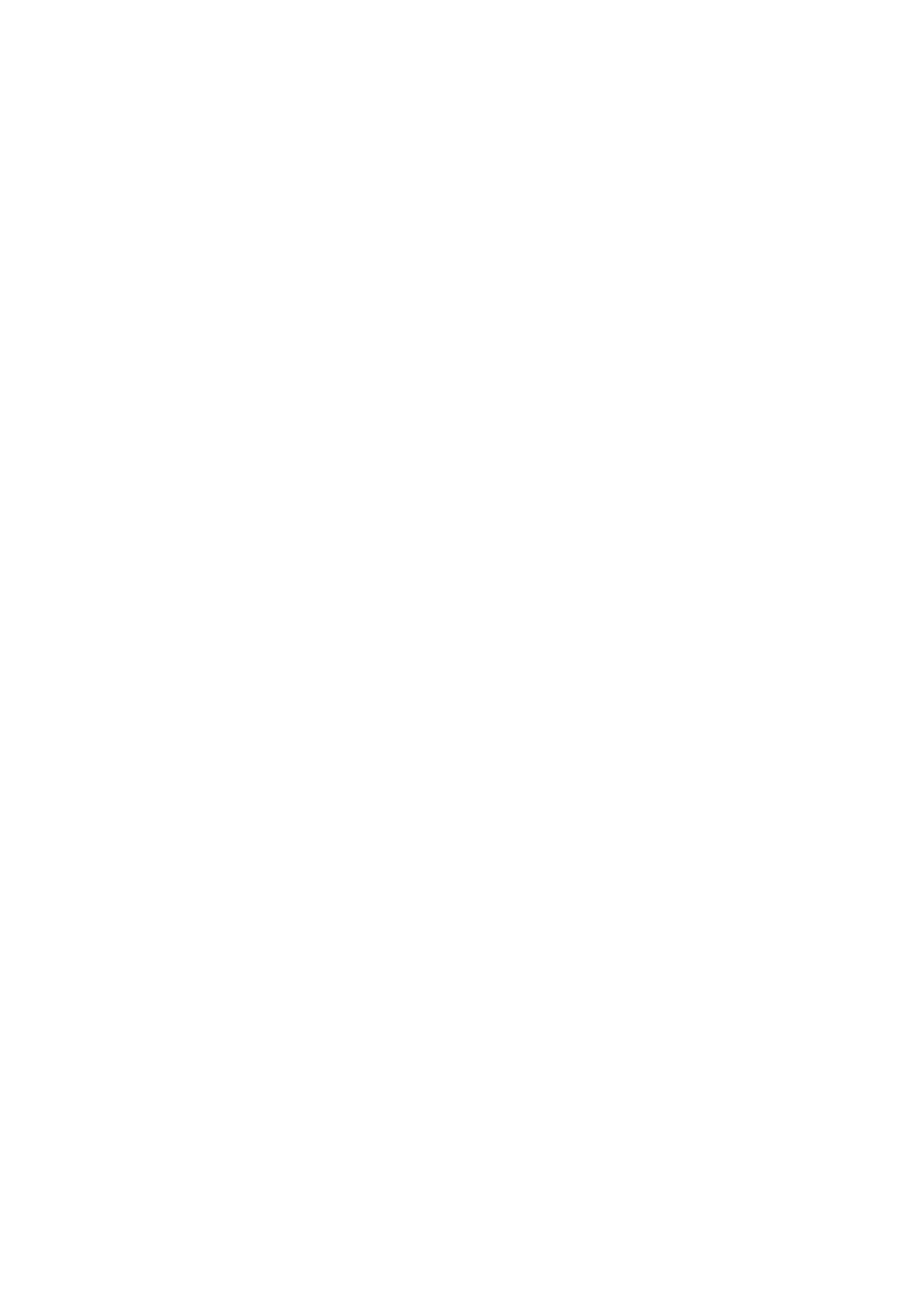# Appendix

## A. Code: Reduction 3-SAT to TNEP

The following listing contains source code written in Scilab that allows to perform the polynomial time transformation from a 3-SAT problem to a corresponding TNEP-problem. The input expects a 3-SAT matrix  $A \in \{-1, 0, 1\}^{m \times k}$  for k variables and m clauses where  $a_{ij} = -1$  denotes the negated (1 = non-negated) appearance of variable j in clause i. "0" denotes the absence of a variable within a clause such that  $\sum_i |a_{ij}| = 3$  for all  $i = 1, \ldots, m$ .

Notice that in the implementation, the conductances are slightly different than those mentioned in the the previous sections. This does not really matter since they are still within the same classes with respect to big-O-notation  $(\Theta(k^2)$  etc.).

```
1 //////////////////////////////////////////////////////////////
2 // collection of functions to transform 3SAT−CNF
3 // to TNEP−problem
4 //////////////////////////////////////////////////////////////
  6 ///////////////////////////////////////
  7 // global variables / constants
  8 ///////////////////////////////////////
9 global g_varBlockSize g_clauseBlockSize g_superSourceBlockSize
10 g_variableBlockSize = 6;
11 g_clauseBlockSize = 2;
12 g_superSourceBlockSize = 1;
13 g_superInterConSize = 1;
14 g_3clauseCombination=[ 1 1 1;
15 1 1 -1;1<sub>1</sub> -1 <sub>1</sub>;1 - 1 - 1;18 −1 1 1;
19 −1 1 −1;
20 -1 -1 1;-1 -1 -1];
23 ///////////////////////////////////////
24 // number of total clauses for k variables
25 // in 3SAT scenario
26 ///////////////////////////////////////
27 function y = numTotalClauses(k)
28 y = 4*k*(k-1)*(k-2)/3;29 endfunction
31 ///////////////////////////////////////
32 // number of clauses connected to one literal
33 // for a k variables 3SAT scenario
34 ///////////////////////////////////////
35 function y = numConnectedClauses(k)
36 y = 2*(k-1)*(k-2);
37 endfunction
```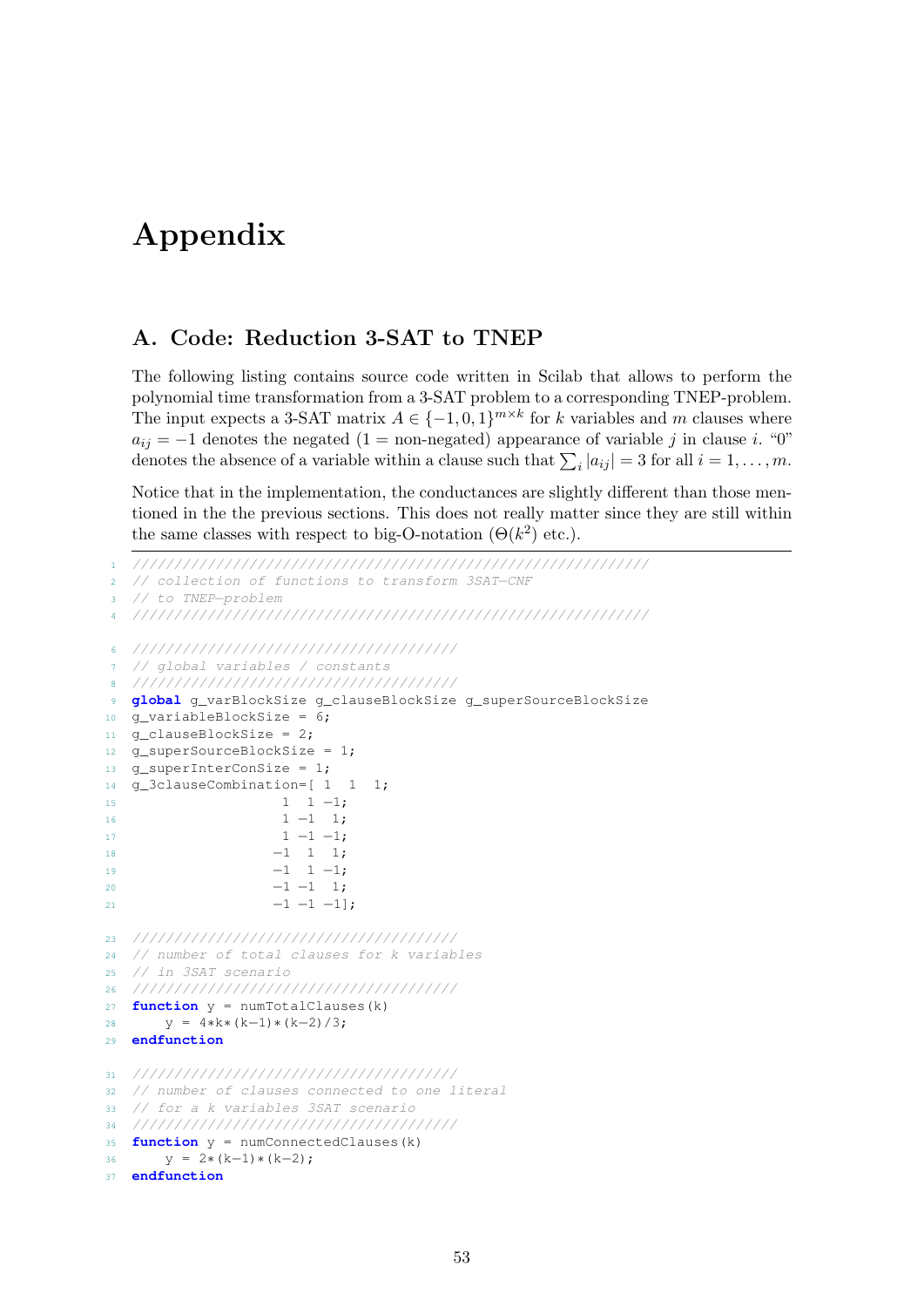```
39 ///////////////////////////////////////
40 // input: matrix in 3−SAT CNF. m Rows=clauses,
41 // k columns=variables
42 // format a_ij in \{-1,0,1\} for negated,
43 // not used, unnegated occurence
44 // output: inflated 3−SAT formula such that EACH possible
45 // clause is contained in y
46 // (determined by number of variables only).
47 // The first rows in y will be A, i.e. y(1:m, :)=A48 // k \geq 3 assumed
49 ///////////////////////////////////////
50 function y = SAT3Inflate( A )
51 [m k] = size(A);
52 // dimensions of new matrix
53 n = numTotalClauses(k);54 y = zeros(n,k);
55 y(1:m, 1:k) = A;57 // generate temporary full matrix
58 // representing all possible clauses
59 allClauses = zeros(n,k);
60 // represents all possible clauses made out of 3 variables
61 combi = g_3clauseCombination;
62 // iterate all variable−subsets of size 3
63 row = 1;64 for i1 = 1:(k−2)
65 for i2 = i1+1:(k−1)
66 for i3 = i2+1:k
67 allClauses(row:(row+7), i1) = combi(:,1);
68 allClauses(row:(row+7), i2) = combi(:,2);
69 allClauses(row:(row+7), i3) = combi(:,3);
row = row+8;71 end
72 end
73 end
75 // omit sorting to save space (does not copy
76 // input matrix A)
77 keepRow = ones(n,1);
78 for i=1:m
79 keepRow =..
80 keepRow & or( allClauses*(A(i,:)') <> 3, 'c');
81 end
82 // save without duplicates
83 y((m+1):n, : ) = \text{allClasses}(keepRow, :);84 endfunction
87 ///////////////////////////////////////
88 // transform inflated SAT3 to TNEP
89 ///////////////////////////////////////
90 function [y, b] = SAT3InflatedToTNEP( A )
91 [n,h] = size(A);
92 // prepare block matrizes for variables (x_i), clauses
93 [VarBlock, VarSupply] = createVariableBlock(h);
94 [ClauseBlock, ClauseSupply ] = createClauseBlock(1,−1);
95 [SuperSourceBlock, SuperSourceSupply] = ..
96 createSuperSourceBlock(1, n);
97 [vbRows vbCols] = size(VarBlock);
98 [cbRows cbCols] = size(ClauseBlock);
99 [ssRows ssCols] = size(SuperSourceBlock);
101 icSize = g_superInterConSize; //size of interconnect−block
102 totalSize = ssRows + h*vbRows + 2 + icSize + n*cbRows;
```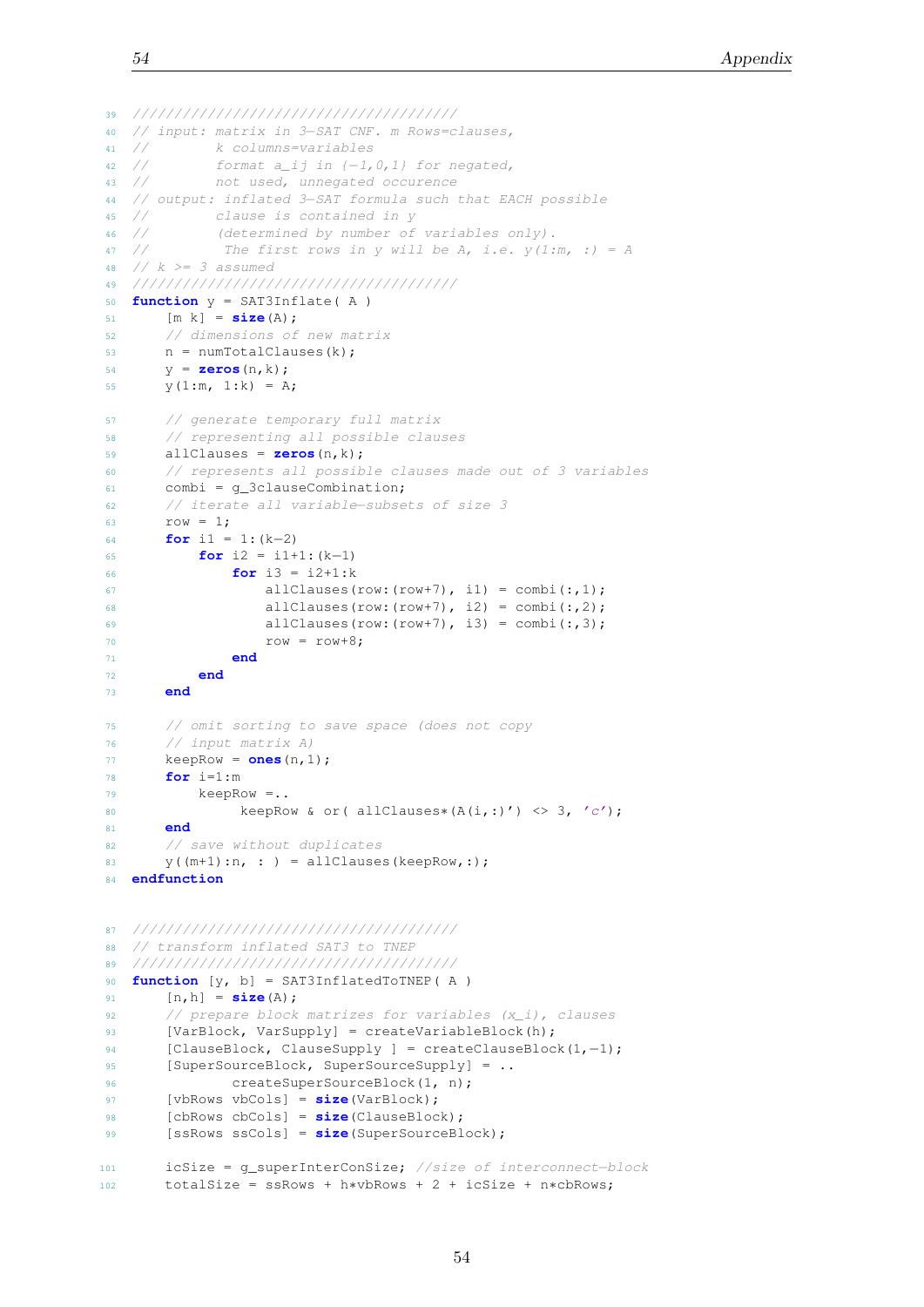```
103 y = zeros(totalSize, totalSize);
104 b = zeros(totalSize, 1);
106 // (1.1) create supersource
107 b(1) = SuperSourceSupply;
108 rowOffset = ssRows;
110 // (1.2) create var−source and var−sink
111 b(rowOffset+1) = 1;
112 b(rowOffset+2) = -1;
113 rowOffset = rowOffset + 2;
115 // (2.1) create blocks for variables
116 for i=1:h
117 row = rowOffset+(i-1)*vbRows+(1:vbRows);
118 col = rowOffset+(i−1)∗vbCols+(1:vbCols);
119 y( row, col ) = VarBlock;
120 end
122 // (2.2) connect variables to super−source
123 affNodes = rowOffset + (-1+(1:h))*vbRows +2;
124 node = 1;
125 c = 1;
126 y(node, affNodes ) = y(node, affNodes ) – c;
127 y(affNodes, node ) = y(affNodes, node ) – c;
129 affNodes = affNodes +2;130 y(node, affNodes ) = y(node, affNodes ) – c;
131 y(affNodes, node ) = y(affNodes, node ) – c;
133 // (2.3) connect variable−blocks to var−source and −sink
134 affNodes = rowOffset + (-1+(1:h))*vbRows +1;
135 node = ssRows + 1;136 c = 1;
137 // conn to source
138 y(node, affNodes ) = y(node, affNodes ) – c;
139 y(affNodes, node ) = y(affNodes, node ) – c;
141 // conn to sink
142 affNodes = affNodes +5;
143 node = node+1;144 y(node, affNodes ) = y(node, affNodes ) – c;
145 y(affNodes, node ) = y(affNodes, node ) – c;
147 rowOffset = rowOffset + h*vbRows;
148 // (3.1) create super−interconnect
149 // update: block is merged to size of 1
151 // (3.2) connect super−interconnect to variables
152 // scale conductance according to number of clauses served
153 // by each literal
154 sicCond = numConnectedClauses(h); //2*(h-1)*(h-2);155 affNodes =ssRows + 2 + (-1+ (1:h))*vbRows+2;
156 node = rowOffset+1;
157 c = \text{sicCond};
158 y(node, affNodes ) = y(node, affNodes ) – c;
159 y(affNodes, node ) = y(affNodes, node ) – c;
161 affNodes = affNodes +2;
162 y(node, affNodes ) = y(node, affNodes ) – c;
163 y(affNodes, node) = y(affNodes, node) - c;165 rowOffset = rowOffset + icSize;
166 // (4.1) create clause−blocks
```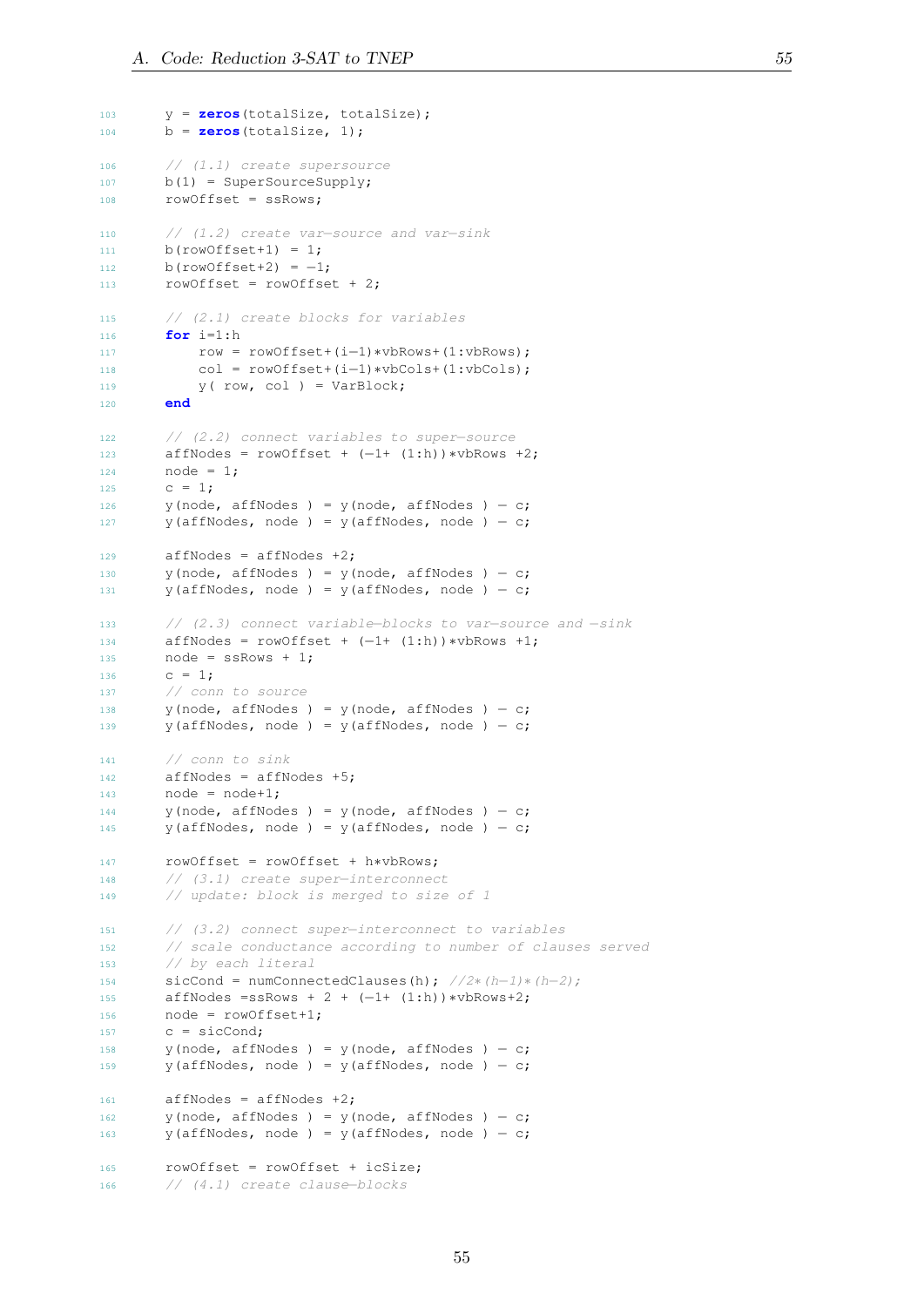```
168 row = rowOffset + (i−1)∗cbRows + (1:cbRows);
169 col = rowOffset + (i−1)∗cbCols + (1:cbCols);
170 y(row, col) = ClauseBlock;171 b(row) = ClauseSupply;
172 end
174 // (4.2) connect clauses to super−interconnect
175 affNodes = rowOffset + (-1 + (1:n)) *cbRows +1;
176 node = rowOffset;
177 c = 1;
178 y(node, affNodes ) = y(node, affNodes ) – c;
179 y(affNodes, node ) = y(affNodes, node ) – c;
181 // (4.3) shortcut clauses to their literals
182 // todo: optimize by using matrix operations?
183 for clause=1:n
184 cNode = rowOffset+clause∗cbRows;
185 for literal=1:h
186 if A(clause, literal) <> 0 then
187 if A(clause, literal) == −1 then // negated
188 lNode = ssRows+2 + (literal−1)∗vbRows+5;
189 elseif A(clause, literal) == 1 then
190 lNode = ssRows+2 + (literal−1)∗vbRows+3;
191 else
192 error("A should only contain −1, 0, 1.")
193 lNode = cNode;
194 end
195 y( cNode, lNode ) = y( cNode, lNode ) - 1;
196 y( lNode, cNode ) = y( lNode, cNode ) – 1;
197 end
198 end
199 end
200 // to complete Laplacian: compute diagonal elements
201 for i=1:totalSize
202 y(i,i) = −sum(y(i,:));
203 end
204 endfunction
206 ///////////////////////////////////////
207 // input: 3SAT matrix
208 // result: y − Laplacian matrix of corresponding TNEP
209 // b − supply vector
210 ///////////////////////////////////////
211 function [y, b] = SAT3toTNEP( A )
212 B=SAT3Inflate(A);
213 [y, b]=SAT3InflatedToTNEP(B);
214 endfunction
216 ///////////////////////////////////////
217 // input: k number of variables to consider (>=3)218 // result: canonical 3SAT−clauses
219 ///////////////////////////////////////
220 function A = canonicalSAT3(k)
221 if k>=3 then
222 A = zeros(1,k);
223 A(1, 1:3) = [1 \ 1 \ 1];224 A = SAT3Inflate(A);
225 else
226 error("k should be greater or equal 3")
227 end
228 endfunction
```

```
230 ///////////////////////////////////////
```
**for** i=1:n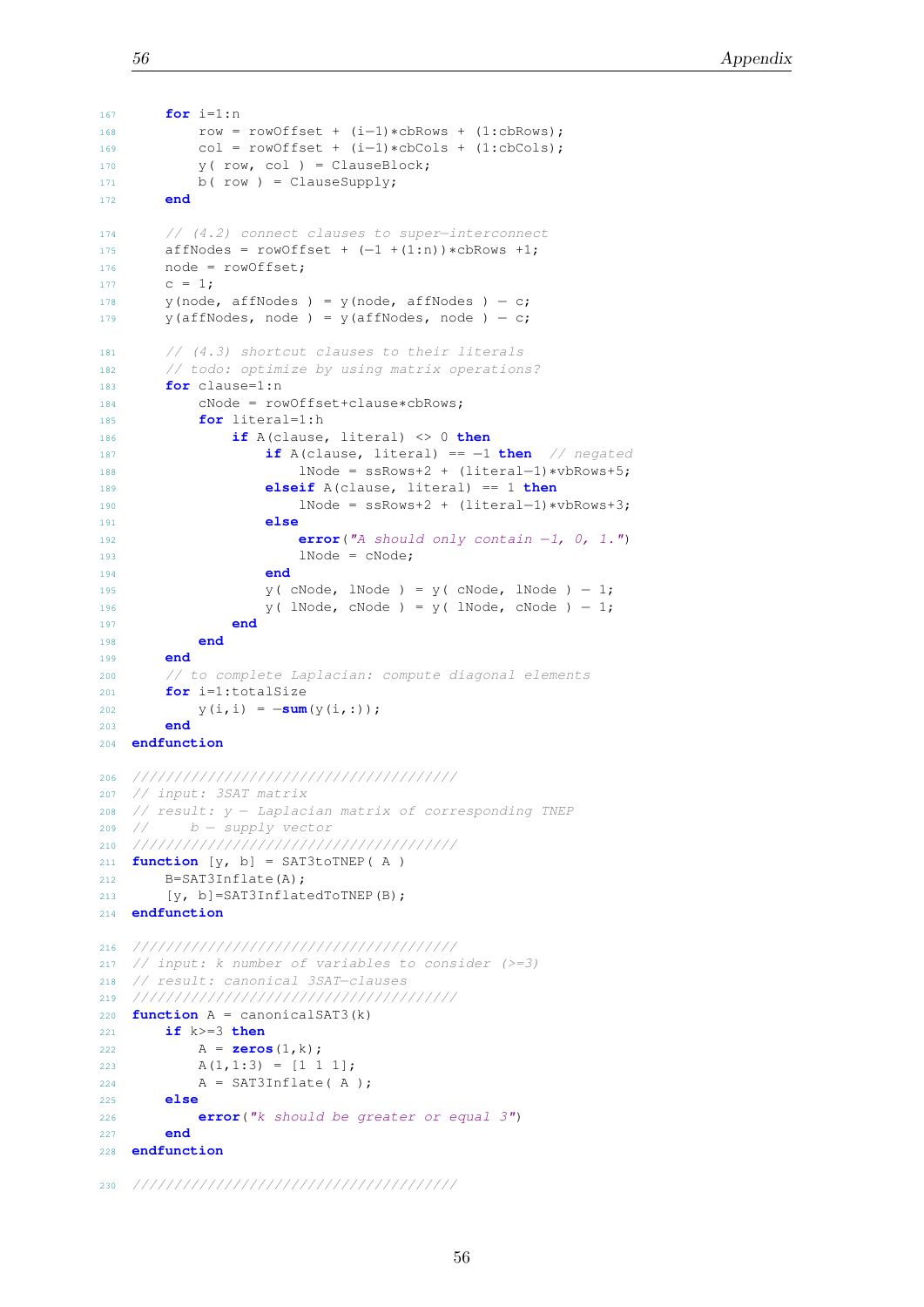// input: k number of variables to consider (>=3)

```
232 // result: y − Laplacian matrix of corresponding TNEP
233 // b − supply vector
234 ///////////////////////////////////////
235 function [y, b] = canonicalSAT3toTNEP(k)
236 A = \text{canonicalSAT3}(k);237 [y, b] = SAT3toTNEP(A);
238 endfunction
240 ///////////////////////////////////////
241 // input: k number of variables
242 // (could as well be computed from the size of L)
243 // result: matrices of varCurrents and clauseCurrents
244 // one row corresponds to one k
245 ///////////////////////////////////////
246 function [varCurrentsRows, clauseCurrentsRows] = ..
247 evaluateCanonial(L, p, k)
248 //4∗k∗(k−1)∗(k−2)/3
249 [varCurrentsRows, clauseCurrentsRows] =..
250 evaluateCastedSAT3toTNEP( L, p, k, numTotalClauses(k));
251 endfunction
253 ///////////////////////////////////////
254 // input:
255 // L laplacian of casted 3SAT
256 // p voltage potentials
257 // numVars number of variables in the inflated graph
258 // numClauses number of clauses in the inflated graph
259 ///////////////////////////////////////
260 function [varCurrents, clauseCurrents] = ..
261 evaluateCastedSAT3toTNEP( L, p, numVars, numClauses )
262 varCurrents = getVarCurrents(1,numVars,L,p);
263 clauseCurrents = ..
264 getClauseCurrents(1,numClauses,L,p,numVars);
265 endfunction
267 ///////////////////////////////////////
268 // input: y Laplacian of old graph
269 // b demand/supply vector
270 // alpha variable assignment in \{-1, 0, 1\} for each
271 // variable meaning {false, don't−care, true}
272 // result: y − Laplacian matrix of corresponding TNEP
273 // b supply vector
274 // p voltage potentials
275 // varCurrents currents running through variable blocks
276 // clauseCurrents currents running through clause edge
277 // remarks: alpha should contain an assignment for exactly
278 // each variable (including artificial ones)
279 ///////////////////////////////////////
280 function [y, p, varCurrents, clauseCurrents] = ..
281 assignVariablesNEvaluate( L, b, alpha)
282 y = L;283 numVars = length(alpha);
284 condToAdd = numConnectedClauses(numVars);
285 [nodes nodes] = size(y);
287 ssSize = g_superSourceBlockSize;
288 vbSize = g_variableBlockSize;
289 icSize = g_superInterConSize;
291 numClauses = (nodes−ssSize−2 − icSize − numVars∗vbSize)/2;
292 // number of first literal node (negative literal)
293 literals = ssSize+2 + (−1+ 1:numVars)∗vbSize + 2;
```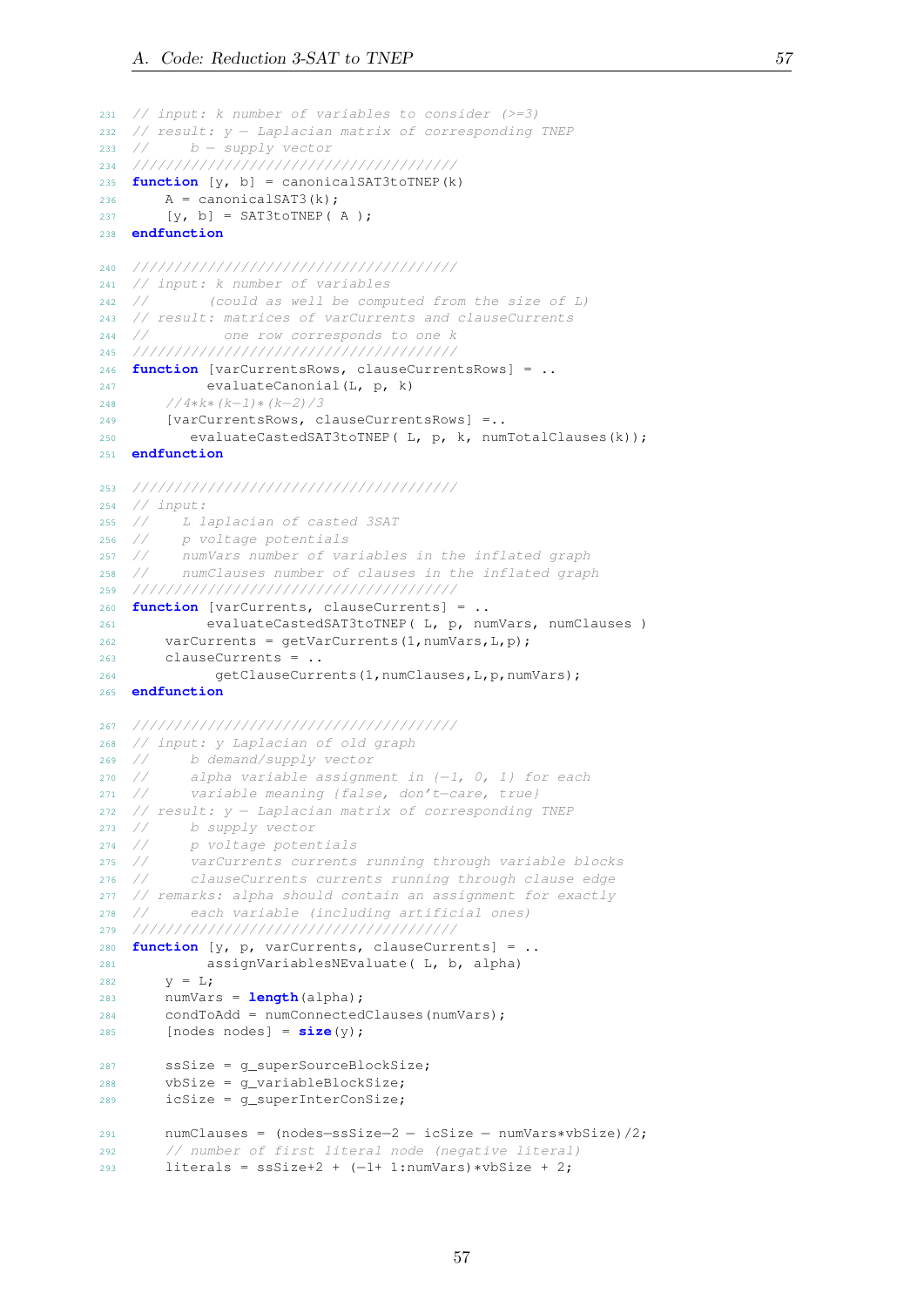```
295 enhancePositiveBranch = (alpha == 1) ∗ condToAdd;
296 enhanceNegativeBranch = (alpha == −1) ∗ condToAdd;
297 // update negative branches
298 for i=1:numVars
299 y(literals(i), literals(i)+1) =..
300 y(literals(i), literals(i)+1)..
301 - enhanceNegativeBranch(i);
302 y(literals(i)+1, literals(i)) =..
303 y(literals(i)+1, literals(i))..
304 - enhanceNegativeBranch(i);
305 // diagonal elements
306 y(literals(i), literals(i)) =..
307 y(literals(i), literals(i))..
308 + enhanceNegativeBranch(i);
309 y(literals(i)+1, literals(i)+1) =..
y(literals(i)+1, literals(i)+1)..
311 + enhanceNegativeBranch(i);
312 end
314 // update posistive branches
315 literals = literals + 2;
316 for i=1:numVars
317 y(literals(i), literals(i)+1) = ..
318 y(literals(i), literals(i)+1)..
319 - enhancePositiveBranch(i);
320 y(literals(i)+1, literals(i)) = ..
321 y(literals(i)+1, literals(i))..
322 − enhancePositiveBranch(i);
323 // diagonal elements
324 \quad \text{y}(litervals(i), litervals(i)) = .325 y(literals(i), literals(i))..
326 + enhancePositiveBranch(i);
327 y(literals(i)+1, literals(i)+1) = ..
328 y(literals(i)+1, literals(i)+1)..
329 + enhancePositiveBranch(i);
330 end
332 // voltage
333 p = computeVoltagePotentials(y,b);
334 // evaluate currents
335 [varCurrents, clauseCurrents] = ..
336 evaluateCastedSAT3toTNEP( y, p, numVars, numClauses );
337 endfunction
339 ///////////////////////////////////////
340 // creates one typical variable−block (reuse),
341 // view specification
342 /343 // input: c conductance of regular branches
344 // scale number of variables in the formula (k)
345 ///////////////////////////////////////
346 function [y, b]= createVariableBlock( scale)
347 y = zeros(g_variableBlockSize,g_variableBlockSize);
348 b = zeros(g_variableBlockSize);
350 // connect source to x_i^0, 1x_i^0 and h^0351 // (scale−1)∗(scale−2)∗2;
352 connectedClauses = numConnectedClauses(scale);
353 sCon = 1/connectedClauses;
355 y(1, [2 4]) = -sCon;356 bCon = connectedClauses;
357 // connect x_i internally (high conductance
358 // due to symmetry)
```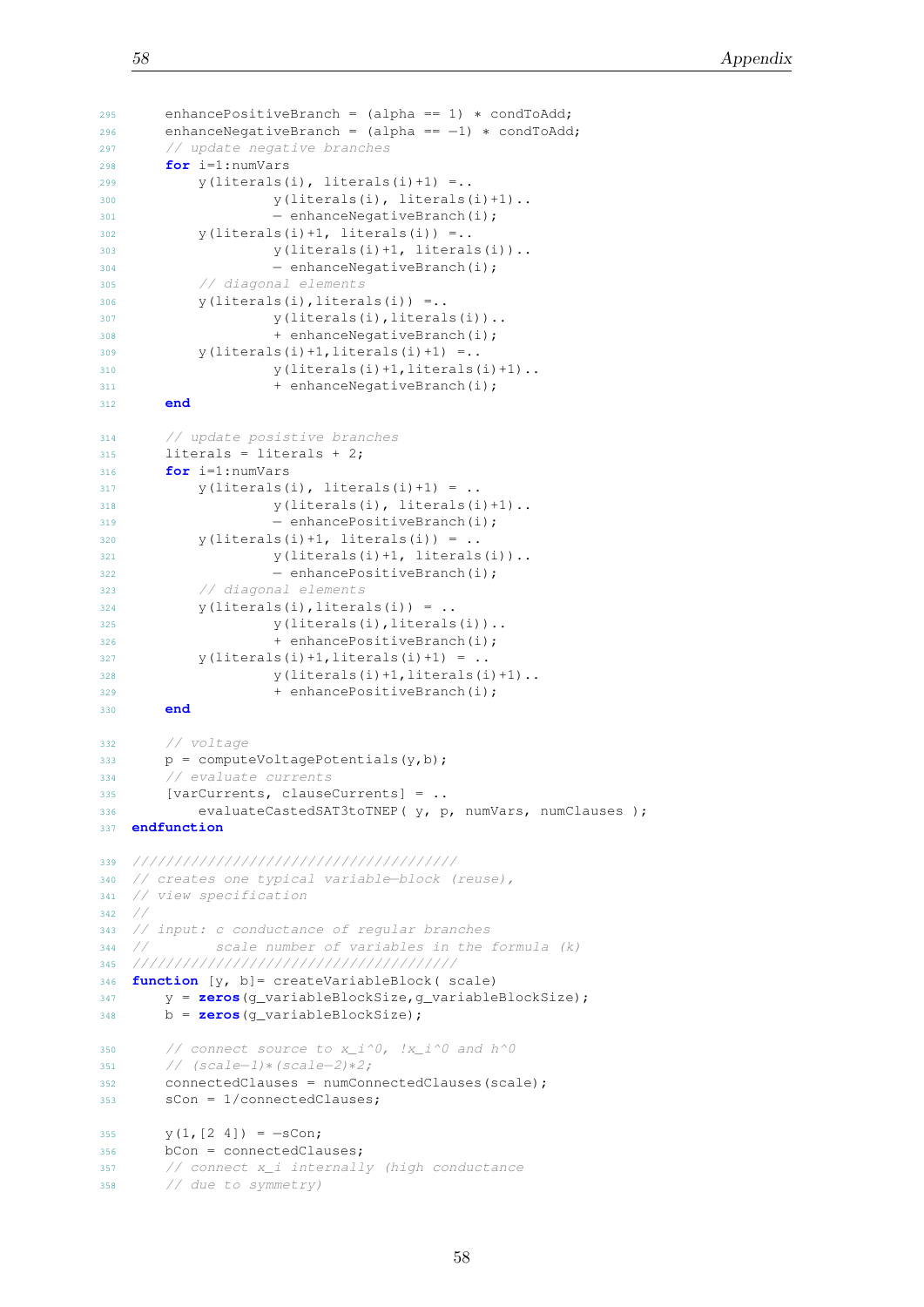```
359 y(2, 3) = -bCon;360 y(4,5) = -bCon;362 // connector (build resistance for literal−interflow)
363 y([3 5], 6) = -sCon;364 // add transpose to complete
365 y = y + y';
366 endfunction
368 ///////////////////////////////////////
369 // create typical clause block,
370 // view specification
371 ///////////////////////////////////////
372 function [y, b] = createClauseBlock(c, supply)
373 y = zeros(2,2);
374 b = zeros(2,1);
375 b(2,1) = supply;
377 // upper node to lower node
378 y(2, 1) = -c;379 y(1,2) = -c;380 endfunction
382 ///////////////////////////////////////
383 // create typical clause block,
384 // view specification
385 ///////////////////////////////////////
386 function [y, b] = createSuperSourceBlock(c, supply)
387 y = zeros(1,1);
388 b = supply;
389 endfunction
392 ///////////////////////////////////////
393 // solve current flow
394 // input: laplacian matrix L
395 // demand vector b
396 // output:<br>397 //
397 // voltage potential solving L∗p=b
398 // with p($)=0 ground node
399 ///////////////////////////////////////
400 function p = computeVoltagePotentials(L, b)
401 dim = length(b);
402 p = zeros(dim,1);
403 // let last node be the ground node
404 p(1:(dim-1)) = L(:, 1:(\text{dim}-1))\backslash b;405 endfunction
407 ///////////////////////////////////////
408 // returns currents running through the variable−blocks.
409 // input: var0 − number of first var to check
410 // vark − number of last var to check
411 // return:
412 // rows: vars
413 // cols: first entry = helper current
414 // second entry = var−current
415 ///////////////////////////////////////
416 function y = getVarCurrents( var0, vark, L, p)
417 n = \text{vark} - \text{var}(0+1);
418 y = zeros(n);
420 vbSize = g_variableBlockSize;
421 ssSize = g_superSourceBlockSize;
```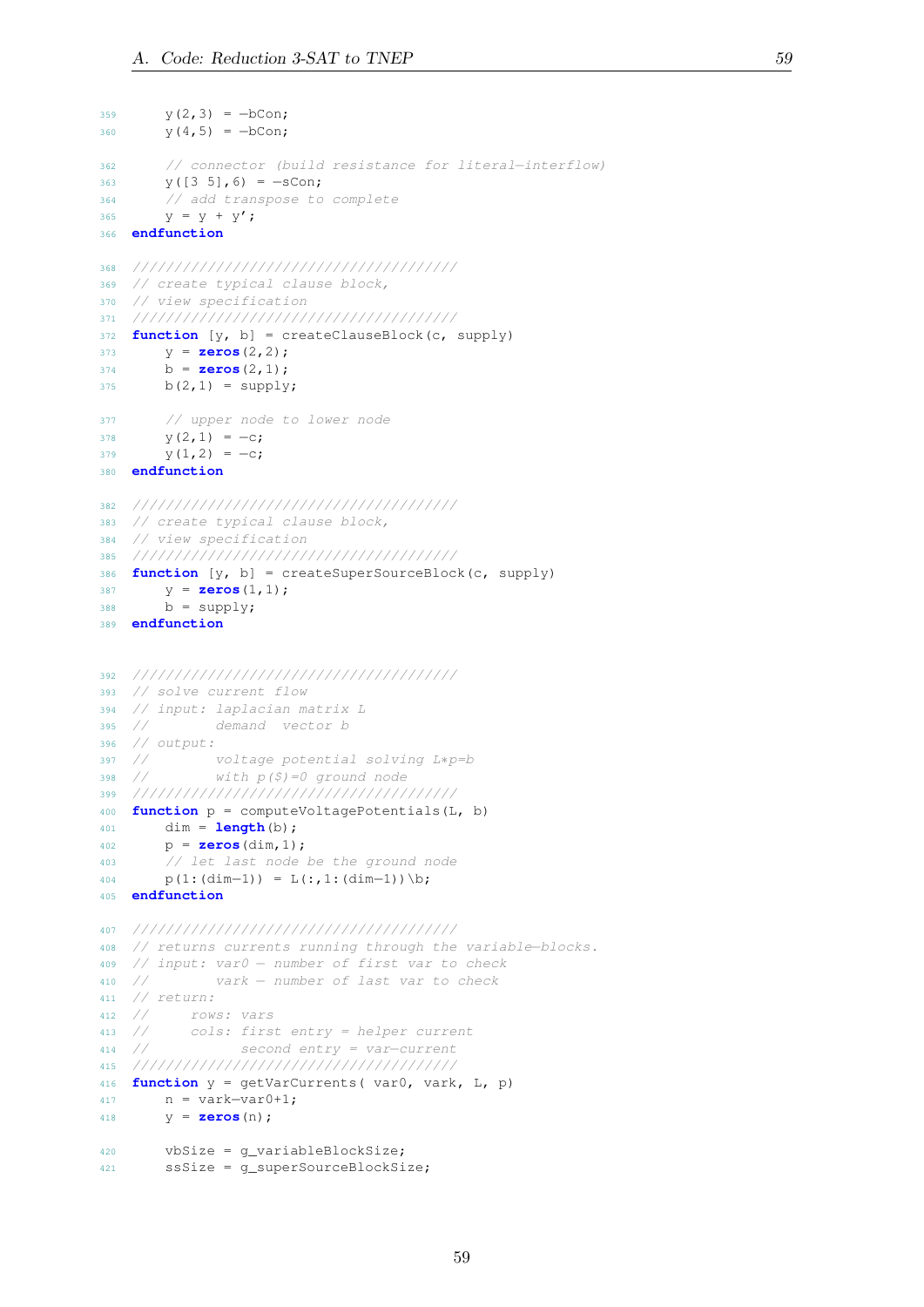```
423 rowOffset = (var0−1)∗vbSize + ssSize+2;
424 for i=1:n
425 varNode = rowOffset+(i−1)∗vbSize+6;
426 sinkNode = 3;
427 y(i) = getCurrent( varNode, sinkNode, L, p );
428 end
429 endfunction
431 ///////////////////////////////////////
432 // returns currents running through the clause−blocks
433 // specified by the first two parameters.
434 // input: cl0 − number of first clause to check
435 // clk − number of last clause to check
436 // numVars − number of variables in inflated formula
437 // return:
438 // rows: clause currents
439 ///////////////////////////////////////
440 function y = getClauseCurrents( cl0, clk, L, p, numVars)
441 n = clk−cl0+1;
442 y = \text{zeros}(n, 1);
444 // get block matrix dimensions
445 vbSize = g_variableBlockSize;
446 cbSize = g_clauseBlockSize;
447 ssSize = g_superSourceBlockSize;
448 icSize = g_superInterConSize;
450 rowOffset = numVars∗vbSize + ssSize+2 + ..
451 (cl0−1)∗cbSize + icSize;
452 for i=1:n
453 clauseNode = rowOffset+(i−1)∗cbSize+1;
454 y(i, 1) = getCurrent(clauseNode, clauseNode+1, L, p );
455 end
456 endfunction
458 ///////////////////////////////////////
459 // get current from node i to node j
460 // L laplacian matrix of graph
461 // p voltage potentials computed by L∗p=b
462 ///////////////////////////////////////
```

```
464 // u * c = i465 y = -(p(i)-p(j)) *L(i,j);466 endfunction
```
## B. Complexity proof: Matlab

463 **function**  $y = getCurrent(i, j, L, p)$ 

The configuration used for the Matlab computations was as following:

- 32 bit dual core CPU, 1.8 GHz each
- 2 GB of RAM
- Matlab version 2011b (7.13.0.564) together with the Matlab Symbolic Math Toolbox

Solving the biggest system of linear equations (38 nodes) took about 5 minutes. All other solving and simplifying steps took less than 5 minutes each.

The code to reproduce the results is listed here. The code is similar to the one written in Scialb, listed in the previous section. The symbolic transformation procedure for the general case is listed next.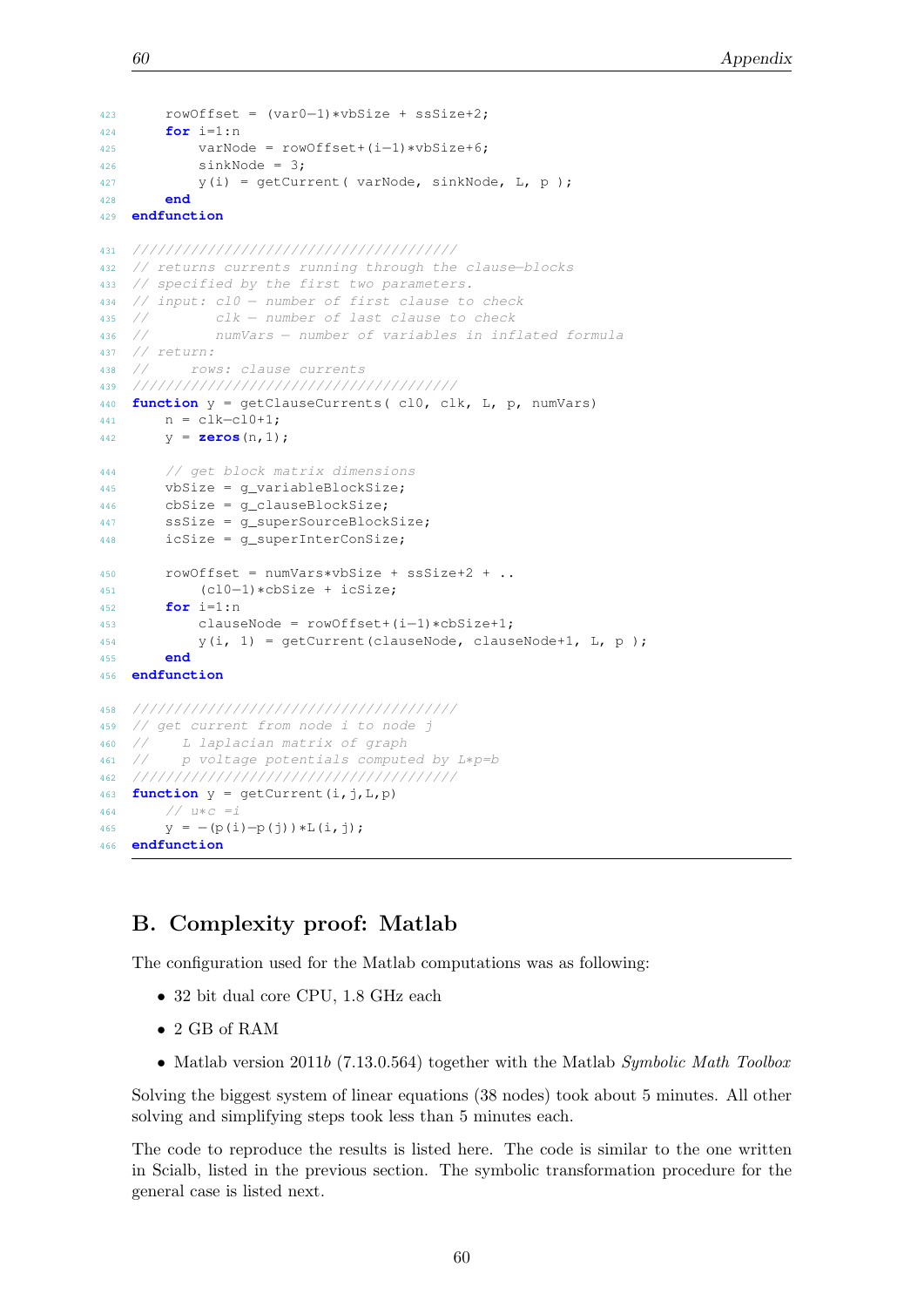```
1 function [ L b] = canonical3SATtoTNEPSymb(k, n0, n1, n2)
2 %CANONIAL3SATTOTNEP creates symbolic Laplacian matrix for 3SAT to TNEP.
3 % Part of the NP−hard proof of TNEP. Creates standardized
4 % 62x62 Lacplacian matrix with merged var−blocks and clause−blocks.
5 % input: symbolic variable names
6 % k − number of variables
7 % n0, n1, n2 − number of variables of each type (unenhanced,
8 % one literal enhanced or both literals enhanced. It holds: k=n0+n1+n2)
9 %%%%%%%%%%%%%%%%%%%%%%%%%%%%%%%%%%%%%%%%%%%%%%%%%%%%%%%%%%%%%%%%%%%%%%%%%%%
11 highCond = highConductance(k); % high conductance part in variable−block
12 % number of connections from each literal to the clauses (before merging
13 % clause types):
15 function [ cl ] = totalClausesOfType( t0,t1p,t1m,t2 )
16 %TOTALCLAUSESOFTYPE returns symbolic number of clauses of type t
17 % type t uniquely defined by t=( t0, t1p, t1m, t2 ) with
18 % t0 − number of edges (from clause t) to var−block of type 0
19 % t1p − number of edges to unenhanced part of var−block type 1
20 % t1m − number of edges to enhanced part of var−block type 1
21 % t2 − number of edges to fully enhanced var−block
22 cl = 1;
23 next = nChooseKSymb(n0, t0); cl = cl∗next;<br>
next = nChooseKSymb(n1, t1p); cl = cl∗next;
24 next = nChooseKSymb( n1, t1p );
25 next = nChooseKSymb( n1−t1p, t1m ); cl = cl∗next;
26 next = nChooseKSymb( n2, t2 ); cl = cl∗next;
27 cl = 2^{\wedge}(t0+t2)*cl;
28 end
30 numClauseTypes = 20;
31 totalSize = 1 + 2 + 3*6 + 1 + \text{numClauserypes};
33 L = sym( zeros(totalSize,totalSize), 'r' );
34 b = sym( zeros(totalSize,1), 'r' );
36 totalClauses = numTotalClauses(k);
38 if( abbrSymbols == 1 )
39 totalClauses = tc;
40 end
42 % (1) create super−source, var−source and var−sink
43 % 1.1 super−source
44 b(1) = totalClauses;
45 L(1, 1) = 2*k;47 % 1.1.1 connect to var−blocks
48 varNode = 1+2+2;
\text{L}(1,\text{varNode}) = -n0; \qquad \text{L}(\text{varNode},1) = \text{L}(1,\text{varNode});50 L(1, varNode+2) = -n0; L(varNode+2, 1) = L(1, varNode+2);51 varNode = varNode +6;
52 L(1, \text{varNode}) = -n1; L(\text{varNode}, 1) = L(1, \text{varNode});53 L(1, varNode+2) = -n1; L(varNode+2, 1) = L(1, varNode+2);54 varNode = varNode +6;
55 L(1, varNode) = -n2; L(varNode, 1) = L(1, varNode);56 L(1, varNode+2) = -n2; L(varNode+2, 1) = L(1, varNode+2);58 % 1.2 var−source
59 b(2) = 1;60 L(2, 2) = k;62 % 1.2.1 connect to var−blocks
63 varNode = 1+2+1;
```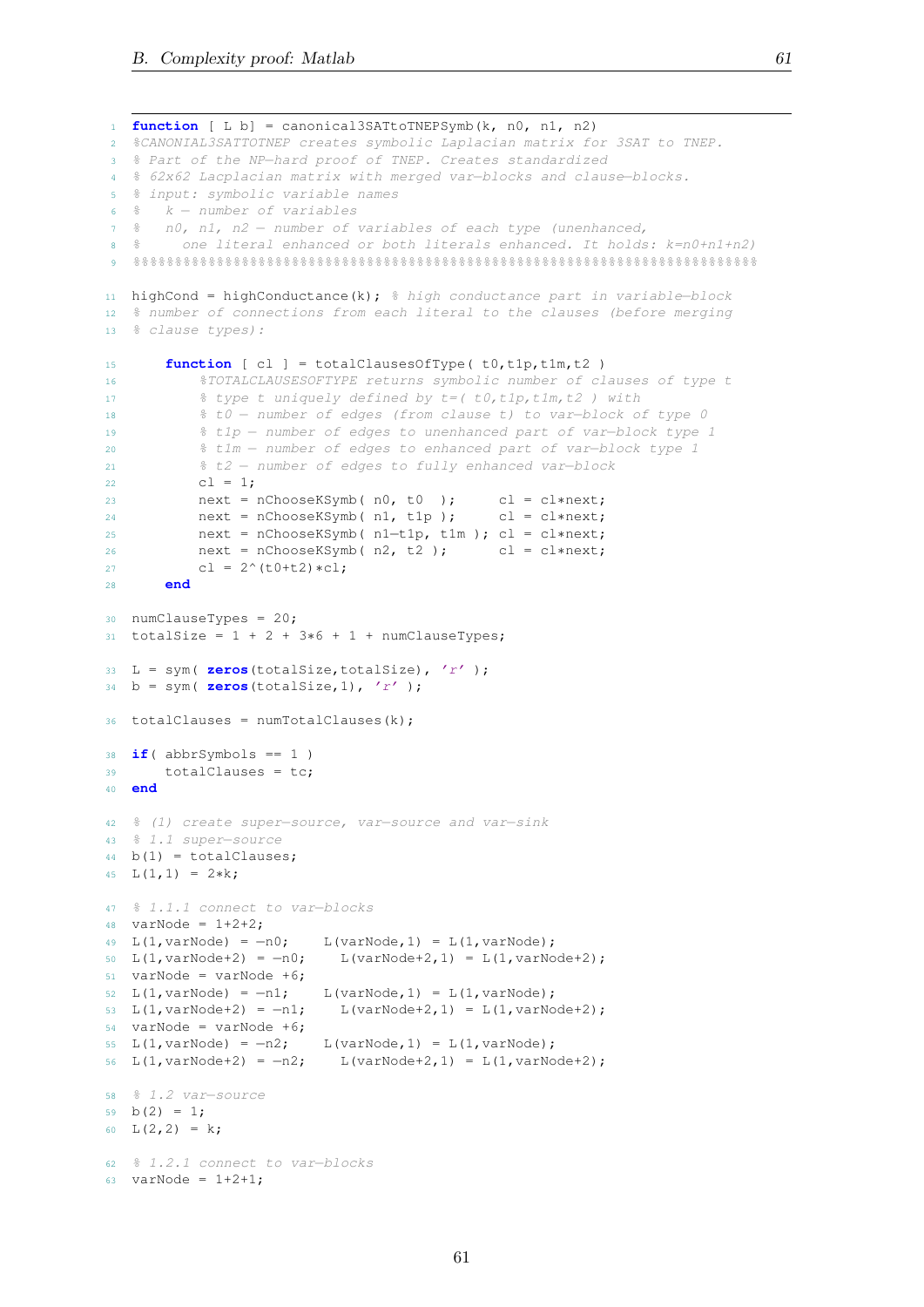```
64 L(2, varNode) = -n0; L(varNode, 2) = L(2, varNode);65 varNode = varNode +6;
66 L(2, varNode) = -n1; L(varNode, 2) = L(2, varNode);67 varNode = varNode +6;
68 L(2, varNode) = -n2; L(varNode, 2) = L(2, varNode);70 % 1.3 var−sink
71 b(3) = -1;72 L(3, 3) = k;74 % 1.3.1 connect to var blocks
75 varNode = 1+2+6;
76 \text{ L}(3, \text{varNode}) = -n0; \text{ L}(\text{varNode}, 3) = L(3, \text{varNode});77 varNode = varNode +6;
78 L(3, \text{varNode}) = -n1; \qquad L(\text{varNode}, 3) = L(3, \text{varNode});79 varNode = varNode +6;
80 L(3, varNode) = -n2; L(varNode, 3) = L(3, varNode);82 % (2) create var blocks (with final diagonal)
83 % 2.1 type 0
84 varBlock = varBlockSymb( 0, n0, k );
85 L(4:9, 4:9 ) = varBlock(:,:);
87 % 2.2 type 1
88 varBlock = varBlockSymb( 1, n1, k );
89 L(10:15, 10:15 ) = varBlock(:,:);
91 % 2.3 type 2
92 varBlock = varBlockSymb( 2, n2, k );
93 L(16:21, 16:21) = varBlock(:,:);95 % (3) interconnect−block
96 L(22,22) = 2∗k∗highCond + totalClauses/2;
98 % 3.1 connect to var−blocks
99 varNode = 1+2+2;
100 L(22, varNode) = -n0*highCond; L(varNode, 22) = L(22, varNode);101 L(22, varNode+2) = -n0*highCond; L(varNode+2, 22) = L(22, varNode+2);103 varNode = varNode+6;
104 L(22, varNode) = -n1*highCond; L(varNode, 22) = L(22, varNode);
105 L(22, \text{varNode}+2) = -n1 * \text{highCond}; L(\text{varNode}+2, 22) = L(22, \text{varNode}+2);107 varNode = varNode+6;
108 L(22, varNode) = -n2*highCond; L(varNode, 22) = L(22, varNode);109 L(22, varNode+2) = -n2*highCond; L(varNode+2, 22) = L(22, varNode+2);
111 % (4) create and connect all clause−blocks
112 nodeOffset = 22;
113 clauseNumber =1;
114 for i1=0:3
115 for i2=i1:3
116 for i3=i2:3
117 6 count occurrences of types
118 t0 = (i1 == 0) + (i2 == 0) + (i3 == 0);119 t1p = (i1 == 1) + (i2 == 1) + (i3 == 1);120 t1m = (i1 == 2) + (i2 == 2) + (i3 == 2);121 t2 = (i1 == 3) + (i2 == 3) + (i3 == 3);123 % type is now uniquely defined by vector (t0,t1p,t1m,t2) with sum
                    ==\frac{3}{2}124 % calculate total number of clauses of this type
125 clausesOfType = totalClausesOfType(t0,t1p,t1m,t2);
```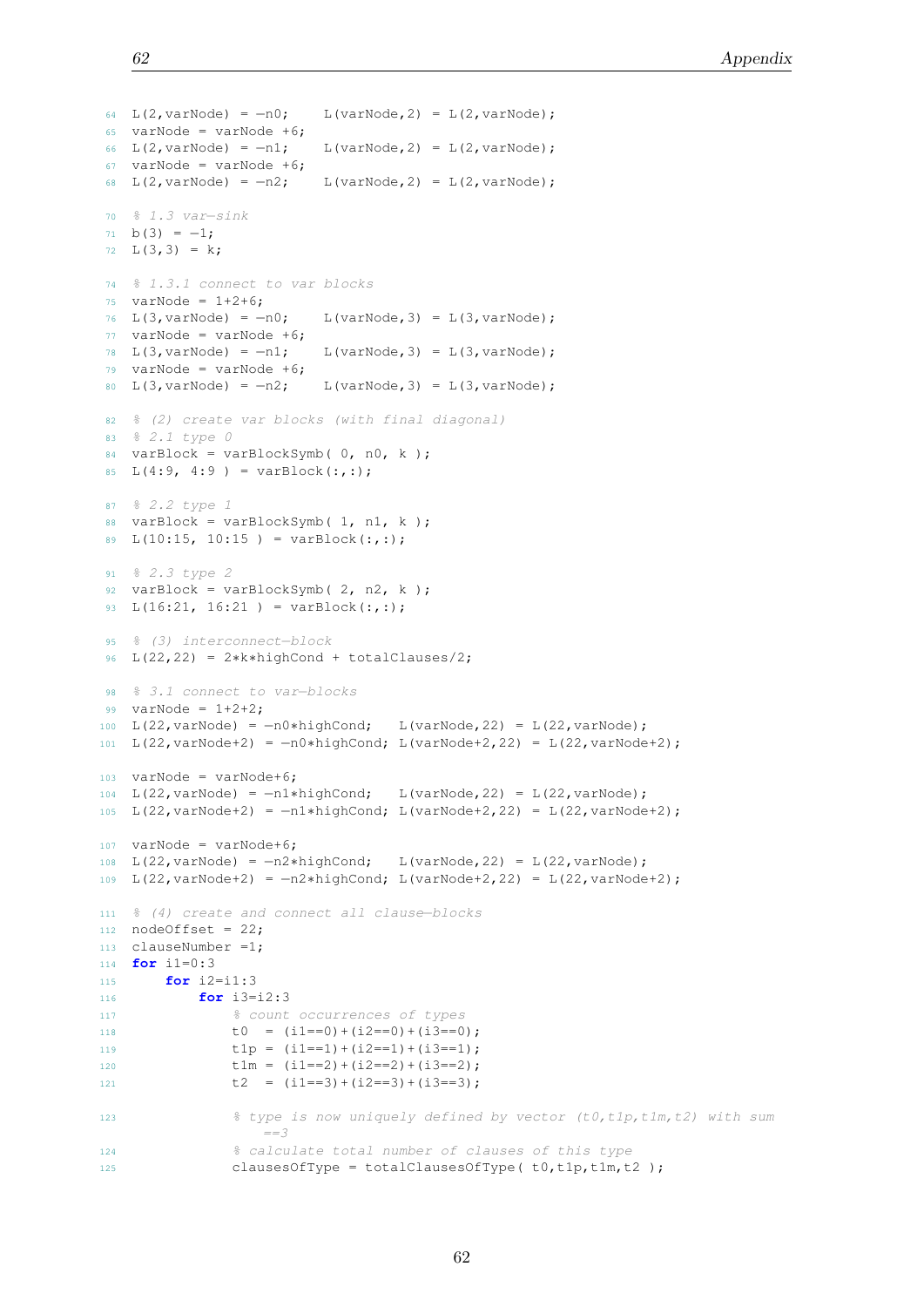```
127 % tmp
128 % cl = 't'+string(clauseNumber);
129 if(abbrSymbols == 1)130 clausesOfType = t(clauseNumber);
131 clauseNumber = clauseNumber +1;
132 end
134 % supply
135 %b(nodeOffset+2) = -clausesOfType;
136 b(nodeOffset+1) = -clausesOfType;
138 % 4.1 create clause−block
139 L(nodeOffset+1,nodeOffset+1) = 7*clausesOfType/2;
141 % 4.2 connect to interconnect node and internally
142 L(nodeOffset+1,22) = -clausesOfType/2;
143 L(22,nodeOffset+1) = -clausesOfType/2;
145 % 4.3 connnect to respective var−blocks
146 % 4.3.1 to var−block of type 0
147 L(6,nodeOffset+1) = -t0*clausesOfType/2;
148 L(nodeOffset+1, 6) = L(6, nodeOffset+1);149 L(nodeOffset+1,8) = L(6,nodeOffset+1);150 L(8, \text{nodeOffset+1}) = L(6, \text{nodeOffset+1});152 % 4.3.2 to var−block of type 1 (negated, then unnegated)
153 L(12,nodeOffset+1) = -t1m*clausesOfType;
154 L(nodeOffset+1,12) = L(12,nodeOffset+1);155 L(14,nodeOffset+1) = -t1p*clausesOfType;
156 L(nodeOffset+1,14) = L(14,nodeOffset+1);158 % 4.3.3 to var-block of type 2
159 L(18,nodeOffset+1) = -t2*clausesOfType/2;
160 L(nodeOffset+1,18) = L(18,nodeOffset+1);161 L(nodeOffset+1,20) = L(18,nodeOffset+1);
162 L(20, nodeOffset+1) = L(18, nodeOffset+1);163 % next clause
164 nodeOffset = nodeOffset + 1;
165 end
166 end
167 end
```

```
169 end
```
A few helper functions used in the previous code are listed here:

```
1 function [y] = numTotalClauses(k)2 %NUMTOTALCLAUSES number of total clauses in 3−SAT scenario
3 % featuring k variables
4 y = 4∗k∗(k−1)∗(k−2)/3;
5 end
7 function [ y ] = numConnClauses( k )
8 %NUMCONNCLAUSES
9 % number of clauses connected to one literal
10 % for a k variables 3SAT scenario
11 y = 2*(k-1)*(k-2);
12 end
14 function [ y ] = nChooseKSymb( n, k )
15 %NCHOOSEKSYMB performs operation "n choose k" with symbolic var n
16 % and numeric var k
17 y = 1;
```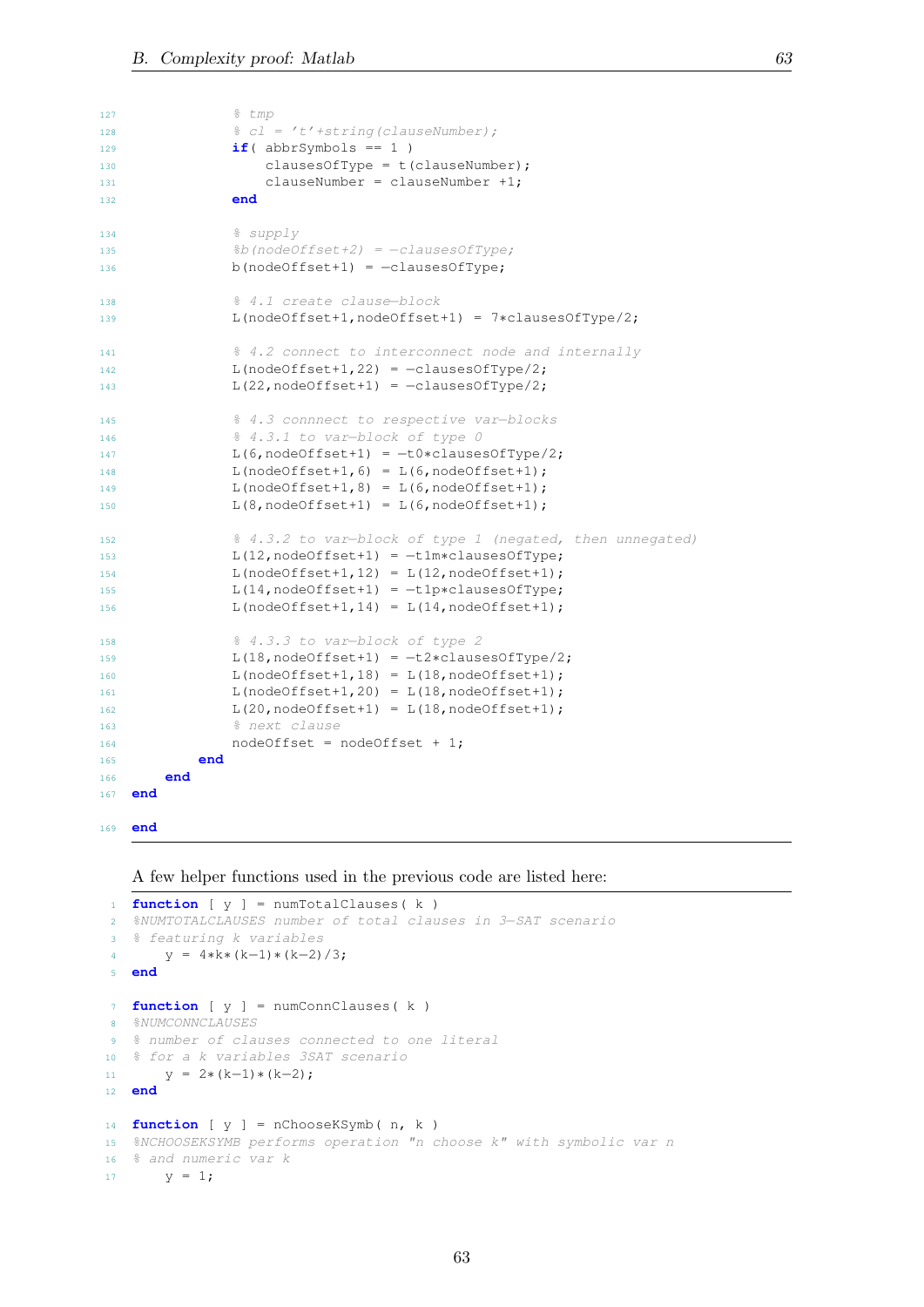```
19 if k<0
20 y = 0;21 elseif k==0
22 y = 1;23 else
24 y = n;25 for i=1:(k−1)
26 y = y * (n-i)/i;27 end
28 y = y/k;29 end
30 end
32 function [ y ] = mergeNodesSymb( i, j, L )
33 %MERGENODESSYMB merges two nodes i, j of laplacian matrix L
34 % ignores possibly arising loops
35 % deletes row and column j and sets i as the new combined node
36 [n m] = size(L);
37 if( m ~=n || i == j || i<1 || i>n ||j<1 || j>n)
38 disp('error: nodes out of bound or equal; or invalid laplacian');
39 \frac{8y}{7} = \text{zeros}(1,1);40 else
41 % make sure i < j
42 if( i > j )
43 tmp = j;
44 j = i;45 i = \text{tmp};46 end
47 indices = [1:(j−1) (j+1):n];
48 y = sym( zeros(n−1,n−1), 'r' );
49 y(:,:) = L(indices, indices);50 % merge (possible) parallel edges
51 \quad y(i,:) = L(i, \text{ indices } ) + L(j, \text{ indices});52 \quad y(:,i) = L(indices, i) + L(indices, j);53 % set node degree
54 y(i, i) = L(i, i) + L(j, j) + L(i, j) + L(j, i);55 end
56 end
58 function [ y ] = lowConductance( k )
59 %LOWCONDUCTANCE
60 y = k^{\wedge}(-2);61 end
63 function [ y ] = highConductance( k )
64 %HIGHCONDUCTANCE
65 y = k^2;66 end
68 function L = varBlockSymb( t, scaleName, k )
69 %%%%%%%%%%%%%%%%%%%/
70 % create raw Variable−Block.
71 % Result will have the final diagonal elements
72 % (to finish it, it will only have to be interconnected to
73 % supersource, var−source, clauses etc.)
74 \frac{9}{6}75 % input t – type of block to create (0,1 or 2)
76 % scale − name of variable to scale
77 % <sup>2</sup> (for example 'n_0' for type 0)
7879 % t out of \{0, 1, 2\}81 L = zeros(6,6);
82 L = sym(L, 'r');
```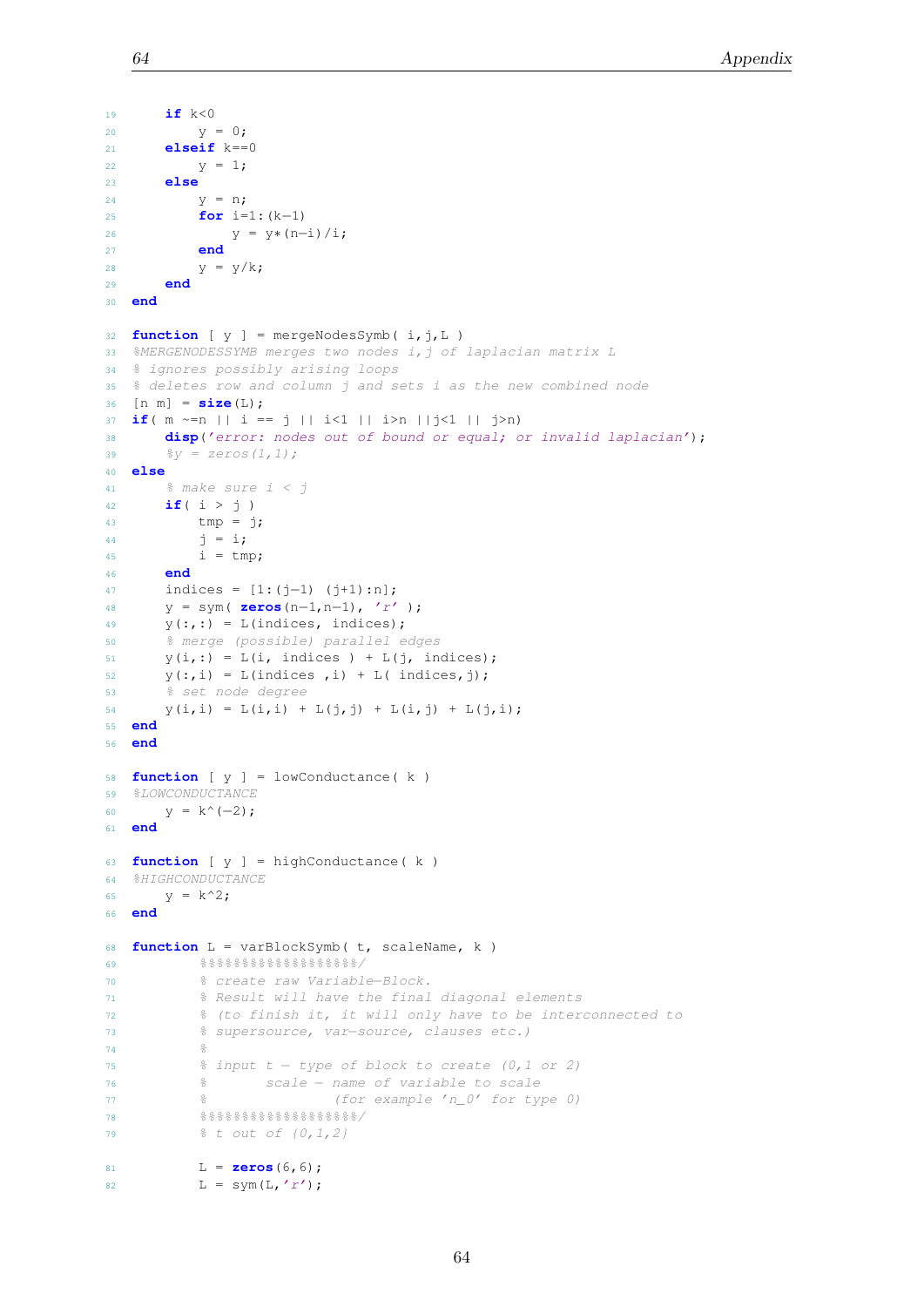```
84 highCond = highConductance(k);
85 lowCond = lowConductance(k);
86 numConnCl = numConnClauses(k);
88 88 8 % 8 10W conductance connections
89 L(1,2) = -lowCond;90 L(1, 4) = -lowCond;91 L(3, 6) = -lowCond;92 L(5, 6) = -lowCond;94 % high cond connections depending on type
95 L(2,3) = -highCond;96 L( 4,5 ) = -highCond;
98 enhancedCond = 2∗highCond;
99 %enhancedCondNeg = mulf(2*highCond, '-1');
101 % type 0: no enhanced connections
102 if( t = 0 )
103 % ... do nothing
104 elseif t == 1
105 % type 1: one enhanced connection
106 L(2,3) = -enhancedCond;107 elseif t == 2
108 6 type 2: both connections enhanced
109 L(2,3) = -enhancedCond;110 L(4,5) = -enhancedCond;111 end
113 L = L + L.';
115 % diagonal elements (final)
116 L(1,1) = 2 * lowCond+1;118 L(2,2) = (2+(t>=1))*\hbox{highCond} + \hbox{lowCond+1};119 L(3,3) = (1+(t>=1)) *highCond + lowCond + numConnCl;
121 L(4,4) = (2+(t>=2))*highCond + lowCond+1;
122 L(5,5) = (1+(t>=2))*highCond + lowCond + numConnCl;
123 L(6, 6) = 2 * lowCond+1;125 % scale all matrix elements
126 L = scaleName*L;
```
## <sup>128</sup> **end**

The simple case when only SAT-consistent variables are considered is listed next:

```
1 function [ L b] = simple3SATtoTNEPSymb(k)
2 %SIMPLE3SATTOTNEP creates symbolic Laplacian matrix for 3SAT to TNEP.
3 % Part of the NP−hard proof of TNEP. Creates reduced
4 % 18x18 Lacplacian matrix with single big merged var−block and 4 clause−blocks.
5 %
6 % input: symbolic variable names
7 % k − number of variables
8 %%%%%%%%%%%%%%%%%%%%%%%%%%%%%%%%%%%%%%%%%%%%%%%%%%%%%%%%%%%%%%%%%%%%%%%%%%%
10 highCond = highConductance(k); % high conductance part in variable−block
12 function [ cl ] = totalClausesOfType( t1p,t1m )
13 %TOTALCLAUSESOFTYPE returns symbolic number of clauses of type t
14 % t1p − number of edges to unenhanced part of var−block type 1
15 % t1m − number of edges to enhanced part of var−block type 1
```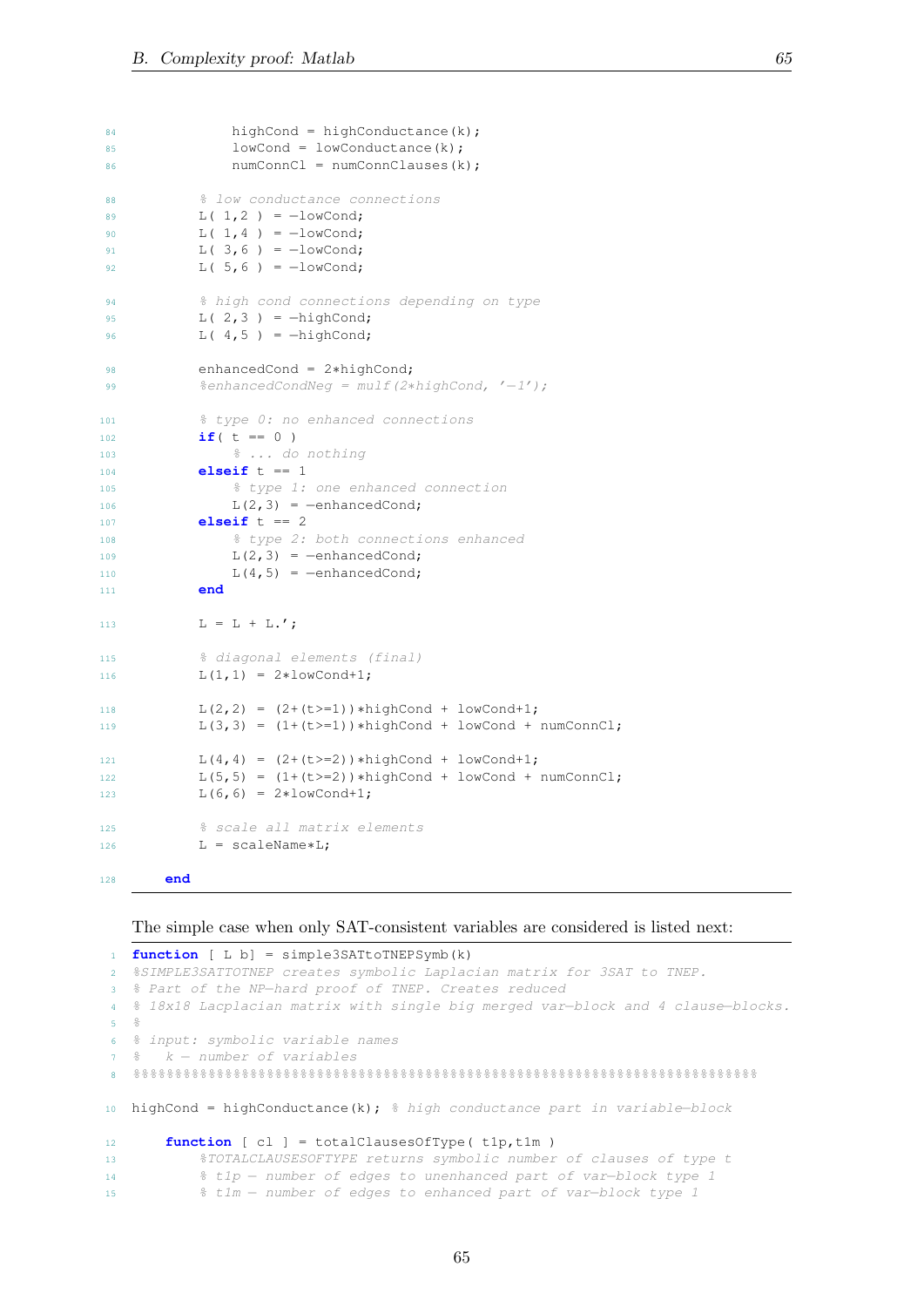```
16 cl = 1;
17 next = nChooseKSymb( k, t1p ); cl = cl*next;
18 next = nChooseKSymb( k−t1p, t1m ); cl = cl∗next;
19 end
21 numClauseTypes = 4;
22 totalSize = 1 + 2 + 1*6 + 1 + 2*numChangeTypes;24 L = sym( zeros(totalSize,totalSize), 'r' );
25 b = sym( zeros(totalSize,1), 'r' );
27 totalClauses = numTotalClasses(k);
29 % (1) create super−source, var−source and var−sink
30 % 1.1 super−source
31 b(1) = totalClauses;
32 L(1,1) = 2*k;34 % 1.1.1 connect to var−block
35 varNode = 1+2+2;
36 L(1, \text{varNode}) = -k; L(varNode, 1) = L(1, varNode);
37 L(1, \text{varNode}+2) = -k; L(\text{varNode}+2, 1) = L(1, \text{varNode}+2);39 % 1.2 var−source
40 b(2) = 1;41 L(2, 2) = k;43 % 1.2.1 connect to var−block
44 varNode = 1+2+1;
45 L(2, varNode) = -k; L(varNode, 2) = L(2, varNode);
47 % 1.3 var−sink
48 b(3) = -1;49 L(3,3) = k;51 % 1.3.1 connect to var block
52 varNode = 1+2+6;
53 L(3, varNode) = -k; L(varNode, 3) = L(3, varNode);
55 % (2) create var block (with final diagonal)
56 % 2.1 type 1 (only type)
57 varBlock = varBlockSymb( 1, k, k );
58 L(4:9, 4:9) = varBlock(:,:);60 % (3) interconnect−block
61 L(10,10) = 2*k*hiqhCond + totalClasses;63 % 3.1 connect to var−block
64 varNode = 1+2+2;
65 L(10, varNode) = -k * highCond; L(varNode, 10) = L(10, varNode);66 L(10, varNode+2) = -k * highCond; L(varNode+2, 10) = L(10, varNode+2);68 % (4) create and connect all clause−blocks
69 nodeOffset = 10;
71 for t1p=0:3
72 t1m = 3-t1p;
74 % type is now uniquely defined by vector (t0,t1p,t1m,t2) with sum
                  ==375 % calculate total number of clauses of this type
76 clausesOfType = totalClausesOfType(t1p,t1m);
```
78 % supply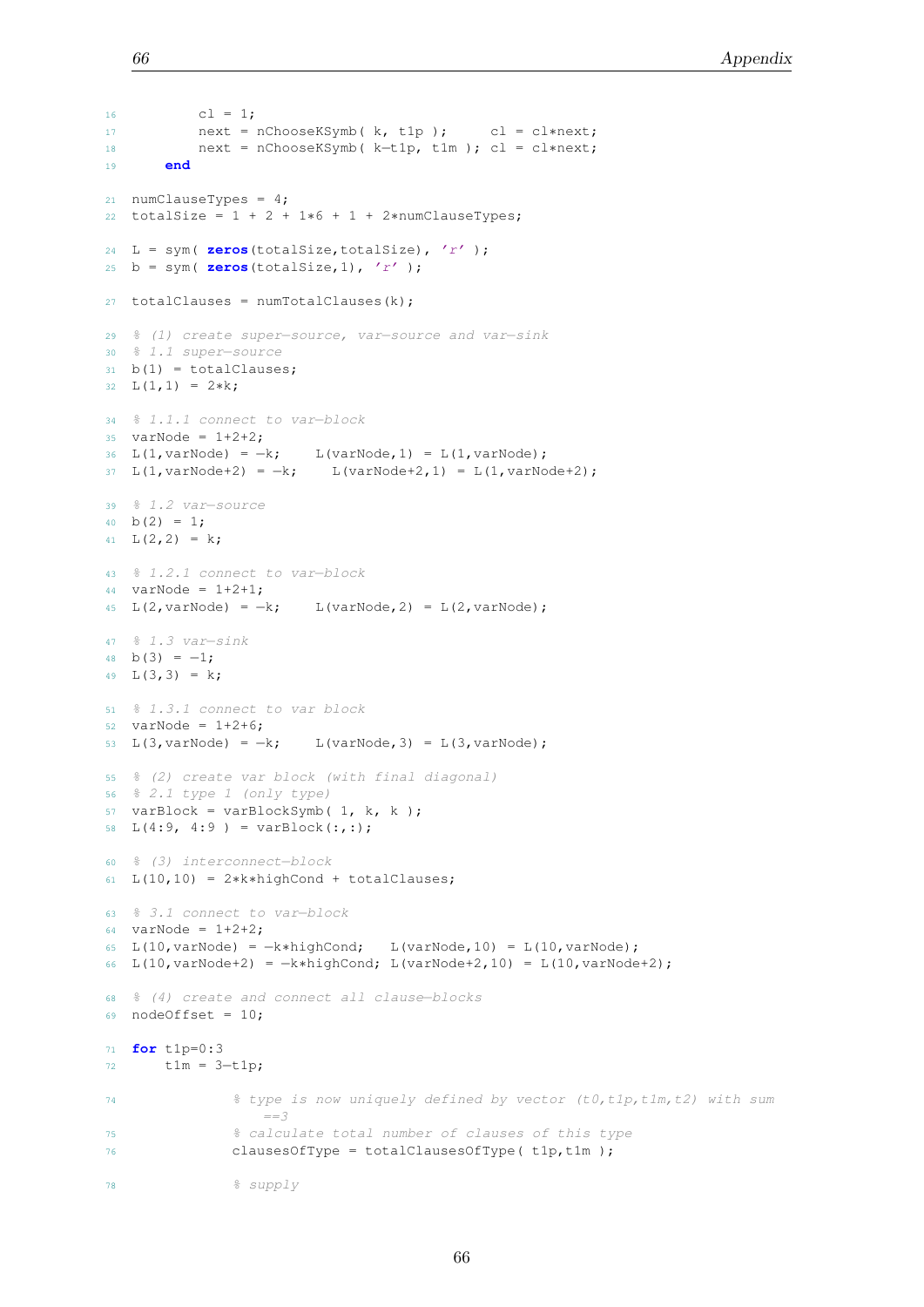```
79 b(nodeOffset+2) = -clausesOfType;
81 81 % 8 4.1 create clause-block
82 L(nodeOffset+1,nodeOffset+1) = 2∗clausesOfType;
83 L(nodeOffset+2,nodeOffset+2) = 4∗clausesOfType;
85 % 4.2 connect to interconnect node and internally
86 L(nodeOffset+1,10) = -clausesOfType;
87 L(10,nodeOffset+1) = -clausesOfType;
88 L(nodeOffset+1,nodeOffset+2) = -clausesOfType;
89 L(nodeOffset+2,nodeOffset+1) = -clausesOfType;
91 % 4.3 connnect to var-block
92 % 4.3.2 to var−block of type 1 (negated, then unnegated)
93 L(6,nodeOffset+2) = -t1m*clausesOfType;
94 L(nodeOffset+2,6) = L(6, nodeOffset+2);95 L(8,nodeOffset+2) = -t1p*clausesOfType;
96 L(nodeOffset+2,8) = L(8,nodeOffset+2);98 % and the set clause
99 nodeOffset = nodeOffset + 2;
100 end
101 end
```
The following script can be run to recover the results for the general case:

```
1 % Main script to perform NP−hard proof
2 disp('(1) Creating symbolic variables.');
3 syms k n0 n1 n2;
  disp('(2) Creating symbolic Laplacian matrix and supply vector.');
6 [ L b ] = canonical3SATtoTNEPSymb(k, n0, n1, n2);
8 disp('(3) Simplifying (first time). ');
9 L = simplify(L);
10 b = simplify(b);
12 disp('(4) Merging variable−blocks.');
13 L = mergeNodesSymb(15+3, 15+5, L);
14 L = mergeNodesSymb(15+2, 15+4, L );
15 % delete corresponding entries from b
16 b = b([1:19 21:end]);
17 b = b([1:18 20:end]);
19 L = mergeNodesSymb(3+3, 3+5, L);
20 L = mergeNodesSymb(3+2, 3+4, L);
21 % delete corresponding entries from b
22 b = b([1:7 9:end]);
23 b = b([1:6 8:end]);
25 disp('(5) substituting n2=k-n0-n1.');
26 L = subs(L,n2,k−n0−n1);
27 b = subs(b,n2,k−n0−n1);
29 disp('(6) simplifying (second time).');
30 L = simplify(L);
31 b = simplify(b);
33 disp('(7) solve for var−block currents (set p(var−sink)=0). This may take a
       while. Please wait.');
35 x = L(:, [1 2 4:end])\b;36 disp('simplifying necessary results.');
37 res = sym( zeros(3,1), 'r' );
```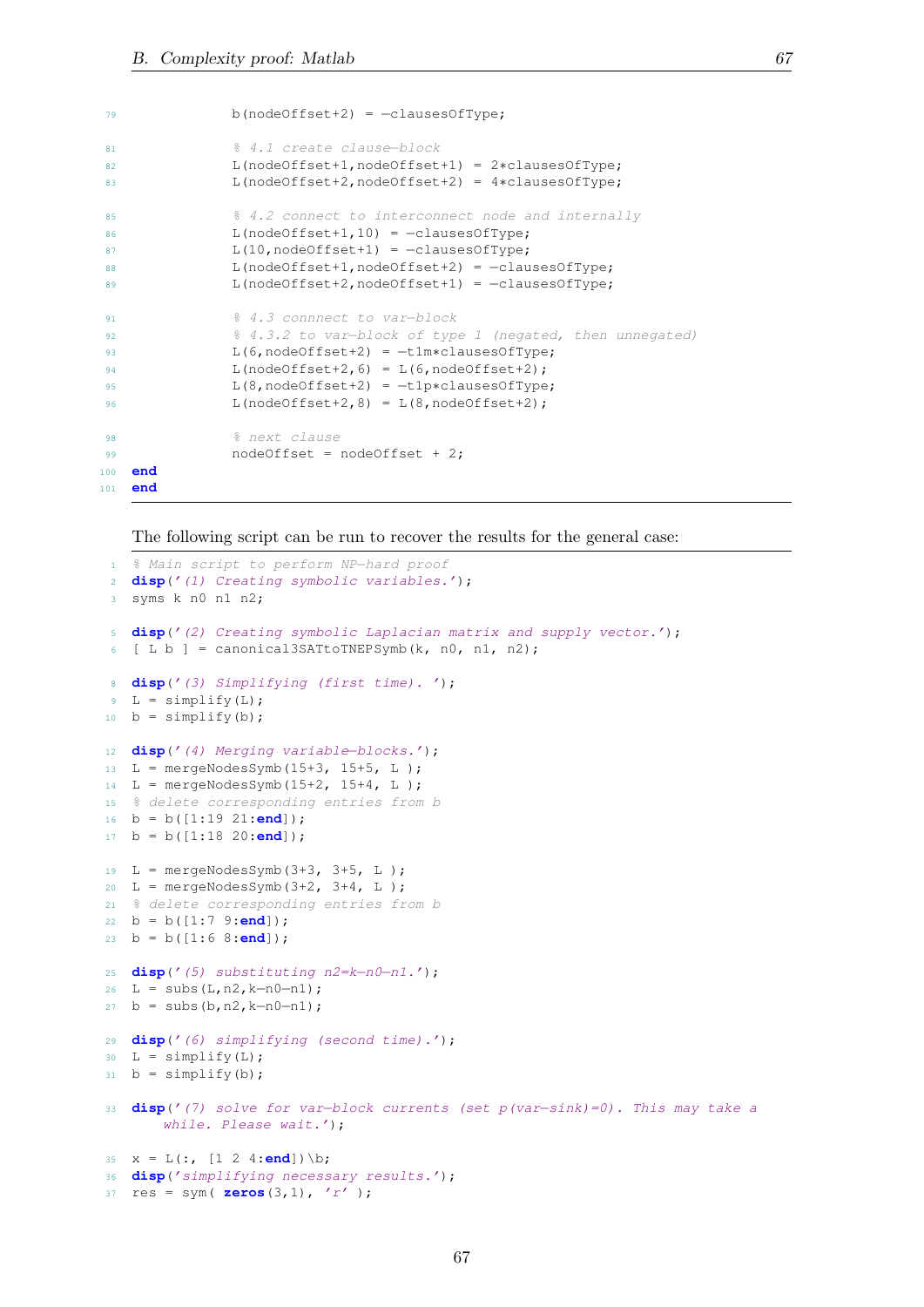```
s_8 res(1) = simplify(x(7-1));
39 res(2) = simplify(x(13-1));
40 res(3) = simplify(x(17−1));
42 disp('computing differences.');
43 delta = sym( zeros(2,1), 'r' );
44 delta(1) = simplify(res(2)−res(1));
45 delta(2) = simplify(res(3)−res(2));
```

```
47 disp('done');
```
The following script can be run to recover the results for the simple case (only SATconsistent instances):

```
1 syms k;
3 disp('Generating Laplacian matrix');
4 [ L b] = simple3SATtoTNEPSymb(k);
5 disp('Simplifying');
6 L = simplify(L);
7 b = simplify(b);
9 \quad i = 3;11 disp('Setting node 3 as 0 potential.');
13 L0 = L(:,[1:(i−1) (i+1):end]);
14 b0 = b;15 disp('Solving equation system');
16 p0 = L0\b0;
18 p = simplify([ p0(1:(i−1)).' 0 p0(i:end).' ].');
```
## C. GAMS model for TNEP

The GAMS model used for the tests is listed here. It was written using GAMS IDE from [\[gam\]](#page-60-0), Build 23.7.3 WIN 27723.27726 VS8 x86/MS together with the default free (demo) license. The parameter and variable names follow the notation in [\[RMGH02\]](#page-61-0) rather than the one used in this work.

```
1 SETS
2 i nodes,
3 b branches;
5 Alias (i,j);
  7 ∗ include first data file
8 $include ib.gms
10 SET bmap(b,i,j) branch to nodes incidence matrix
11 \t i14 PARAMETERS
15 load(i) demand of each node
16 genLvl(i) initial supply of each node
17 susc(b) susceptance per edge in branch k
18 nMin(b) minimum (initial) number of edges for branch b
19 nMax(b) maximum number of edges for branch b
20 capacity(b) capacity for each edge of branch b
```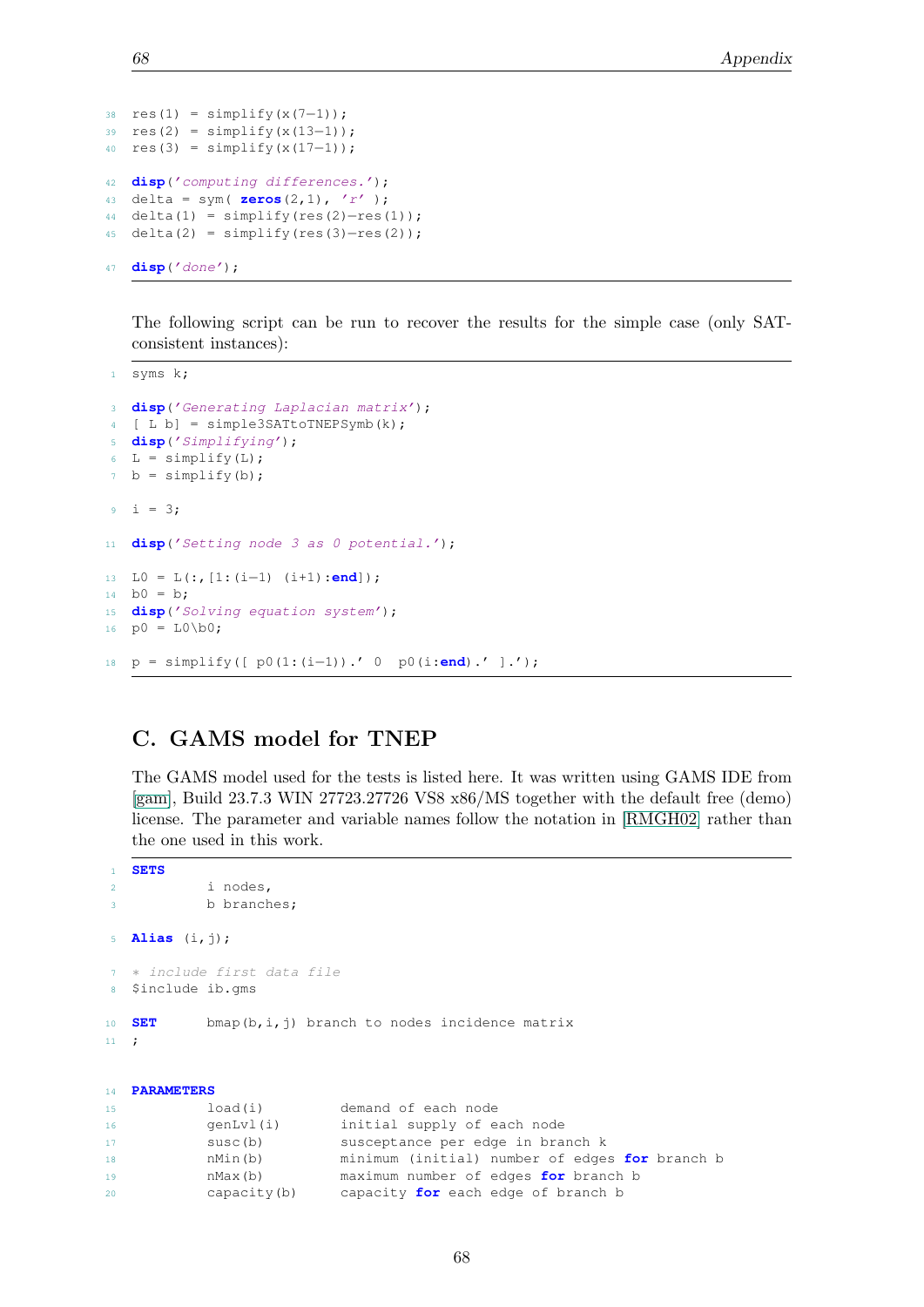```
21 costs(b) cost per edge added
22 pScale voltage scale /100/
23 \cdot \cdot \cdot25 ∗second data file
26 $include parameters.gms
28 VARIABLES
29 z total cost
30 n(b) total number of edges in branch b (most important variable)
31 p(i) voltage angle at node i (determines flows)
32 f(b) total flow on branch b (aux. var)
33 \frac{1}{2}34 POSITIVE VARIABLE p;
35 INTEGER VARIABLE n;
36 n.lo(b) = nMin(b);
37 n.up(b) = nMax(b);
38 f.lo(b) = −1000;
39 f.up(b) = 1000;
40 p.up(i) = 1000;
42 EQUATIONS
43 cost added edges times cost per edge
44 kpl(b,i,j) Kirchhoff's potential law (c∗u=i)
45 kcl(i) Kirchhoff's current law (outflow + load = inflow +
             supply)
46 flowMin(b,i,j) minimum flow
47 flowMax(b,i,j) maximum flow
48 ;
49 cost .. z =e= sum(b, (n(b)−nMin(b))∗costs(b));
51 kpl(b,i,j)$bmap(b,i,j).. f(b) =e= n(b)∗susc(b)∗(p(i)−p(j))∗pScale ;
52 ∗ assume fixed generation for each node with sum(supply) = sum(demand)
53 ∗ in this model without redispatch
54 kcl(i).. sum((b,j)$bmap(b,i,j), f(b)) + load(i)
55 = = \frac{sum((b, j)$bmap(b,j,i), f(b)) + genLvl(i);
56 flowMin(b,i,j)$bmap(b,i,j).. f(b) =g= -n(b)*capacity(b);
57 flowMax(b,i,j)$bmap(b,i,j).. f(b) =l= n(b)*capacity(b);
59 MODEL tnep /ALL/ ;
60 OPTION minlp = baron;
61 ∗ include option file
62 tnep.optfile = 1;
63 ∗ set runtime limit in seconds (max 8h)
64 tnep.reslim = 18000;
65 SOLVE tnep USING minlp MINIMIZING z ;
```
As an example, the input files used for the Garver system are as following

 **SET** i /1∗6/; **SET** b /1∗15/;

 **SET** bmap(b,i,j) branch to nodes incidence matrix / 1 .1 .2, 2 .1 .4, 3 .1 .5, 4 .2 .3, 5 .2 .4, 6 .3 .5, 7 .1 .3, 8 .1 .6, 9 .2 .5, 10 .2 .6, 11 .3 .4, 12 .3 .6, 13 .4 .5, 14 .4 .6, 15 .5 .6/  $5<sub>5</sub>$  **PARAMETERS** susc(b) susceptance per edge / 1 0.5000000000, 2 0.3333333333, 3 1.0000000000, 4 1.0000000000, 5 0.5000000000, 6 1.0000000000, 7 0.5263157895, 8 0.2941176471, 9 0.6451612903, 10 0.6666666667, 11 0.3389830508, 12 0.4166666667, 13 0.3174603175, 14 0.6666666667, 15 0.3278688525